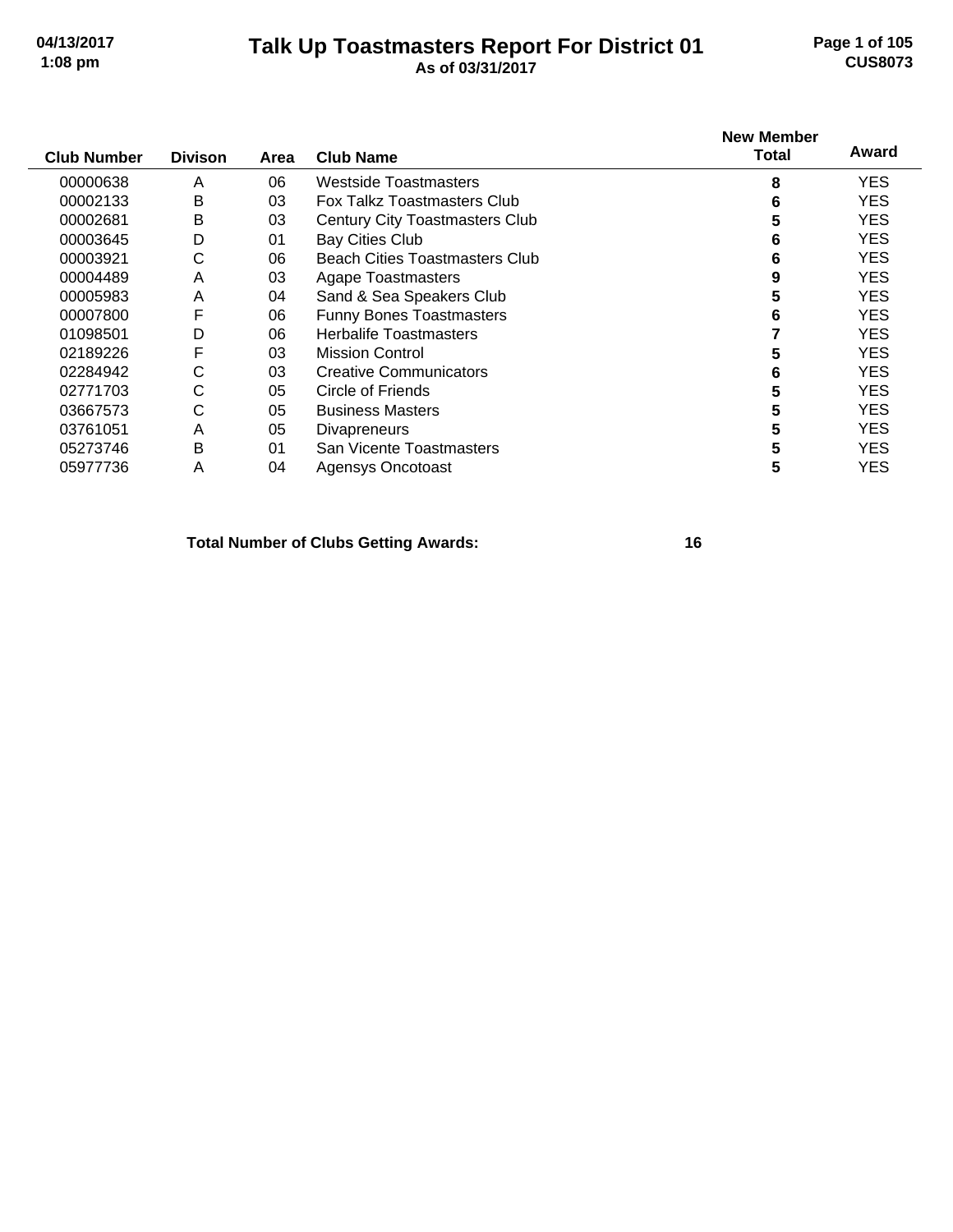#### **Talk Up Toastmasters Report For District 02 04/13/2017 Page 2 of 105 1:08 pm As of 03/31/2017 CUS8073**

| <b>Club Number</b> | <b>Divison</b> | Area | <b>Club Name</b>                         | <b>New Member</b><br>Total | Award      |
|--------------------|----------------|------|------------------------------------------|----------------------------|------------|
| 00000304           | E              | 54   | <b>Willows Voices Club</b>               | 5                          | <b>YES</b> |
| 00000822           | E              | 53   | Kirkland Eclectics Toastmasters Club     | 5                          | <b>YES</b> |
| 00000832           | D              | 43   | West Seattle Toastmasters Club #832      | 6                          | <b>YES</b> |
| 00007971           | G              | 73   | <b>BlackRock Speaks Seattle</b>          | 5                          | <b>YES</b> |
| 00008864           | F              | 61   | Sammamish Speechmakers Toastmasters Club | 6                          | <b>YES</b> |
| 00009604           | Α              | 13   | <b>Burlington Better Speakers</b>        | 5                          | <b>YES</b> |
| 00009856           | С              | 35   | <b>FNWL Club</b>                         |                            | <b>YES</b> |
| 00009928           | G              | 71   | Husky Toastmasters Club                  | 8                          | <b>YES</b> |
| 00597395           | F              | 65   | Peak Speakers Toastmasters Club          | 5                          | <b>YES</b> |
| 00935462           | G              | 74   | Amazon Toastmasters Club                 | 10                         | <b>YES</b> |
| 01445448           | E              | 52   | MicroToast                               | 5                          | <b>YES</b> |
| 01926934           | C              | 35   | <b>Career Masters</b>                    | 6                          | <b>YES</b> |
| 02967790           | F              | 65   | Downtown Bellevue Toastmasters           | 8                          | <b>YES</b> |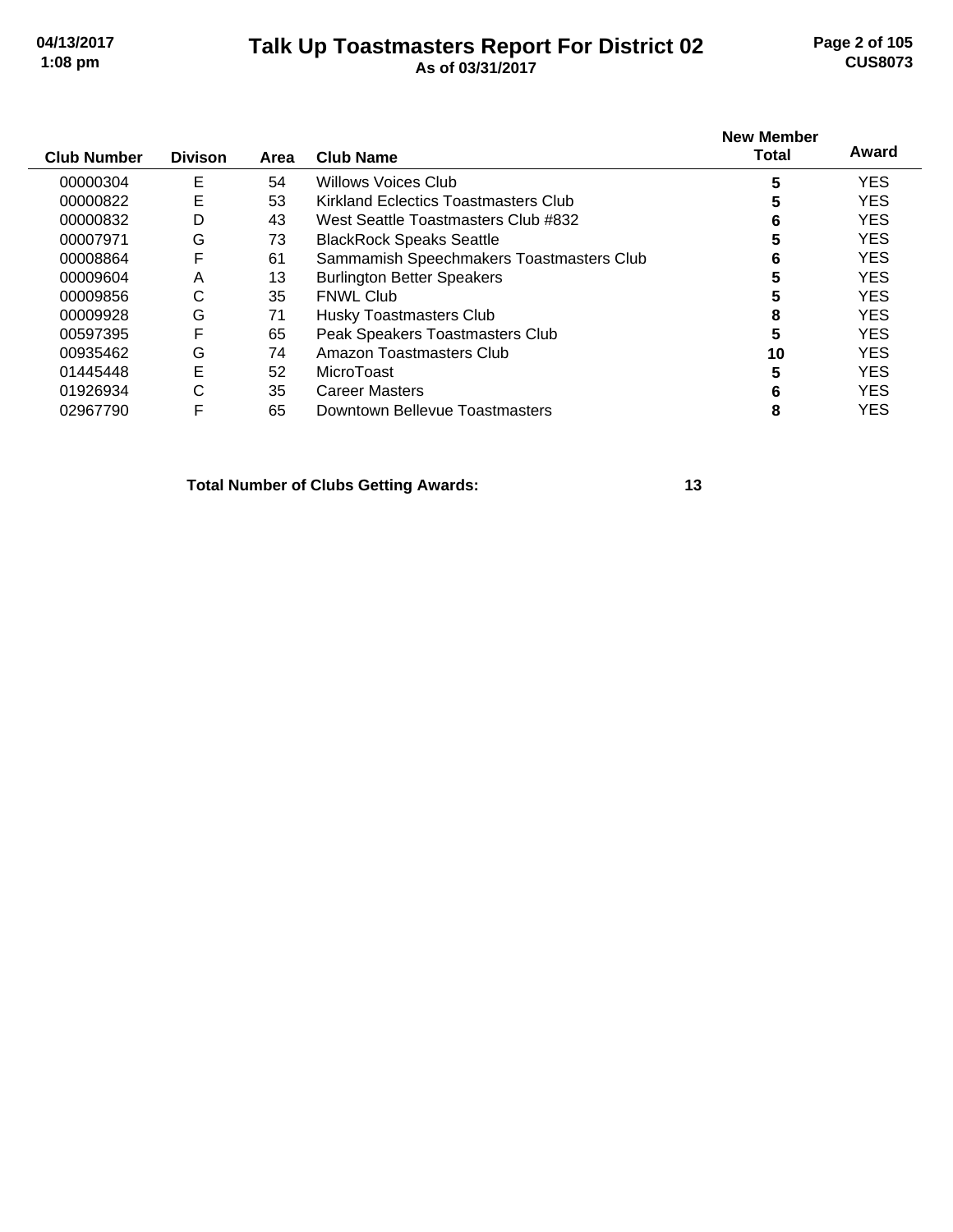#### **Talk Up Toastmasters Report For District 03 04/13/2017 Page 3 of 105 1:08 pm As of 03/31/2017 CUS8073**

| <b>Club Number</b> | <b>Divison</b> | Area | <b>Club Name</b>                           | <b>New Member</b><br>Total | Award      |
|--------------------|----------------|------|--------------------------------------------|----------------------------|------------|
| 00004346           | т              | 01   | Scottsdalians Toastmasters Club            | 8                          | <b>YES</b> |
| 00004631           | M              | 02   | Sunset Club                                | 5                          | <b>YES</b> |
| 00005417           | P              | 01   | Northwest Casas Adobes Club                | 6                          | <b>YES</b> |
| 00006350           | S              | 06   | New Horizons Toastmasters Club             | 6                          | <b>YES</b> |
| 00007185           | V              | 03   | Unity Speakers TM Club                     | 6                          | <b>YES</b> |
| 00007744           | S              | 06   | Valued Voices Club                         | 8                          | <b>YES</b> |
| 00008835           | Ν              | 04   | <b>Market Masters Club</b>                 | 6                          | <b>YES</b> |
| 00759261           | С              | 03   | <b>Executive Toastmasters</b>              | 5                          | <b>YES</b> |
| 00816342           | S              | 02   | <b>Power Play Toastmasters</b>             | 8                          | <b>YES</b> |
| 00831326           |                | 01   | Old Town Toastmasters Club                 | 6                          | <b>YES</b> |
| 01340288           | P              | 02   | <b>Biosciences</b>                         | 6                          | <b>YES</b> |
| 01419425           | P              | 04   | <b>IT Cats</b>                             | 5                          | <b>YES</b> |
| 01445011           | S              | 03   | San Tan Toastmasters                       | 6                          | YES.       |
| 01811442           | Z              | 03   | Ahwatukee Chamber Toastmasters             | 5                          | <b>YES</b> |
| 02490819           | S              | 06   | <b>PICMasters</b>                          | 5                          | <b>YES</b> |
| 04482247           | Т              | 03   | <b>Tempe Expressions Toastmasters</b>      | 6                          | <b>YES</b> |
| 05303109           | A              | 03   | Stagecoach Speakers Phoenix-1 Toastmasters | 5                          | YES        |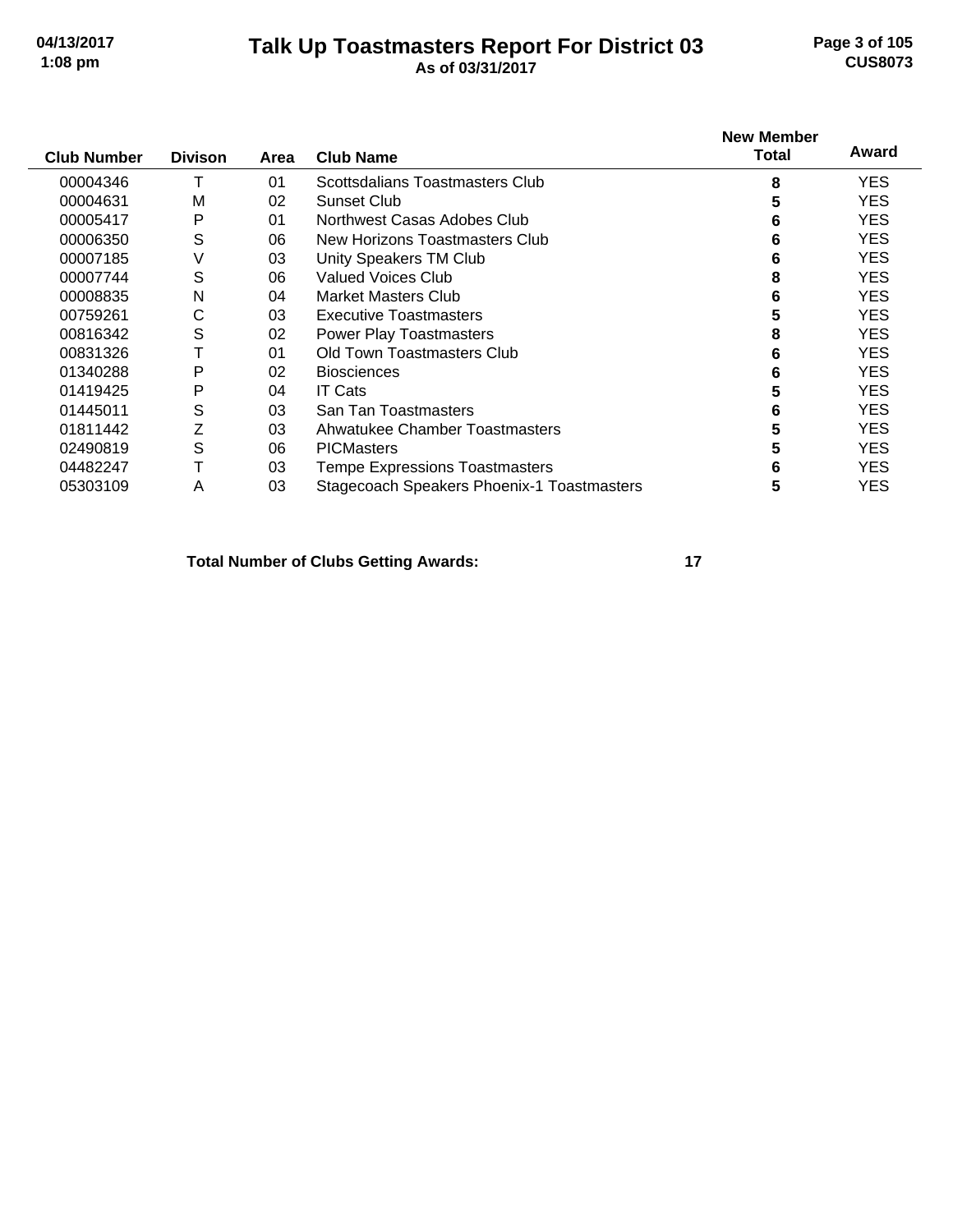#### **Talk Up Toastmasters Report For District 04 04/13/2017 Page 4 of 105 1:08 pm As of 03/31/2017 CUS8073**

|                    |                |      |                                         | <b>New Member</b> |            |
|--------------------|----------------|------|-----------------------------------------|-------------------|------------|
| <b>Club Number</b> | <b>Divison</b> | Area | <b>Club Name</b>                        | <b>Total</b>      | Award      |
| 00000033           | Α              | 03   | Lee Emerson Bassett Club                | 5                 | <b>YES</b> |
| 00000056           | Е              | 02   | Golden Gate Toastmasters Club           | 10                | <b>YES</b> |
| 00000191           | B              | 04   | San Mateo Toastmasters Club 191         | 7                 | <b>YES</b> |
| 00001244           | С              | 05   | Fightin' 49ers Club                     | 5                 | <b>YES</b> |
| 00001372           | Α              | 04   | Menlo Park Toastmasters Club            | 6                 | <b>YES</b> |
| 00002117           | Α              | 01   | Early Risers Club                       | 5                 | <b>YES</b> |
| 00003275           | С              | 02   | <b>McKesson Toastmasters Club</b>       | 5                 | <b>YES</b> |
| 00003295           | E              | 01   | Money Talks Toastmasters Club           | 7                 | <b>YES</b> |
| 00003873           | С              | 04   | Puc(k)sters Toastmasters Club           | 11                | <b>YES</b> |
| 00007190           | B              | 01   | Visa Speakers' Circle Toastmasters Club | 8                 | <b>YES</b> |
| 00009109           | E              | 03   | <b>Rhino Business Club</b>              | 5                 | <b>YES</b> |
| 00009408           | С              | 06   | Everybody Speaks Club                   | 7                 | <b>YES</b> |
| 00759427           | B              | 05   | Thermo Fisher Toastmasters Club         | 5                 | <b>YES</b> |
| 00859889           | B              | 06   | <b>Genentech Toastmasters Club</b>      | 6                 | <b>YES</b> |
| 01378531           | С              | 03   | San Francisco Storytellers              | 6                 | <b>YES</b> |
| 01561024           | D              | 02   | Toast of the Bay                        | 5                 | <b>YES</b> |
| 03428872           | B              | 06   | <b>SAP South San Francisco</b>          | 6                 | <b>YES</b> |
| 03528251           | Α              | 03   | <b>Stanford Toastmasters</b>            | 6                 | <b>YES</b> |
| 03572098           | B              | 04   | <b>Pacific Rim Toastmasters</b>         | 7                 | <b>YES</b> |
| 03789758           | D              | 01   | Linkedin San Francisco                  | 9                 | <b>YES</b> |
| 03989851           | Α              | 04   | A9 Toastmasters                         | 9                 | YES.       |
| 04763506           | С              | 03   | Demandforce                             | 6                 | <b>YES</b> |
| 05859587           | Е              | 05   | Sourdough Toast (Masters)               | 6                 | <b>YES</b> |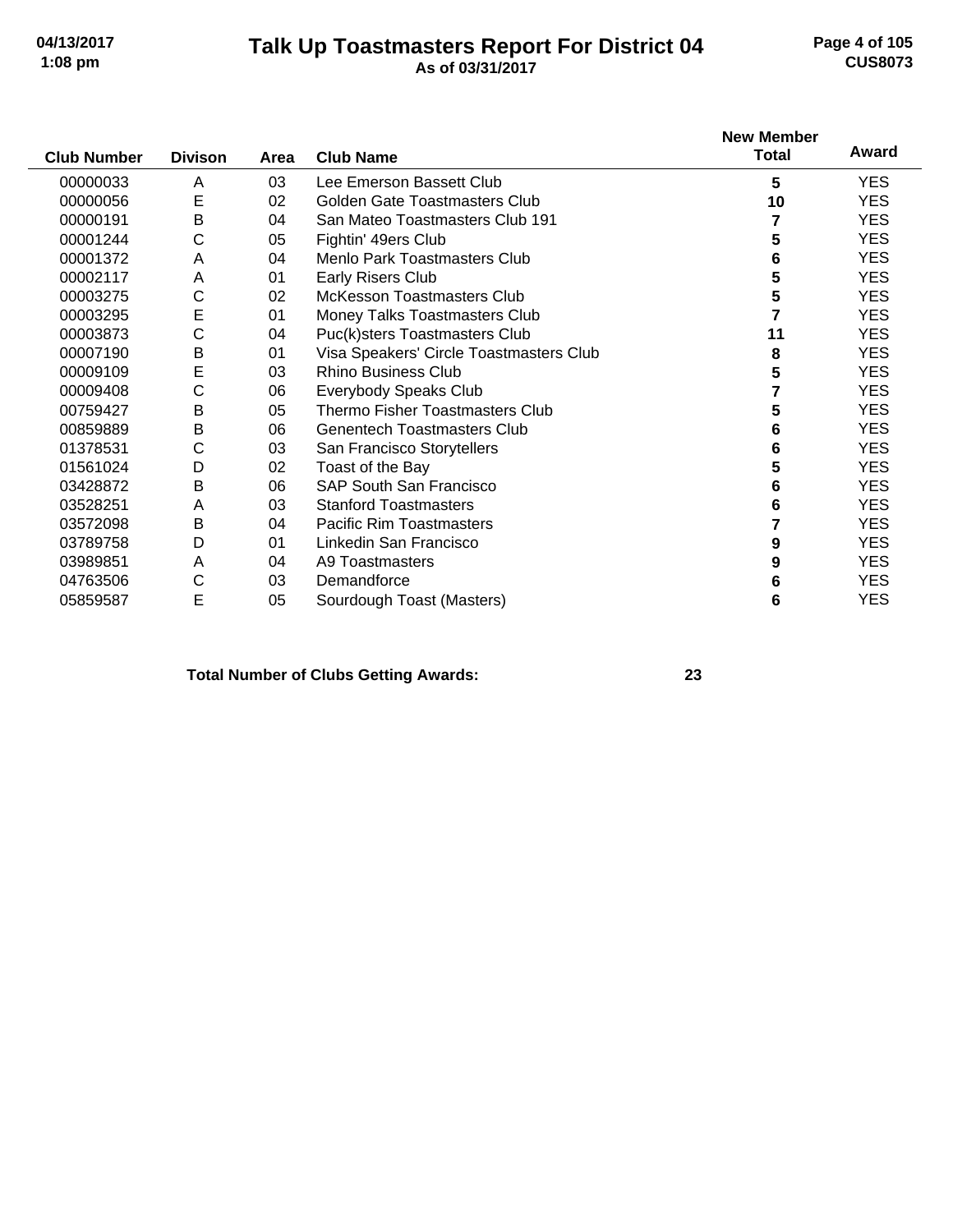#### **Talk Up Toastmasters Report For District 05 04/13/2017 Page 5 of 105 1:08 pm As of 03/31/2017 CUS8073**

| <b>Club Number</b> | <b>Divison</b> | Area | <b>Club Name</b>                     | <b>New Member</b><br><b>Total</b> | Award      |
|--------------------|----------------|------|--------------------------------------|-----------------------------------|------------|
| 00000007           | S              | 09   | San Diego Toastmasters 7             | 5                                 | <b>YES</b> |
| 00000203           | С              | 26   | Vapor Trails Club                    | 5                                 | <b>YES</b> |
| 00000457           |                | 10   | <b>Dynamic Speakers</b>              | 5                                 | <b>YES</b> |
| 00001458           | Е              | 20   | Toast Of The Valley Club             | 5                                 | <b>YES</b> |
| 00001985           | С              | 07   | <b>Toastmasters By Design</b>        |                                   | <b>YES</b> |
| 00006243           | E              | 04   | <b>Visionaries Toastmasters Club</b> | 6                                 | <b>YES</b> |
| 00998741           | С              | 19   | <b>ToastBusters</b>                  | 6                                 | <b>YES</b> |
| 01111457           |                | 22   | Santa Fe Summit                      | 5                                 | <b>YES</b> |
| 01326475           | N              | 28   | Life Tech Toastmasters (Carlsbad)    | 5                                 | <b>YES</b> |
| 01600514           | W              | 17   | <b>UCSD Table Talkers</b>            | 6                                 | <b>YES</b> |
| 03980347           | W              | 29   | <b>TCD Talkers</b>                   | 5                                 | <b>YES</b> |
| 04834649           | W              | 29   | Mitchell                             | 8                                 | <b>YES</b> |
| 04929122           | W              | 17   | Becton's Dynamic Blabbers            | 5                                 | <b>YES</b> |
| 05840851           | W              | 17   | <b>BASF San Diego</b>                | 5                                 | <b>YES</b> |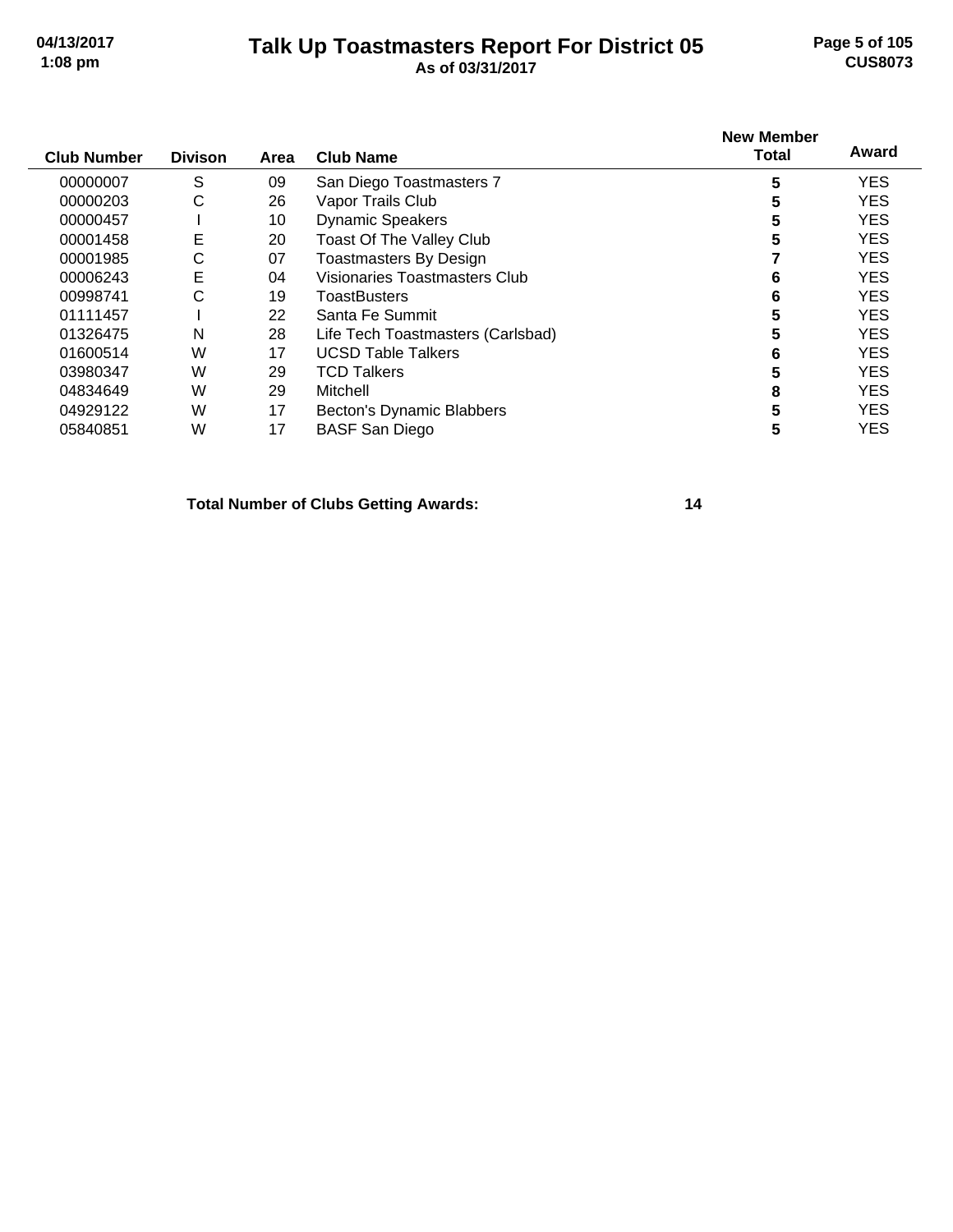# **Talk Up Toastmasters Report For District 06 04/13/2017 Page 6 of 105 1:08 pm As of 03/31/2017 CUS8073**

| <b>Club Number</b> | <b>Divison</b> | Area | Club Name                        | <b>New Member</b><br><b>Total</b> | Award      |
|--------------------|----------------|------|----------------------------------|-----------------------------------|------------|
| 00000205           | F              | 51   | Hiawatha Valley Club #205        |                                   | <b>YES</b> |
| 00003998           | Е              | 41   | Positively Outspoken Club        | 5                                 | <b>YES</b> |
| 00007179           | G              | 64   | Marsh Winds Toastmasters Club    | 5                                 | <b>YES</b> |
| 03907609           | F              | 55   | <b>Austin-nites Toastmasters</b> | 5                                 | <b>YES</b> |
| 05421188           | А              | 02   | North Star Toastmasters          | 5                                 | <b>YES</b> |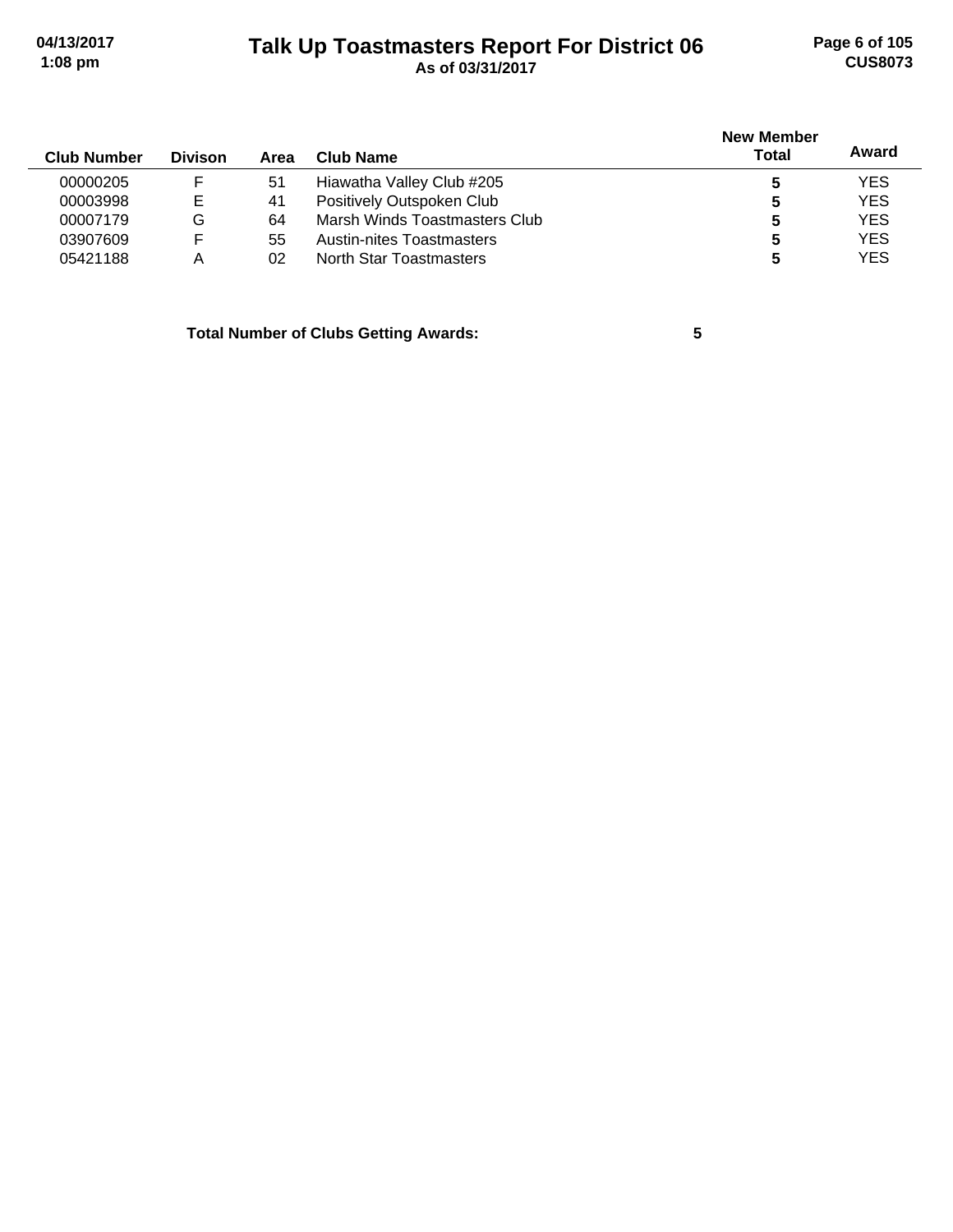#### **Talk Up Toastmasters Report For District 07 04/13/2017 Page 7 of 105 1:08 pm As of 03/31/2017 CUS8073**

| <b>Club Number</b> | <b>Divison</b> | Area | Club Name                            | <b>New Member</b><br>Total | Award      |
|--------------------|----------------|------|--------------------------------------|----------------------------|------------|
| 00001567           | н              | 94   | Talk-In-Tel                          | 5                          | <b>YES</b> |
| 00006129           | н              | 91   | West Beaverton Club                  | 6                          | <b>YES</b> |
| 00006222           | E              | 61   | Civil Tongues Club                   | 6                          | <b>YES</b> |
| 00006856           |                | 11   | <b>Bend Chamber Toastmasters</b>     | 5                          | <b>YES</b> |
| 00007093           | в              | 31   | University of Oregon Club            | 5                          | <b>YES</b> |
| 00007900           | B              | 32   | Toast of Corvallis Toastmasters Club | 6                          | <b>YES</b> |
| 00693720           | C              | 42   | Capital Toastmasters Club            | 5                          | <b>YES</b> |
| 04993384           | F              | 72   | Portland Rotary Toastmasters Club    |                            | YES        |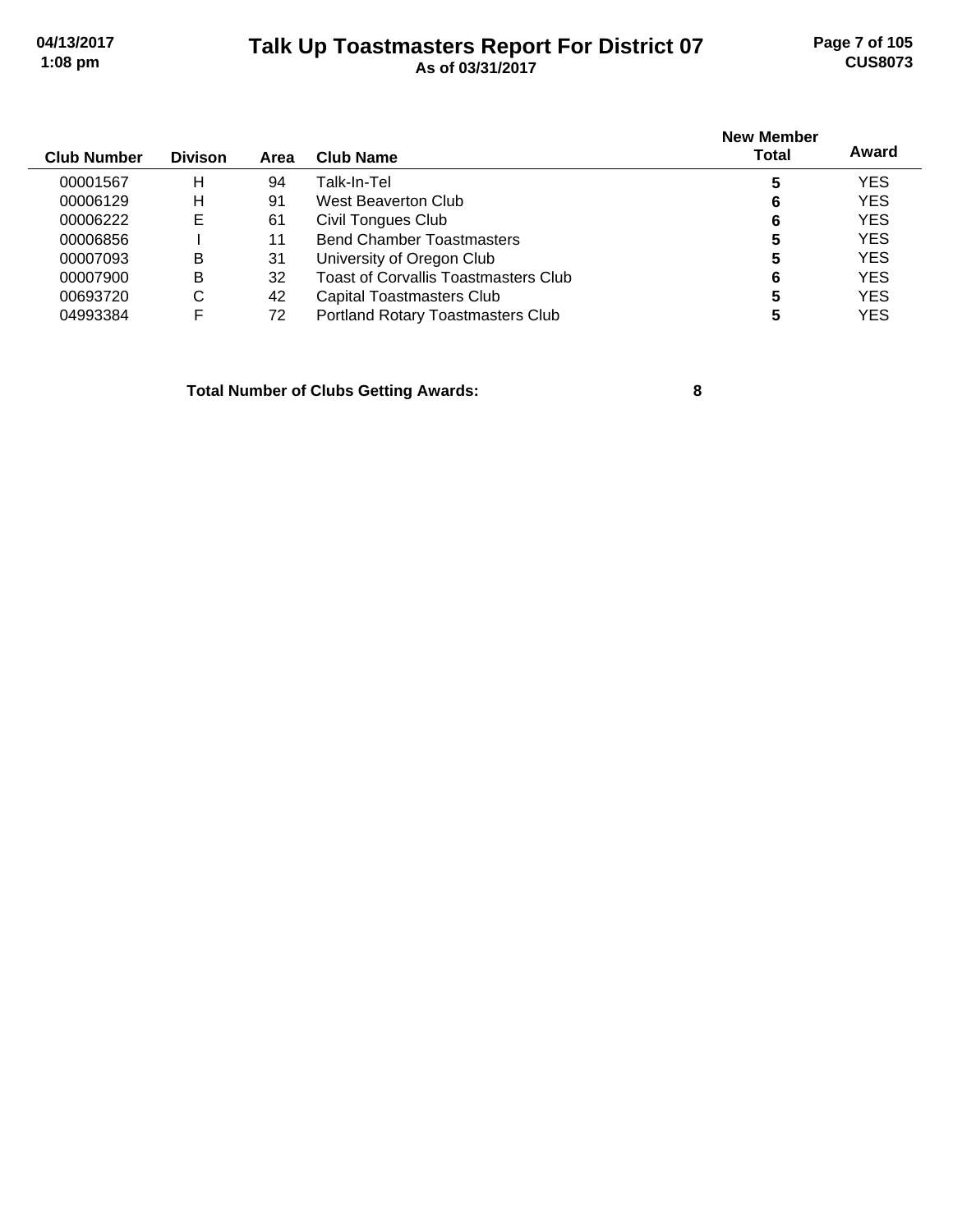#### **Talk Up Toastmasters Report For District 08 04/13/2017 Page 8 of 105 1:08 pm As of 03/31/2017 CUS8073**

| <b>Club Number</b> | <b>Divison</b> | Area | <b>Club Name</b>                    | New Member<br>Total | Award      |
|--------------------|----------------|------|-------------------------------------|---------------------|------------|
| 00004431           | Α              | 02   | Mastertoasters Club                 | C                   | <b>YES</b> |
| 00606012           | Α              | 05   | Southern Illinois Toastmasters Club | 6                   | <b>YES</b> |
| 02016056           | Α              | 05   | Marion VA Toastmasters              |                     | <b>YES</b> |
| 04209498           | B              | 03   | Toast of the Fleet                  | b                   | <b>YES</b> |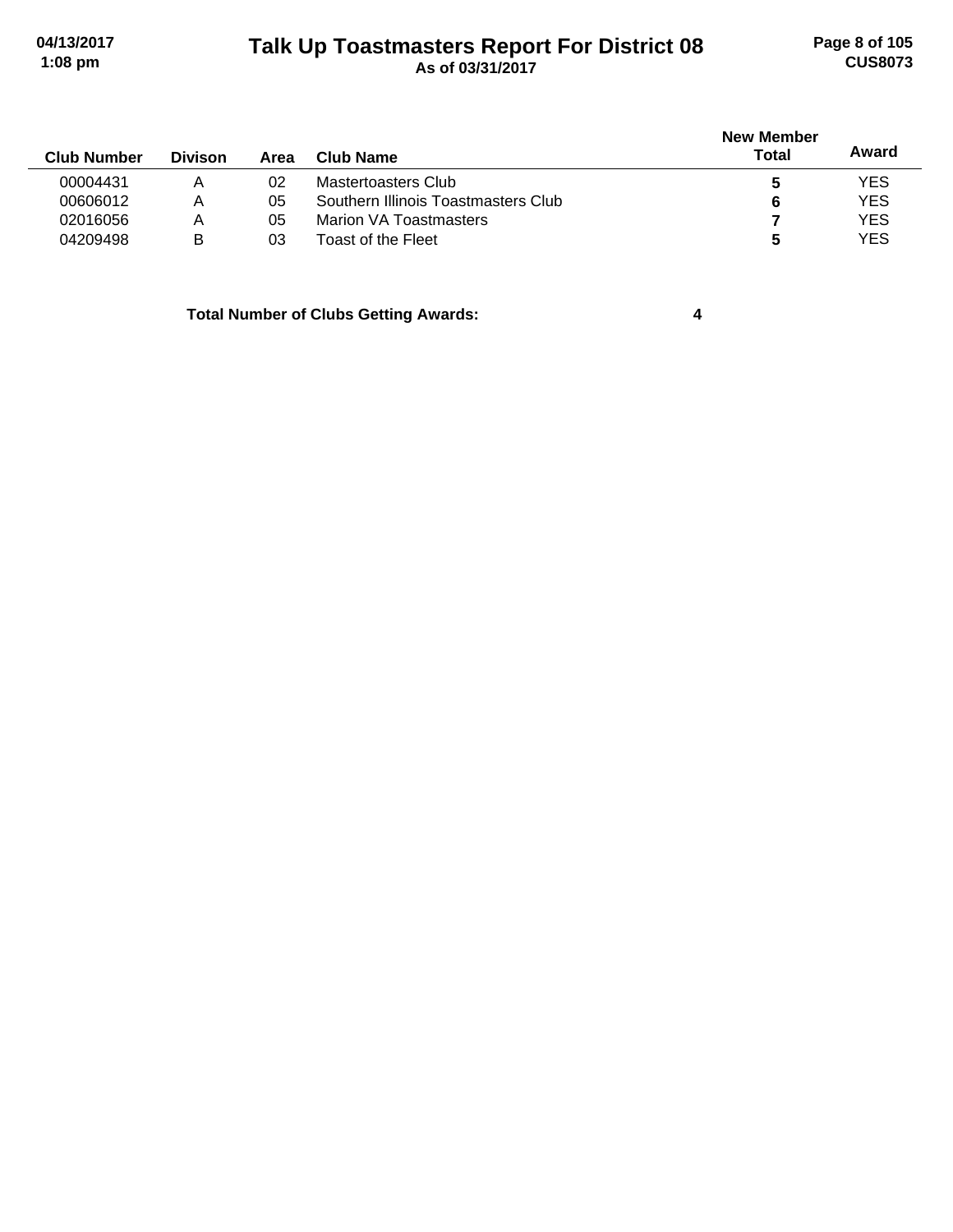# **Talk Up Toastmasters Report For District 09 04/13/2017 Page 9 of 105 1:08 pm As of 03/31/2017 CUS8073**

| <b>Club Number</b> | <b>Divison</b> | Area | Club Name                                      | <b>New Member</b><br><b>Total</b> | Award      |
|--------------------|----------------|------|------------------------------------------------|-----------------------------------|------------|
| 01010891           | С              | 04   | <b>Insiders</b>                                | 6                                 | YES        |
| 01817601           | D              | 04   | Verbal Architects                              | 13                                | <b>YES</b> |
| 01855382           | Е              | 04   | Toastmasters International of Connell          | 5                                 | <b>YES</b> |
| 04408890           | D              | 04   | <b>Veritas Warriors</b>                        | 8                                 | <b>YES</b> |
| 05048291           | С              | 03   | Risky Business: Travelers Spokane Toastmasters |                                   | YES        |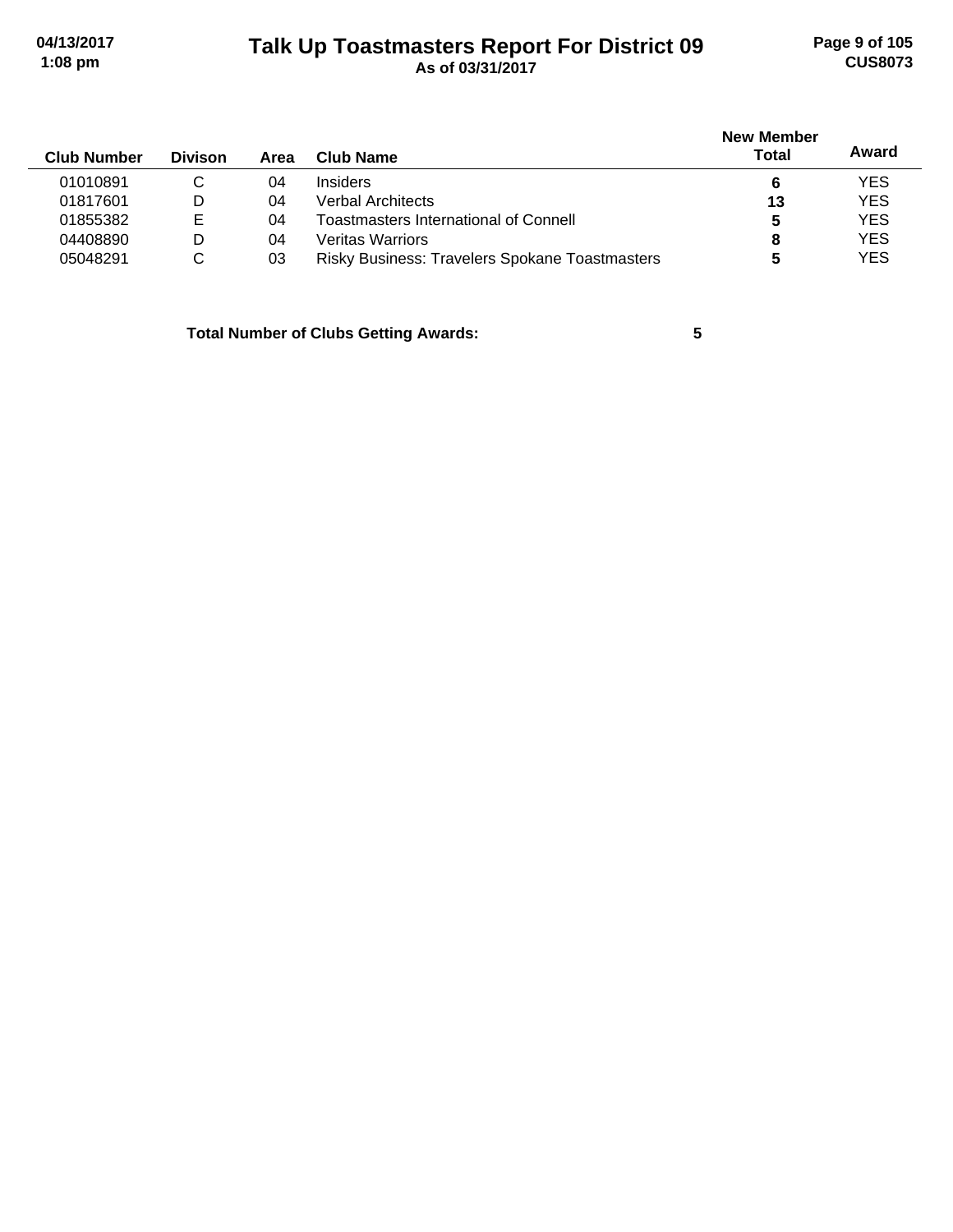# **Talk Up Toastmasters Report For District 10 04/13/2017 Page 10 of 105 1:08 pm As of 03/31/2017 CUS8073**

|                    |                |      |                                         | <b>New Member</b> |            |
|--------------------|----------------|------|-----------------------------------------|-------------------|------------|
| <b>Club Number</b> | <b>Divison</b> | Area | Club Name                               | Total             | Award      |
| 00000415           | Е              | 23   | Lubrizol Toastmasters Club              | 10                | <b>YES</b> |
| 00000497           | W              | 43   | Westlake Toastmasters Club              | 5                 | <b>YES</b> |
| 00597775           | N              | 53   | Cleveland Clinic Toastmasters Club      |                   | <b>YES</b> |
| 01171244           | E              | 22   | <b>Progressive Messengers</b>           |                   | <b>YES</b> |
| 02291177           | С              | 10   | <b>Twinspirations Toastmasters Club</b> | 5                 | <b>YES</b> |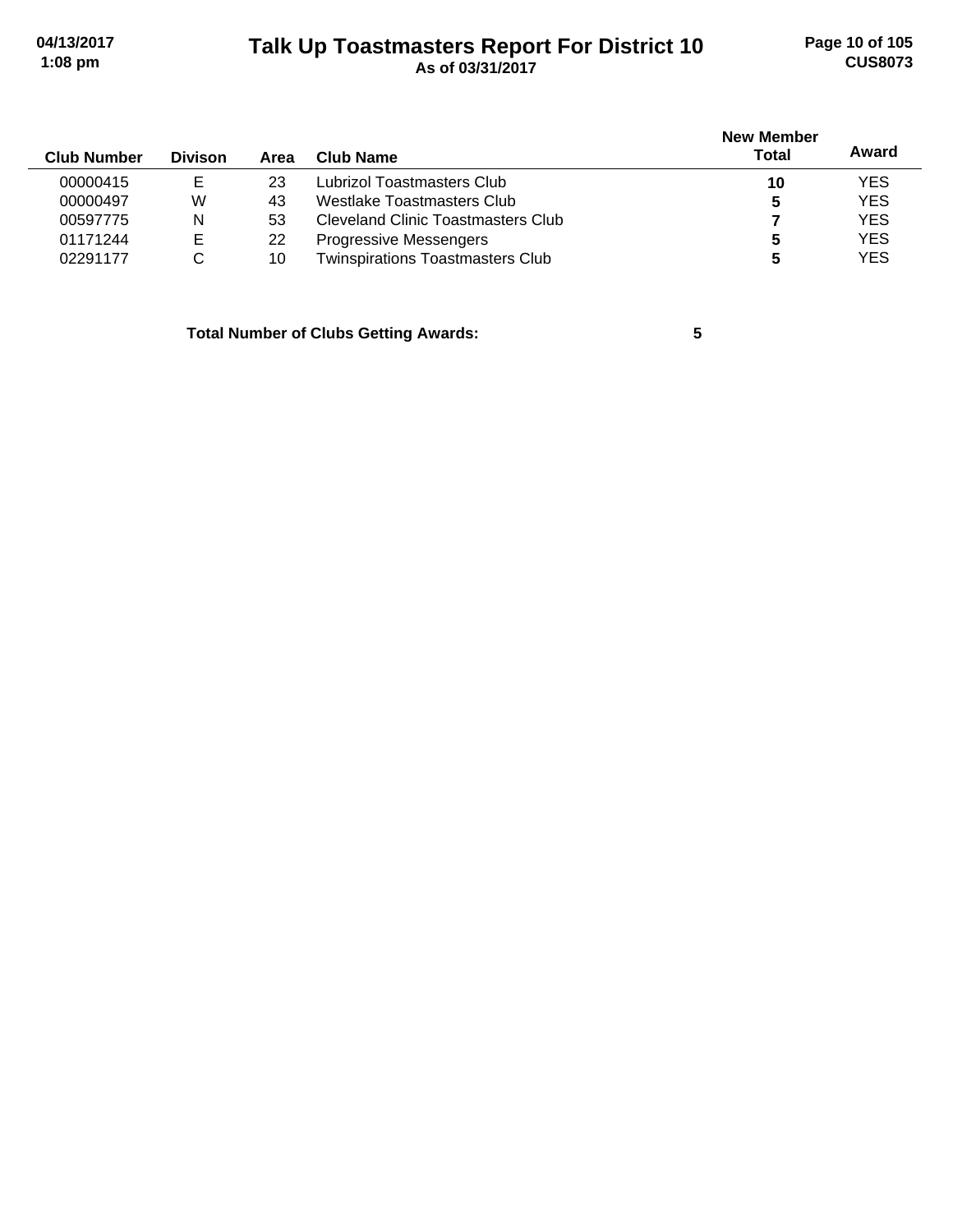#### **Talk Up Toastmasters Report For District 101 04/13/2017 Page 11 of 105 1:08 pm As of 03/31/2017 CUS8073**

|                    |                |      |                                         | <b>New Member</b> |            |
|--------------------|----------------|------|-----------------------------------------|-------------------|------------|
| <b>Club Number</b> | <b>Divison</b> | Area | <b>Club Name</b>                        | <b>Total</b>      | Award      |
| 00000595           | A              | 04   | Aptos Club                              | 5                 | <b>YES</b> |
| 00004148           | B              | 02   | Almaden Valley Orators Club             | 5                 | <b>YES</b> |
| 00005015           | D              | 05   | <b>Applied Materials Club</b>           | 6                 | <b>YES</b> |
| 00005474           | С              | 05   | <b>SCUMBAT Club</b>                     | 5                 | <b>YES</b> |
| 00007281           | B              | 03   | <b>Willow Glen Toastmasters</b>         | 6                 | <b>YES</b> |
| 00007430           | E              | 02   | <b>Macintalkers Club</b>                | 6                 | <b>YES</b> |
| 00007871           | G              | 03   | Intuitively Speaking Toastmasters Club  | 8                 | <b>YES</b> |
| 00007975           | Е              | 02   | Sunnyvale Speakeasies Club              | 5                 | <b>YES</b> |
| 00008124           | D              | 01   | Cisco Speaks Toastmasters Club          |                   | <b>YES</b> |
| 00008337           | B              | 01   | Morgan Hill Toastmasters                | 5                 | <b>YES</b> |
| 00587637           | E              | 05   | Toasters R Us Club                      | 8                 | <b>YES</b> |
| 00607909           | G              | 03   | I'm Feeling Chatty Toastmasters Club    | 5                 | <b>YES</b> |
| 00827125           | С              | 05   | <b>Hot Buttered Toastmasters Club</b>   | 5                 | <b>YES</b> |
| 01565818           | G              | 01   | Google Quad Toastmasters                | 5                 | <b>YES</b> |
| 02498932           | Α              | 05   | Santa Cruz Toastmasters                 | 5                 | <b>YES</b> |
| 03274069           | D              | 01   | Toast to ARM                            | 5                 | <b>YES</b> |
| 03890474           | B              | 01   | <b>Stryker Toastmasters</b>             | 5                 | <b>YES</b> |
| 04023267           | D              | 04   | McAfee Rise and Shine Toastmasters Club | 9                 | <b>YES</b> |
| 04302421           | E              | 03   | Toastmasters Lead [In] SV               | 6                 | <b>YES</b> |
| 04340878           | G              | 02   | Amazon Lab126 Toastmasters              | 10                | <b>YES</b> |
| 04528013           | G              | 01   | <b>Mountain View Toastmasters</b>       | 5                 | <b>YES</b> |
| 04891369           | G              | 04   | Samsung Speaks                          | 8                 | <b>YES</b> |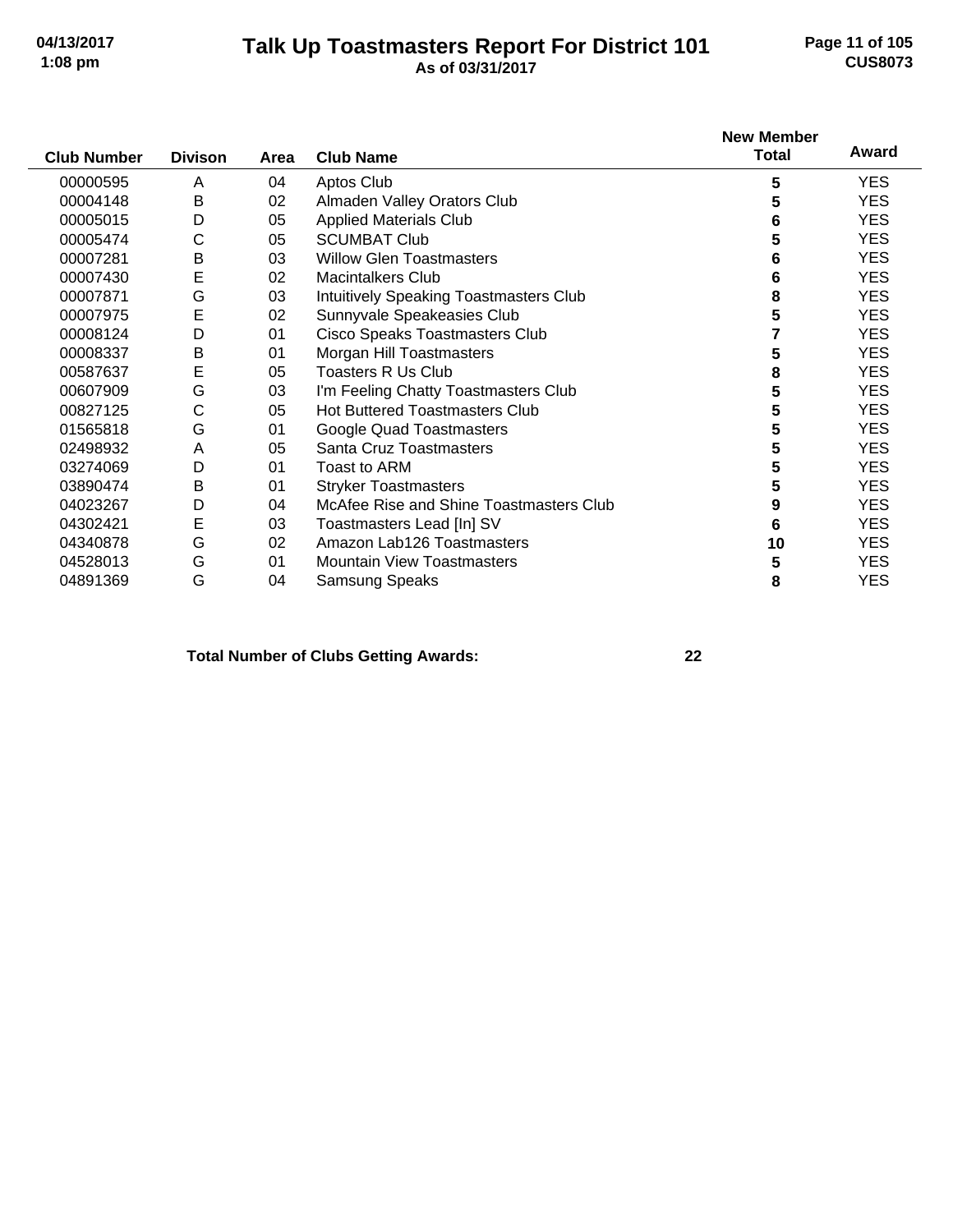#### **Talk Up Toastmasters Report For District 102 04/13/2017 Page 12 of 105 1:08 pm As of 03/31/2017 CUS8073**

| <b>Club Number</b> | <b>Divison</b> | Area | Club Name                                     | <b>New Member</b><br><b>Total</b> | Award      |
|--------------------|----------------|------|-----------------------------------------------|-----------------------------------|------------|
| 00798899           | G              | 02   | CIMA Johor Toastmasters                       | 5                                 | <b>YES</b> |
| 03960247           | М              | 04   | Spiritual Infinity Mandarin Toastmasters Club |                                   | <b>YES</b> |
| 04644596           | Е              | 02   | K1 Toastmasters Club                          | 5                                 | <b>YES</b> |
| 05163258           | Α              | 04   | <b>MMMC Toastmasters Club</b>                 | 5                                 | <b>YES</b> |
| 05177581           | B              | 03   | <b>GAAM German Toastmasters Club</b>          | 18                                | <b>YES</b> |
| 05607147           | Е              | 04   | Heart Multilingual Toastmasters Club          | 10                                | <b>YES</b> |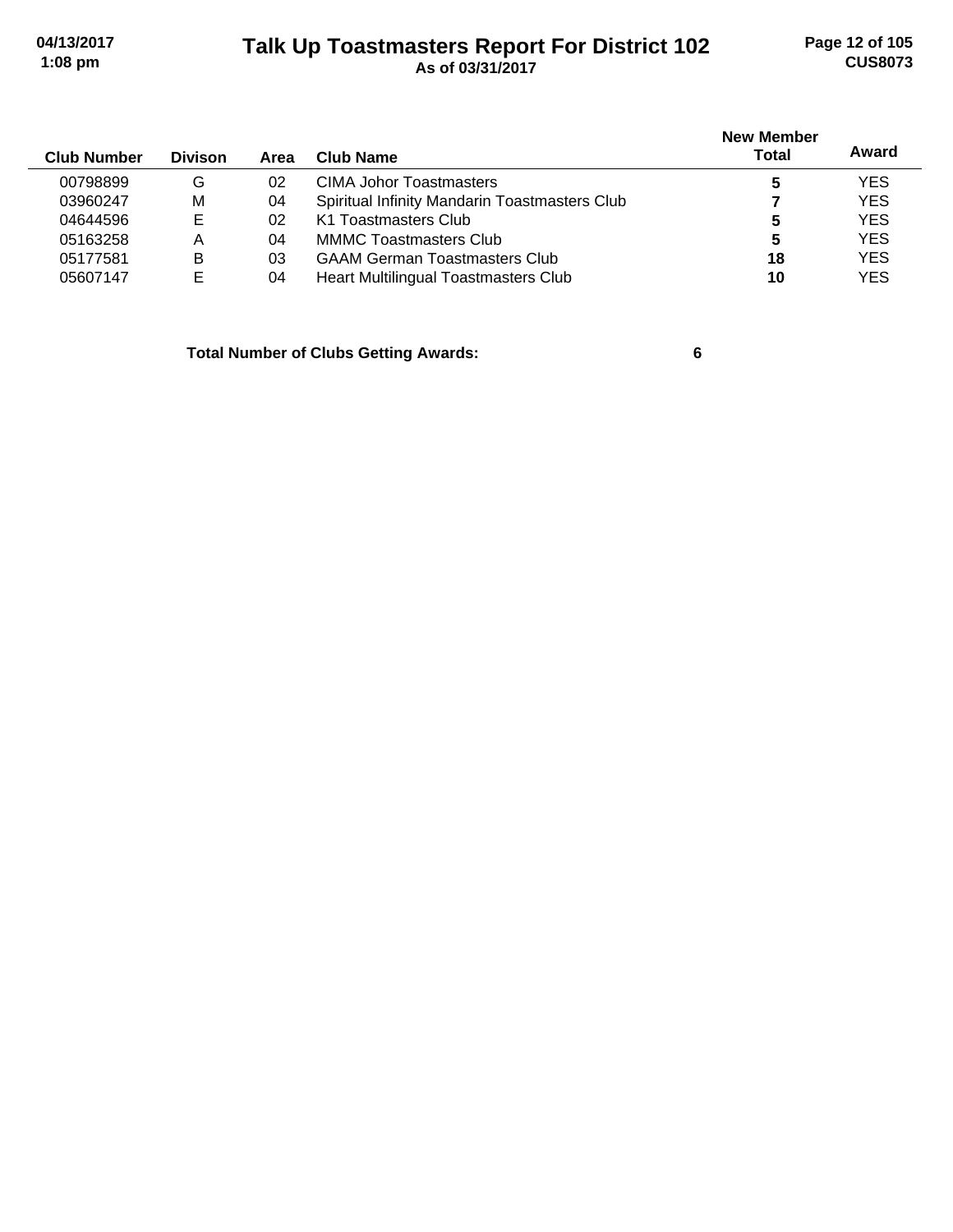#### **Talk Up Toastmasters Report For District 11 04/13/2017 Page 13 of 105 1:08 pm As of 03/31/2017 CUS8073**

| <b>Club Number</b> | <b>Divison</b> | Area | Club Name                                      | <b>New Member</b><br>Total | Award      |
|--------------------|----------------|------|------------------------------------------------|----------------------------|------------|
| 00002334           | E              | 52   | Toastmasters Club At Kelley School of Business | 8                          | <b>YES</b> |
| 00005016           | A              | 13   | <b>Warsaw Noon Toastmasters</b>                | 6                          | <b>YES</b> |
| 00005104           | F              | 64   | St. Matthews/Lyndon Toastmasters Club          | 6                          | <b>YES</b> |
| 01052439           | F              | 63   | <b>Correctly Speaking</b>                      | 8                          | <b>YES</b> |
| 01588093           | E              | 54   | <b>Power Speakers</b>                          | 5                          | <b>YES</b> |
| 02832962           | D              | 42   | <b>Best Side Toastmasters</b>                  | 6                          | <b>YES</b> |
| 02909703           | В              | 23   | Four Score and Seven Speeches Ago              |                            | <b>YES</b> |
| 03646738           | A              | 12   | Notre Dame Toastmasters                        | 5                          | <b>YES</b> |
| 03750006           | E              | 54   | <b>Fueled Speakers</b>                         |                            | <b>YES</b> |
| 04495168           | E              | 53   | <b>B. S. Talkers</b>                           | 5                          | <b>YES</b> |
| 04685166           | G              | 71   | Toastmasters at Purdue                         |                            | YES        |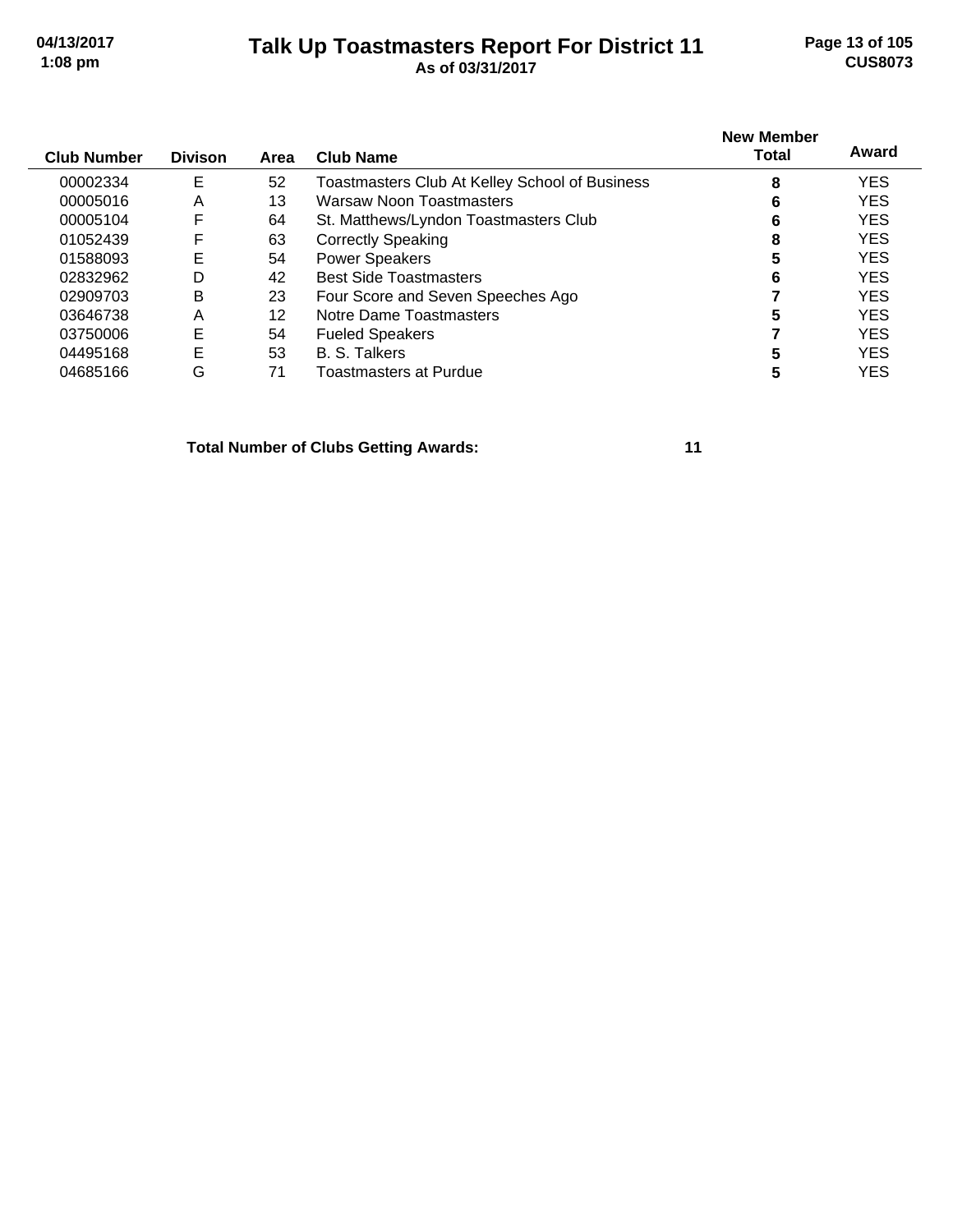# **Talk Up Toastmasters Report For District 12 04/13/2017 Page 14 of 105 1:08 pm As of 03/31/2017 CUS8073**

|                |      |                                 | <b>New Member</b> |            |  |
|----------------|------|---------------------------------|-------------------|------------|--|
| <b>Divison</b> | Area | Club Name                       | <b>Total</b>      | Award      |  |
|                | 06   | Temecula Toastmasters Club 1677 | b                 | <b>YES</b> |  |
| А              | 03   | Master Motivators Club          |                   | <b>YES</b> |  |
| B              | 01   | Toastmasters At CSUSB           |                   | <b>YES</b> |  |
|                |      |                                 |                   |            |  |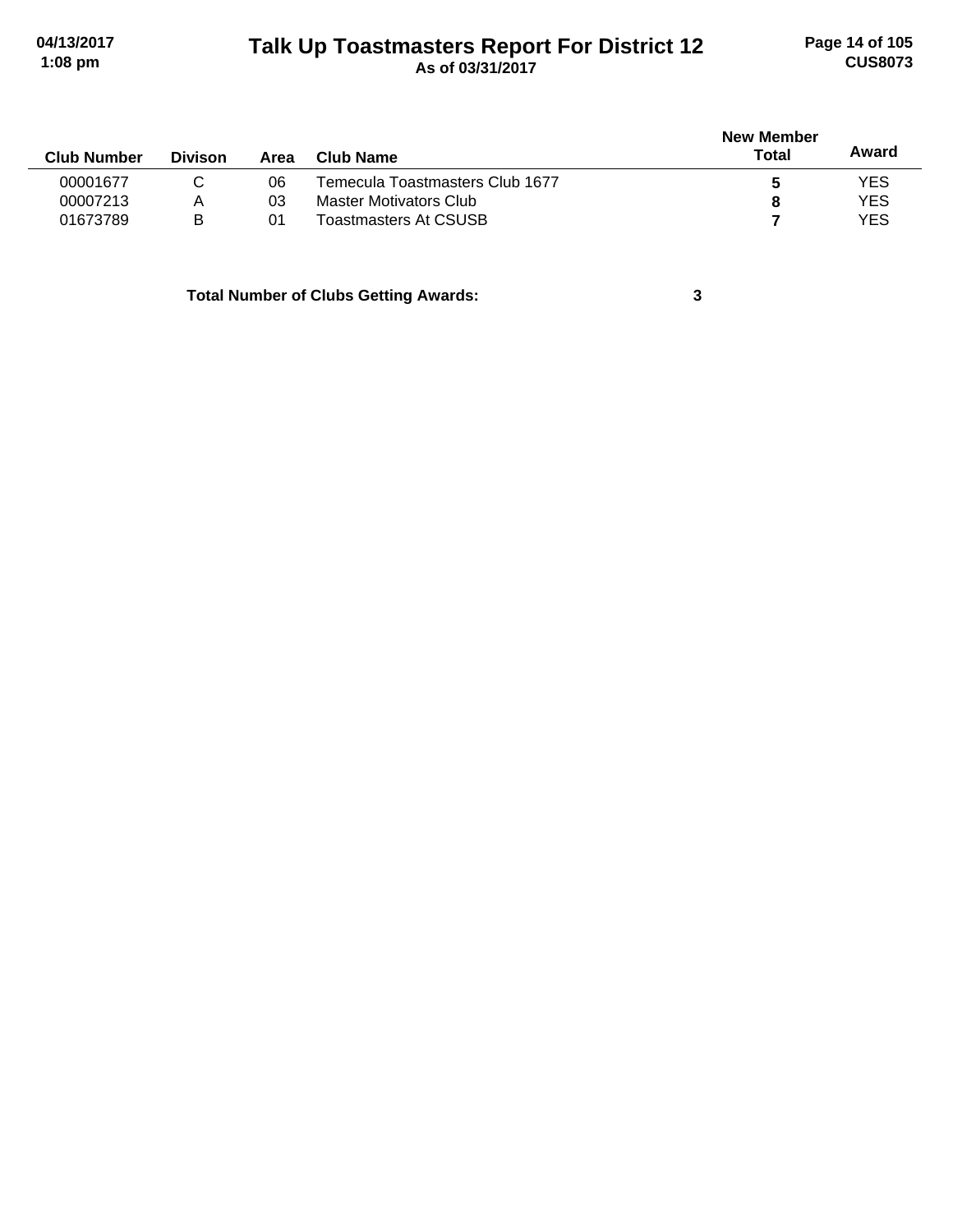#### **Talk Up Toastmasters Report For District 13 04/13/2017 Page 15 of 105 1:08 pm As of 03/31/2017 CUS8073**

|                |      |                            | <b>New Member</b> |            |
|----------------|------|----------------------------|-------------------|------------|
| <b>Divison</b> | Area | Club Name                  | Total             | Award      |
| D              | 34   | Oakland Club               | C                 | <b>YES</b> |
| D              | 31   | <b>Culturally Speaking</b> |                   | <b>YES</b> |
| A              | 02   | Moon Toastmasters          | 5                 | <b>YES</b> |
|                |      |                            |                   |            |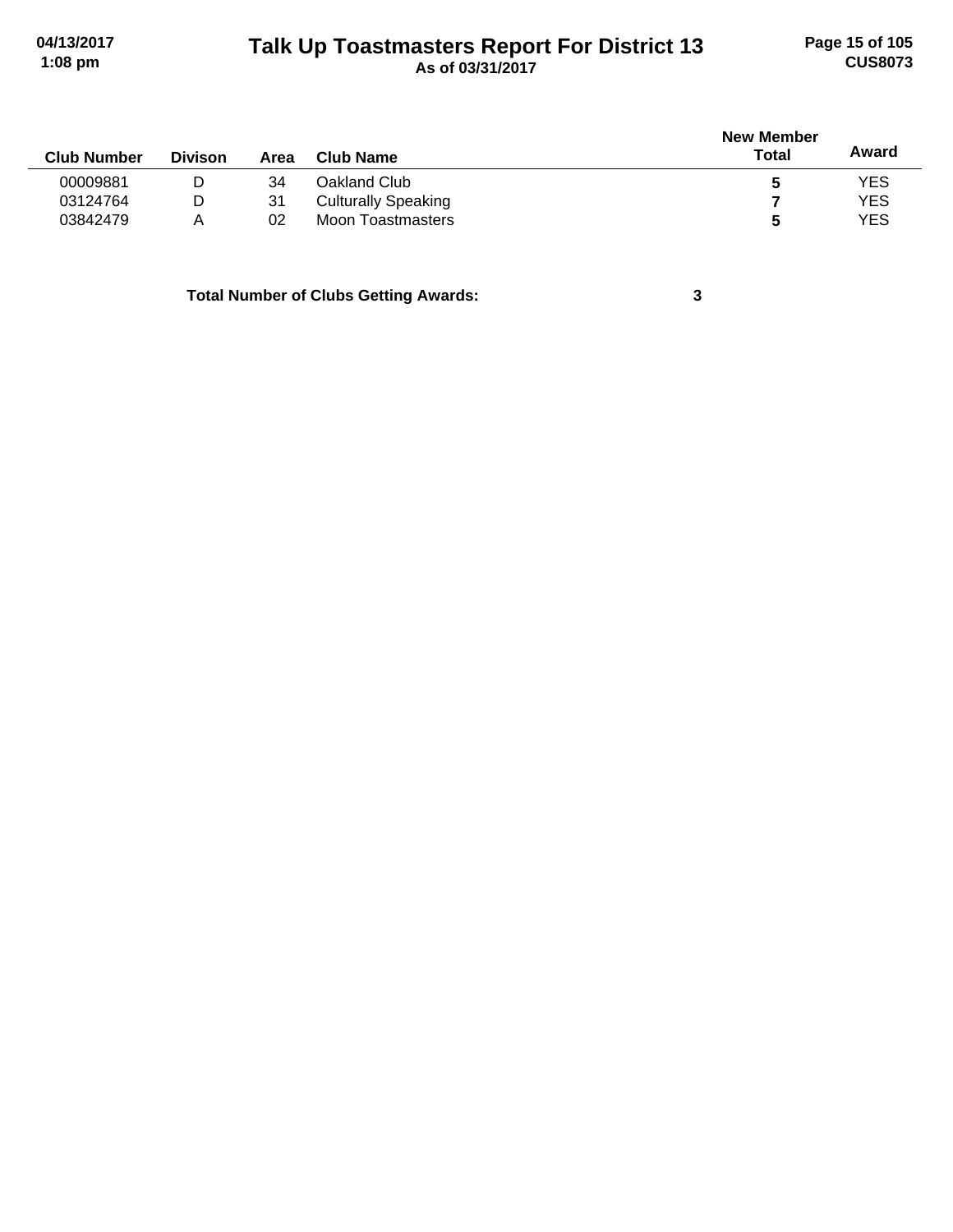#### **Talk Up Toastmasters Report For District 14 04/13/2017 Page 16 of 105 1:08 pm As of 03/31/2017 CUS8073**

| <b>Club Number</b> | <b>Divison</b> | Area | <b>Club Name</b>                              | <b>New Member</b><br><b>Total</b> | Award      |
|--------------------|----------------|------|-----------------------------------------------|-----------------------------------|------------|
| 00000289           | С              | 32   | Alpha Toastmasters Club                       | 5                                 | <b>YES</b> |
| 00000326           | Е              | 52   | <b>Augusta Toastmasters</b>                   | 6                                 | <b>YES</b> |
| 00001779           | A              | 15   | Athens Toastmasters Club                      |                                   | <b>YES</b> |
| 00643697           | Α              | 11   | <b>Gwinnett Harbingers Toastmasters Club</b>  |                                   | <b>YES</b> |
| 00647282           | C              | 33   | Toastmasters@Emory                            |                                   | <b>YES</b> |
| 00750735           | Е              | 52   | Voices of Distinction Club                    | 6                                 | <b>YES</b> |
| 00976310           | D              | 41   | <b>Achieving Excellence Toastmasters</b>      | 9                                 | <b>YES</b> |
| 01297778           | G              | 74   | <b>Moody Talking Tigers</b>                   | 6                                 | <b>YES</b> |
| 01321170           | C              | 34   | <b>Goodwill Speaks</b>                        | 47                                | <b>YES</b> |
| 01341233           | Α              | 13   | <b>Toastmasters R Toastmasters</b>            | 6                                 | <b>YES</b> |
| 02258081           | C              | 34   | <b>Clarkston Community Toastmasters</b>       | 6                                 | <b>YES</b> |
| 02519863           | G              | 72   | Southern Company Toastmasters - Plant Scherer | 6                                 | <b>YES</b> |
| 03063460           | C              | 34   | Tenacious Toast Masters                       | 8                                 | <b>YES</b> |
| 04909817           | Α              | 15   | Student Toastmasters At UGA                   | 8                                 | <b>YES</b> |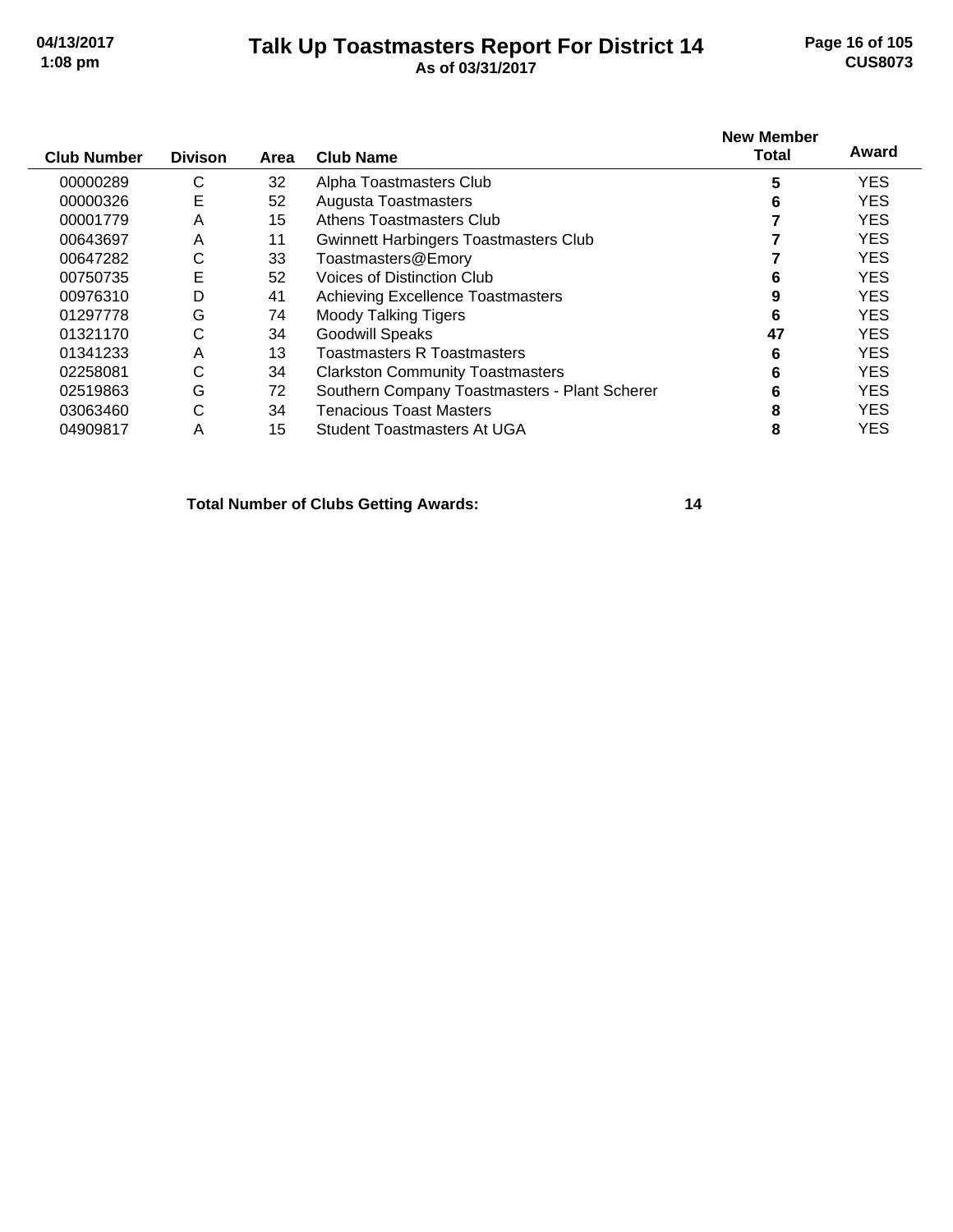#### **Talk Up Toastmasters Report For District 15 04/13/2017 Page 17 of 105 1:08 pm As of 03/31/2017 CUS8073**

| <b>Club Number</b> | <b>Divison</b> | Area | Club Name                       | <b>New Member</b><br><b>Total</b> | Award      |
|--------------------|----------------|------|---------------------------------|-----------------------------------|------------|
| 00001489           | в              | 01   | Jack C High Club                |                                   | <b>YES</b> |
| 00006782           | D              | 03   | Park City Toastmasters Club     |                                   | <b>YES</b> |
| 00006875           | D              | 03   | Image Masters Toastmasters Club | 5                                 | <b>YES</b> |
| 00008246           | Α              | 05   | Lunch Rappers Toastmasters Club |                                   | <b>YES</b> |
| 01982709           | E              | 03   | <b>Parkway Pontificators</b>    | 6                                 | <b>YES</b> |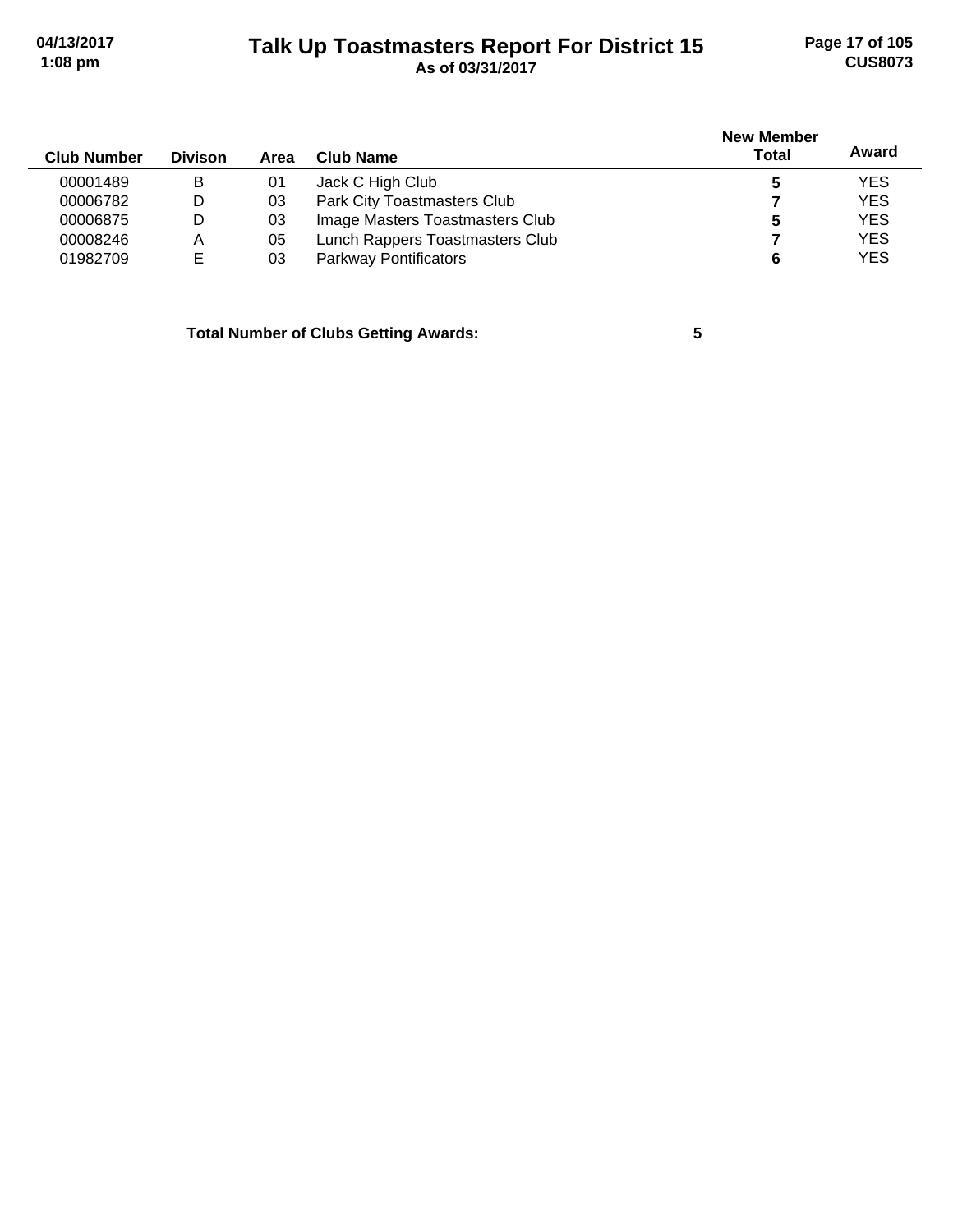#### **Talk Up Toastmasters Report For District 16 04/13/2017 Page 18 of 105 1:08 pm As of 03/31/2017 CUS8073**

| <b>Club Number</b> | <b>Divison</b> | Area | Club Name                       | <b>New Member</b><br><b>Total</b> | Award      |
|--------------------|----------------|------|---------------------------------|-----------------------------------|------------|
| 01703337           |                | 04   | <b>JCT Toastmasters</b>         | 6                                 | <b>YES</b> |
| 02492300           | С              | 04   | <b>Chesapeake Wildcats</b>      |                                   | <b>YES</b> |
| 02492334           | C              | 04   | <b>Chesapeake Shale Masters</b> |                                   | <b>YES</b> |
| 05883027           |                | 01   | Hilti Tulsa                     | 5                                 | <b>YES</b> |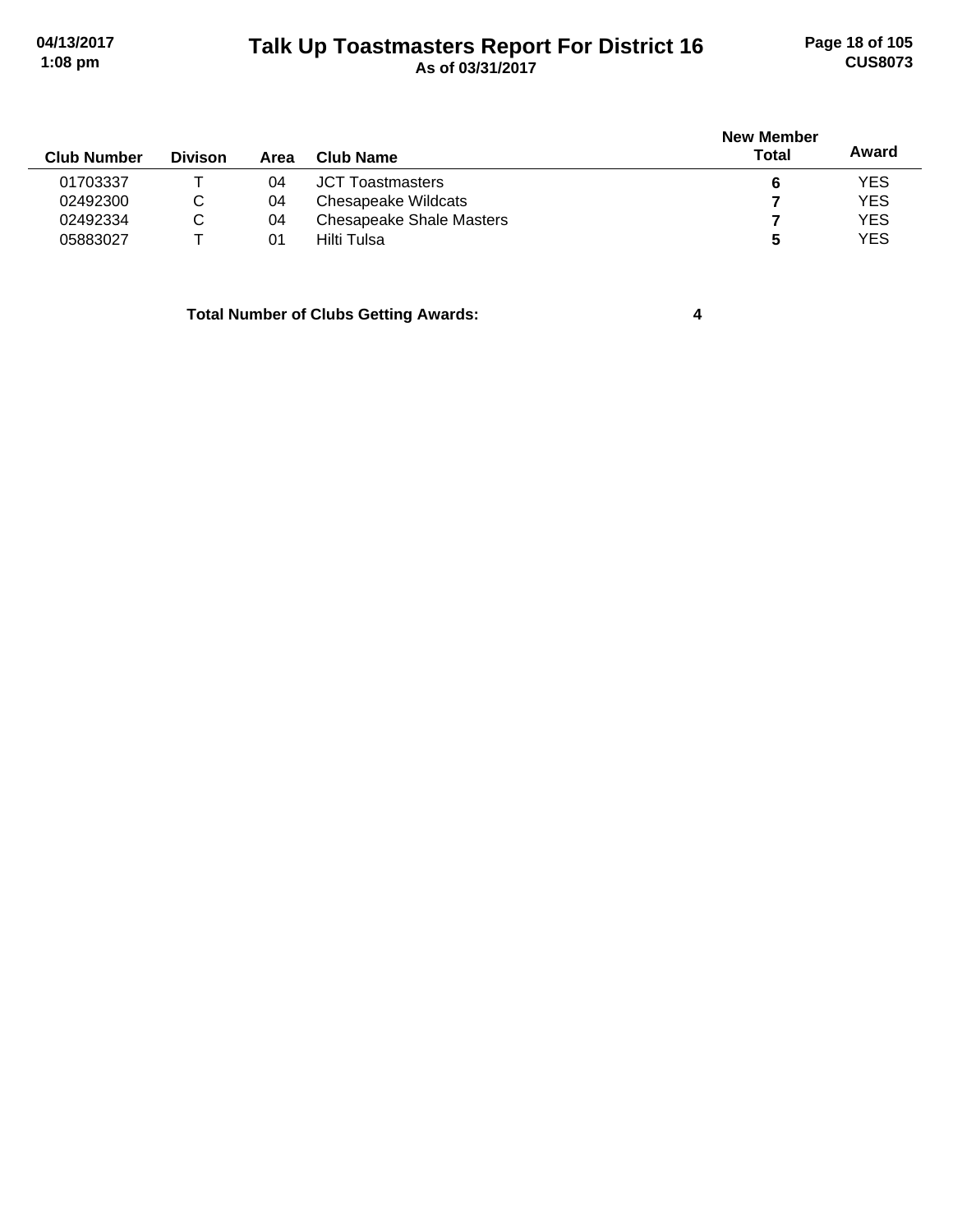## **Talk Up Toastmasters Report For District 17 04/13/2017 Page 19 of 105 1:08 pm As of 03/31/2017 CUS8073**

| <b>Club Number</b> | <b>Divison</b> | Area | Club Name                             | <b>New Member</b><br>Total | Award      |
|--------------------|----------------|------|---------------------------------------|----------------------------|------------|
| 00006438           | S              | 33   | Murdoch Southsiders Toastmasters Club |                            | <b>YES</b> |
| 01304173           | E              | 13   | Kalamunda Toastmasters Club           | 5                          | <b>YES</b> |
| 01363463           | S              | 31   | Southern River Toastmasters           | 5                          | <b>YES</b> |
| 02953910           |                | 03   | 235 Toastmasters                      | 5                          | <b>YES</b> |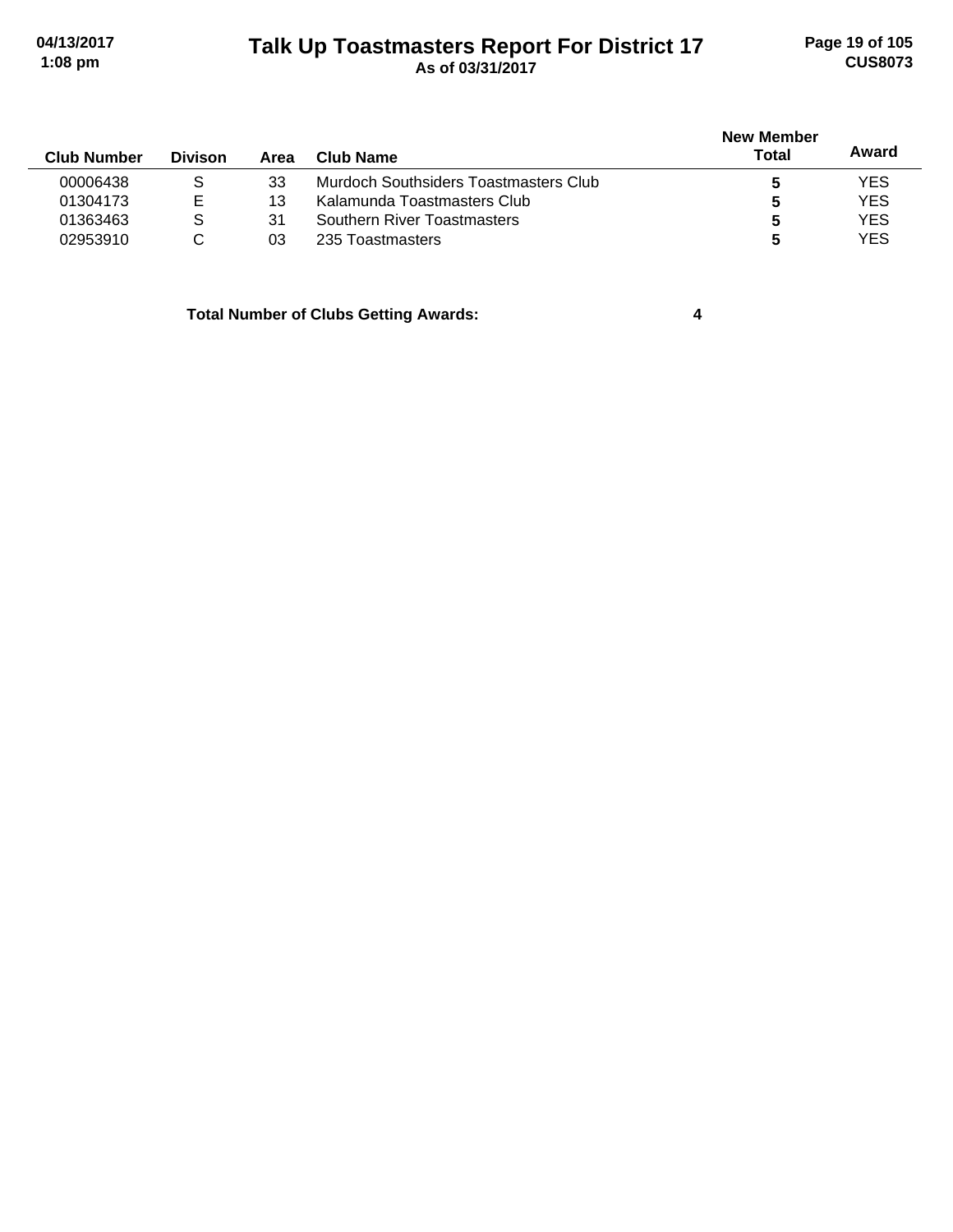# **Talk Up Toastmasters Report For District 18 04/13/2017 Page 20 of 105 1:08 pm As of 03/31/2017 CUS8073**

| <b>Club Number</b> | <b>Divison</b> | Area | Club Name                           | <b>New Member</b><br>Total | Award      |
|--------------------|----------------|------|-------------------------------------|----------------------------|------------|
| 00001082           | D              | 43   | <b>Frederick Toastmasters</b>       | 5                          | <b>YES</b> |
| 00979269           | в              | 23   | <b>MSU Toastmasters</b>             | 6                          | <b>YES</b> |
| 04843411           | А              | 11   | <b>JPMC Wilmington Toastmasters</b> | 6                          | <b>YES</b> |
| 05430707           | D              | 41   | <b>Naviators</b>                    |                            | <b>YES</b> |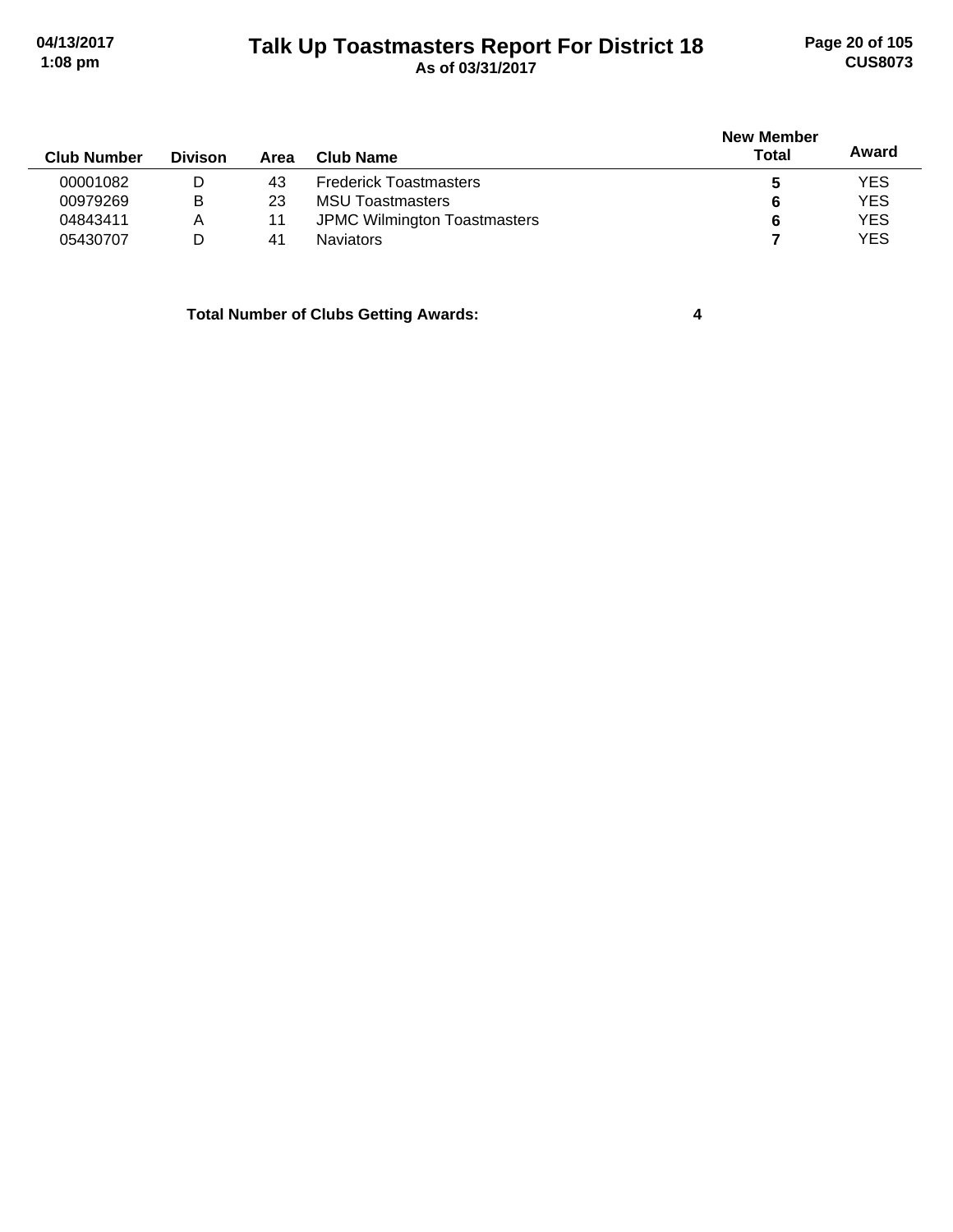#### **Talk Up Toastmasters Report For District 19 04/13/2017 Page 21 of 105 1:08 pm As of 03/31/2017 CUS8073**

|                    |                |      |                                                | <b>New Member</b> | Award      |
|--------------------|----------------|------|------------------------------------------------|-------------------|------------|
| <b>Club Number</b> | <b>Divison</b> | Area | Club Name                                      | Total             |            |
| 00000684           | B              | 32   | Downtowners Watts of Talk                      |                   | <b>YES</b> |
| 00711779           | E              | 94   | <b>Quad Cities Executive Toastmasters Club</b> |                   | <b>YES</b> |
| 04105982           | A              | 12   | Changing Winds                                 |                   | <b>YES</b> |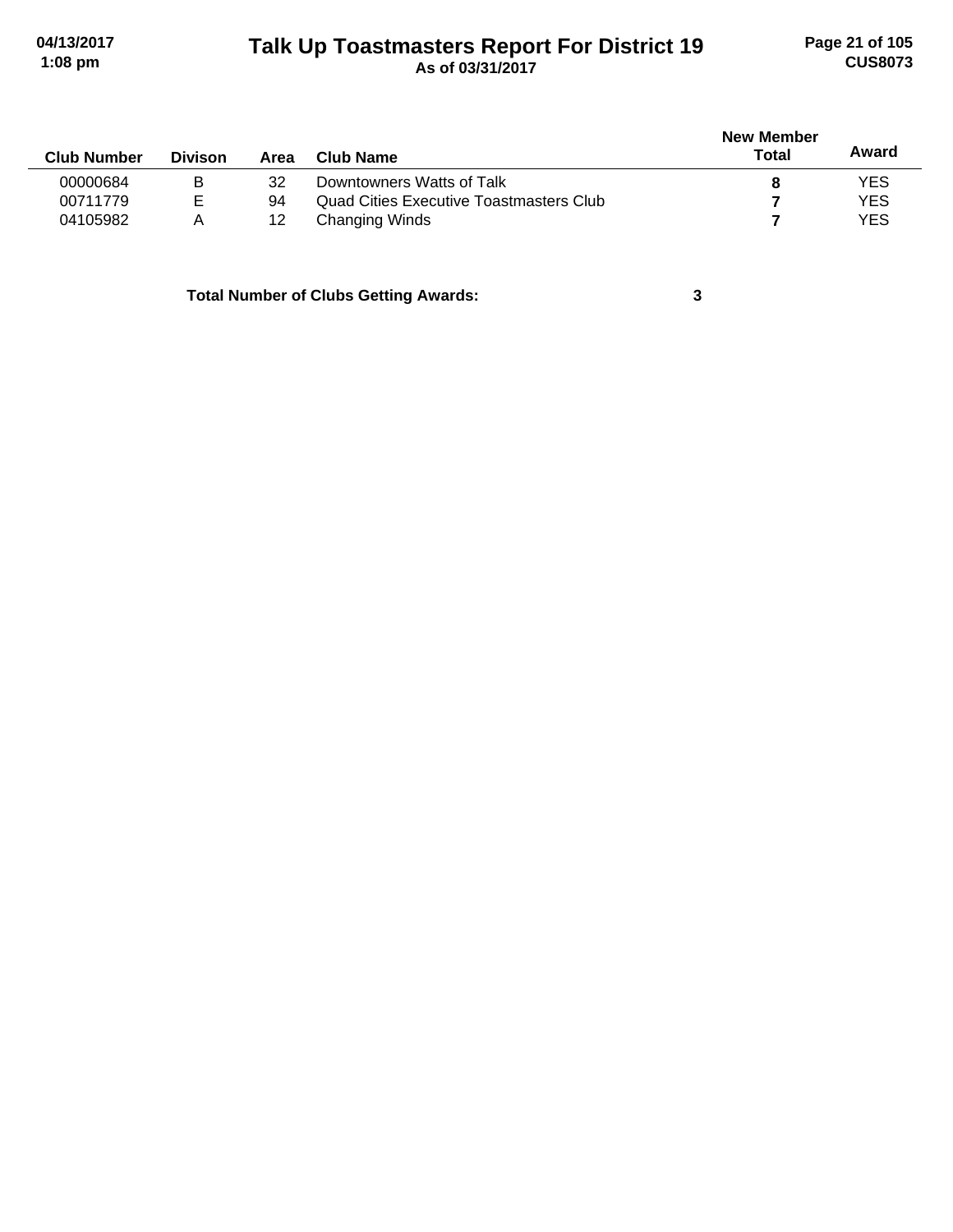#### **Talk Up Toastmasters Report For District 20 04/13/2017 Page 22 of 105 1:08 pm As of 03/31/2017 CUS8073**

|                    |                |      |                                                                           | <b>New Member</b>       |            |
|--------------------|----------------|------|---------------------------------------------------------------------------|-------------------------|------------|
| <b>Club Number</b> | <b>Divison</b> | Area | <b>Club Name</b>                                                          | <b>Total</b>            | Award      |
| 00001599           | M              | 47   | <b>Pakistan Community Toastmasters</b>                                    |                         | <b>YES</b> |
|                    |                | 62   | <b>Active Minds Toast Masters</b>                                         | 5<br>5                  | <b>YES</b> |
| 00002446           |                |      | <b>Qatar Toastmasters Club</b>                                            |                         |            |
| 00002910           | Q              | 18   |                                                                           | 12                      | <b>YES</b> |
| 00002916           | $\mathsf{C}$   | 03   | Manama Toastmasters Club                                                  | 5                       | <b>YES</b> |
| 00004066           | U              | 09   | NMC Corporate Chapter Club                                                | 11                      | <b>YES</b> |
| 00004711           | Н              | 11   | Al Jazira Club                                                            | 9                       | <b>YES</b> |
| 00005344           | G              | 29   | Al-Qurain                                                                 | 6                       | <b>YES</b> |
| 00006392           | J              | 30   | Lagoon Club                                                               | 5                       | <b>YES</b> |
| 00006664           | $\mathsf{H}$   | 23   | <b>Millennium Toastmasters Club</b>                                       | 5                       | <b>YES</b> |
| 00007148           | E              | 28   | Doha Toastmasters Club                                                    | 6                       | <b>YES</b> |
| 00007492           | B              | 07   | Dubai Toastmasters Club                                                   | $\overline{7}$          | <b>YES</b> |
| 00008403           | J              | 08   | Sharjah Club                                                              | 11                      | <b>YES</b> |
| 00009028           | D              | 22   | <b>PDO Toastmasters Club</b>                                              | 6                       | <b>YES</b> |
| 00593641           | G              | 32   | Al-Koot                                                                   | 5                       | <b>YES</b> |
| 00593730           | G              | 49   | Al-Dirwazah                                                               | $\overline{\mathbf{5}}$ | <b>YES</b> |
| 00624236           | F              | 21   | <b>Emirates Club</b>                                                      | $\overline{\mathbf{7}}$ | <b>YES</b> |
| 00629603           | G              | 13   | Al-Soor                                                                   | 5                       | <b>YES</b> |
| 00629717           | G              | 61   | Al-Liwan                                                                  | 5                       | <b>YES</b> |
| 00635300           | B              | 25   | <b>Gardens Toastmasters Club</b>                                          | 6                       | <b>YES</b> |
| 00640930           | N              | 79   | Speakers & Leaders                                                        | 5                       | <b>YES</b> |
| 00652941           | J              | 33   | <b>Creek Club</b>                                                         | 5                       | <b>YES</b> |
| 00701868           | G              | 13   | Al-Hayat                                                                  | 9                       | <b>YES</b> |
| 00727851           | S              | 88   | <b>Indian Club Toastmasters</b>                                           | 5                       | <b>YES</b> |
| 00748095           | U              | 26   | Abjad Toastmasters Club                                                   | 6                       | <b>YES</b> |
| 00804519           | B              | 72   | TGIS Toastmasters Club, Dubai, UAE                                        | 5                       | <b>YES</b> |
| 00820149           | S              | 52   | Konkan Club                                                               | 5                       | <b>YES</b> |
| 00824350           | A              | 76   | <b>ICABToastmasters Club</b>                                              | 6                       | <b>YES</b> |
|                    | U              | 26   |                                                                           |                         | <b>YES</b> |
| 00882137           |                |      | Intilaaqah Abu Dhabi Club                                                 | 7                       |            |
| 00909218           | F              | 05   | Dubai Internet City Toastmasters Club<br>Inner Universe Toastmasters Club | 8                       | <b>YES</b> |
| 00925620           | H              | 55   |                                                                           | 5                       | <b>YES</b> |
| 00951706           | O              | 38   | South Kuwait Toastmasters Club                                            | 5                       | <b>YES</b> |
| 00976090           | Н              | 11   | Spectrum                                                                  | 5                       | <b>YES</b> |
| 01045418           | G              | 13   | <b>AOU</b>                                                                | 6                       | <b>YES</b> |
| 01121689           | G              | 37   | Al-Danah                                                                  | 8                       | <b>YES</b> |
| 01121708           | G              | 32   | Q8                                                                        | 5                       | <b>YES</b> |
| 01130743           | Α              | 77   | <b>GPIC Toastmasters</b>                                                  | 13                      | <b>YES</b> |
| 01165099           | Α              | 76   | Adhari Toastmasters Club                                                  | 5                       | <b>YES</b> |
| 01188044           | N              | 16   | <b>Stars Toastmasters Club</b>                                            | 5                       | <b>YES</b> |
| 01266442           | O              | 19   | Arifjan Articulators                                                      | 9                       | <b>YES</b> |
| 01345105           | Κ              | 35   | FC Mabuhay Toastmasters                                                   | 5                       | <b>YES</b> |
| 01347513           | F              | 20   | <b>ECC Toastmasters Club</b>                                              | 5                       | <b>YES</b> |
| 01353726           | G              | 29   | <b>SERAYE</b>                                                             | 10                      | <b>YES</b> |
| 01353732           | G              | 37   | Al-Seef                                                                   | 20                      | <b>YES</b> |
| 01436618           | N              | 79   | Pro-Toast Club                                                            | 8                       | <b>YES</b> |
| 01545108           | G              | 49   | Deyar                                                                     | 11                      | <b>YES</b> |
| 01594550           | P              | 54   | AL NAHDA TOASTMASTERS CLUB                                                | 10                      | <b>YES</b> |
| 01774682           | D              | 04   | Royal Hospital Toastmasters                                               | 5                       | <b>YES</b> |
| 01811210           | P              | 54   | <b>Petrofac Toastmasters</b>                                              | 5                       | <b>YES</b> |
| 01968105           | M              | 47   | Noor Albahrain Toastmasters Club                                          | 5                       | <b>YES</b> |
| 02046498           | Τ              | 43   | <b>Smedley Toastmasters Club</b>                                          | 5                       | <b>YES</b> |
| 02087647           | Τ              | 41   | <b>EF Toastmasters Club</b>                                               | 5                       | <b>YES</b> |
| 02257012           | P              | 58   | <b>UAE Leaders Toastmasters Clubs</b>                                     | 5                       | <b>YES</b> |
| 02519207           | N              | 86   | La Vie En Rose International Toastmasters Club                            | 5                       | <b>YES</b> |
| 02741533           | J              | 08   | <b>Bowlers Toastmasters Club</b>                                          | 6                       | <b>YES</b> |
|                    |                |      |                                                                           |                         |            |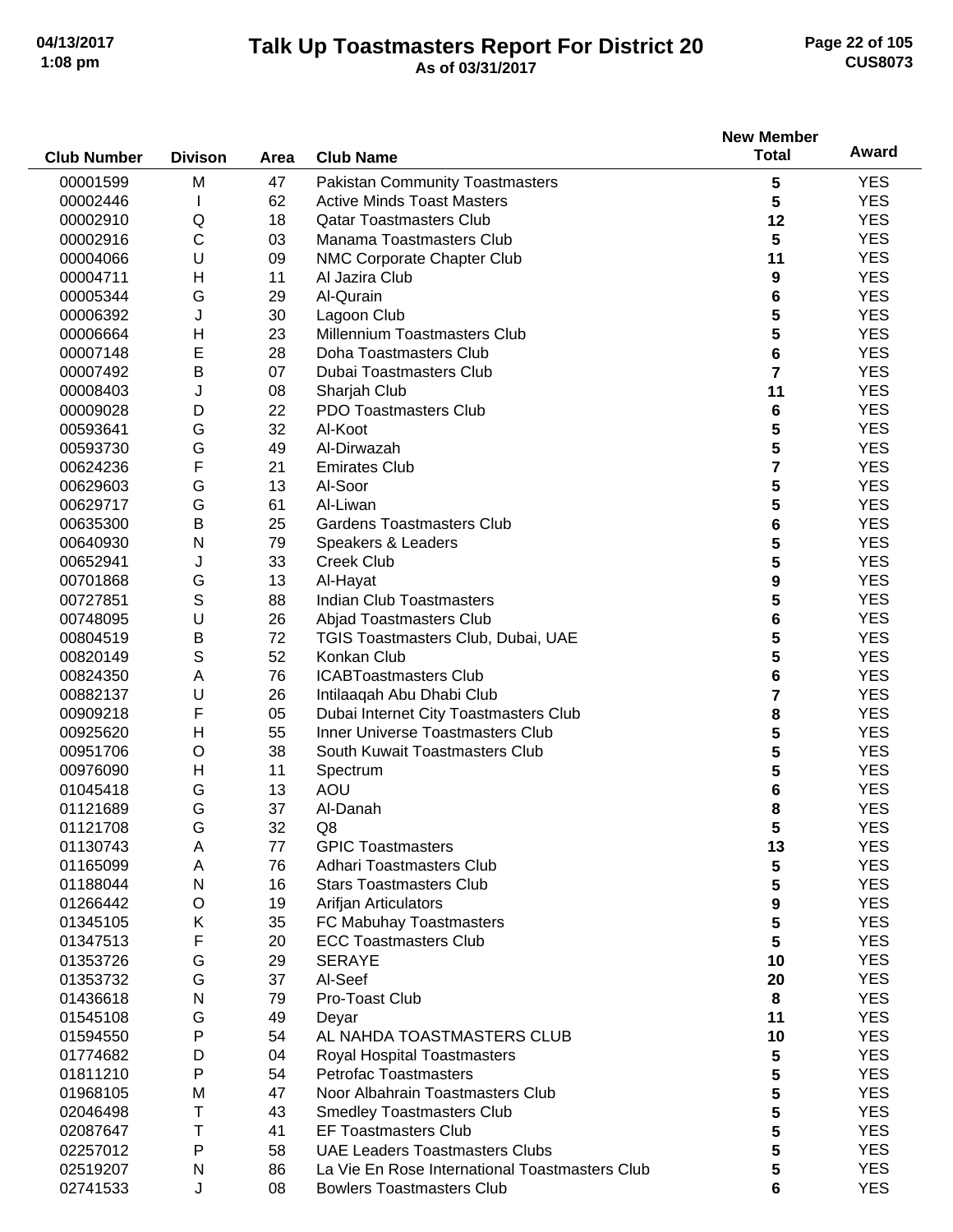#### **Talk Up Toastmasters Report For District 20 04/13/2017 Page 23 of 105 1:08 pm As of 03/31/2017 CUS8073**

**New Member**

#### **Club Number Divison Area Club Name Total Award Area** 02771902 S 53 BC Toastmasters Club **6** YES 02861678 O 38 Bhavan's Toastmasters **5** YES 02916798 C 45 KMCC Toastmasters **5** YES 02980001 D 22 Sohar Toastmasters **5** YES 02991308 F 05 Discovery Gardens Toastmasters Club **6** YES 03041786 G 29 Rawasi **7** YES 03123172 N 86 Al Fanar Toastmasters Club of Jordan **15** YES 03134985 P 54 Muhaisnah Toastmasters Club **7** YES 03168805 O 17 Don Bosco Toastmasters **5** YES 03220372 G 49 Kayan **14** YES 03220387 G 13 Stars **7** YES 03264327 O 38 Kuwait Leaders Toastmasters Club **5** YES 03267382 J 33 PSME UAE & Associates **6** YES 03290091 D 65 Bank Muscat Toastmasters Club **7** YES 03349286 V 24 Paradise Toastmasters Club **5** YES 03373392 J 33 Desert Divas **5** YES 03430523 Q 18 TAMIM Toastmasters Club (arabic) **10** YES 03499112 S 88 PICE-QATAR Toastmasters Club **8** YES 03592094 S 53 Qatar Malayalam Toastmasters Club **5** YES 03881962 V 70 Ha Ha He He Ho Ho Toastmasters **5** YES 03894467 C 03 Bahrain Elite Speakers Toastmasters **5** YES 04008106 V 70 MOT Toastmasters Club **5** YES 04261265 T 41 Doha Malayalam Toastmasters **12** YES 04430868 U 80 Buraimi Hospital Toastmasters Club **5** YES 04705496 D 22 PDO FAHUD Toastmasters **5** YES 04790064 T 41 CAAK Toastmasters Club **5** YES 05056222 R 71 ACT Toastmasters Club **6** YES 05069623 S 52 Mindtune Waves Toastmasters **6** YES 05148134 B 72 Schlumberger Dubai Toastmasters **6** YES 05196159 D 04 Avid Toastmaster **5** YES 05271119 S 53 FCC Vanitha Toastmasters **5** 5 5 5 5 5 5 5 5 5 5 5 7 FS 05320765 G 29 Al-Tasamuh Toastmasters Club **6** YES 05346528 V 67 ISWK Toastmasters **5** YES 05402174 C 46 SLCC Toastmasters **9** YES 05474143 S 88 Joeng Toastmasters **5** YES 05495311 V 24 Bin Salim Toastmasters Club **6** YES 05540389 N 16 Al Nour **11** YES 05633009 M 27 PGF Toastmasters **9** YES 05739698 V 67 Muscat Malayalam Toastmasters Club (Oman) **5** YES 05960522 I 36 ICS Expressions **8** YES 05970419 S 53 Qatar Advanced Toastmasters Club **6** YES 05984189 F 05 JLT Dubai Toastmasters Club **10** YES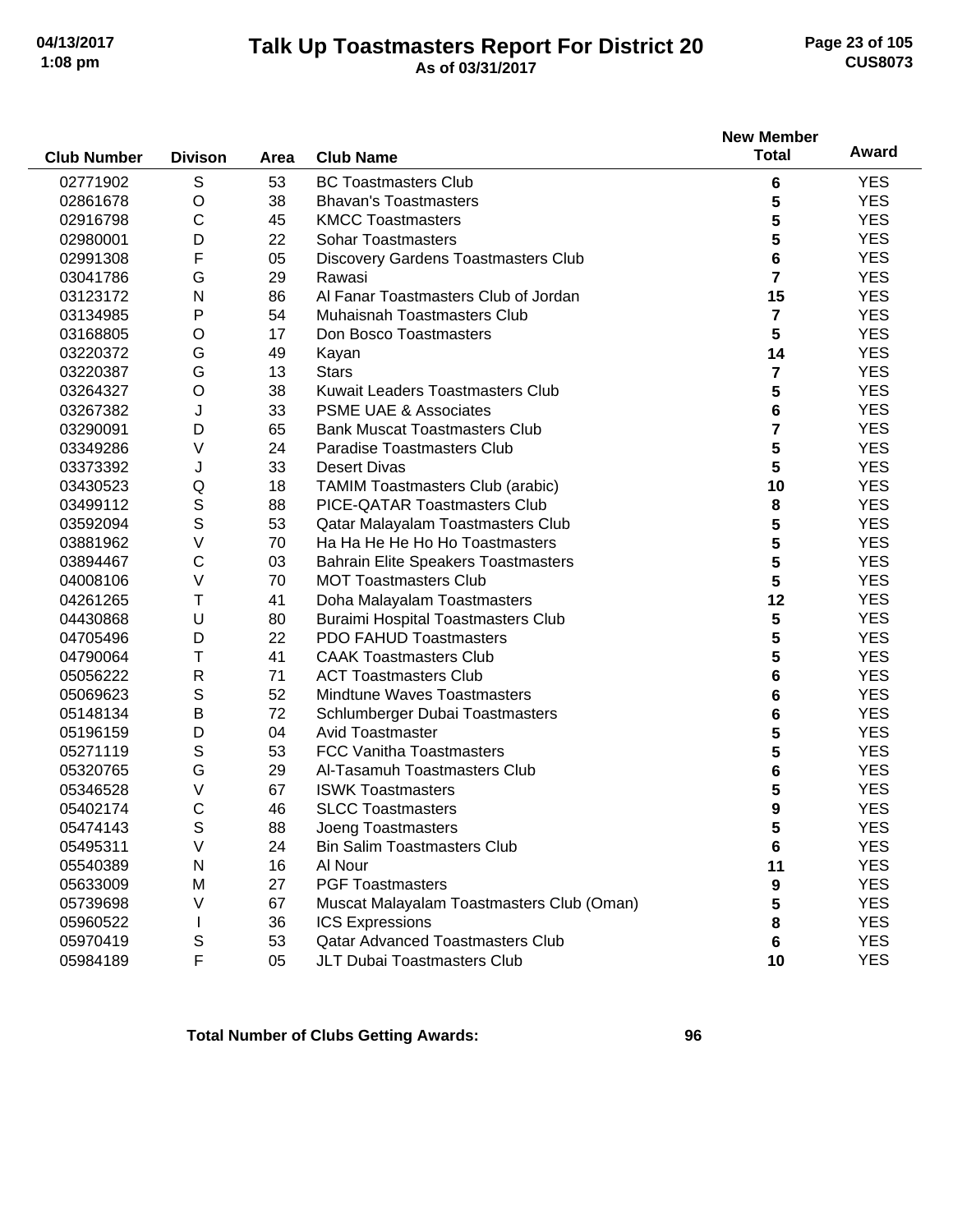#### **Talk Up Toastmasters Report For District 21 04/13/2017 Page 24 of 105 1:08 pm As of 03/31/2017 CUS8073**

| <b>Club Number</b> | <b>Divison</b> | Area | <b>Club Name</b>               | <b>New Member</b><br><b>Total</b> | Award      |
|--------------------|----------------|------|--------------------------------|-----------------------------------|------------|
| 00000331           | B              | 12   | Rise And Shine                 | 6                                 | <b>YES</b> |
| 00001882           | B              | 11   | Oak Bay Toastmasters Club      | 5                                 | <b>YES</b> |
| 00002590           | F              | 54   | Surrey Club 2590               | 8                                 | <b>YES</b> |
| 00002796           | Κ              | 83   | Kelowna Club                   |                                   | <b>YES</b> |
| 00003486           | G              | 60   | Chilliwack Toastmasters Club   | 6                                 | <b>YES</b> |
| 00005268           | F              | 54   | TaxMasters Club                | 5                                 | <b>YES</b> |
| 00005300           | κ              | 83   | Kelowna AM Toastmasters Club   | 6                                 | <b>YES</b> |
| 00006676           | A              | 02   | NiteShifters Toastmasters Club | 6                                 | <b>YES</b> |
| 00008178           | F              | 50   | White Rock Club                | 5                                 | <b>YES</b> |
| 02072618           | ĸ              | 83   | <b>UBCO Toastmasters</b>       | 6                                 | <b>YES</b> |
| 04469753           | С              | 20   | Island Excellence              | 8                                 | <b>YES</b> |
| 04795295           | F              | 51   | Spontaneous Speakers           | 5                                 | <b>YES</b> |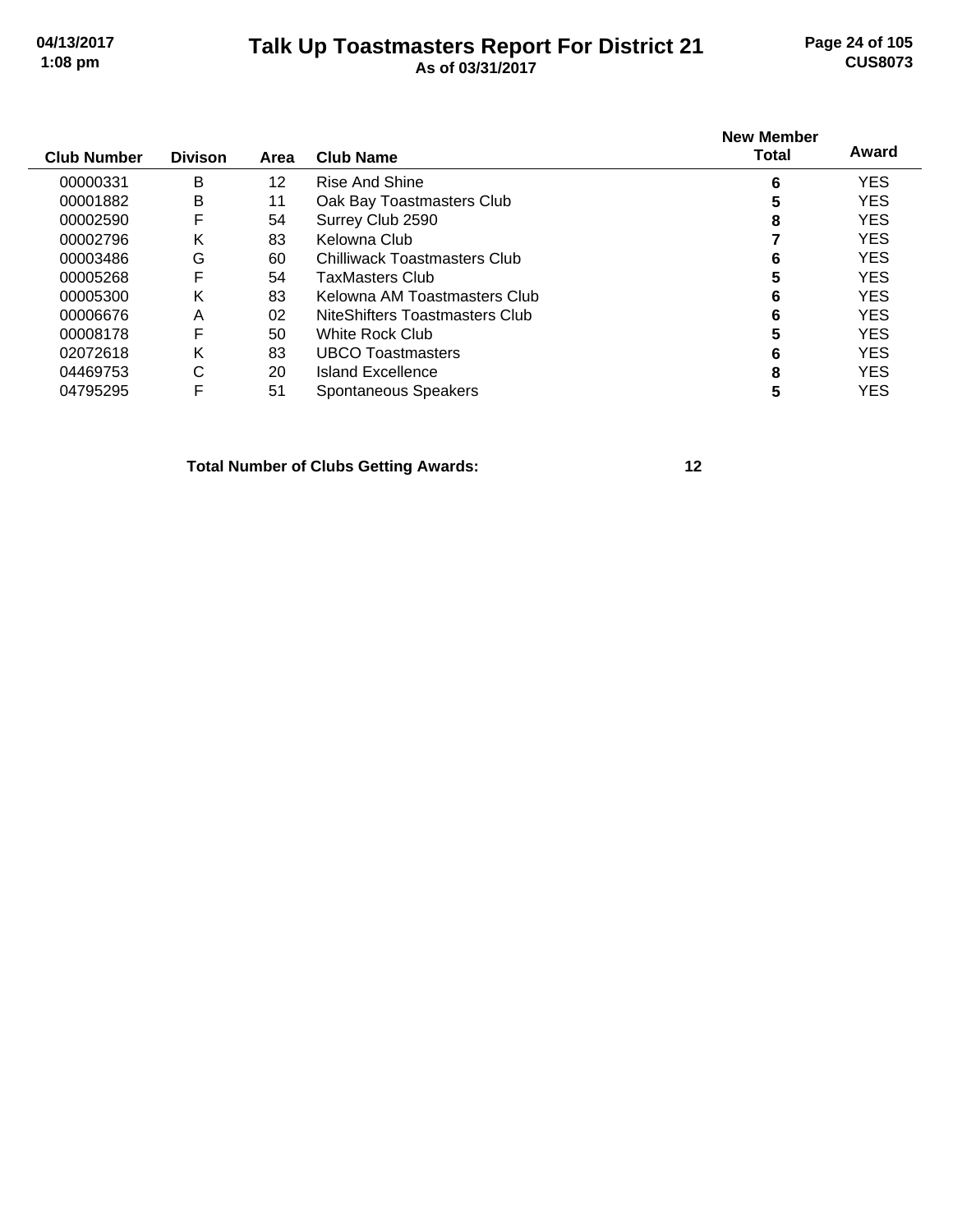# **Talk Up Toastmasters Report For District 22 04/13/2017 Page 25 of 105 1:08 pm As of 03/31/2017 CUS8073**

| <b>Club Number</b> | <b>Divison</b> | Area | Club Name                        | New Member<br>Total | Award      |
|--------------------|----------------|------|----------------------------------|---------------------|------------|
| 00004664           | R              | 63   | Plaza Toastmasters Club          | э                   | <b>YES</b> |
| 00007703           | S              |      | MarathonMasters Club             | C                   | <b>YES</b> |
| 00636291           |                | 32   | Top Box Toasters Club            | 6                   | <b>YES</b> |
| 00735666           | S              | 72   | Greater Joplin Toastmasters Club | 6                   | YES        |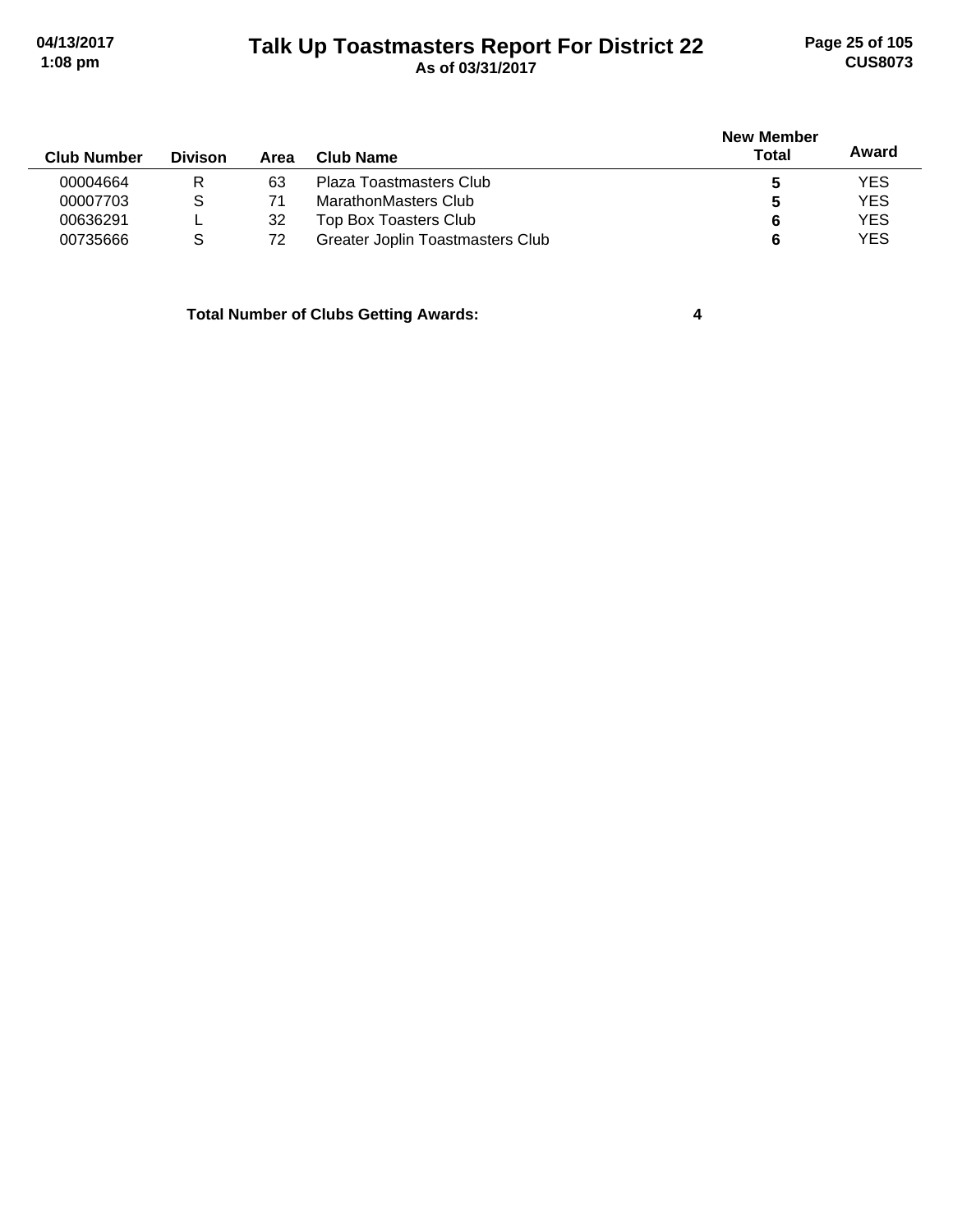#### **Talk Up Toastmasters Report For District 23 04/13/2017 Page 26 of 105 1:08 pm As of 03/31/2017 CUS8073**

| <b>Divison</b> | Area | Club Name                  | <b>New Member</b><br><b>Total</b> | Award      |
|----------------|------|----------------------------|-----------------------------------|------------|
| D              | 44   | Downtown Toasties Club     |                                   | <b>YES</b> |
| D              | 45   | Desert Basin Club          | 5                                 | <b>YES</b> |
| D              | 44   | Amigo Toastmasters Club    | 5                                 | <b>YES</b> |
| C              | 31   | <b>CitySpeakers</b>        | 14                                | <b>YES</b> |
|                | 61   | <b>Robert Barnhill PFP</b> | 9                                 | <b>YES</b> |
|                |      |                            |                                   |            |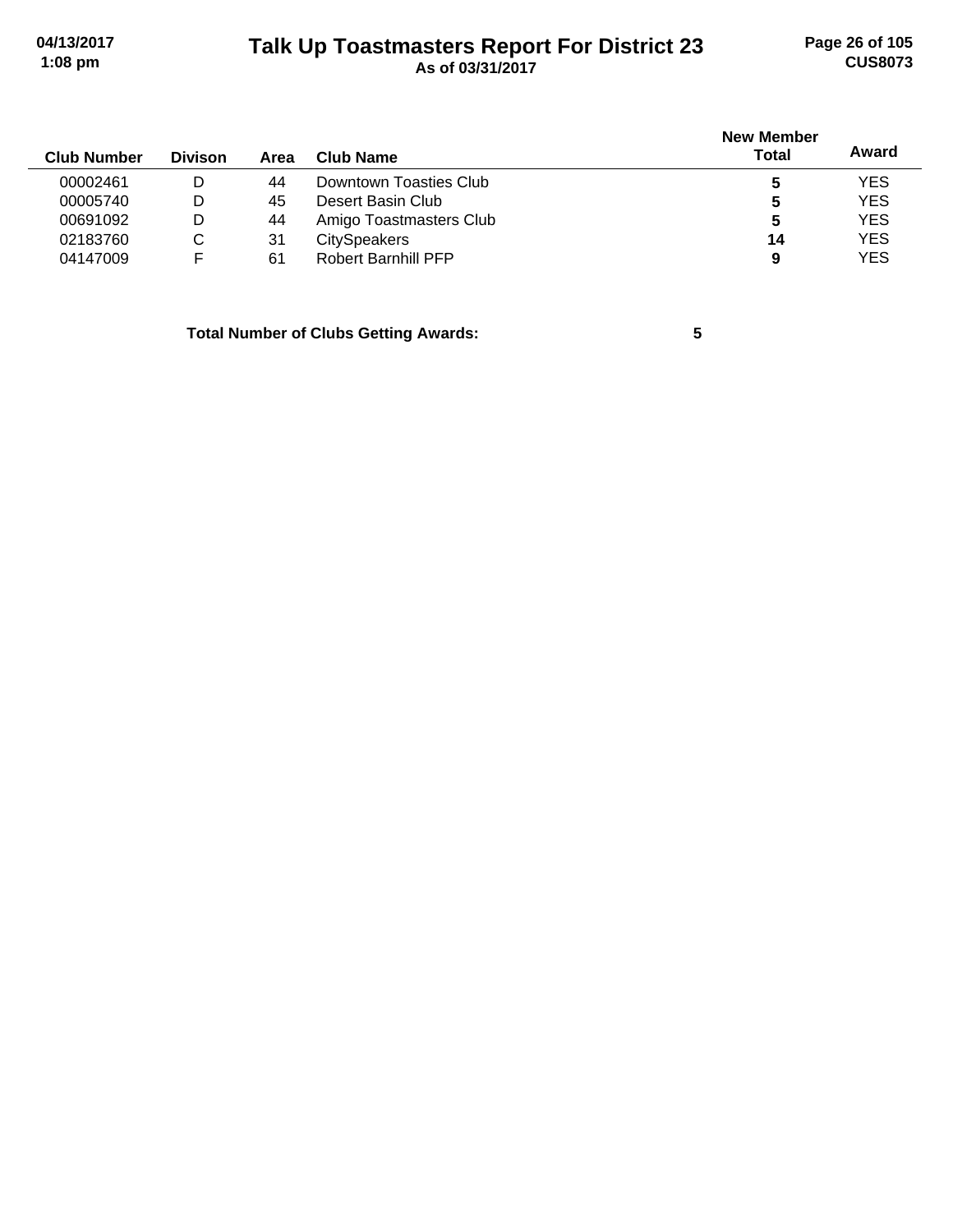# **Talk Up Toastmasters Report For District 25 04/13/2017 Page 27 of 105**

| $1:08$ pm   |                |         |           | As of 03/31/2017 |                                   | <b>CUS8073</b> |
|-------------|----------------|---------|-----------|------------------|-----------------------------------|----------------|
| Club Number | <b>Divison</b> | $A$ roo | Club Namo |                  | <b>New Member</b><br><b>Total</b> | Award          |

| 6  | <b>YES</b> |
|----|------------|
| 6  | <b>YES</b> |
| 5  | <b>YES</b> |
|    | <b>YES</b> |
| 5  | <b>YES</b> |
| 15 | <b>YES</b> |
| 5  | <b>YES</b> |
| 5  | <b>YES</b> |
| 6  | <b>YES</b> |
|    | <b>YES</b> |
|    |            |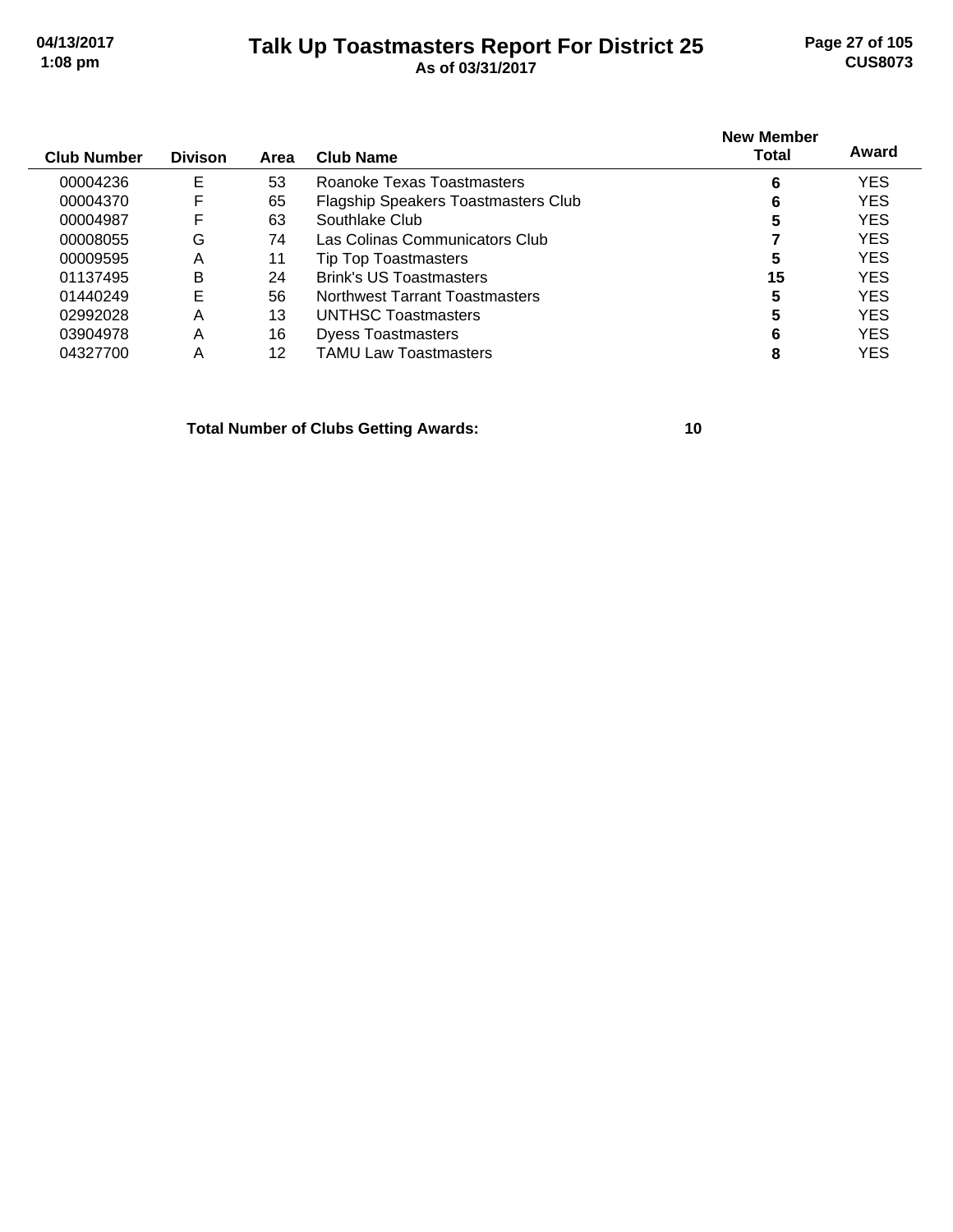#### **Talk Up Toastmasters Report For District 26 04/13/2017 Page 28 of 105 1:08 pm As of 03/31/2017 CUS8073**

| <b>Club Number</b> | <b>Divison</b> | Area | <b>Club Name</b>                            | <b>New Member</b><br>Total | Award      |
|--------------------|----------------|------|---------------------------------------------|----------------------------|------------|
|                    |                |      |                                             |                            |            |
| 00000555           | S              | 05   | <b>Colorado Springs Toastmasters Club</b>   | 5                          | YES.       |
| 00000798           | N              | 04   | Cheyenne 798 Toastmasters Club              | 8                          | <b>YES</b> |
| 00000871           | D              | 03   | Thrillspeakers Toastmasters Club            | 5                          | YES.       |
| 00002136           | D              | 06   | Aurorators Toastmasters Club                |                            | YES.       |
| 00002396           | S              | 02   | Rocky Mountain Eagles Toastmasters Club     |                            | <b>YES</b> |
| 00002977           | D              | 07   | <b>Cherry Creek Toastmasters Club</b>       | 8                          | <b>YES</b> |
| 00003680           | M              | 06   | Castle Rock Toastmasters                    | 5                          | <b>YES</b> |
| 00004071           | F              | 03   | <b>Opportunity Talks Toastmaster's Club</b> | 5                          | YES.       |
| 00004780           | Е              | 07   | <b>Boulder Speakeasy</b>                    | 8                          | YES.       |
| 00008361           | F              | 07   | ASC Speakeasy Toastmasters Club             | 5                          | <b>YES</b> |
| 00009548           | F              | 03   | Solar Speak Club                            |                            | YES.       |
| 00897557           | D              | 06   | Defenders of Speech                         | 5                          | YES.       |
| 01440289           | М              | 01   | <b>Spirited Speakers</b>                    | 9                          | YES.       |
| 01509839           | M              | 07   | <b>Denver Techmasters</b>                   | 5                          | <b>YES</b> |
| 03028571           | F              | 07   | Dam Good Speakers                           | 5                          | YES.       |
| 04577248           | M              | 05   | <b>Comcast West Division Toastmasters</b>   | 17                         | YES.       |
| 05409198           | M              | 07   | <b>XTOastmasters</b>                        | 6                          | <b>YES</b> |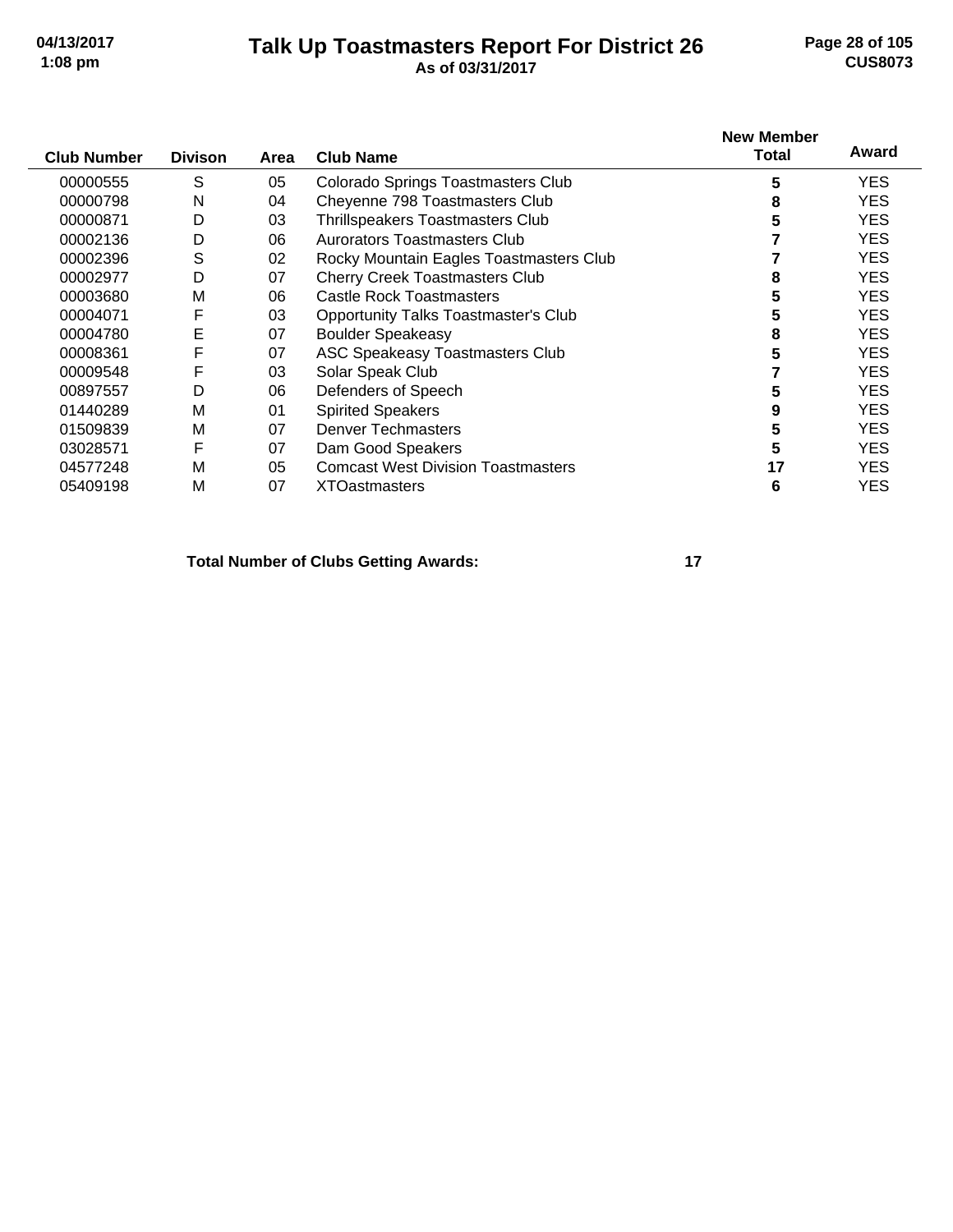# **Talk Up Toastmasters Report For District 27 04/13/2017 Page 29 of 105 1:08 pm As of 03/31/2017 CUS8073**

| <b>Club Number</b> | <b>Divison</b> | Area | <b>Club Name</b>                                | <b>New Member</b><br><b>Total</b> | Award      |
|--------------------|----------------|------|-------------------------------------------------|-----------------------------------|------------|
| 00001795           | C              | 33   | <b>HUD Toastmasters Club</b>                    | 9                                 | <b>YES</b> |
| 00004817           | F              | 61   | NOVA Toastmasters Club                          | 6                                 | <b>YES</b> |
| 00007787           | D              | 44   | Lone Star Toastmasters                          | 5                                 | <b>YES</b> |
| 00009378           | Α              | 15   | <b>Great Communicators Club</b>                 | 5                                 | <b>YES</b> |
| 00918991           | Α              | 13   | BOOZ ALLEN HAMILTON TOASTMASTERS POTOMAC CLUB 5 |                                   | <b>YES</b> |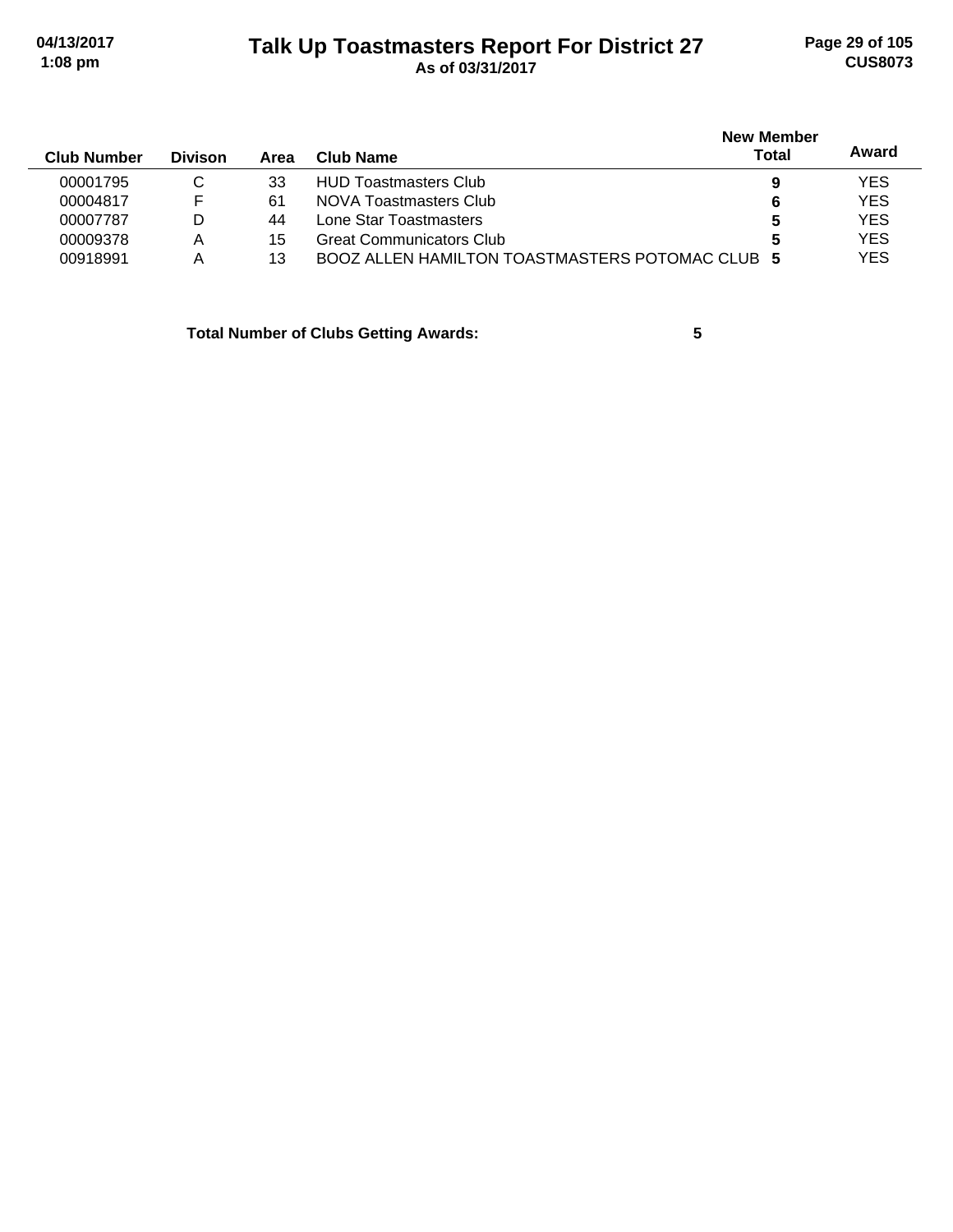#### **Talk Up Toastmasters Report For District 28 04/13/2017 Page 30 of 105 1:08 pm As of 03/31/2017 CUS8073**

| <b>Club Number</b> | <b>Divison</b> | Area | Club Name                                          | <b>New Member</b><br><b>Total</b> | Award      |
|--------------------|----------------|------|----------------------------------------------------|-----------------------------------|------------|
| 00004506           | F              | 29   | Powertalkers Downtown Club                         |                                   | <b>YES</b> |
| 00005395           | D              | 17   | <b>Bloomfield Toastmasters Club</b>                | 5                                 | <b>YES</b> |
| 00598825           | C              | 12   | Michigan Toastmasters                              |                                   | <b>YES</b> |
| 01526192           | н              | 39   | <b>Detroit Diesel Toastmasters</b>                 | 9                                 | <b>YES</b> |
| 02490971           | D              | 16   | <b>Continental Automotive Systems Toastmasters</b> | 9                                 | <b>YES</b> |
| 04237633           | D              | 19   | <b>TDAF Toastmasters</b>                           | 5                                 | <b>YES</b> |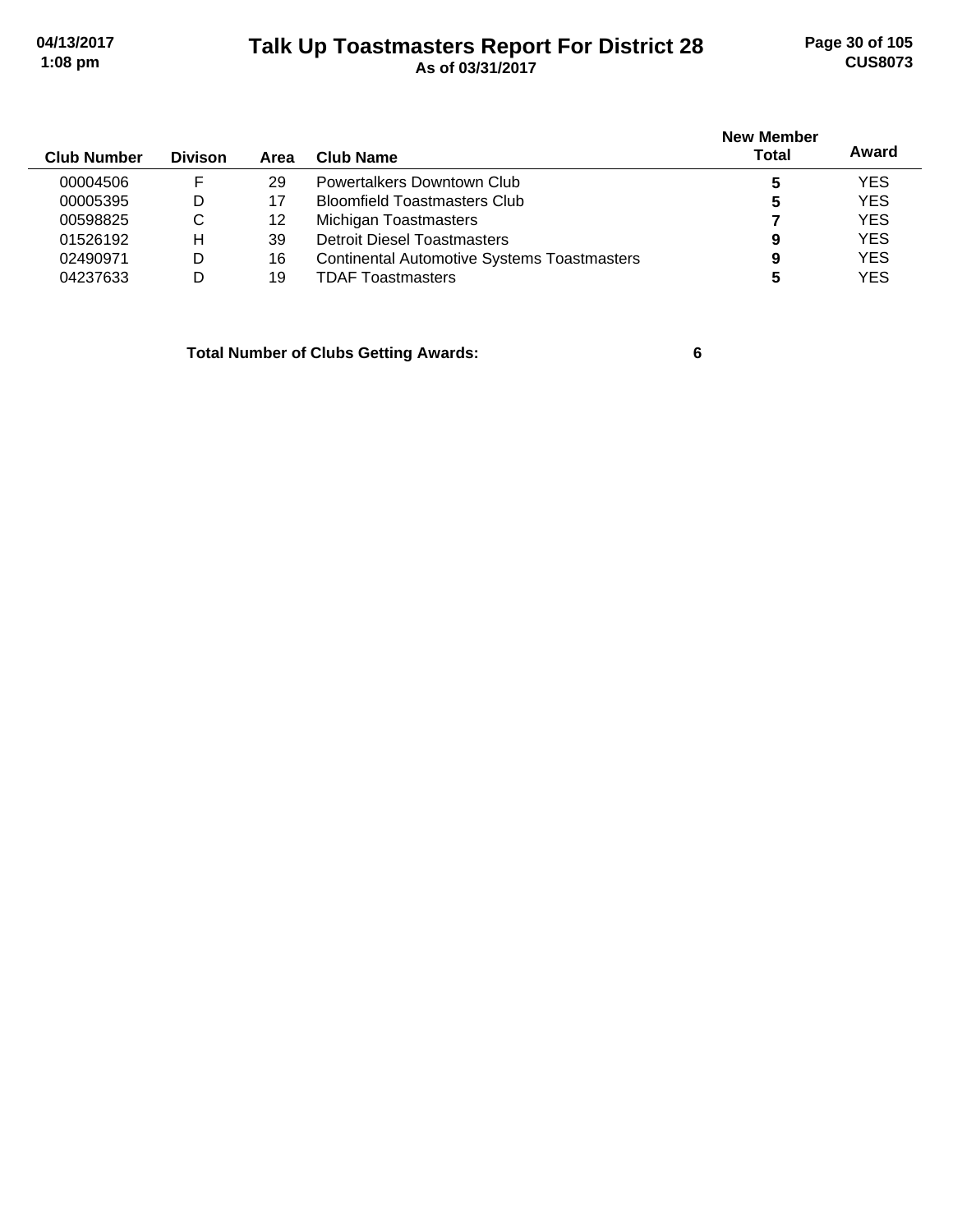#### **Talk Up Toastmasters Report For District 29 04/13/2017 Page 31 of 105 1:08 pm As of 03/31/2017 CUS8073**

| <b>Club Number</b> | <b>Divison</b> | Area | Club Name                            | <b>New Member</b><br>Total | Award      |
|--------------------|----------------|------|--------------------------------------|----------------------------|------------|
| 00001792           | Α              | 14   | Springfield Toastmasters Club        |                            | <b>YES</b> |
| 00003550           | D              | 46   | Reston-Herndon Toastmasters Club     |                            | <b>YES</b> |
| 00619556           | G              |      | Woodbridge Toastmasters Club #619556 |                            | <b>YES</b> |
| 00980049           | Е              | 55   | Aol&Asurion Toastmasters Club        | 9                          | <b>YES</b> |
| 04840580           | G              | 74   | <b>GEICO Fredericksburg</b>          |                            | <b>YES</b> |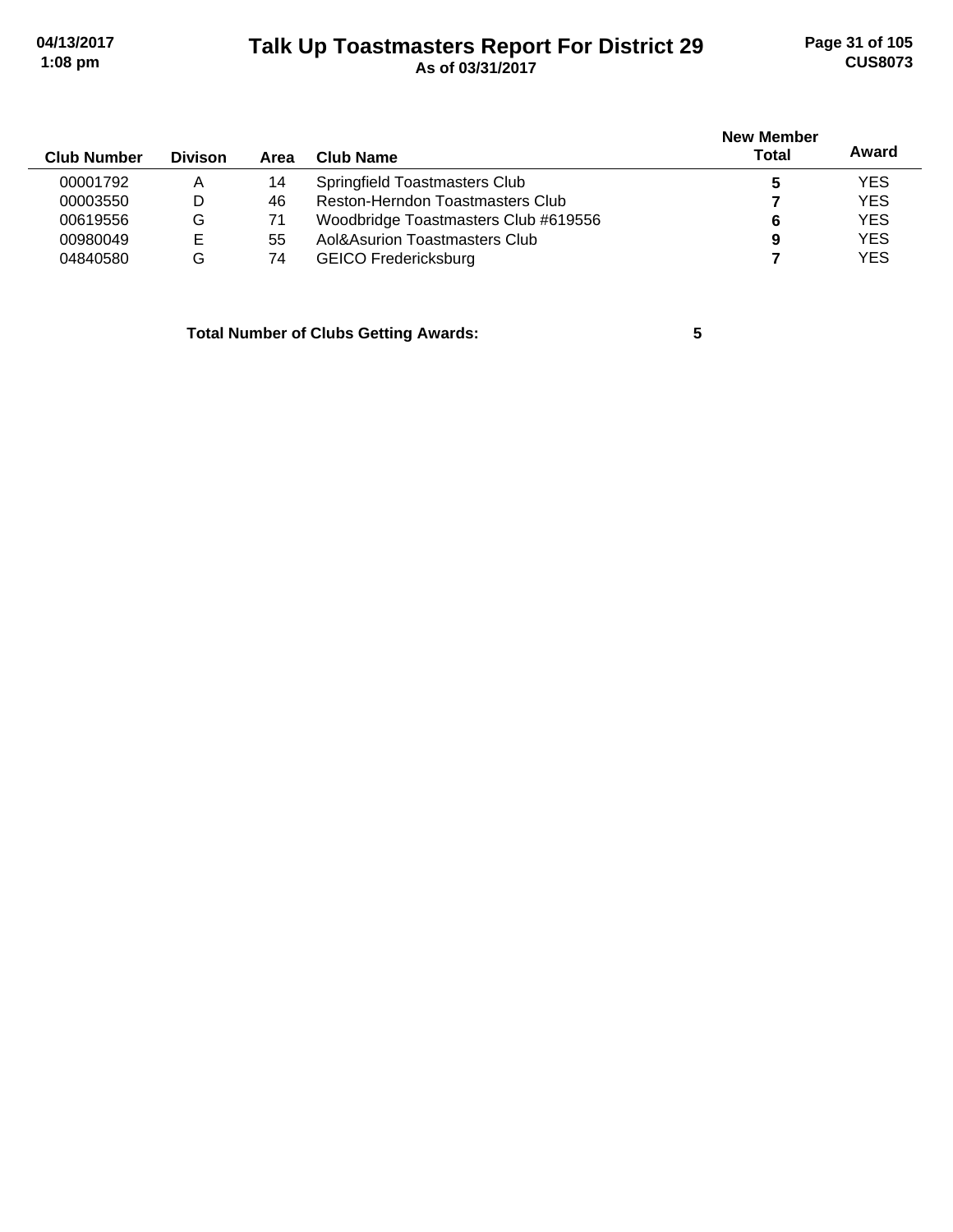#### **Talk Up Toastmasters Report For District 30 04/13/2017 Page 32 of 105 1:08 pm As of 03/31/2017 CUS8073**

| <b>Club Number</b> | <b>Divison</b> | Area | <b>Club Name</b>                         | <b>New Member</b><br><b>Total</b> | Award      |
|--------------------|----------------|------|------------------------------------------|-----------------------------------|------------|
| 00002679           | N              | 44   | <b>Abbott Toastmasters</b>               | 8                                 | <b>YES</b> |
| 00005752           | C              | 23   | Michigan Avenue Club                     | 5                                 | <b>YES</b> |
| 00007767           | A              | 04   | Sears Toastmasters Club                  | 10                                | <b>YES</b> |
| 00007880           | E              | 66   | Toastmasters of Lincoln Park             | 9                                 | <b>YES</b> |
| 00666595           | S              | 55   | Christ Universal Temple Club #3 - 666595 | 5                                 | <b>YES</b> |
| 00681947           | E              | 66   | <b>Lightly Toasted Club</b>              | 5                                 | <b>YES</b> |
| 01537195           | E              | 63   | <b>ELCA Toastmasters</b>                 | 9                                 | <b>YES</b> |
| 01567875           | С              | 25   | Loop Trustmasters                        | 5                                 | <b>YES</b> |
| 01610593           | С              | 21   | Gogo Toastmasters                        | 5                                 | <b>YES</b> |
| 03028684           | N              | 46   | WagMasters                               | 9                                 | <b>YES</b> |
| 03063999           | B              | 13   | TransUnion Toastmasters                  | 5                                 | <b>YES</b> |
| 03575552           | W              | 75   | <b>Fraud Masters</b>                     | 5                                 | <b>YES</b> |
| 04361680           | A              | 06   | <b>Capital Communicators</b>             | 22                                | <b>YES</b> |
| 05540391           | E              | 64   | Northwestern Toastmasters Club           | 5                                 | <b>YES</b> |
| 05740779           | F              | 84   | <b>Futures Toastmasters</b>              | 10                                | <b>YES</b> |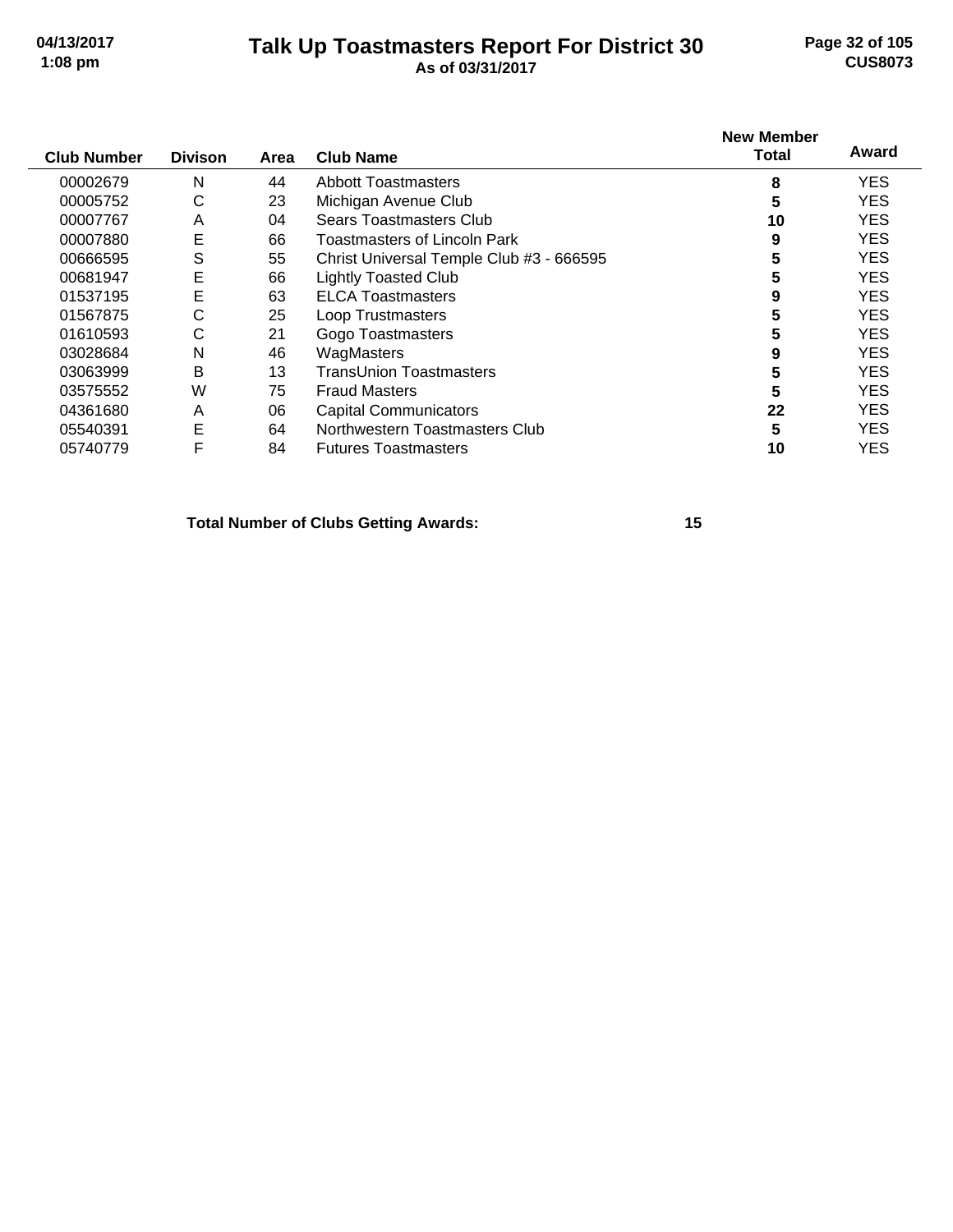#### **Talk Up Toastmasters Report For District 31 04/13/2017 Page 33 of 105 1:08 pm As of 03/31/2017 CUS8073**

| <b>Club Number</b> | <b>Divison</b> | Area | <b>Club Name</b>                         | <b>New Member</b><br><b>Total</b> | Award      |
|--------------------|----------------|------|------------------------------------------|-----------------------------------|------------|
| 00000675           | F              | 64   | <b>Quincy Toastmasters Club</b>          | 5                                 | <b>YES</b> |
| 00001074           | н              | 82   | <b>Boston Toastmasters</b>               | 16                                | <b>YES</b> |
| 00001109           | G              | 72   | <b>Island Foghorns Toastmasters Club</b> | 5                                 | <b>YES</b> |
| 00002277           | Е              | 52   | Central Club                             | 5                                 | <b>YES</b> |
| 00002779           | B              | 26   | MITRE Toastmasters Club                  | 6                                 | <b>YES</b> |
| 00003993           | н              | 83   | Framingham / Natick Toastmasters         | 6                                 | <b>YES</b> |
| 00006670           | С              | 33   | Speak Up Cambridge                       | 6                                 | <b>YES</b> |
| 00680823           | С              | 31   | Tuesday Toastmasters at MIT Club         | 5                                 | <b>YES</b> |
| 02638188           | B              | 24   | <b>Cimpress Toastmasters - BOS</b>       | 13                                | <b>YES</b> |
| 02882237           | н              | 83   | Toastmasters @ MathWorks                 | 6                                 | <b>YES</b> |
| 04975343           | С              | 32   | AKAToasts                                |                                   | YES        |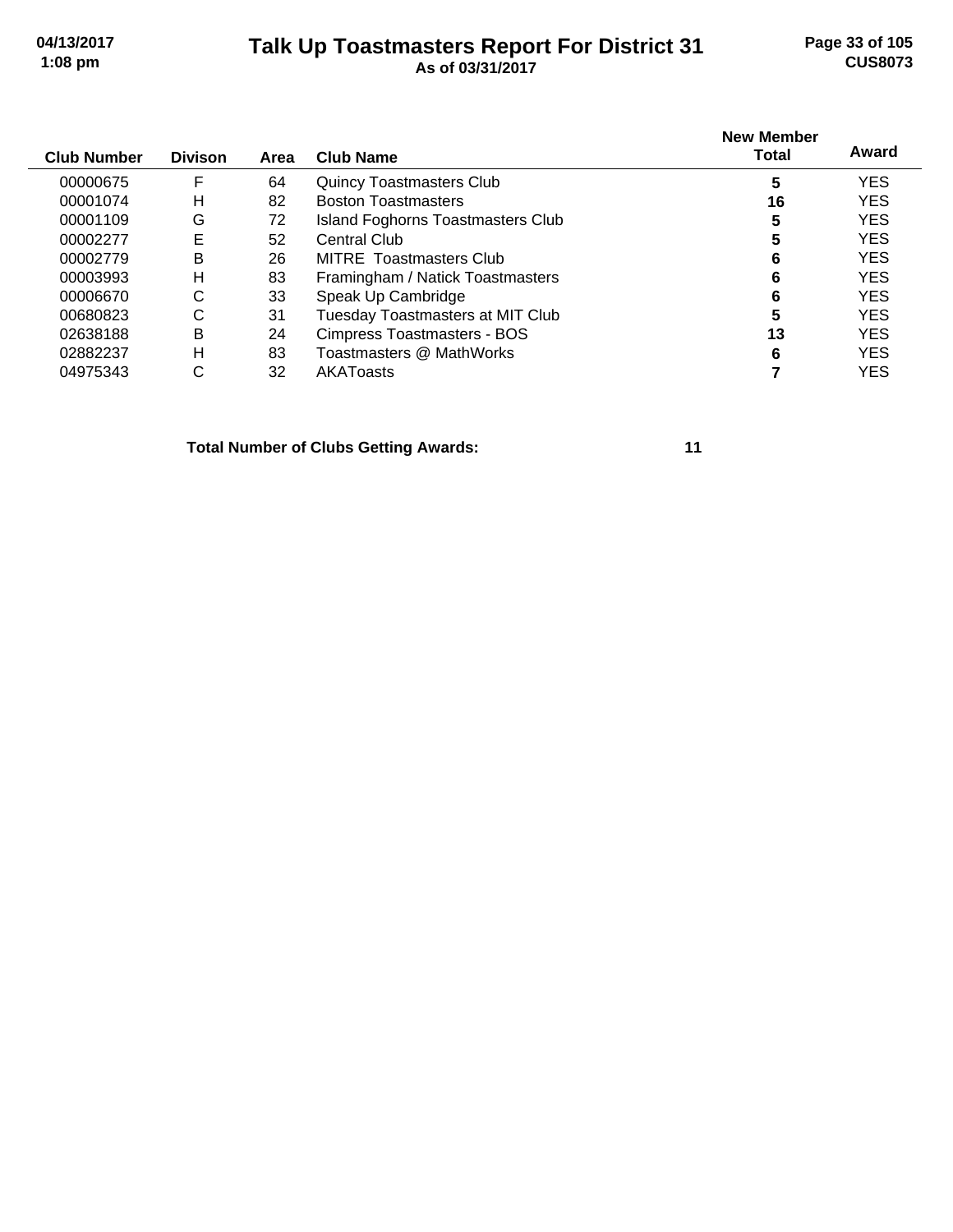#### **Talk Up Toastmasters Report For District 32 04/13/2017 Page 34 of 105 1:08 pm As of 03/31/2017 CUS8073**

| <b>Club Number</b> | <b>Divison</b> | Area | Club Name                                   | New Member<br>Total | Award |
|--------------------|----------------|------|---------------------------------------------|---------------------|-------|
| 00004958           | А              | 14   | <b>Tacoma Public Utilities Toastmasters</b> |                     | YES   |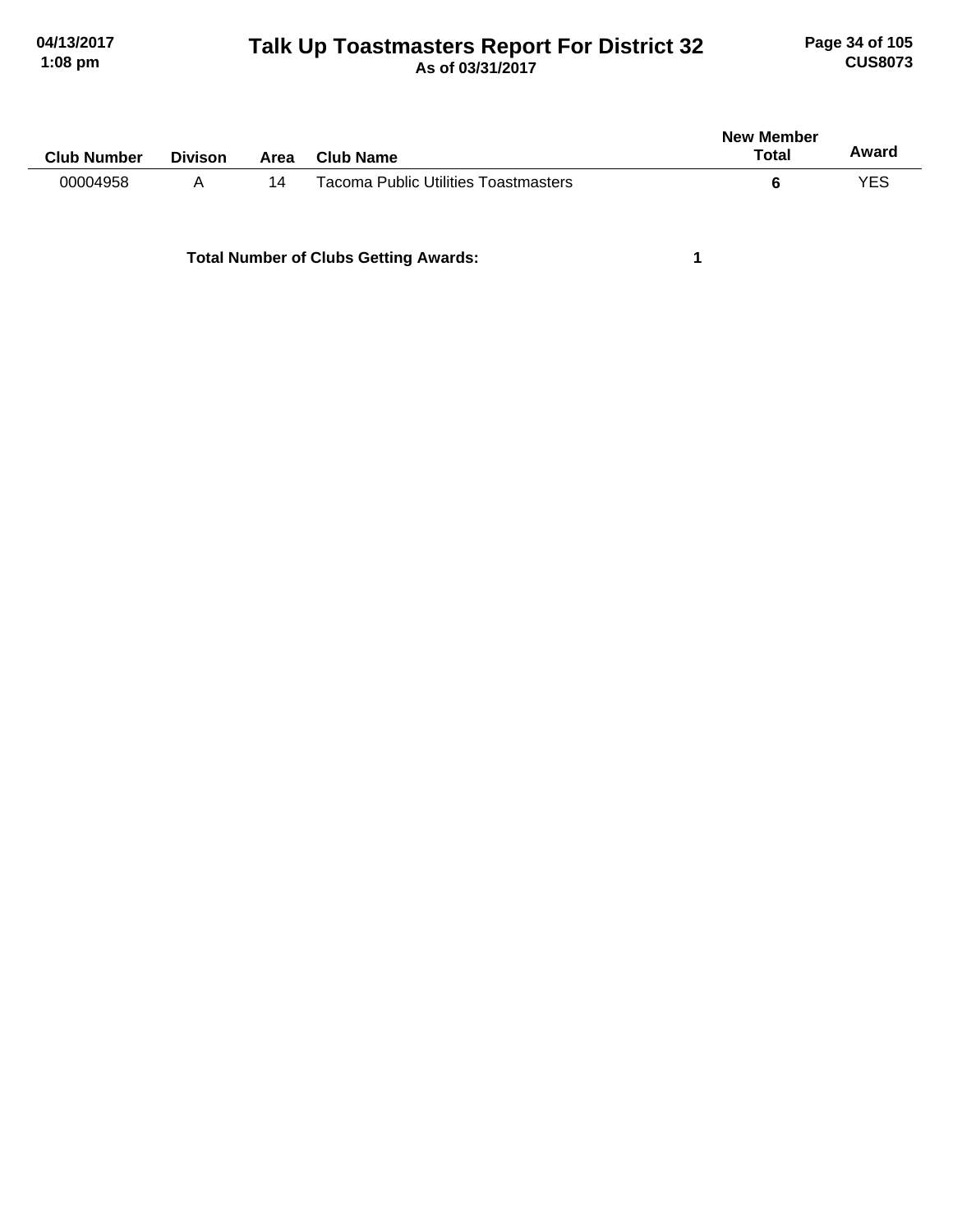#### **Talk Up Toastmasters Report For District 33 04/13/2017 Page 35 of 105 1:08 pm As of 03/31/2017 CUS8073**

| <b>Club Number</b> | <b>Divison</b> | Area | <b>Club Name</b>                   | <b>New Member</b><br>Total | Award      |
|--------------------|----------------|------|------------------------------------|----------------------------|------------|
| 00000131           | J              | 04   | <b>Orient Express Club</b>         | 5                          | YES.       |
| 00000947           | B              | 03   | <b>Camarillo Evening Club</b>      | 5                          | <b>YES</b> |
| 00002180           | Κ              | 03   | Jackpot Speakers                   | 9                          | <b>YES</b> |
| 00002462           | С              | 04   | High Noon Lectern Club             | 5                          | <b>YES</b> |
| 00003051           | E              | 04   | <b>Woodland Toastmasters</b>       | 5                          | <b>YES</b> |
| 00004230           | J              | 04   | Amgen Noon Talkers Club            | 5                          | <b>YES</b> |
| 00007269           | С              | 02   | Speakers & Leaders of Summerlin    | 8                          | <b>YES</b> |
| 00007374           | Α              | 05   | Downtown Toastmasters Club         | 5                          | <b>YES</b> |
| 00887001           | G              | 01   | Atomic Toastmasters Club           | 5                          | <b>YES</b> |
| 01810140           | B              | 05   | <b>Ojai Evening Toastmasters</b>   | 6                          | <b>YES</b> |
| 02969820           | J              | 02   | ToastMac'ers                       | 5                          | <b>YES</b> |
| 03628650           | D              | 03   | Voz Latina                         |                            | <b>YES</b> |
| 04391191           | G              | 03   | <b>BREAKAWAY Toastmasters Club</b> | 6                          | YES.       |
| 04413717           | D              | 04   | Aces of Inspiration Green          | 5                          | <b>YES</b> |
| 05399225           | G              | 03   | <b>Spicy Speakers</b>              | 6                          | <b>YES</b> |
| 05488398           | D              | 04   | <b>Pro Toastmasters</b>            | 6                          | YES        |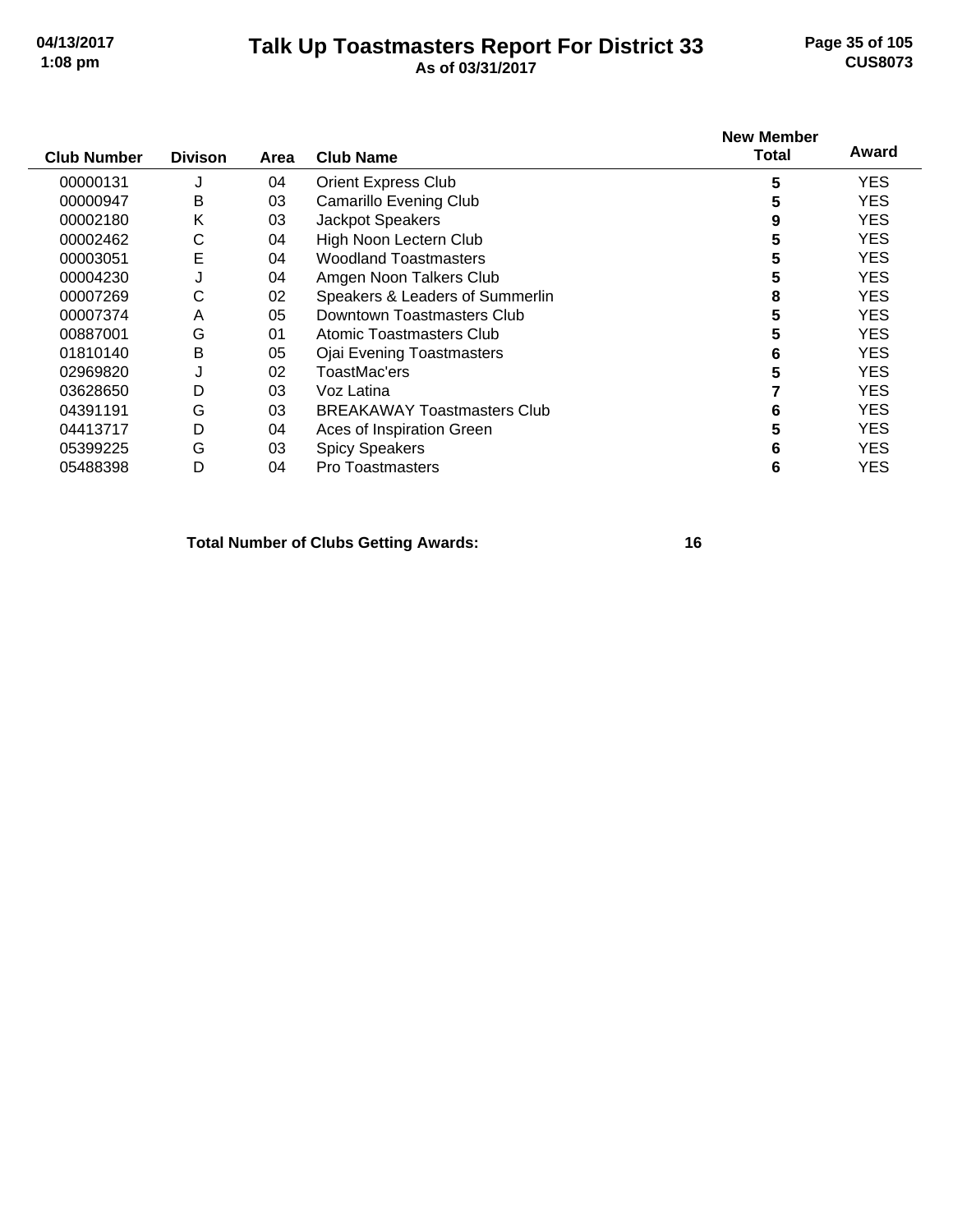#### **Talk Up Toastmasters Report For District 34 04/13/2017 Page 36 of 105 1:08 pm As of 03/31/2017 CUS8073**

| <b>Club Number</b> | <b>Divison</b> | Area | <b>Club Name</b>                  | <b>New Member</b><br><b>Total</b> | Award      |
|--------------------|----------------|------|-----------------------------------|-----------------------------------|------------|
| 00000772           | G              | 18   | Presidencial Fronterizo 772       | 5                                 | <b>YES</b> |
| 00001115           | С              | 10   | Chapalita Club                    | 6                                 | <b>YES</b> |
| 00001828           | O              | 49   | Guadalajara A.C. Club             | 8                                 | <b>YES</b> |
| 00004076           | A              | 05   | Matamoros Toastmasters Club       | 5                                 | <b>YES</b> |
| 00004783           | G              | 19   | Cultural Ensenada Club            | 5                                 | <b>YES</b> |
| 00005837           | A              | 02   | Comunicacion y Participacion      | 5                                 | <b>YES</b> |
| 00006617           | X              | 48   | Reforma Club                      | 5                                 | <b>YES</b> |
| 00007220           | D              | 23   | Colhuacan Toastmasters Club       | 5                                 | <b>YES</b> |
| 00007714           | J              | 26   | <b>First Class Club</b>           | 5                                 | <b>YES</b> |
| 00739971           | B              | 41   | Splendor Club                     | 5                                 | <b>YES</b> |
| 01453272           | X              | 44   | Mexican English Toastmasters Club | 6                                 | <b>YES</b> |
| 01476202           | O              | 43   | Ing. Gustavo A. Aragon Michelena  | 5                                 | <b>YES</b> |
| 02991091           | D              | 12   | Profesionistas en accion          | 5                                 | <b>YES</b> |
| 04492598           | P              | 55   | Profesionales En Ventas Cancun    |                                   | <b>YES</b> |
| 04586364           | P              | 56   | Corporativo Hong Kong             | 5                                 | <b>YES</b> |
| 05440321           | J              | 30   | VICTORIA DE DURANGO               | 5                                 | <b>YES</b> |
| 05879977           |                | 26   | <b>Business Class</b>             | 8                                 | <b>YES</b> |
| 05972544           | в              | 41   | <b>Thrive Toastmasters Club</b>   |                                   | <b>YES</b> |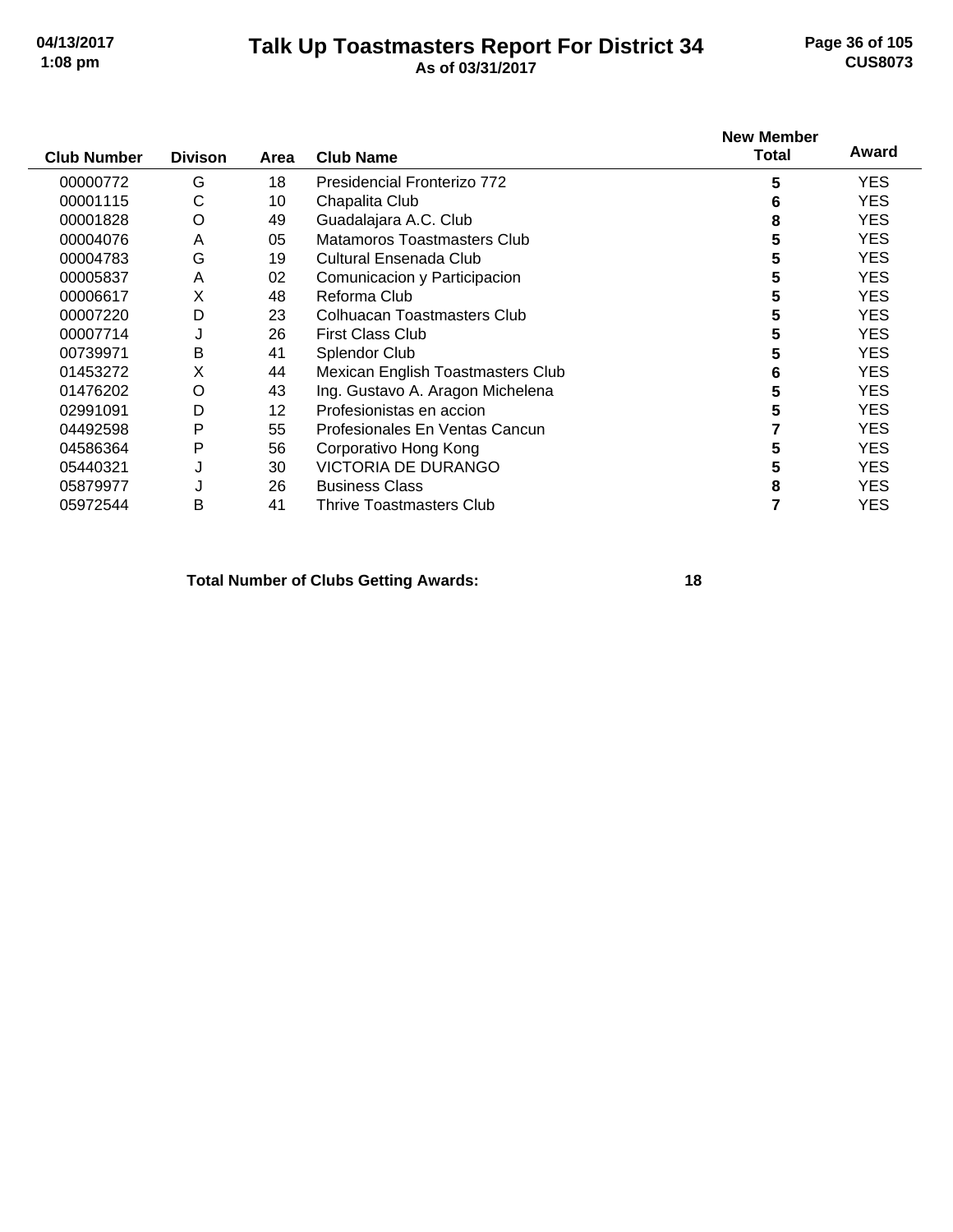# **Talk Up Toastmasters Report For District 35 04/13/2017 Page 37 of 105 1:08 pm As of 03/31/2017 CUS8073**

| <b>Club Number</b> | <b>Divison</b> | Area | Club Name                          | <b>New Member</b><br><b>Total</b> | Award      |
|--------------------|----------------|------|------------------------------------|-----------------------------------|------------|
| 00002780           | W              | 01   | Reedsburg Area Club                |                                   | <b>YES</b> |
| 00005857           | W              | 02   | Ayres Associates Toastmasters Club |                                   | <b>YES</b> |
| 00007833           | в              | 01   | <b>Brookfield Toastmasters</b>     | 5                                 | <b>YES</b> |
| 00009769           | C              | 01   | Expressions Club 9769              | 8                                 | <b>YES</b> |
| 03589328           | D              | 02   | Rumble Don't Mumble Toastmasters   |                                   | <b>YES</b> |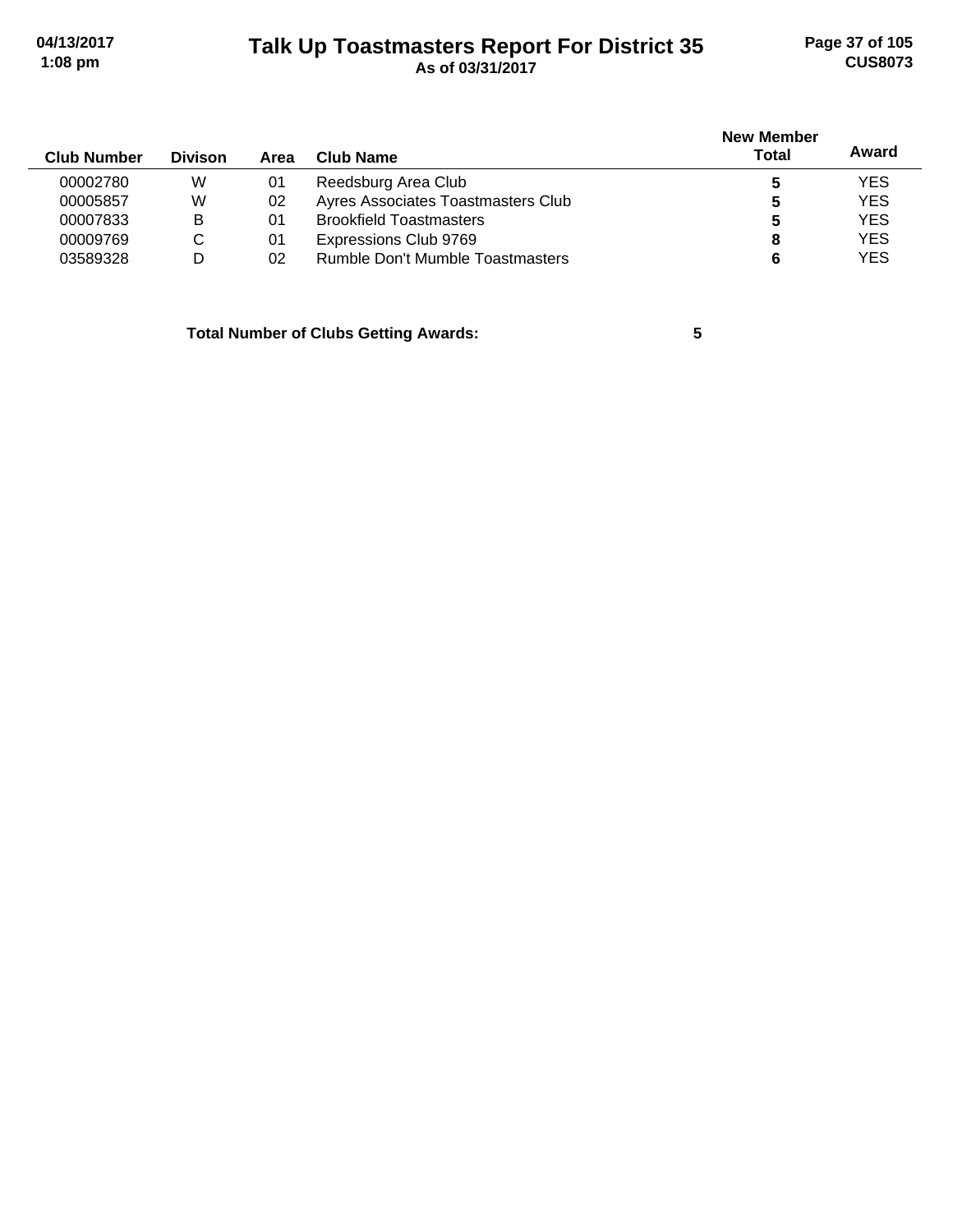#### **Talk Up Toastmasters Report For District 36 04/13/2017 Page 38 of 105 1:08 pm As of 03/31/2017 CUS8073**

| <b>Club Number</b> | <b>Divison</b> | Area | <b>Club Name</b>                                  | <b>New Member</b><br><b>Total</b> | Award      |
|--------------------|----------------|------|---------------------------------------------------|-----------------------------------|------------|
|                    |                |      |                                                   |                                   |            |
| 00003039           | G              | 75   | Agricultural Research Center Club                 | 10                                | <b>YES</b> |
| 00004223           | F              | 65   | Twinbrook Club                                    | 8                                 | <b>YES</b> |
| 00004536           | С              | 32   | Monumental Voices Toastmasters Club               | 8                                 | <b>YES</b> |
| 00005162           | Α              | 11   | <b>FBI Toastmasters Club</b>                      |                                   | <b>YES</b> |
| 00005309           | B              | 25   | <b>Federal Reserve Board Toastmasters</b>         | 6                                 | <b>YES</b> |
| 00005519           | Α              | 13   | AARP Toastmasters Club                            | 6                                 | <b>YES</b> |
| 00006044           | Α              | 11   | Pepco Powertalk Club                              | 5                                 | <b>YES</b> |
| 00009335           | C              | 32   | <b>IDB Development Speakers Toastmasters Club</b> |                                   | <b>YES</b> |
| 00902519           | D              | 41   | Joy, Care, Respect Speakers Club                  | 13                                | <b>YES</b> |
| 01365958           | С              | 31   | Speakeasy at the University Club                  | 8                                 | <b>YES</b> |
| 04538967           | в              | 24   | <b>Politically Speaking</b>                       |                                   | <b>YES</b> |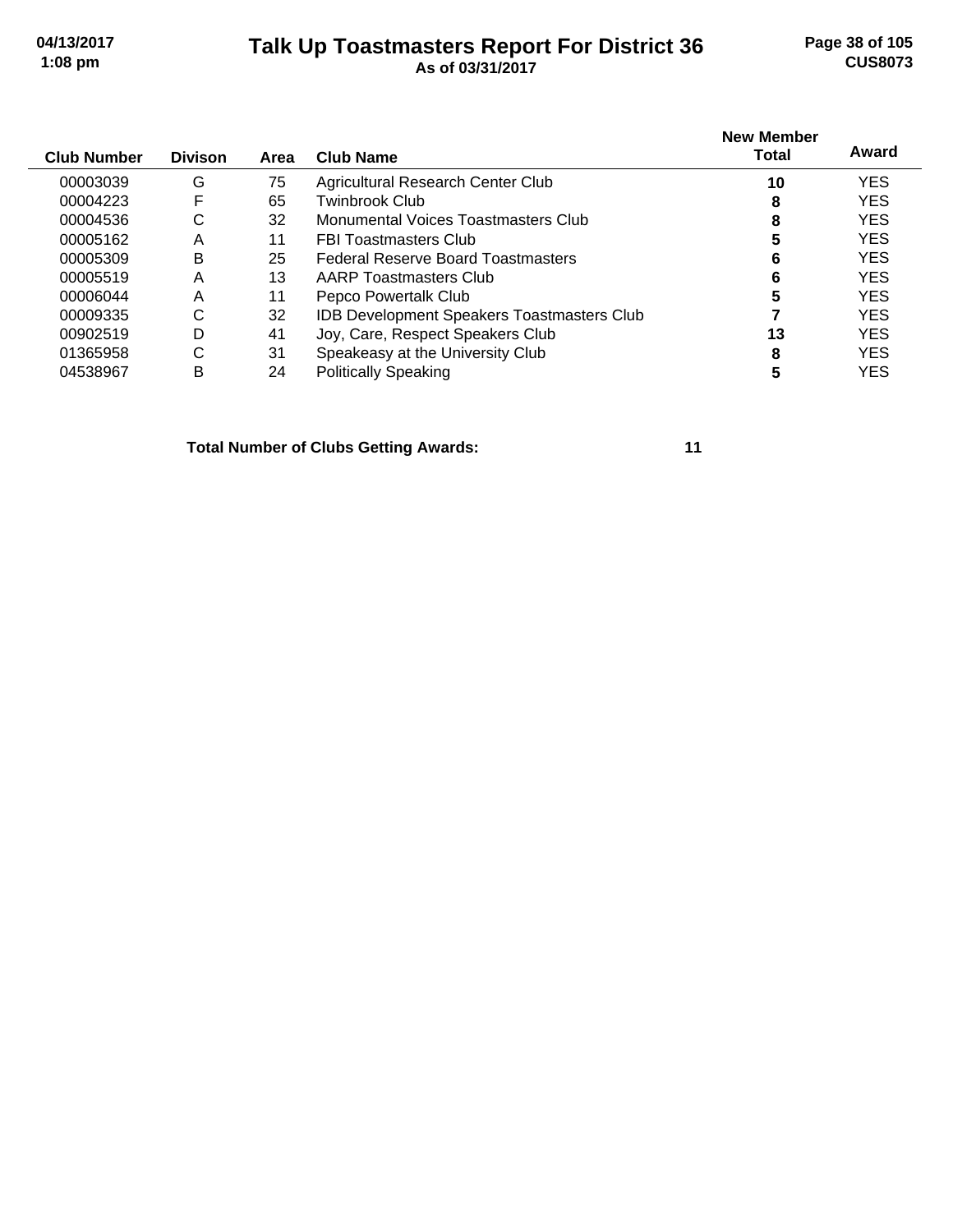#### **Talk Up Toastmasters Report For District 37 04/13/2017 Page 39 of 105 1:08 pm As of 03/31/2017 CUS8073**

|                    |                |                 |                                           | <b>New Member</b> | Award      |
|--------------------|----------------|-----------------|-------------------------------------------|-------------------|------------|
| <b>Club Number</b> | <b>Divison</b> | Area            | <b>Club Name</b>                          | <b>Total</b>      |            |
| 00000661           |                | 83              | <b>Capital City Toastmasters</b>          | 5                 | <b>YES</b> |
| 00001420           | С              | 23              | Queen City Toastmasters Club              | 11                | <b>YES</b> |
| 00002879           | н              | 74              | <b>Cape Fear Toastmasters</b>             |                   | <b>YES</b> |
| 00003832           | B              | 12 <sup>2</sup> | Lake Norman Toastmasters Club             | 6                 | <b>YES</b> |
| 00004922           | С              | 21              | <b>High Energy Club</b>                   | 5                 | <b>YES</b> |
| 00005424           | Β              | 14              | Etc - Etc Club                            | 8                 | <b>YES</b> |
| 00006909           | B              | 14              | University City Toastmasters Club         | 6                 | <b>YES</b> |
| 00007186           | Β              | 11              | <b>TIAA Toastmasters of the Carolinas</b> | 5                 | <b>YES</b> |
| 00007358           | B              | 14              | Wells Fargo CIC Toastmasters Club         | 6                 | <b>YES</b> |
| 00009003           | C              | 21              | <b>FUN Toastmasters Club</b>              | 6                 | <b>YES</b> |
| 00996283           | н              | 74              | <b>Bronco Toastmasters</b>                | 5                 | <b>YES</b> |
| 01070897           | Н              | 73              | Speak Up Speak Out                        | 5                 | <b>YES</b> |
| 01459795           | D              | 31              | <b>Belk's Sto-Re-Tellers Club</b>         | 5                 | <b>YES</b> |
| 01484442           | Β              | 11              | Aramark Healthcare Technologies           | 5                 | <b>YES</b> |
| 01585560           | J              | 92              | <b>Cherry Point Toastmasters</b>          | 6                 | <b>YES</b> |
| 02483771           | E              | 44              | <b>Winston-Salem Toastmasters</b>         | 9                 | <b>YES</b> |
| 03022465           | A              | 02              | New Dimensions Toastmasters               |                   | <b>YES</b> |
| 04149597           |                | 85              | <b>Allscripts Toastmasters</b>            | 5                 | <b>YES</b> |
| 05118690           | F              | 51              | <b>Gate City Vineyard Toastmasters</b>    | 5                 | <b>YES</b> |
| 05820857           | Β              | 14              | <b>UNC Charlotte Toastmasters</b>         | 5                 | <b>YES</b> |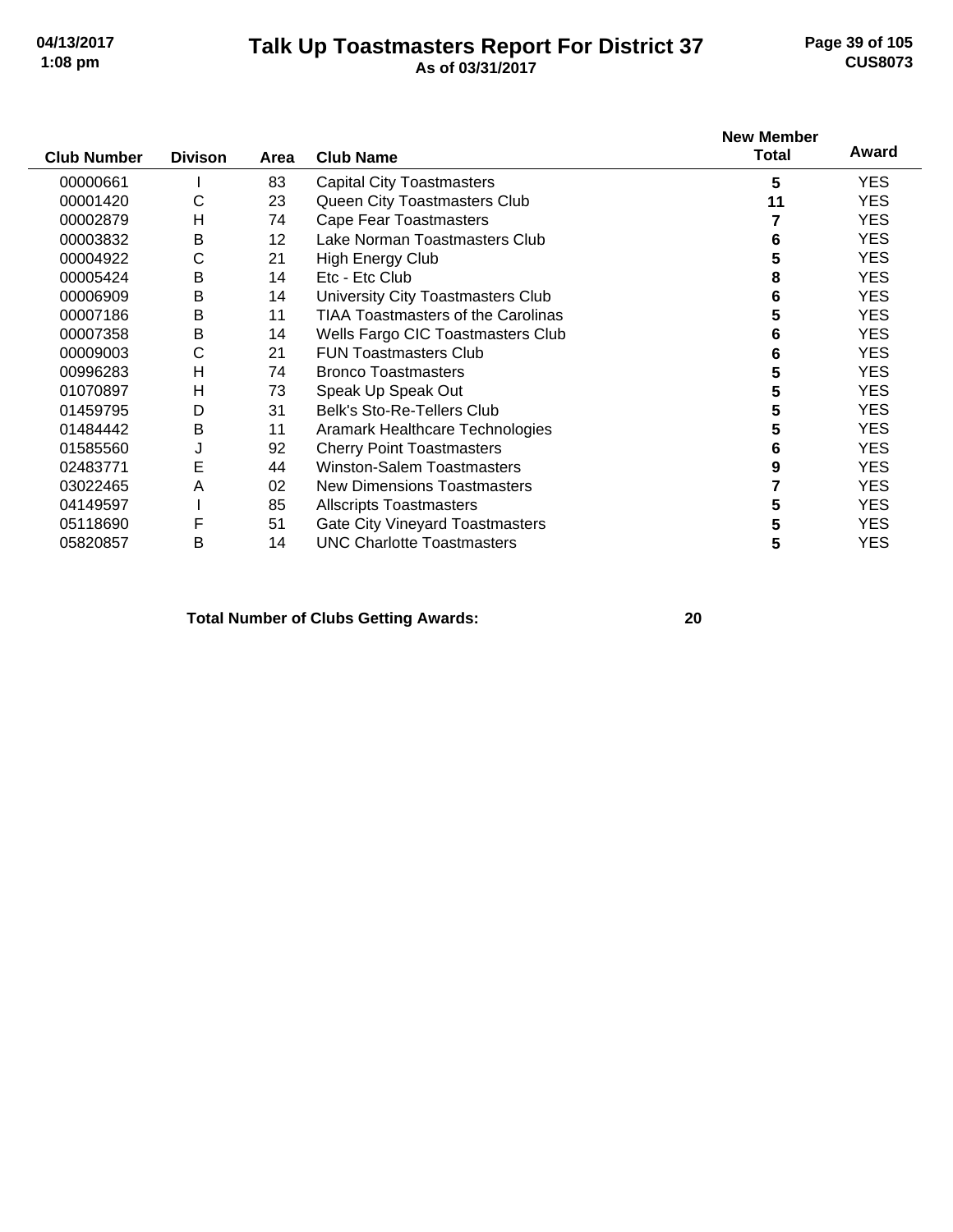# **Talk Up Toastmasters Report For District 38 04/13/2017 Page 40 of 105 1:08 pm As of 03/31/2017 CUS8073**

|  | As of 03/31/2017 |  |
|--|------------------|--|
|  |                  |  |

| <b>Club Number</b> | <b>Divison</b> | Area | <b>Club Name</b>                       | <b>New Member</b><br>Total | Award      |
|--------------------|----------------|------|----------------------------------------|----------------------------|------------|
| 00000397           | G              | 72   | <b>Blue Bell Toastmasters</b>          | 8                          | <b>YES</b> |
| 00001189           | D              | 42   | <b>Camden County Toastmasters Club</b> |                            | <b>YES</b> |
| 00004479           | С              | 35   | Covenant Toastmasters Club             | 5                          | <b>YES</b> |
| 00005087           | F              | 60   | <b>ETS Toastmasters Club</b>           | 11                         | <b>YES</b> |
| 00006120           | С              | 32   | Big Blue Club                          | 6                          | <b>YES</b> |
| 00006623           | E              | 51   | Pocono Club                            |                            | <b>YES</b> |
| 00009669           | С              | 30   | Panorama Toastmasters Club             | 9                          | <b>YES</b> |
| 01304762           | С              | 31   | sNAAAP Dragons Toastmasters            | 6                          | <b>YES</b> |
| 01645608           | B              | 21   | Speaking Guaranteed Club               | 6                          | <b>YES</b> |
| 03760717           | G              | 71   | Almac Toastmasters                     |                            | <b>YES</b> |
| 04413375           | в              | 20   | Collegeville Toastmasters              |                            | <b>YES</b> |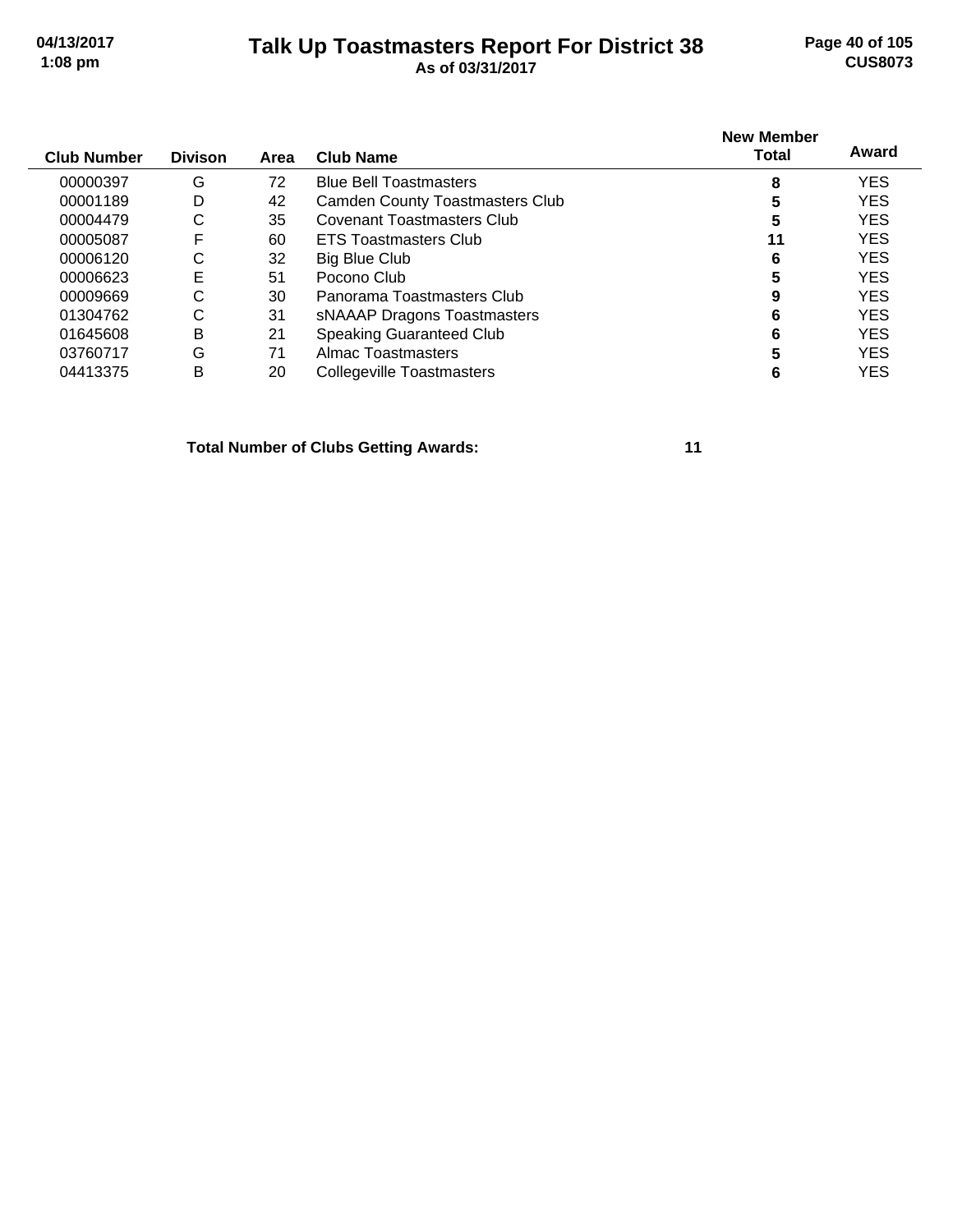# **Talk Up Toastmasters Report For District 39 04/13/2017 Page 41 of 105 1:08 pm As of 03/31/2017 CUS8073**

|                    |                |      |                                  | <b>New Member</b> |            |
|--------------------|----------------|------|----------------------------------|-------------------|------------|
| <b>Club Number</b> | <b>Divison</b> | Area | Club Name                        | Total             | Award      |
| 00003337           | D              | 42   | Davis Town And Gown Toastmasters | 9                 | <b>YES</b> |
| 00009072           |                | 91   | <b>Tracy Toastmasters</b>        | 5                 | <b>YES</b> |
| 00009833           |                | 03   | <b>River City Speakers Club</b>  | 10                | YES        |
| 05668570           | G              |      | CAISO Toastmasters Club          | 8                 | <b>YES</b> |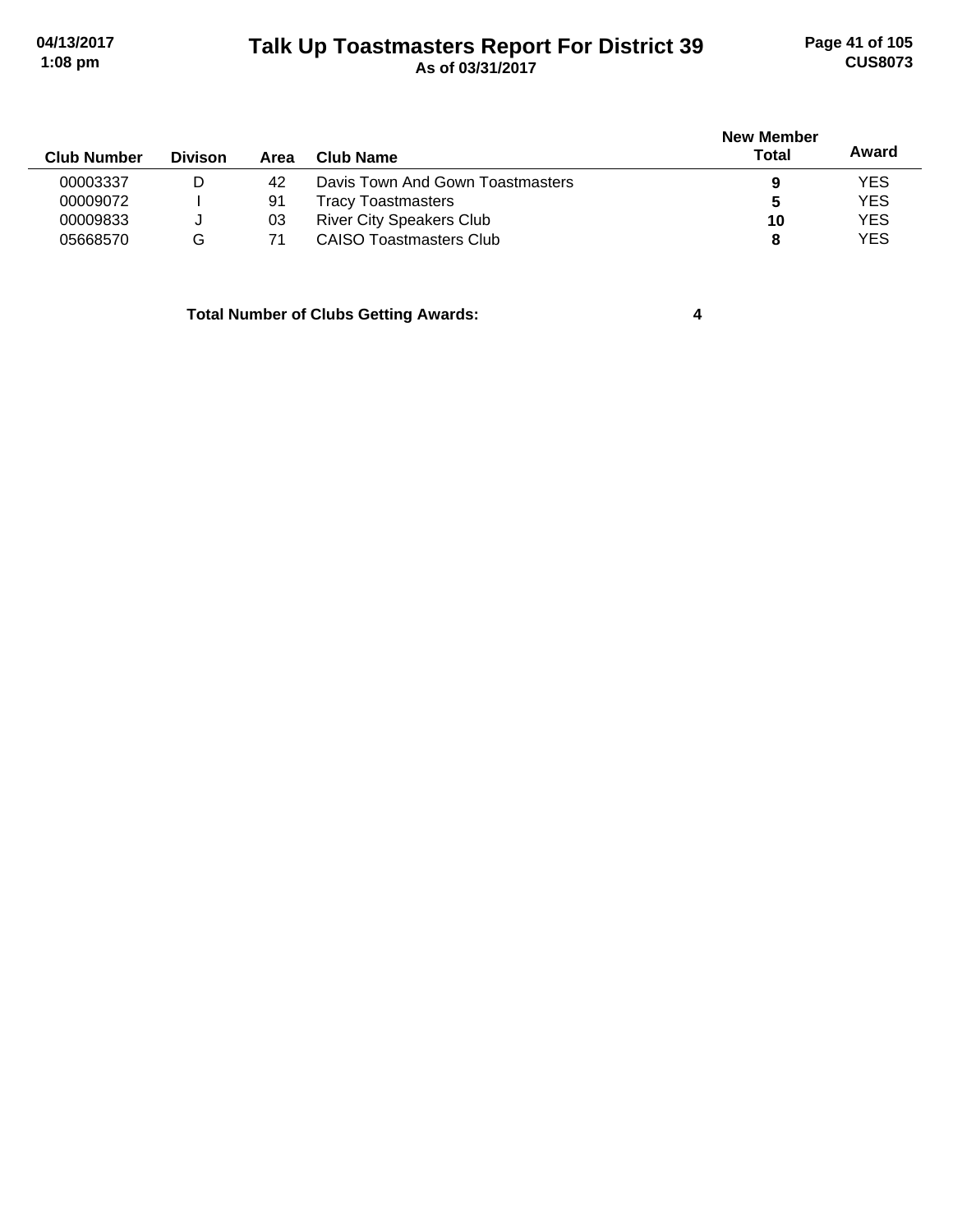#### **Talk Up Toastmasters Report For District 40 04/13/2017 Page 42 of 105 1:08 pm As of 03/31/2017 CUS8073**

| <b>Club Number</b> | <b>Divison</b> | Area | <b>Club Name</b>                               | <b>New Member</b><br>Total | Award      |
|--------------------|----------------|------|------------------------------------------------|----------------------------|------------|
| 00000753           | H              | 74   | Nationwide                                     | 6                          | <b>YES</b> |
| 00002391           | Ε              | 41   | Lexington Toastmasters Club                    | 6                          | <b>YES</b> |
| 00002949           | E              | 41   | Sunrise Toastmasters Club                      | 5                          | <b>YES</b> |
| 00005008           | F              | 55   | Mason Town Criers Toastmasters Club            | 10                         | <b>YES</b> |
| 00005155           | H              | 71   | Down On Third Toastmasters Club                | 5                          | <b>YES</b> |
| 00007780           | F              | 53   | 1 Toast Of The Town, Kenwood Toastmasters Club | 5                          | <b>YES</b> |
| 00008020           | D              | 32   | <b>Bearcat Toastmasters Club</b>               |                            | <b>YES</b> |
| 00621016           | H              | 71   | <b>Brewery District Club</b>                   | 5                          | <b>YES</b> |
| 00656587           | $\mathsf{C}$   | 21   | Polaris Toastmasters Club                      | 6                          | <b>YES</b> |
| 01015118           | B              | 12   | Masters of the Yard                            |                            | <b>YES</b> |
| 01153372           | D              | 36   | Voice of Independence                          |                            | <b>YES</b> |
| 01423343           | H              | 74   | City of Columbus                               | 6                          | <b>YES</b> |
| 01508639           | B              | 13   | <b>Scotts Gro-Masters</b>                      | 6                          | <b>YES</b> |
| 02289063           | C              | 21   | <b>Toast What Matters</b>                      |                            | <b>YES</b> |
| 03646317           | H              | 75   | <b>ENCORE Toastmasters</b>                     |                            | <b>YES</b> |
| 03663553           | E              | 41   | <b>Big Blue Toastmasters</b>                   |                            | YES        |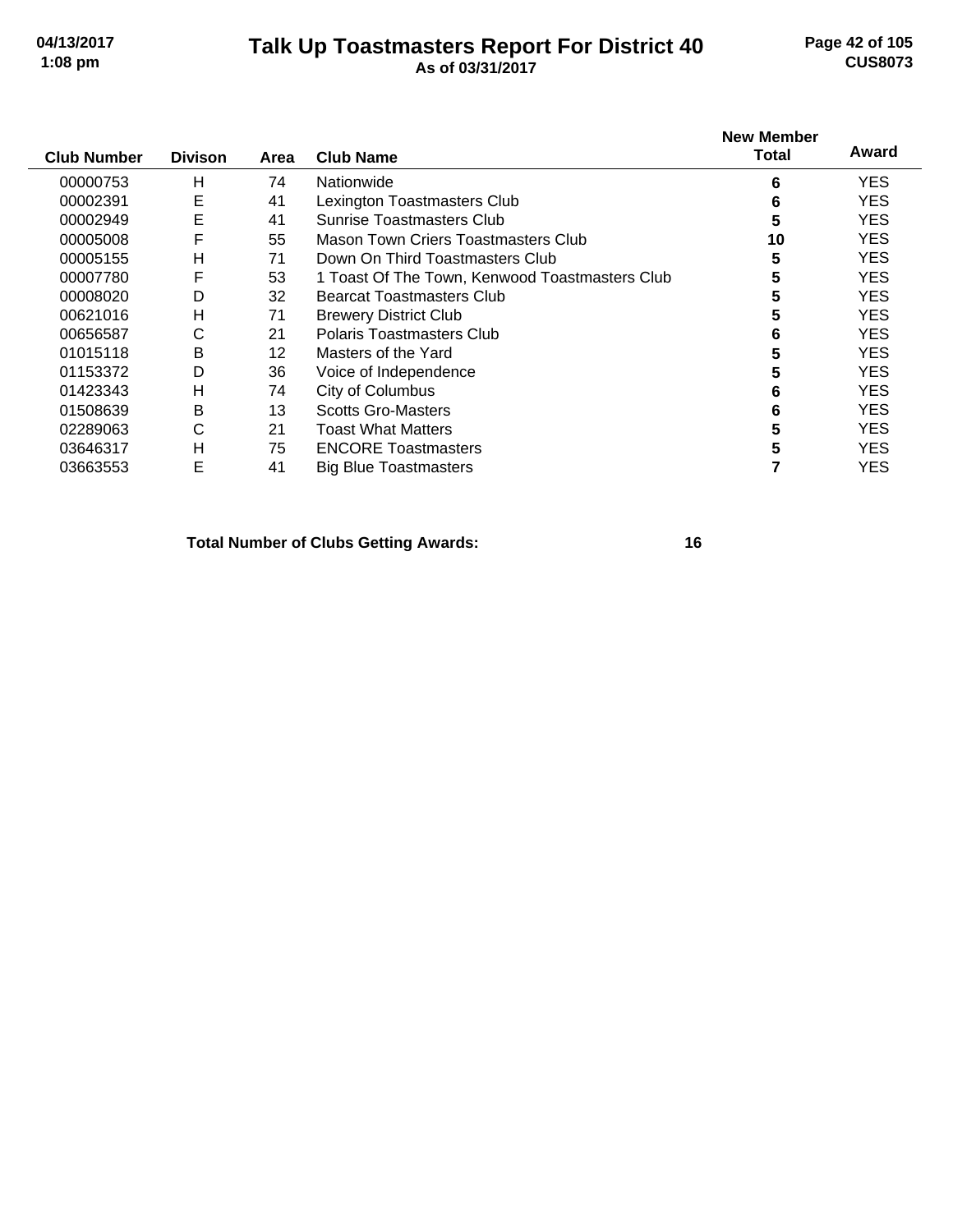#### **Talk Up Toastmasters Report For District 41 04/13/2017 Page 43 of 105 1:08 pm As of 03/31/2017 CUS8073**

|                    |                |      |                                              | <b>New Member</b>       |              |
|--------------------|----------------|------|----------------------------------------------|-------------------------|--------------|
| <b>Club Number</b> | <b>Divison</b> | Area | <b>Club Name</b>                             | <b>Total</b>            | <b>Award</b> |
| 00003936           | G              | 01   | <b>Toastmasters Club of New Delhi</b>        | 12                      | <b>YES</b>   |
| 00870897           | G              | 02   | South Delhi Toastmasters                     | $\overline{7}$          | <b>YES</b>   |
| 00899237           | E              | 03   | <b>InterralT Toastmasters Club</b>           | 6                       | <b>YES</b>   |
| 00902033           | D              | 01   | <b>CSC Noida Chapter</b>                     | $\overline{7}$          | <b>YES</b>   |
| 00996285           | F              | 03   | <b>Toastmasters Club of Dwarka</b>           | 10                      | <b>YES</b>   |
| 01059126           | D              | 02   | Noida Toastmasters Club                      | 27                      | <b>YES</b>   |
| 01088097           | H              | 02   | <b>TCS Maitree Kolkata Toastmasters Club</b> | 5                       | <b>YES</b>   |
| 01179292           | H              | 01   | Kolkata Toastmasters Club                    | 6                       | <b>YES</b>   |
| 01200975           | A              | 01   | <b>Gurgaon Toastmasters Club</b>             | 11                      | <b>YES</b>   |
| 01345936           | B              | 02   | <b>TCS Maitree Gurgaon Toastmasters</b>      | 11                      | <b>YES</b>   |
| 01381947           | H              | 02   | Salt Lake Toastmasters Club                  | 6                       | <b>YES</b>   |
| 01403496           | E              | 01   | <b>TCS Noida 6 Toastmasters Club</b>         | 11                      | <b>YES</b>   |
| 01472881           | H              | 01   | ISM Energized Toastmasters Club              | 5                       | <b>YES</b>   |
| 01536328           | A              | 03   | <b>TCS Maitree Toastmasters Club At GG6</b>  | 17                      | <b>YES</b>   |
| 01574616           | F              | 01   | <b>Toastmasters Club of West Delhi</b>       | $\overline{\mathbf{r}}$ | <b>YES</b>   |
| 02178041           | E              | 03   | <b>TCS Noida V Toastmasters Club</b>         | 6                       | <b>YES</b>   |
| 02884159           | E              | 01   | Aon Hewitt Noida Toastmaster Club            | 6                       | <b>YES</b>   |
| 02959367           | Α              | 02   | <b>Leaders Connect Toastmasters Club</b>     | 6                       | <b>YES</b>   |
| 03281416           | F              | 02   | <b>Central Delhi Toastmasters Club</b>       | 7                       | <b>YES</b>   |
| 03321031           | C              | 01   | Millennium City Toastmasters Club            | 8                       | <b>YES</b>   |
| 03454766           | C              | 02   | <b>Pink City Toastmasters Club</b>           | 5                       | <b>YES</b>   |
| 03717748           | D              | 02   | <b>TCS Phoenix Toastmasters Club</b>         | 13                      | <b>YES</b>   |
| 04665360           | D              | 02   | <b>Tavant Noida Toastmasters Club</b>        | 8                       | <b>YES</b>   |
| 04779285           | D              | 01   | <b>HCL Noida Toastmasters Club</b>           | 10                      | <b>YES</b>   |
| 04812887           | G              | 01   | <b>JPKU Toastmasters Club</b>                | 7                       | <b>YES</b>   |
| 04858216           | $\overline{H}$ | 04   | Toastmasters Community Club, Bhubaneswar     | 5                       | <b>YES</b>   |
| 04892008           | F              | 01   | <b>Delhi One Toastmasters</b>                | 6                       | <b>YES</b>   |
| 05100752           | I              | 01   | UFV India Toastmasters Club                  | $\overline{7}$          | <b>YES</b>   |
| 05302525           | G              | 01   | Pro Orators Toastmasters Club                | $\overline{\mathbf{r}}$ | <b>YES</b>   |
| 05346753           | G              | 03   | Toastmasters Club of Speaking and Leadership | 5                       | <b>YES</b>   |
| 05539557           | A              | 02   | <b>BACI Gurgaon Toastmasters Club</b>        | 12                      | <b>YES</b>   |
| 05658649           | H              | 03   | Infosys Toastmasters Bhubaneswar SEZ         | 5                       | <b>YES</b>   |
| 05680890           | G              | 01   | <b>Capital City Toastmasters</b>             | 12                      | <b>YES</b>   |
| 05700331           | F              | 02   | <b>Delhi Toastmasters</b>                    | 10                      | <b>YES</b>   |
| 05856871           | Α              | 03   | <b>Axtria Toastmasters Club</b>              | 5                       | <b>YES</b>   |
| 05954098           | B              | 03   | PWC Gurgaon                                  | 5                       | <b>YES</b>   |
| 06047689           | E              | 01   | <b>IIML Utthan Toastmasters Club</b>         | 6                       | <b>YES</b>   |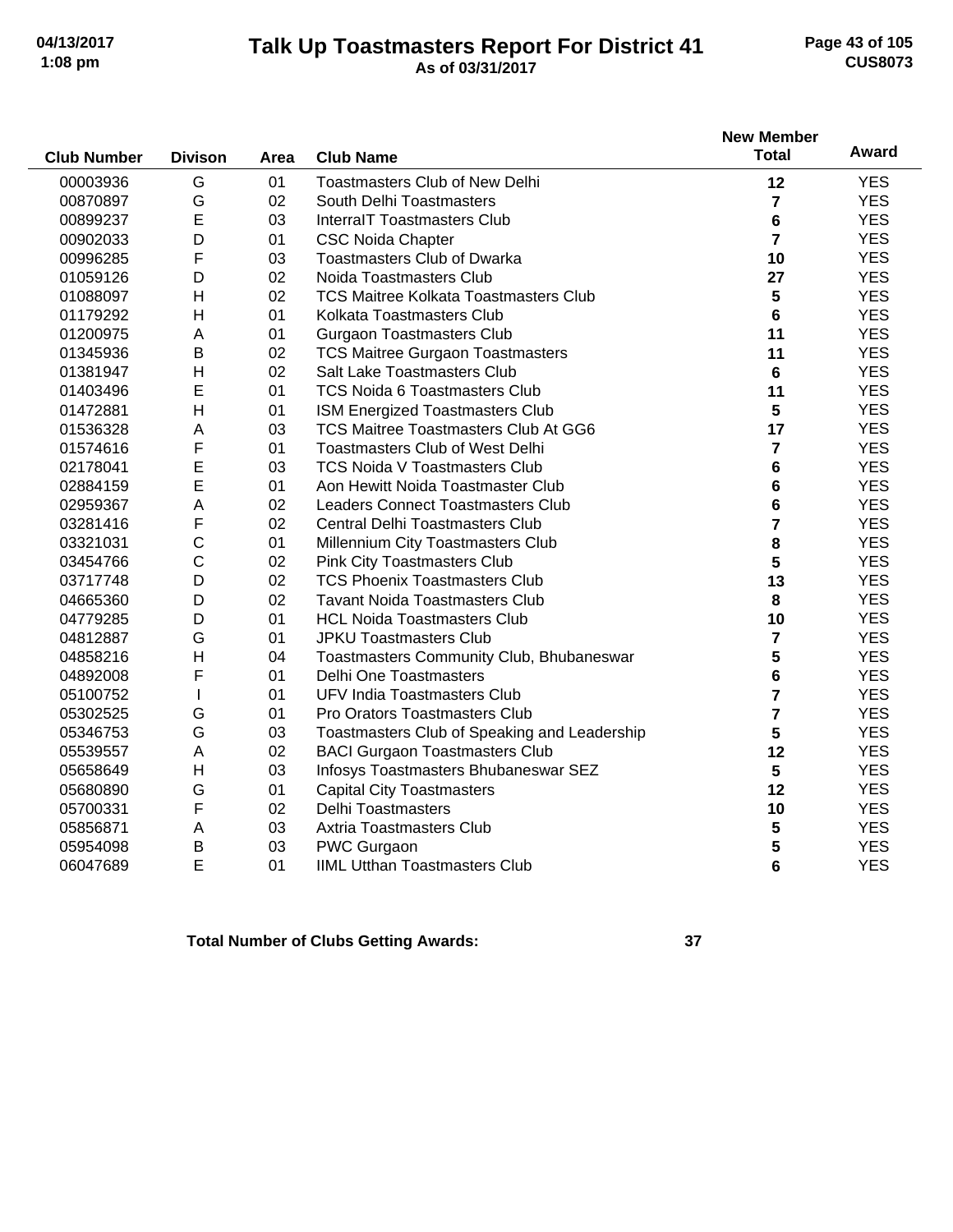#### **Talk Up Toastmasters Report For District 42 04/13/2017 Page 44 of 105 1:08 pm As of 03/31/2017 CUS8073**

| Club Number | <b>Divison</b> | Area | <b>Club Name</b>                         | <b>New Member</b><br>Total | Award      |
|-------------|----------------|------|------------------------------------------|----------------------------|------------|
| 00001448    | С              | 11   | Chinook Club                             | 6                          | <b>YES</b> |
| 00003950    | D              | 23   | <b>Fluor Communicators Club</b>          | 5                          | <b>YES</b> |
| 00007642    | D              | 38   | The Eyeopener Club                       | 5                          | <b>YES</b> |
| 00007802    | F              | 20   | <b>Speakers Pipeline Toastmasters</b>    | 6                          | <b>YES</b> |
| 00008170    | D              | 23   | <b>Calgary Pace Setters Club</b>         | 5                          | <b>YES</b> |
| 00008410    | Α              | 10   | Heritage Go-Getters Toastmasters Club    | 6                          | <b>YES</b> |
| 01256390    | D              | 08   | <b>Calgary Emerson Toastmasters Club</b> | 5                          | <b>YES</b> |
| 01842293    | Α              | 52   | <b>Royally Speaking</b>                  | 5                          | <b>YES</b> |
| 02260051    | E              | 60   | <b>SAIT Sayers</b>                       |                            | <b>YES</b> |

03679627 A 10 Healthy Living Toastmasters **5** YES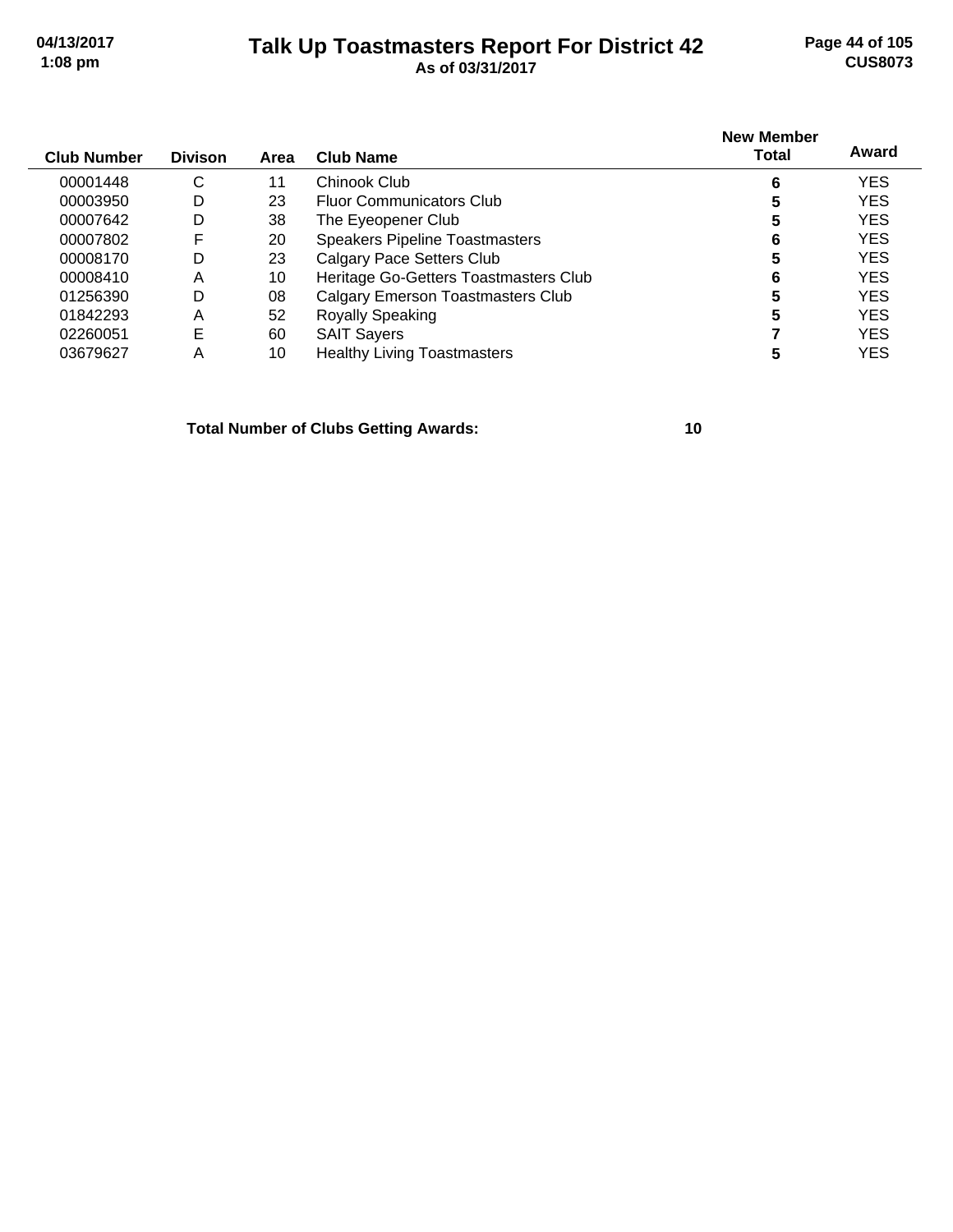# **Talk Up Toastmasters Report For District 43 04/13/2017 Page 45 of 105 1:08 pm As of 03/31/2017 CUS8073**

| <b>Club Number</b> | <b>Divison</b> | Area | <b>Club Name</b>                       | <b>New Member</b><br>Total | Award      |
|--------------------|----------------|------|----------------------------------------|----------------------------|------------|
|                    |                |      |                                        |                            |            |
| 00002830           | Е              | 04   | Tougaloo Toastmasters                  | 8                          | <b>YES</b> |
| 00008253           | Β              | 02   | <b>Chenal Toastmasters Club</b>        |                            | <b>YES</b> |
| 00009864           | F              | 01   | Pinnacle Toastmasters Club             | 6                          | <b>YES</b> |
| 01138820           | D              | 02   | St Jude Toastmasters Club              | 5                          | <b>YES</b> |
| 01431740           | E              | 02   | 2500 Club                              | 6                          | <b>YES</b> |
| 02658425           | E              | 03   | Ole Miss Toastmasters                  | 9                          | <b>YES</b> |
| 03323744           | D              | 01   | <b>Blue Nile Toastmasters, Memphis</b> | 6                          | <b>YES</b> |
| 05550917           | E              | 02   | Reaching Beyond Advanced Toastmasters  | 6                          | <b>YES</b> |
| 05587529           | С              | 01   | Advanced Blue Nile, Memphis            | 8                          | YES        |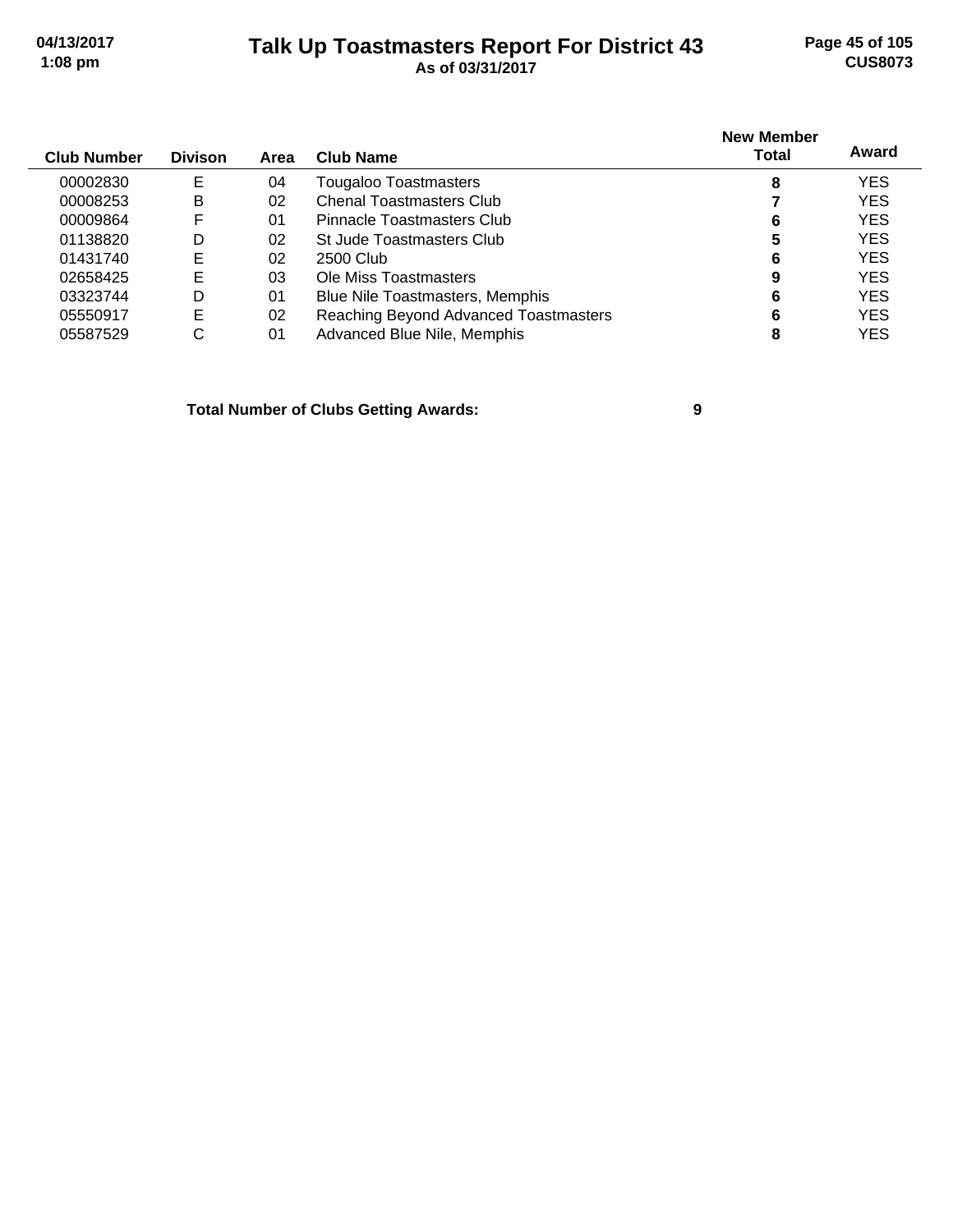#### **Talk Up Toastmasters Report For District 44 04/13/2017 Page 46 of 105 1:08 pm As of 03/31/2017 CUS8073**

|                    |                |      |                                       | <b>New Member</b> |            |
|--------------------|----------------|------|---------------------------------------|-------------------|------------|
| <b>Club Number</b> | <b>Divison</b> | Area | <b>Club Name</b>                      | <b>Total</b>      | Award      |
| 00001520           | C              | 35   | <b>Buckhead Toastmasters</b>          | 8                 | <b>YES</b> |
| 00002195           | B              | 24   | 310 North Toastmasters Club           |                   | <b>YES</b> |
| 00004465           | H              | 85   | Horizon Club                          | 5                 | <b>YES</b> |
| 00004903           | D              | 44   | <b>INPO Toastmasters Club</b>         | 6                 | <b>YES</b> |
| 00004941           | G              | 75   | Alpharetta Club                       | 5                 | <b>YES</b> |
| 00007424           | A              | 13   | E.B.C. Club                           | 6                 | <b>YES</b> |
| 00685064           | E              | 56   | <b>Cherokee Toastmasters</b>          | 5                 | <b>YES</b> |
| 00936049           | A              | 11   | Speaking with Power Toastmasters Club | 5                 | <b>YES</b> |
| 00983597           | G              | 76   | <b>World Class Speakers</b>           | 6                 | <b>YES</b> |
| 01008094           | F              | 66   | Cox Automotive Toastmasters - Atlanta | 6                 | <b>YES</b> |
| 01130735           | D              | 44   | <b>Toastmasters of Overton Park</b>   | 6                 | <b>YES</b> |
| 01291767           | Α              | 13   | <b>Cascade United Toastmasters</b>    | 5                 | <b>YES</b> |
| 01557466           | D              | 44   | <b>Speak Now</b>                      | 8                 | <b>YES</b> |
| 03131796           | F              | 64   | <b>APOC Silver Tongues</b>            | 5                 | <b>YES</b> |
| 03157180           | G              | 76   | <b>Healthy Dialogue</b>               | 5                 | <b>YES</b> |
| 03620140           | F              | 61   | Americold Toastmasters Club           | 6                 | <b>YES</b> |
| 03979554           | A              | 11   | Legacy Speakers Toastmasters Club     | 5                 | <b>YES</b> |
| 04399981           | G              | 77   | <b>Risky Speakers</b>                 | 5                 | <b>YES</b> |
| 04437582           | Е              | 51   | <b>Brave Little Toasters</b>          | 5                 | <b>YES</b> |
| 05018004           | D              | 43   | <b>Ulti Toastmasters</b>              | 5                 | <b>YES</b> |
| 05321343           | D              | 47   | <b>Genuine Voices</b>                 | 5                 | <b>YES</b> |
| 05372023           | C              | 34   | <b>Slalom Atlanta Toastmasters</b>    | 6                 | <b>YES</b> |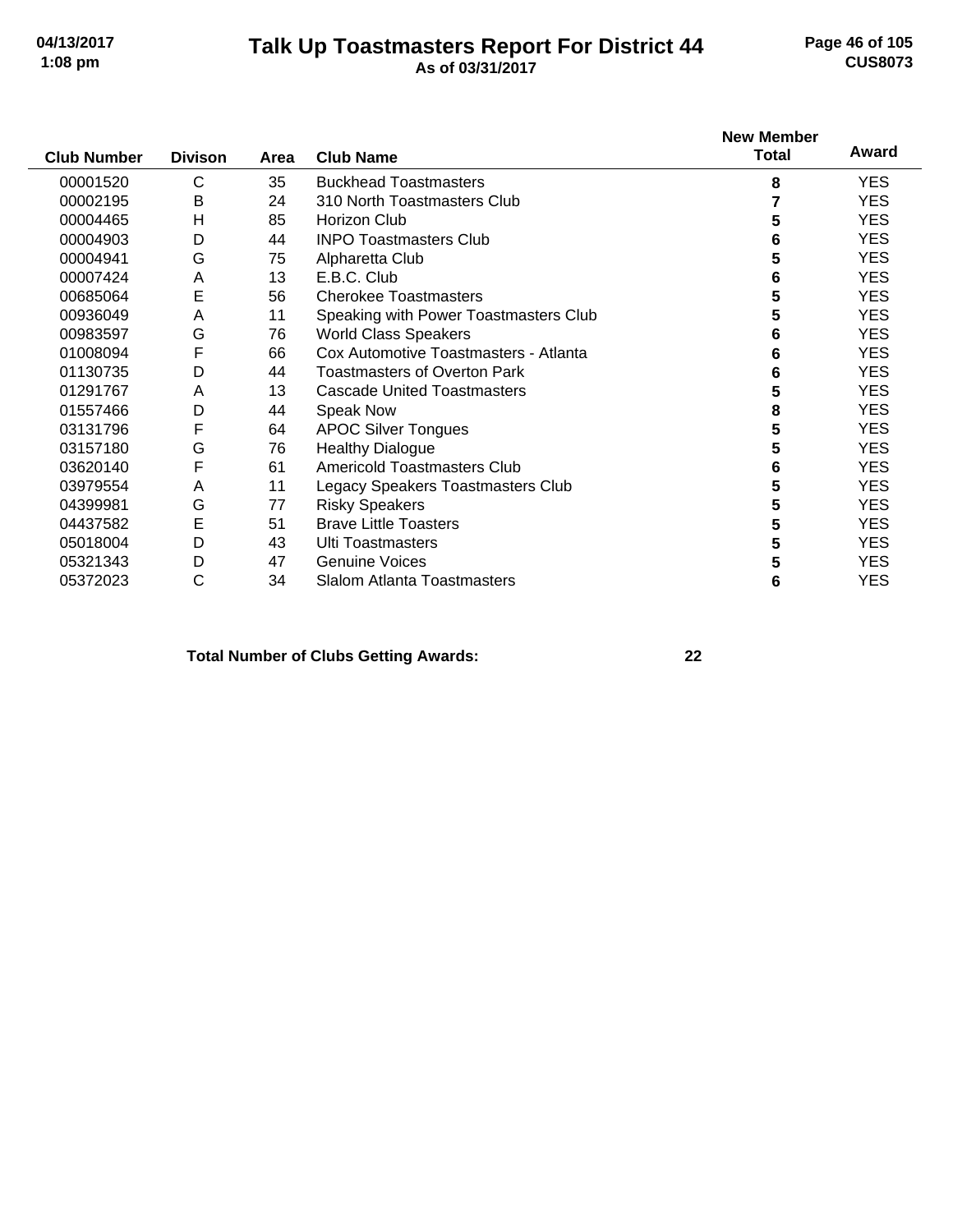# **Talk Up Toastmasters Report For District 45 04/13/2017 Page 47 of 105 1:08 pm As of 03/31/2017 CUS8073**

| <b>Club Number</b> | <b>Divison</b> | Area | Club Name                     | <b>New Member</b><br><b>Total</b> | Award      |
|--------------------|----------------|------|-------------------------------|-----------------------------------|------------|
| 00001843           |                | 04   | Harbourside Club              | 6                                 | <b>YES</b> |
| 00002204           | С              | 13   | Fredericton Toastmasters Club | 5                                 | <b>YES</b> |
| 00783240           | Е              | 02   | Club AcadiUM                  | 6                                 | <b>YES</b> |
| 00821874           | D              | 01   | Dal Toastmasters              | 6                                 | <b>YES</b> |
| 02419498           | D              | 21   | <b>Wolfville Toastmasters</b> | 6                                 | <b>YES</b> |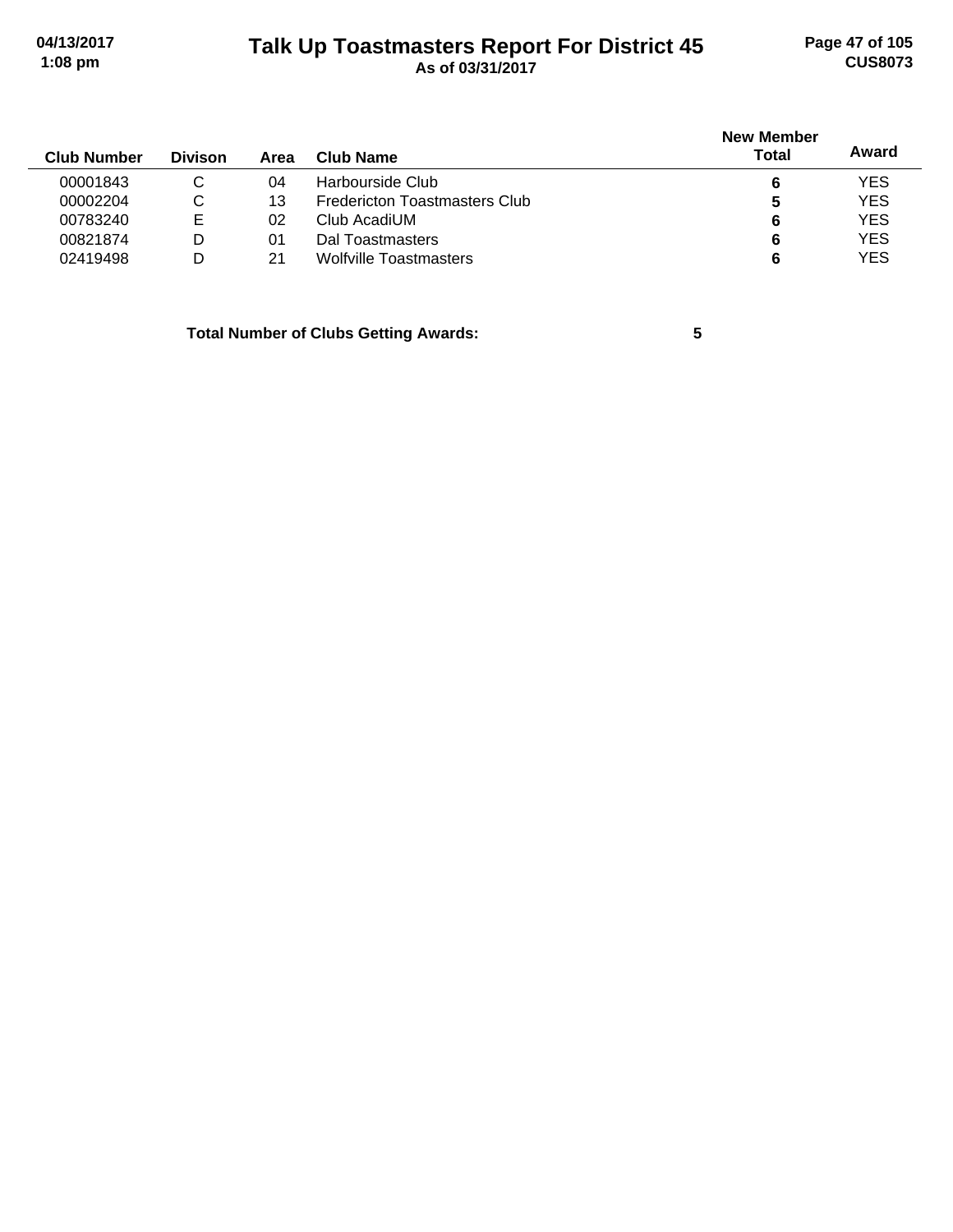#### **Talk Up Toastmasters Report For District 46 04/13/2017 Page 48 of 105 1:08 pm As of 03/31/2017 CUS8073**

|                    |                |      |                                               | <b>New Member</b> |            |
|--------------------|----------------|------|-----------------------------------------------|-------------------|------------|
| <b>Club Number</b> | <b>Divison</b> | Area | <b>Club Name</b>                              | <b>Total</b>      | Award      |
| 00000137           | C              | 33   | Knickerbocker Toastmasters Club               | 5                 | <b>YES</b> |
| 00000334           | Е              | 53   | <b>World Financial Center Toastmasters</b>    | $\overline{7}$    | <b>YES</b> |
| 00000735           | E              | 52   | NYU + City Hall Toastmasters                  | 11                | <b>YES</b> |
| 00001949           | F              | 62   | <b>New York Toastmasters Club</b>             |                   | <b>YES</b> |
| 00004545           | D              | 43   | <b>Heights Toastmasters Club</b>              | 5                 | <b>YES</b> |
| 00005487           | D              | 44   | <b>S&amp;P Effective Communicators Club</b>   |                   | YES.       |
| 00005850           | H              | 82   | Toastmasters - The Garden City Chapter        | 8                 | <b>YES</b> |
| 00006112           | G              | 75   | <b>DDC Toastmasters Club</b>                  | 5                 | <b>YES</b> |
| 00006138           | G              | 71   | East Side Toastmasters Club                   | 9                 | YES.       |
| 00006357           | D              | 46   | F. R. O. G. Club                              | 5                 | <b>YES</b> |
| 00008594           | B              | 21   | <b>Harlem Toastmasters</b>                    | 5                 | <b>YES</b> |
| 00008685           | G              | 75   | Queens Best Club                              | 6                 | YES.       |
| 00759829           | G              | 76   | Talk of the Town Toastmasters Club            |                   | <b>YES</b> |
| 00965817           | B              | 24   | <b>NYSSA Toastmasters</b>                     | 8                 | <b>YES</b> |
| 01023495           | G              | 71   | <b>Mount Sinai Toastmasters</b>               | 7                 | <b>YES</b> |
| 01267403           | С              | 35   | <b>Pride Toastmasters</b>                     |                   | <b>YES</b> |
| 01548645           | С              | 32   | <b>Times Toastmasters</b>                     | 5                 | <b>YES</b> |
| 01888472           | E              | 53   | Opp-Bravo!                                    | 5                 | <b>YES</b> |
| 01908609           | С              | 36   | <b>ConEdison Toastmasters</b>                 | 5                 | <b>YES</b> |
| 02560548           | C              | 32   | <b>EY NYC Toastmasters</b>                    | 8                 | <b>YES</b> |
| 03468561           | H              | 83   | Mazars USA LLP - LIO                          | 9                 | <b>YES</b> |
| 03797012           | C              | 33   | <b>ASPCA Toastmasters Club</b>                | 9                 | <b>YES</b> |
| 03797112           | A              | 16   | Northern Westchester Toastmasters             | 5                 | <b>YES</b> |
| 03890961           | B              | 22   | <b>Columbia University Toastmasters Club</b>  | 14                | <b>YES</b> |
| 04683557           | G              | 73   | Vodafone - New York                           | 6                 | <b>YES</b> |
| 05616485           | F              | 65   | Cervantes - Manhattan's Only All Spanish Club | 5                 | <b>YES</b> |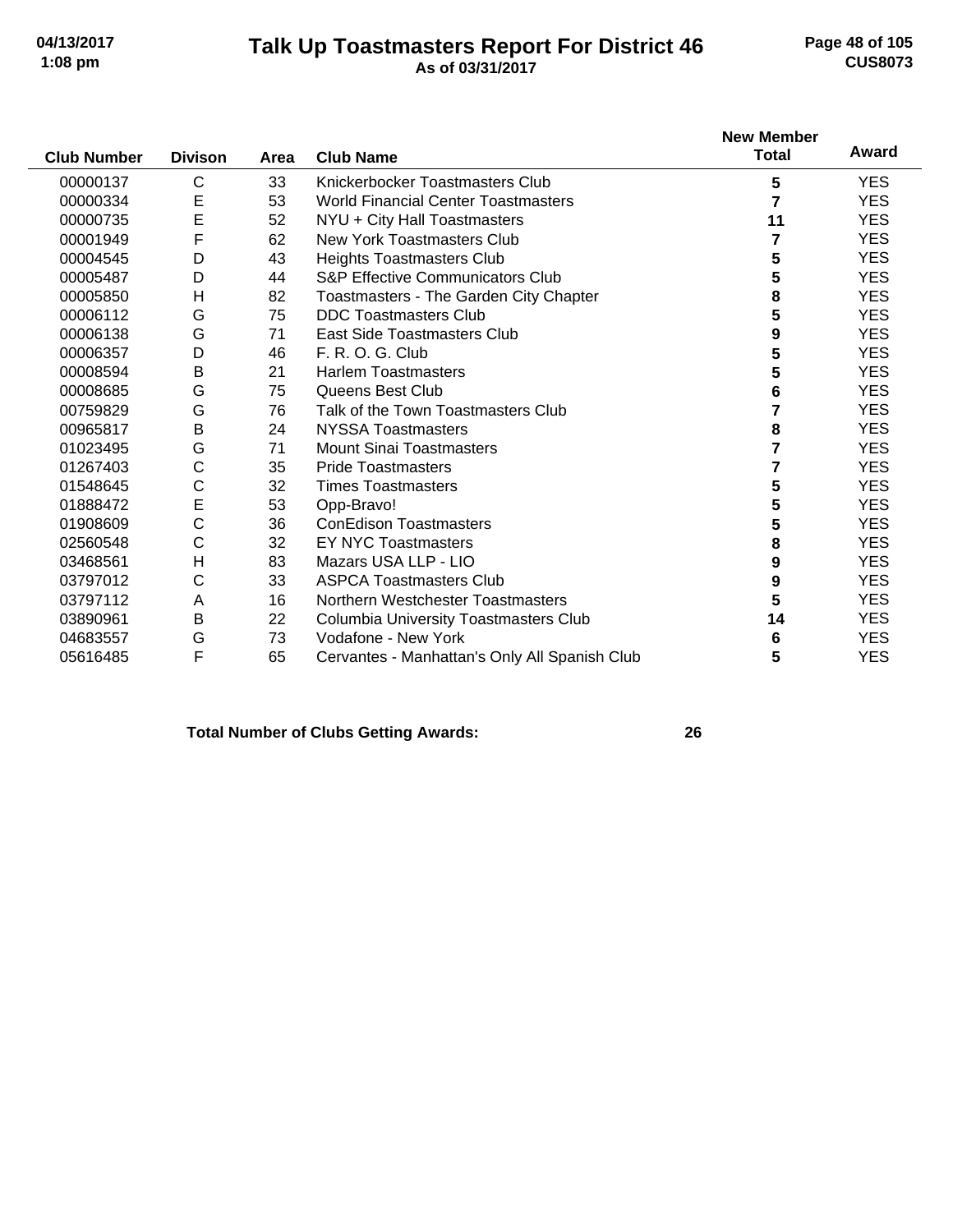#### **Talk Up Toastmasters Report For District 47 04/13/2017 Page 49 of 105 1:08 pm As of 03/31/2017 CUS8073**

|                    |                |      |                                            | <b>New Member</b> |            |
|--------------------|----------------|------|--------------------------------------------|-------------------|------------|
| <b>Club Number</b> | <b>Divison</b> | Area | <b>Club Name</b>                           | <b>Total</b>      | Award      |
| 00000861           | E              | 50   | <b>Doral Toastmasters</b>                  | 5                 | <b>YES</b> |
| 00000971           | E              | 50   | Toastmasters En Español Club # 971         | 5                 | <b>YES</b> |
| 00001695           | E              | 52   | <b>Coral Gables Toastmasters</b>           | 5                 | <b>YES</b> |
| 00002225           | С              | 30   | Delray Newsmakers Club                     |                   | <b>YES</b> |
| 00002445           | В              | 24   | <b>Club Awesome Toastmasters</b>           | 5                 | <b>YES</b> |
| 00002727           | D              | 42   | <b>Gold Coast Toastmasters Club</b>        | 5                 | <b>YES</b> |
| 00003278           | B              | 24   | Club V.O.I.C.E.                            |                   | <b>YES</b> |
| 00008437           | D              | 40   | Port St. Lucie Speakers                    | 5                 | <b>YES</b> |
| 00590751           | B              | 24   | Sawgrass Toastmasters Club                 | 8                 | <b>YES</b> |
| 01007807           | A              | 11   | Devry University Miramar Toastmasters      | 5                 | <b>YES</b> |
| 01293723           | E              | 51   | Miami Beach Toastmasters                   | 8                 | <b>YES</b> |
| 01326225           | Α              | 12   | <b>NSU Toastmasters</b>                    | 5                 | <b>YES</b> |
| 01457364           | E              | 55   | <b>Electrifying Voices</b>                 | 5                 | <b>YES</b> |
| 01498739           | В              | 21   | <b>Broward Bilingual Toastmasters Club</b> |                   | <b>YES</b> |
| 01582184           | E              | 52   | Grove-Gables Toastmasters                  | 6                 | <b>YES</b> |
| 01588575           | D              | 43   | The Palm Beach Toastmasters Club           | 8                 | <b>YES</b> |
| 01770067           | D              | 42   | Secure Speakers Toastmaster Club           |                   | <b>YES</b> |
| 01774302           | Α              | 10   | The Ultimate Toastmasters                  | 5                 | <b>YES</b> |
| 02566217           | Α              | 11   | Pembroke Isles Toastmasters                | 5                 | YES.       |
| 02662937           | Е              | 52   | <b>Toastmasters at FIU Business</b>        | 5                 | <b>YES</b> |
| 05989903           | E              | 55   | <b>Speak Tank Toastmasters Club</b>        | 12                | <b>YES</b> |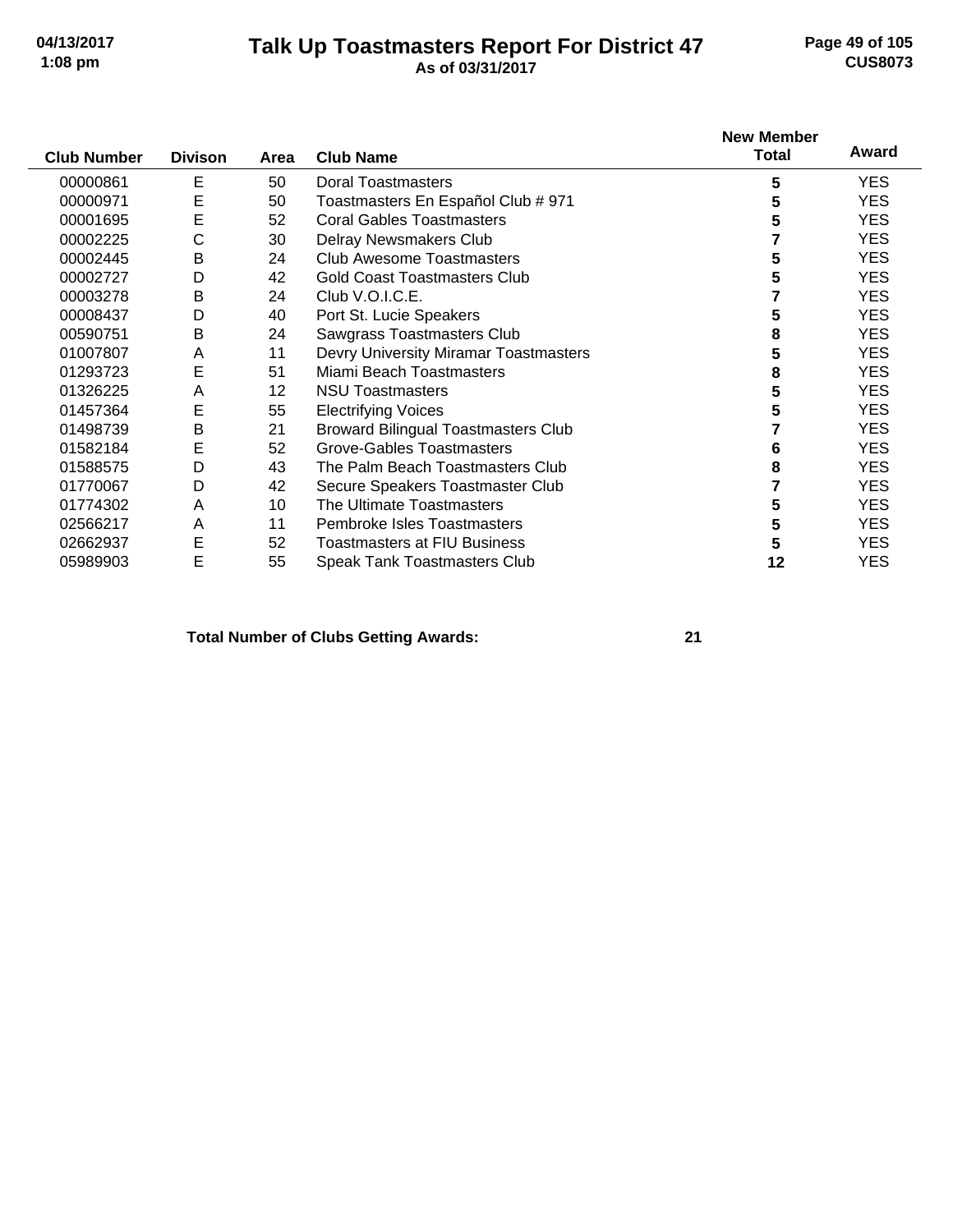# **Talk Up Toastmasters Report For District 48 04/13/2017 Page 50 of 105 1:08 pm As of 03/31/2017 CUS8073**

| <b>Club Number</b> | <b>Divison</b> | Area | Club Name                      | <b>New Member</b><br><b>Total</b> | Award      |
|--------------------|----------------|------|--------------------------------|-----------------------------------|------------|
| 00001810           | D              | 41   | Tampa Toastmasters             |                                   | <b>YES</b> |
| 00002166           | С              | 30   | <b>Dunedin Toastmasters</b>    | 6                                 | <b>YES</b> |
| 01187415           | C              | 32   | <b>WellCare Toastmasters</b>   | 10                                | <b>YES</b> |
| 02880832           | J              | 02   | <b>Gartner Sesquipedalians</b> | 11                                | <b>YES</b> |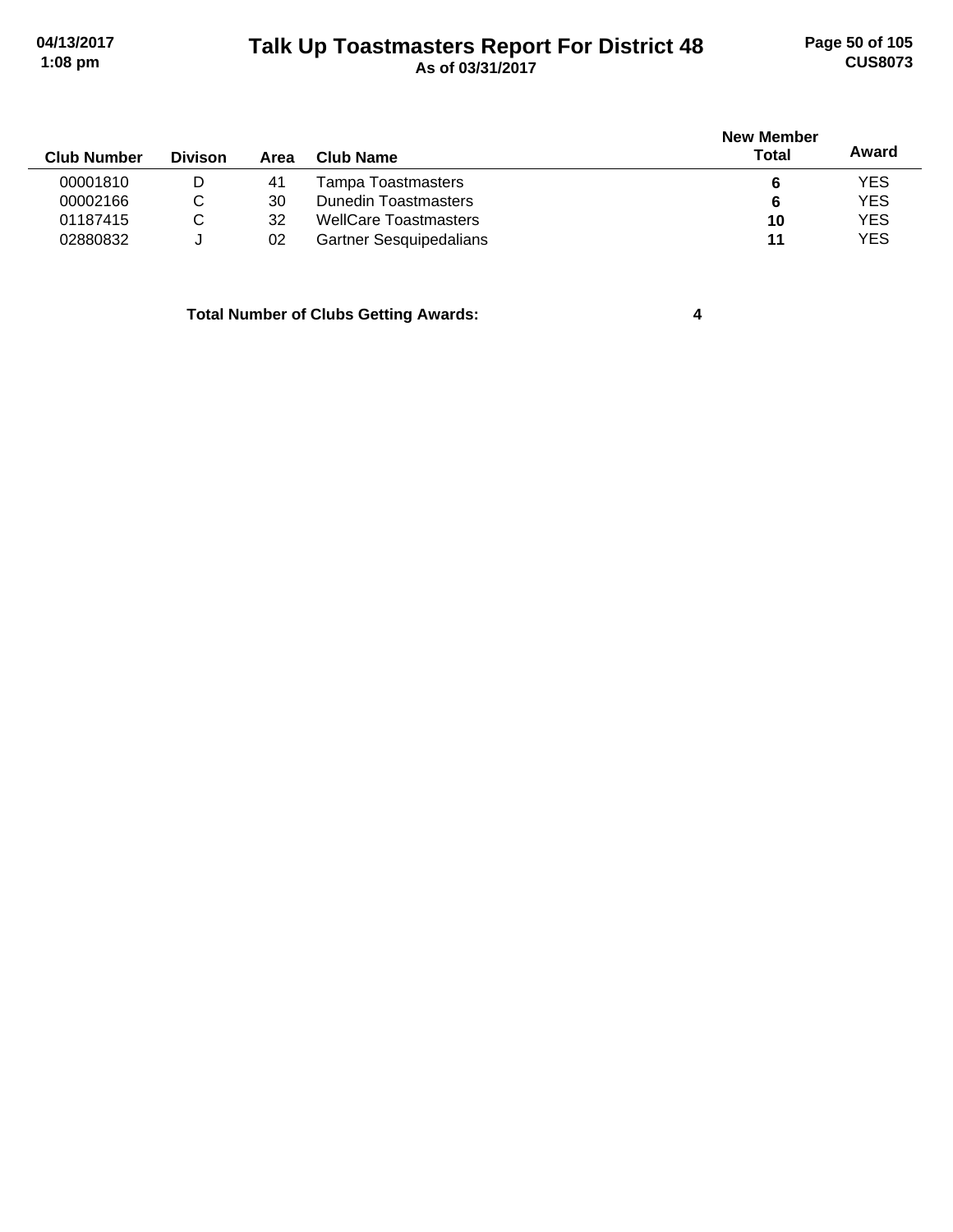# **Talk Up Toastmasters Report For District 49 04/13/2017 Page 51 of 105 1:08 pm As of 03/31/2017 CUS8073**

|                    |                |      |                                   | <b>New Member</b> |       |
|--------------------|----------------|------|-----------------------------------|-------------------|-------|
| <b>Club Number</b> | <b>Divison</b> | Area | Club Name                         | Total             | Award |
| 00000248           |                | 12   | Hilo Toastmasters Club            |                   | YES   |
| 00002076           | B              | 07   | Downtown Business Associates Club |                   | YES   |
|                    |                |      |                                   |                   |       |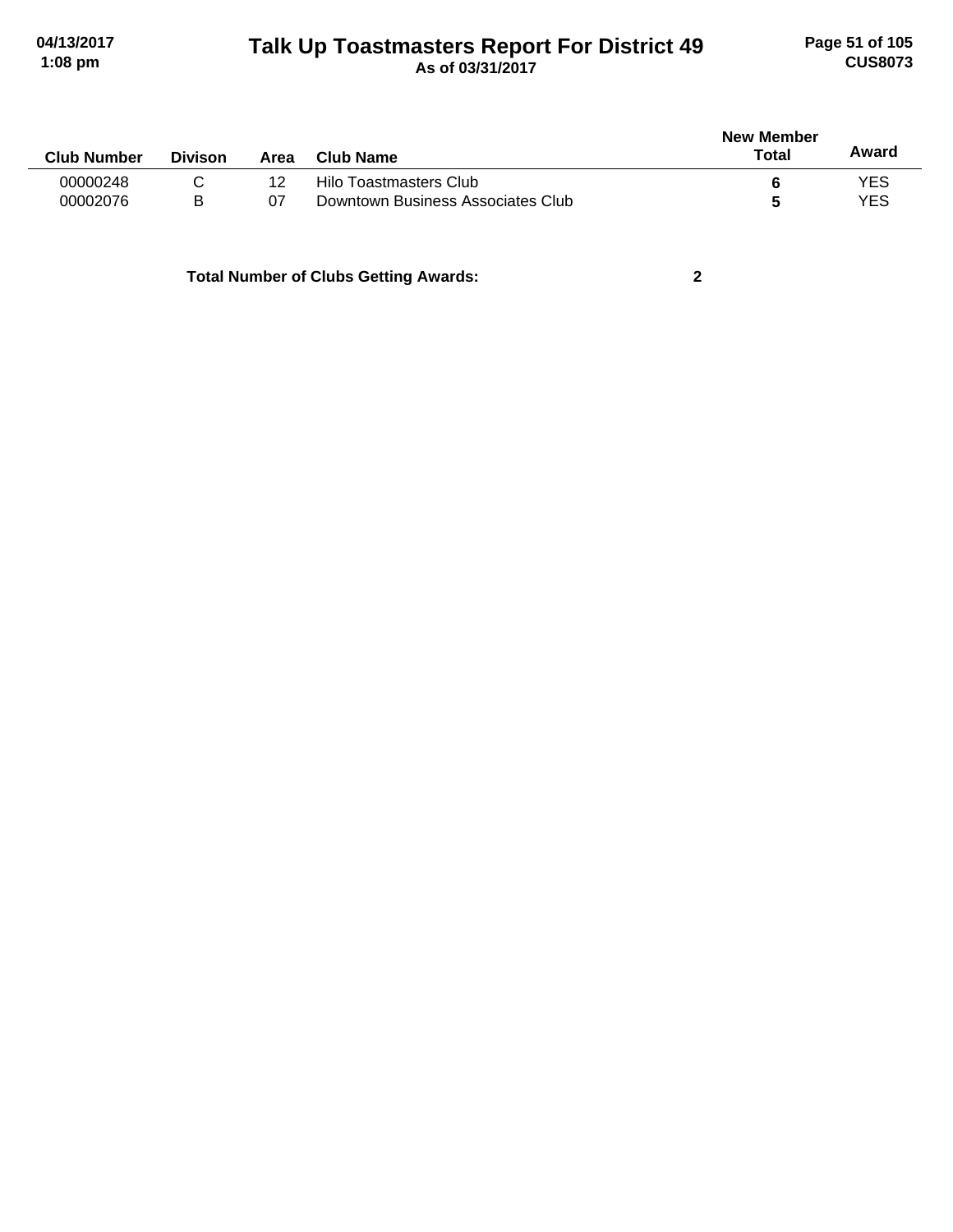# **Talk Up Toastmasters Report For District 50 04/13/2017 Page 52 of 105**

# **1:08 pm As of 03/31/2017 CUS8073**

| <b>Club Number</b> | <b>Divison</b> | Area | <b>Club Name</b>                    | <b>New Member</b><br><b>Total</b> | Award      |
|--------------------|----------------|------|-------------------------------------|-----------------------------------|------------|
|                    |                |      |                                     |                                   |            |
| 00000713           | M              | 31   | Big "D"                             | 5                                 | <b>YES</b> |
| 00001783           | ٧              | 74   | Executive Toastmasters Club         | 5                                 | <b>YES</b> |
| 00006071           | F              | 24   | Speak-Up Frisco!                    | 8                                 | <b>YES</b> |
| 00006380           | M              | 35   | Fiesta Bilingual Toastmasters Club  | 5                                 | <b>YES</b> |
| 00007587           |                | 65   | Easy. Really. Speakers Club         | 6                                 | <b>YES</b> |
| 00953233           | S              | 56   | <b>HKS DoubleCheck Chatters</b>     | 13                                | <b>YES</b> |
| 01463775           | F              | 25   | <b>PMI Dallas Toastmasters</b>      | 5                                 | <b>YES</b> |
| 01514133           | V              | 72   | Addison Coaches Corner Toastmasters | 5                                 | <b>YES</b> |
| 01565753           | V              | 76   | <b>JSOM Friday Toastmasters</b>     | 6                                 | <b>YES</b> |
| 03074518           | F              | 22   | Shops At Legacy                     | 5                                 | <b>YES</b> |
| 04516522           | V              | 76   | <b>JSOM Tuesday Toastmasters</b>    | 6                                 | <b>YES</b> |
| 04700632           | V              | 74   | <b>EMC Dallas Toastmasters Club</b> | 5                                 | <b>YES</b> |
| 05199117           |                | 63   | <b>Ziglar Toastmasters</b>          |                                   | <b>YES</b> |
| 05258000           | V              | 74   | Orators At UTD                      | 8                                 | <b>YES</b> |
| 05843860           | M              | 33   | <b>Stream Toastmasters</b>          |                                   | <b>YES</b> |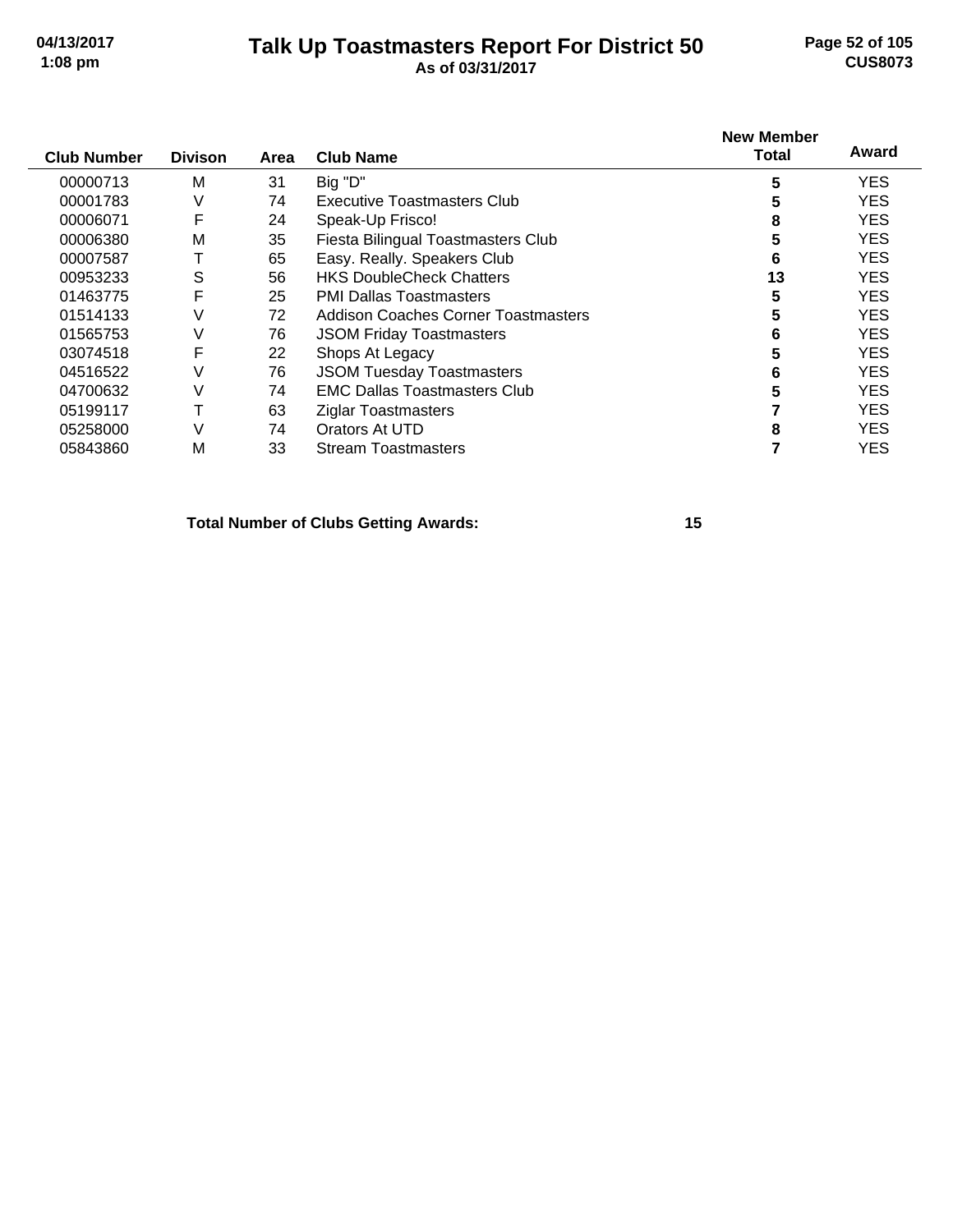# **Talk Up Toastmasters Report For District 51 04/13/2017 Page 53 of 105 1:08 pm As of 03/31/2017 CUS8073**

| <b>Club Number</b> | <b>Divison</b> | Area | Club Name                                    | <b>New Member</b><br>Total | Award      |
|--------------------|----------------|------|----------------------------------------------|----------------------------|------------|
| 00007054           | Q              | 03   | Penang Hokkien Association Toastmasters Club |                            | YES        |
| 00918646           | N              | 02   | Intel MSSC Toastmasters Club                 |                            | <b>YES</b> |
| 02849850           | W              | 05   | Celcom Toastmasters Club                     |                            | YES        |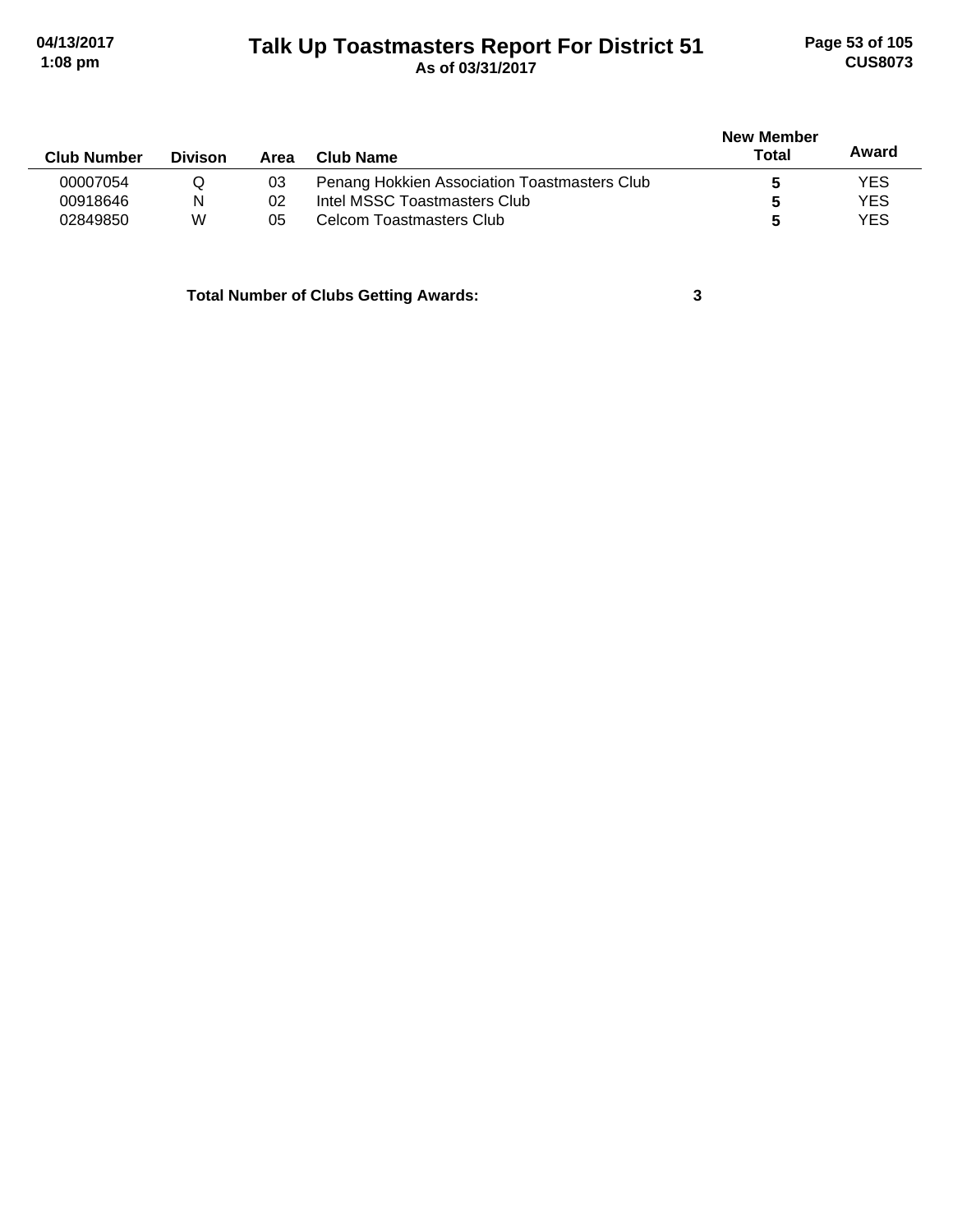# **Talk Up Toastmasters Report For District 52 04/13/2017 Page 54 of 105 1:08 pm As of 03/31/2017 CUS8073**

| <b>Club Number</b> | <b>Divison</b> | Area | Club Name                                    | <b>New Member</b><br><b>Total</b> | Award      |
|--------------------|----------------|------|----------------------------------------------|-----------------------------------|------------|
| 00001320           | C              | 32   | <b>Burbank Toastmasters</b>                  | 6                                 | <b>YES</b> |
| 01101858           | C              | 34   | <b>Studio City Speakers</b>                  |                                   | <b>YES</b> |
| 01532755           | Е              | 54   | <b>IP Toastmasters Club</b>                  | 5                                 | <b>YES</b> |
| 03729871           | в              | 22   | Neuro Orators Toastmasters Club              | 8                                 | <b>YES</b> |
| 04076848           | Α              | 12   | <b>PDT Personal Development Toastmasters</b> | 5                                 | <b>YES</b> |
| 04266460           | C              | 33   | <b>DineEquity Toastmasters</b>               | 6                                 | <b>YES</b> |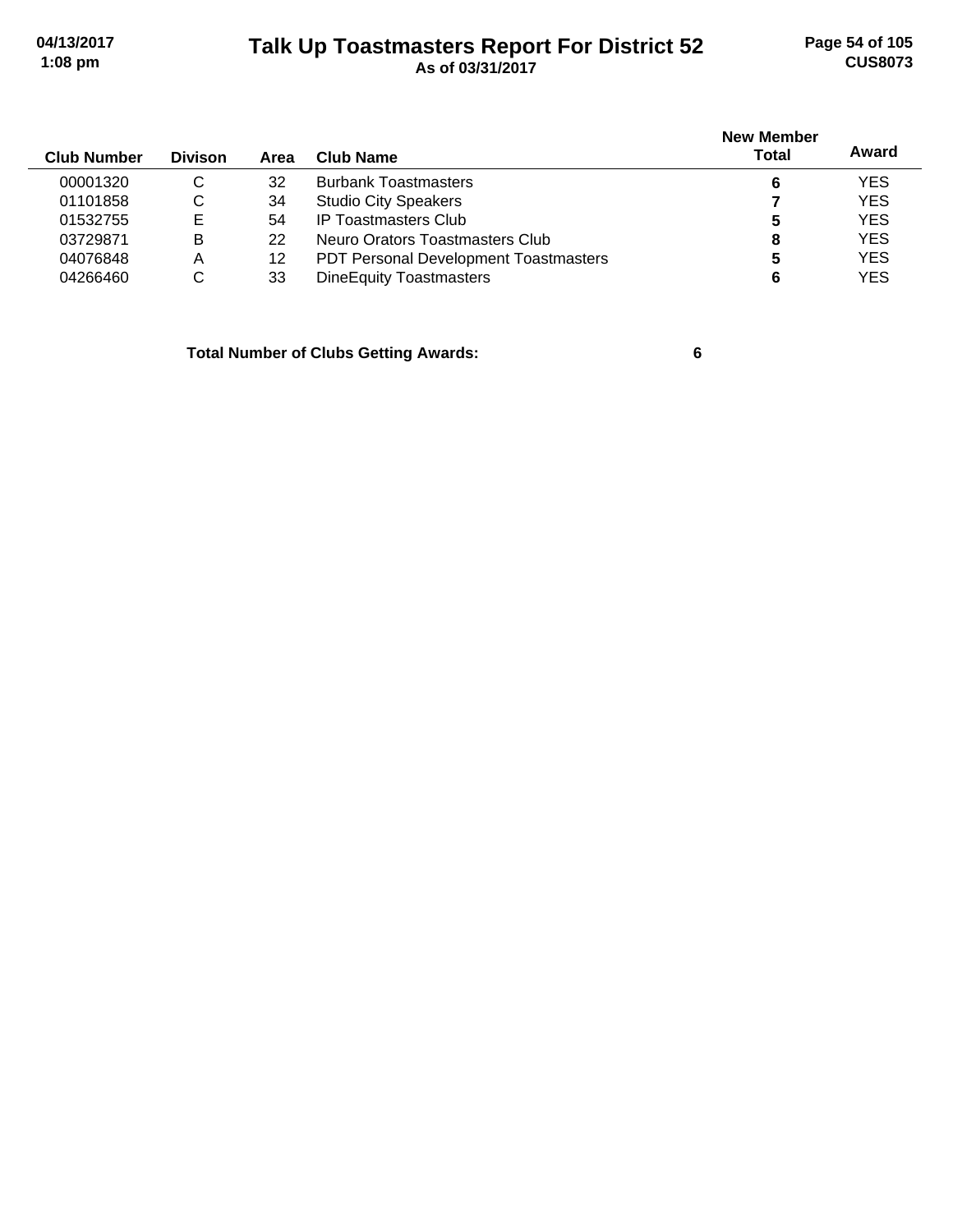# **Talk Up Toastmasters Report For District 53 04/13/2017 Page 55 of 105 1:08 pm As of 03/31/2017 CUS8073**

| <b>Club Number</b> | <b>Divison</b> | Area | Club Name                                    | <b>New Member</b><br>Total | Award      |
|--------------------|----------------|------|----------------------------------------------|----------------------------|------------|
| 00004430           | D              | 42   | <b>Pfizer Fearless Toastmasters Club</b>     |                            | <b>YES</b> |
| 00005340           |                | 61   | Speakeasy Toastmasters Club                  |                            | <b>YES</b> |
| 01029995           |                | 61   | <b>PROSPEAKERS</b>                           |                            | <b>YES</b> |
| 05118782           |                | 54   | <b>UCONN School of Business Toastmasters</b> |                            | <b>YES</b> |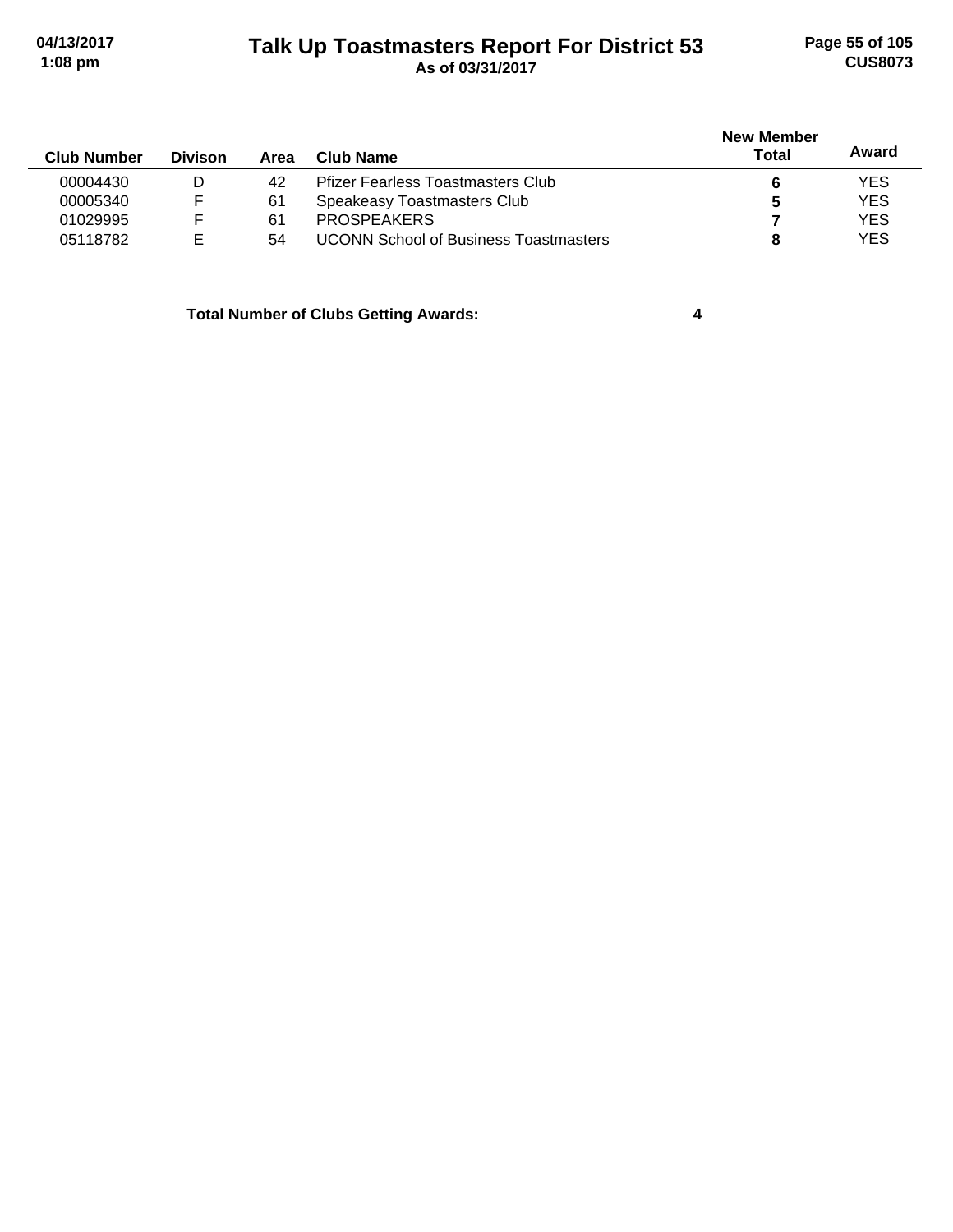# **Talk Up Toastmasters Report For District 54 04/13/2017 Page 56 of 105 1:08 pm As of 03/31/2017 CUS8073**

|                |      |                            | <b>New Member</b> |            |  |
|----------------|------|----------------------------|-------------------|------------|--|
| <b>Divison</b> | Area | Club Name                  | <b>Total</b>      | Award      |  |
| ᄇ              | 51   | Toast of Champaign Club    |                   | <b>YES</b> |  |
| D              | 41   | State Farm OAKS            | 6                 | <b>YES</b> |  |
| D              | 42   | State Farm Twin Lakes Club | 9                 | <b>YES</b> |  |
|                |      |                            |                   |            |  |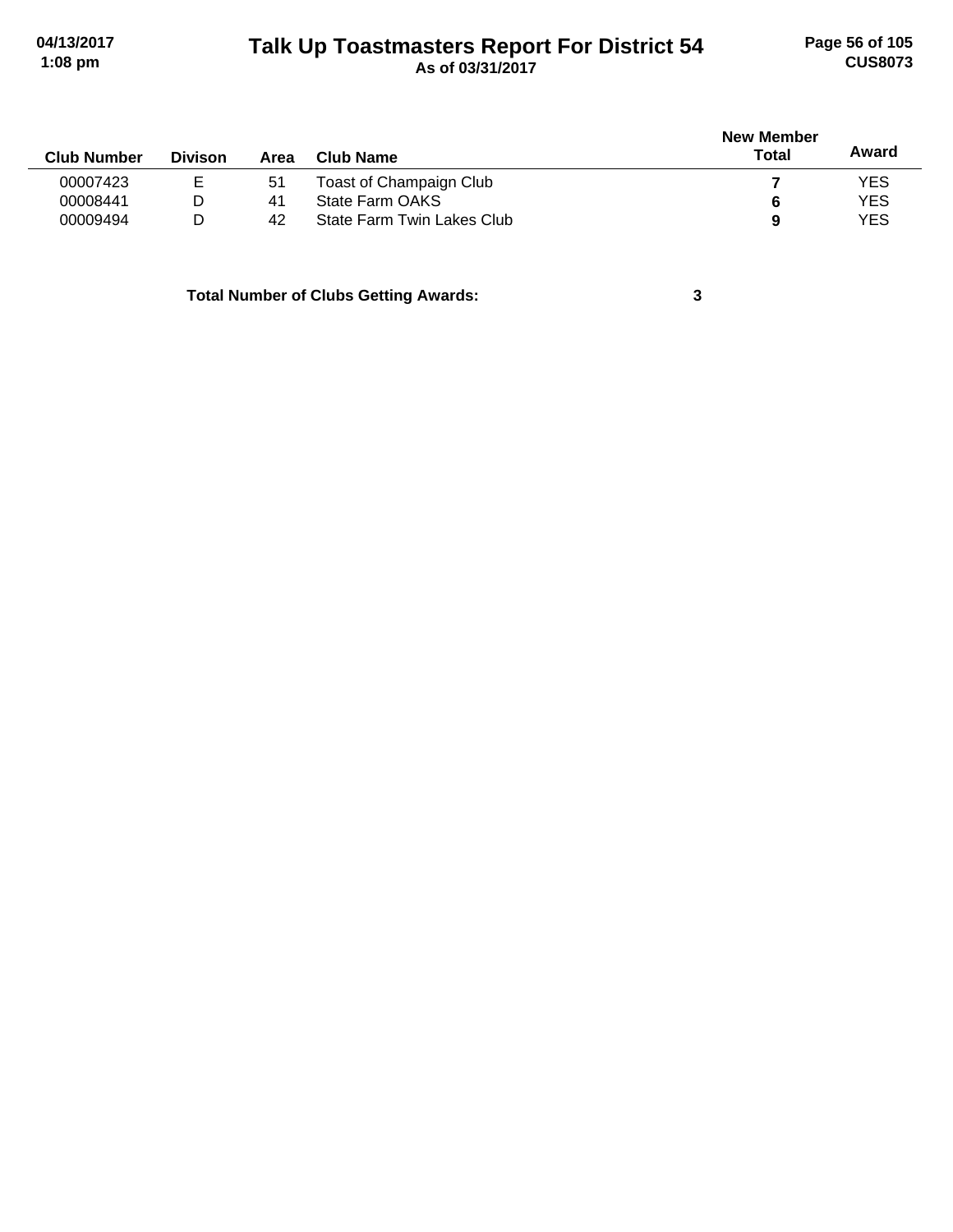## **Talk Up Toastmasters Report For District 55 04/13/2017 Page 57 of 105 1:08 pm As of 03/31/2017 CUS8073**

| <b>Club Number</b> | <b>Divison</b> | Area | <b>Club Name</b>                        | <b>New Member</b><br><b>Total</b> | Award      |
|--------------------|----------------|------|-----------------------------------------|-----------------------------------|------------|
| 00000181           | G              | 33   | <b>USAA Toastmasters</b>                | 11                                | <b>YES</b> |
| 00004256           | J              | 61   | Austin Toastmasters Club                | 5                                 | <b>YES</b> |
| 00004952           | J              | 62   | Aim High Club                           | 5                                 | <b>YES</b> |
| 00006379           | J              | 63   | West Austin II Club                     |                                   | <b>YES</b> |
| 00006427           | G              | 31   | Alamo Heights Club                      | 5                                 | <b>YES</b> |
| 00007774           | Κ              | 71   | Arboretum Toastmasters Club             | 9                                 | <b>YES</b> |
| 00008073           | J              | 64   | <b>Central Austin Toastmasters</b>      |                                   | <b>YES</b> |
| 01122323           |                | 51   | <b>HACA</b>                             |                                   | <b>YES</b> |
| 01144256           | J              | 62   | UT Sciences Toastmasters Club           |                                   | <b>YES</b> |
| 01558244           | F              | 24   | <b>Greystone Toastmasters</b>           |                                   | <b>YES</b> |
| 01637427           | J              | 61   | <b>TSAE Toastmasters</b>                | 5                                 | <b>YES</b> |
| 01967950           |                | 80   | <b>ERCOT Toastmasters</b>               | 6                                 | <b>YES</b> |
| 02442151           |                | 54   | <b>Bilingual Toastmasters of Austin</b> | 6                                 | <b>YES</b> |
| 03369864           | F              | 21   | <b>Stagecoach Speakers</b>              | 5                                 | <b>YES</b> |
| 05240941           | F              | 23   | <b>Medtronic SA</b>                     | 5                                 | <b>YES</b> |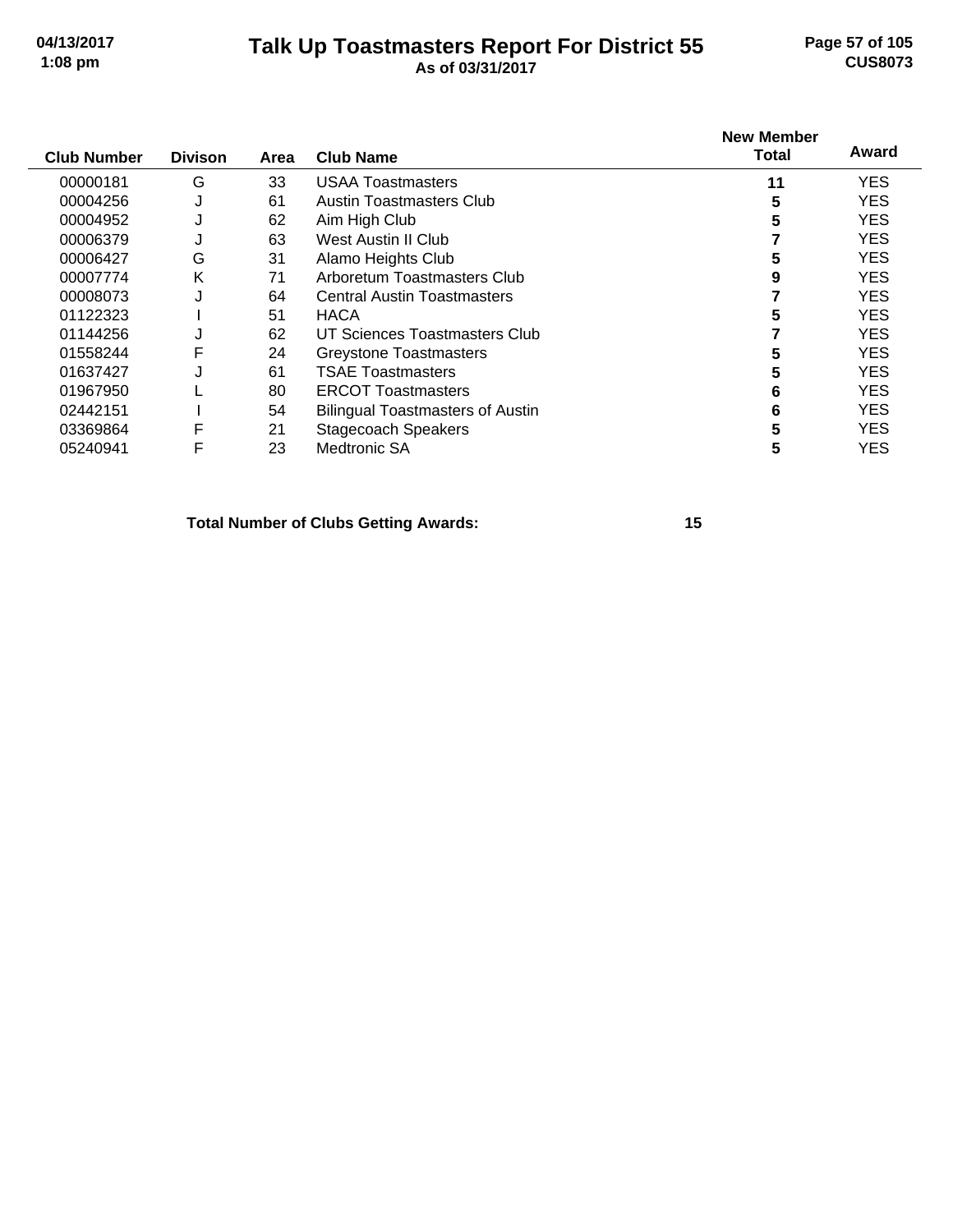#### **Talk Up Toastmasters Report For District 56 04/13/2017 Page 58 of 105 1:08 pm As of 03/31/2017 CUS8073**

|                    |                |      |                                                   | <b>New Member</b> |            |
|--------------------|----------------|------|---------------------------------------------------|-------------------|------------|
| <b>Club Number</b> | <b>Divison</b> | Area | <b>Club Name</b>                                  | <b>Total</b>      | Award      |
| 00000484           | R              | 63   | Professionally Speaking Singles Toastmasters Club | 5                 | <b>YES</b> |
| 00001530           | N              | 20   | <b>Talking Heads Club</b>                         | 5                 | <b>YES</b> |
| 00002972           | O              | 11   | Downtown Houston Toastmasters Club                | 9                 | <b>YES</b> |
| 00003273           | M              | 34   | Jacobs Toastmasters                               | 6                 | <b>YES</b> |
| 00003897           | Q              | 51   | Post Oak Toastmasters                             | 5                 | <b>YES</b> |
| 00005916           | R              | 65   | Cy-Fair Super Speakers Club                       | 5                 | <b>YES</b> |
| 00006294           | M              | 30   | <b>Sugar Land Toastmasters</b>                    | 6                 | <b>YES</b> |
| 00007610           | P              | 04   | <b>Pearland Toastmasters Club</b>                 | 5                 | <b>YES</b> |
| 00850925           | Q              | 52   | <b>Young Professional</b>                         | 5                 | <b>YES</b> |
| 01039591           | N              | 22   | <b>City West Toastmasters</b>                     | 5                 | <b>YES</b> |
| 01216315           | O              | 13   | <b>Express Yourself</b>                           | 5                 | <b>YES</b> |
| 01489448           |                | 41   | <b>Big Red Toastmasters</b>                       | 8                 | <b>YES</b> |
| 01507473           | O              | 14   | <b>American General Toastmasters</b>              | 6                 | <b>YES</b> |
| 02051466           |                | 40   | Aggie Toastmasters                                | 8                 | <b>YES</b> |
| 03356718           | Q              | 54   | <b>Houston Methodist Toastmasters</b>             | 5                 | <b>YES</b> |
| 04641488           | Q              | 52   | MJ/MJLM                                           | 5                 | <b>YES</b> |
| 04815729           | $\mathsf{R}$   | 61   | <b>Find Your Voice Toastmasters</b>               | 6                 | <b>YES</b> |
| 04820345           |                | 44   | <b>Market Street Toastmasters</b>                 |                   | <b>YES</b> |
| 05509947           | N              | 25   | Old Katy Toastmasters                             |                   | <b>YES</b> |
| 05616089           |                | 42   | <b>THE Tomball Toastmasters</b>                   | 5                 | <b>YES</b> |
| 06069108           |                | 41   | Chemunicators                                     | 8                 | <b>YES</b> |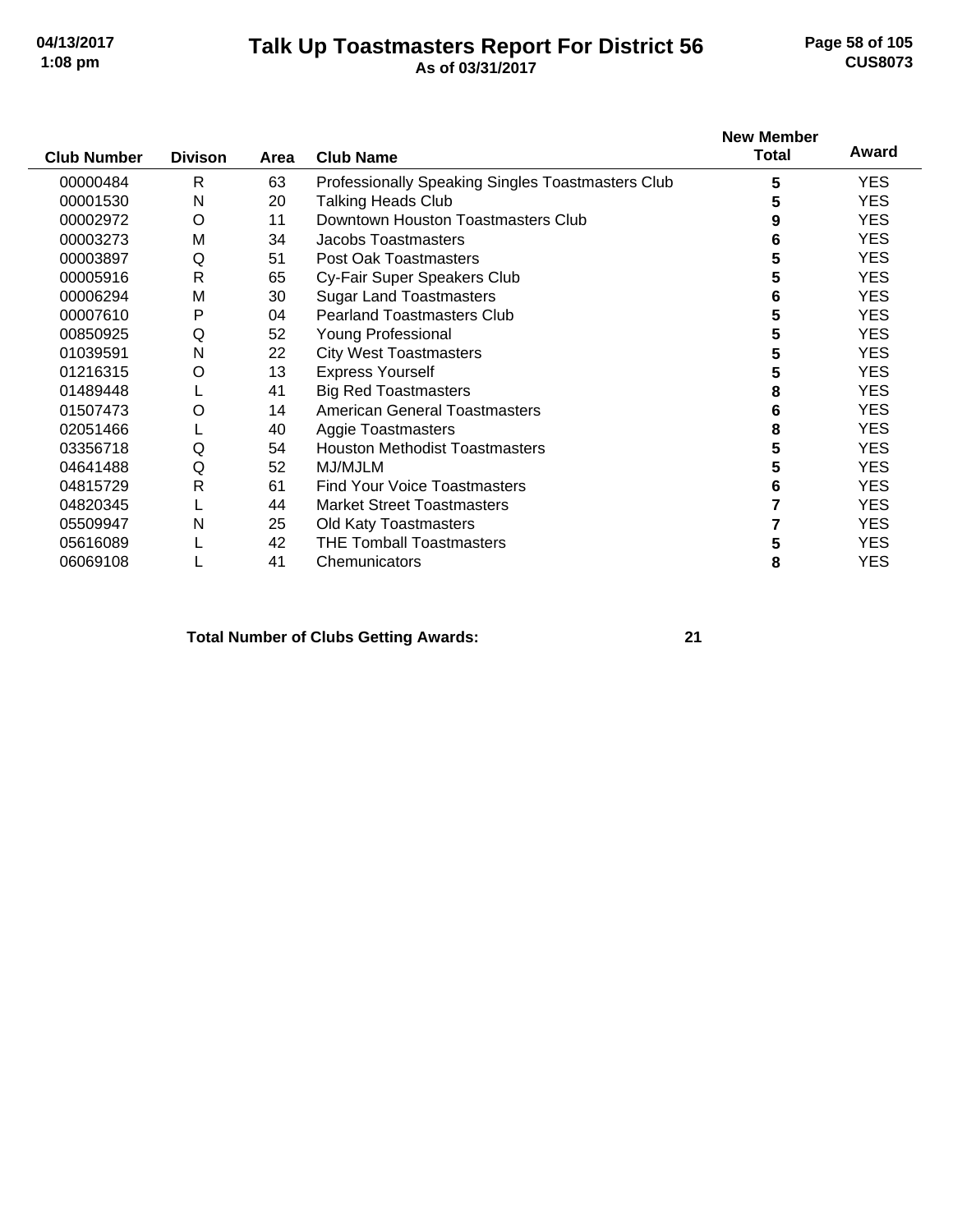## **Talk Up Toastmasters Report For District 57 04/13/2017 Page 59 of 105 1:08 pm As of 03/31/2017 CUS8073**

| <b>Club Number</b> | <b>Divison</b> | Area | <b>Club Name</b>                      | <b>New Member</b><br>Total | Award      |
|--------------------|----------------|------|---------------------------------------|----------------------------|------------|
| 00000182           | G              | 31   | Santa Rosa Club                       | 5                          | <b>YES</b> |
| 00000682           |                | 13   | <b>Fantastic Toastmasters</b>         |                            | <b>YES</b> |
| 00001239           | E              | 18   | <b>Watergate Toastmasters</b>         | 5                          | <b>YES</b> |
| 00004069           | G              | 31   | Downtown Toastmasters                 | 5                          | <b>YES</b> |
| 00004453           | н              | 28   | Hacienda Park Toastmasters Club       |                            | YES.       |
| 00005306           | E              | 15   | <b>Toastmasters on Campus Club</b>    |                            | <b>YES</b> |
| 00007359           | С              | 24   | <b>Toast of Petaluma</b>              | 5                          | <b>YES</b> |
| 00008629           | B              | 17   | <b>Walnut Creek Toastmasters Club</b> |                            | YES.       |
| 00596430           | A              | 01   | LaughLovers Comedy Club               | 8                          | <b>YES</b> |
| 01401311           | E              | 23   | <b>Toast of Berkeley</b>              | 5                          | <b>YES</b> |
| 01844967           | н              | 28   | <b>SaaSMasters</b>                    | 6                          | <b>YES</b> |
| 03286983           | н              | 34   | Speakers of the House                 | 5                          | <b>YES</b> |
| 03756371           |                | 33   | <b>City Speech Toastmasters</b>       | 8                          | <b>YES</b> |
| 04565860           | Е              | 23   | <b>Entrepreneurial Toastmasters</b>   | 6                          | <b>YES</b> |
| 05951605           | D              | 14   | <b>Warehouse Evening Toastmasters</b> | 6                          | <b>YES</b> |
| 05956809           | С              | 09   | San Rafael Raconteurs                 | 5                          | YES        |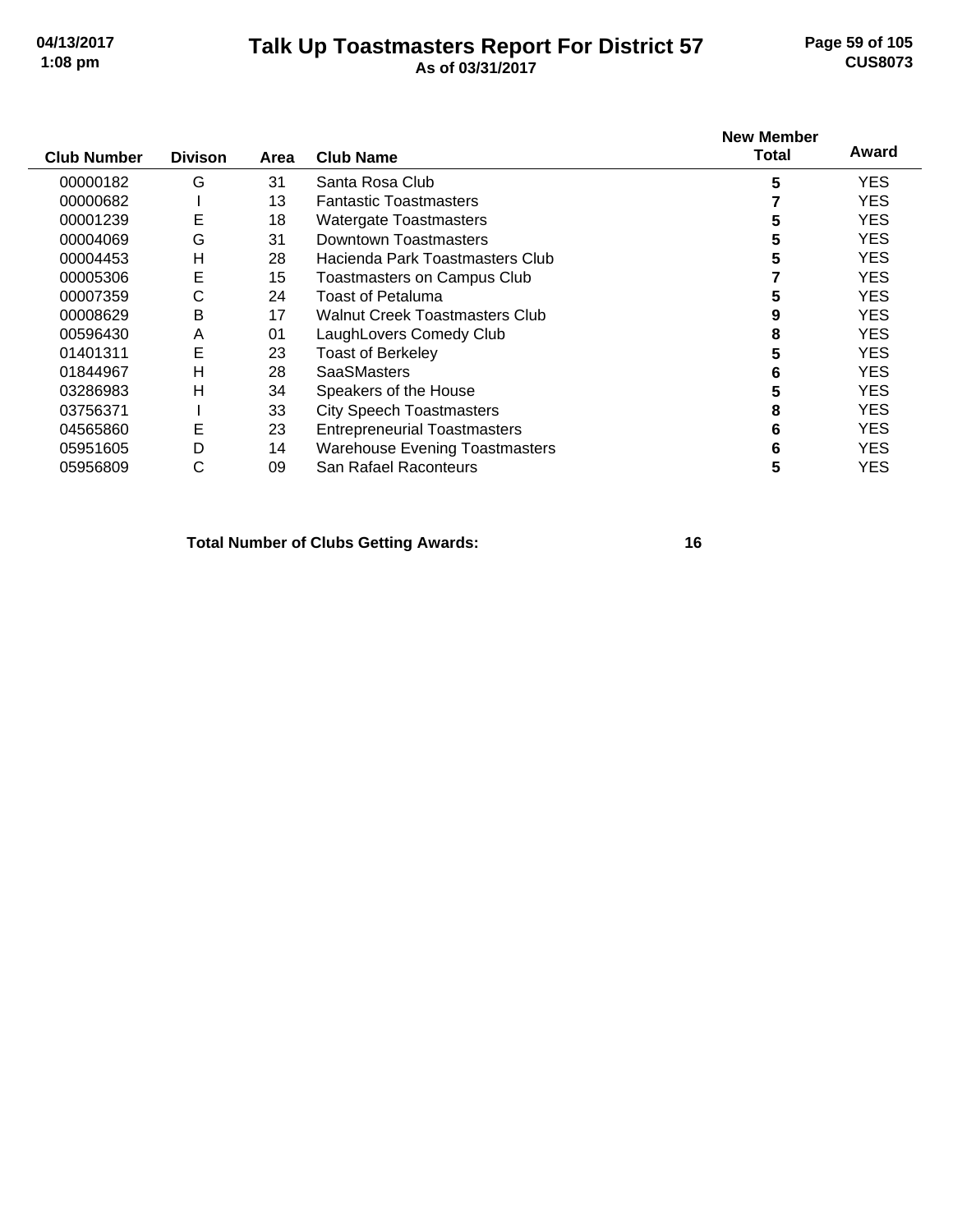#### **Talk Up Toastmasters Report For District 58 04/13/2017 Page 60 of 105 1:08 pm As of 03/31/2017 CUS8073**

| <b>Club Number</b> | <b>Divison</b> | Area | Club Name                                     | <b>New Member</b><br><b>Total</b> | Award      |
|--------------------|----------------|------|-----------------------------------------------|-----------------------------------|------------|
| 00000913           | Е              | 51   | Rapid Fire Club                               | 5                                 | <b>YES</b> |
| 00005289           | Е              | 54   | <b>Grand Strand Toastmasters Myrtle Beach</b> | 6                                 | <b>YES</b> |
| 00005540           | F              | 61   | <b>Clemson Toastmasters</b>                   | 5                                 | <b>YES</b> |
| 00005548           | D              | 43   | <b>Blue Streak Club</b>                       | 5                                 | <b>YES</b> |
| 00005885           | G              | 73   | ScanSource Club                               | 9                                 | <b>YES</b> |
| 02177246           | E              | 53   | <b>Those Charming Soothsayers</b>             | 5                                 | <b>YES</b> |
| 02291646           | F              | 63   | <b>GMH Toastmasters</b>                       |                                   | <b>YES</b> |
| 04456607           | Α              | 14   | <b>Cummins Turbo Toasters</b>                 | 5                                 | <b>YES</b> |
| 05321166           | G              | 71   | Advance America Toastmasters                  |                                   | <b>YES</b> |
| 05632947           | F              | 62   | Women's Empowerment Toastmasters              | 5                                 | <b>YES</b> |
| 05822058           | в              | 21   | <b>Ridgeland Toastmaster Club</b>             | 5                                 | <b>YES</b> |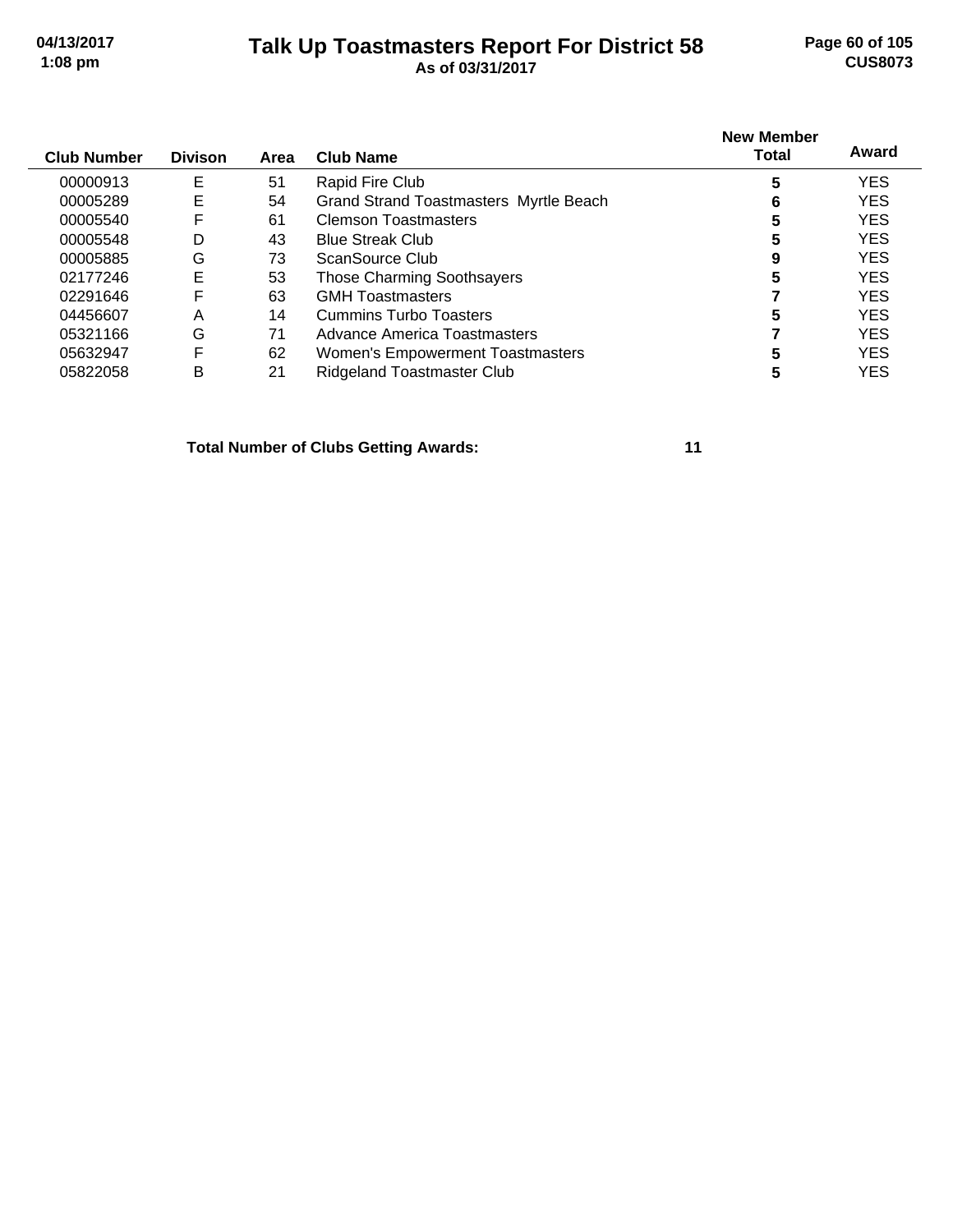#### **Talk Up Toastmasters Report For District 59 04/13/2017 Page 61 of 105 1:08 pm As of 03/31/2017 CUS8073**

|                    |                |      |                                          | <b>New Member</b><br><b>Total</b> | Award      |
|--------------------|----------------|------|------------------------------------------|-----------------------------------|------------|
| <b>Club Number</b> | <b>Divison</b> | Area | <b>Club Name</b>                         |                                   |            |
| 00003906           | Е              | 01   | Zurich Club                              | 5                                 | <b>YES</b> |
| 00004525           | $\mathsf{H}$   | 01   | <b>Standing Ovation</b>                  | 5                                 | <b>YES</b> |
| 00005471           | H              | 01   | <b>Excelencia Toastmasters</b>           | 5                                 | <b>YES</b> |
| 00009605           | $\mathsf{H}$   | 01   | <b>Madrid Toastmasters Club</b>          | 6                                 | <b>YES</b> |
| 00587070           | C              | 07   | De Sprekers Club                         | 8                                 | <b>YES</b> |
| 00619641           | J              | 02   | <b>EPFL/UNIL Toastmasters</b>            | 5                                 | <b>YES</b> |
| 00778487           | Α              | 01   | <b>Expressions Toastmasters Club</b>     | 5                                 | <b>YES</b> |
| 00822866           | G              | 06   | <b>HAU Athens Toastmasters Club</b>      | 5                                 | <b>YES</b> |
| 00840219           | A              | 02   | <b>L'ETINCELLE</b>                       | 7                                 | <b>YES</b> |
| 00856858           | E              | 04   | Zuriberg Toastmasters Club               | 7                                 | <b>YES</b> |
| 00965761           |                | 01   | Oporto Toastmasters Club                 | 5                                 | <b>YES</b> |
| 01276679           | B              | 04   | <b>Toastmasters Gent</b>                 | 6                                 | <b>YES</b> |
| 01343922           | E              | 01   | <b>UBS Rhetoric Club CH</b>              | 9                                 | <b>YES</b> |
| 01361615           | M              | 02   | Young Entrepreneurs Toastmasters Club    | 5                                 | <b>YES</b> |
| 01399930           | G              | 03   | <b>Toastmasters Roma</b>                 | 5                                 | <b>YES</b> |
| 01492675           | Α              | 05   | <b>OECD</b>                              | 7                                 | <b>YES</b> |
| 01578352           | H              | 03   | Toastmasters Málaga                      | 6                                 | <b>YES</b> |
| 02355672           | K              | 02   | Sagrada Familia Toastmasters Club        | 5                                 | <b>YES</b> |
| 02837970           | A              | 02   | <b>Toastmasters Paris Etoile</b>         | 5                                 | <b>YES</b> |
| 02897675           | D              | 01   | Lisboa Oriente Toastmasters              | 5                                 | <b>YES</b> |
| 02929225           | D              | 02   | <b>Almada Communication Leaders</b>      | $\overline{7}$                    | <b>YES</b> |
| 03414254           | G              | 06   | <b>Thessaloniki Toastmasters</b>         | 5                                 | <b>YES</b> |
| 03643763           | K              | 01   | Sant Cugat Toastmasters                  | 5                                 | <b>YES</b> |
| 04156916           | E              | 03   | Top Notch Toastmasters Zurich            | 6                                 | <b>YES</b> |
| 04221558           | C              | 02   | <b>Toastmasters Groningen</b>            | 6                                 | <b>YES</b> |
| 04515079           | M              | 03   | Leadership Toastmasters Club             | 8                                 | <b>YES</b> |
| 04750231           | F              | 03   | <b>Toastmasters Marseille</b>            | 6                                 | <b>YES</b> |
| 04943729           | $\mathsf{C}$   | 07   | <b>Amsterdam Early Bird Toastmasters</b> | 8                                 | <b>YES</b> |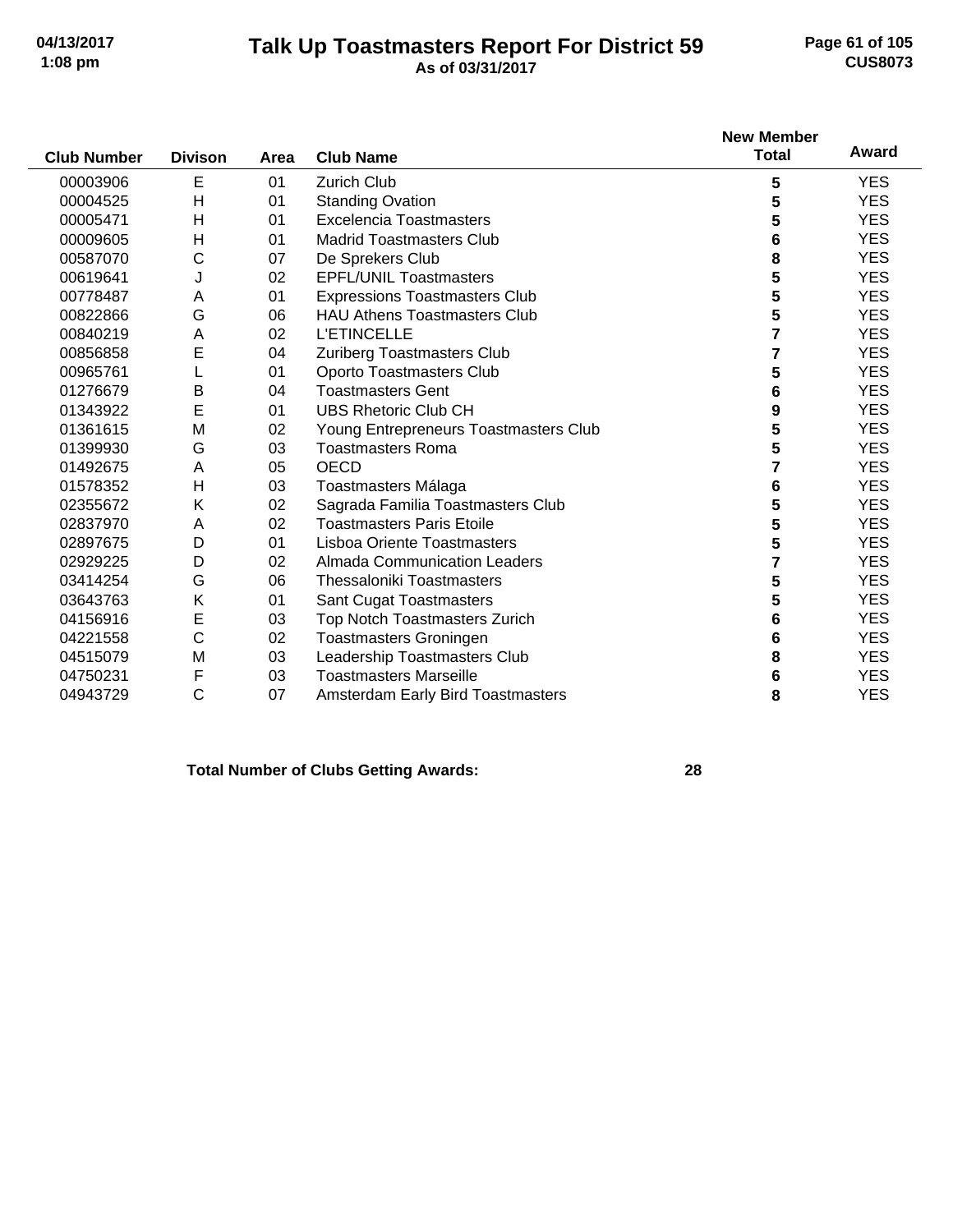#### **Talk Up Toastmasters Report For District 60 04/13/2017 Page 62 of 105 1:08 pm As of 03/31/2017 CUS8073**

|                    |                |                 |                                                 | <b>New Member</b> |            |
|--------------------|----------------|-----------------|-------------------------------------------------|-------------------|------------|
| <b>Club Number</b> | <b>Divison</b> | Area            | <b>Club Name</b>                                | <b>Total</b>      | Award      |
| 00000312           | В              | 12 <sup>2</sup> | New Horizons Toastmasters Club                  | 6                 | YES.       |
| 00001220           | A              | 05              | <b>Meridian Toastmasters</b>                    | 5                 | YES.       |
| 00001744           | F              | 55              | Downtown Toronto Toastmasters Club              | 11                | <b>YES</b> |
| 00004017           | G              | 61              | <b>Schulich Toastmasters Club</b>               |                   | YES.       |
| 00004373           | D              | 35              | <b>Enbridge Toastmasters Club</b>               | 5                 | <b>YES</b> |
| 00006859           | $\mathsf{H}$   | 73              | Deer Park Club                                  | 6                 | YES.       |
| 00007282           | C              | 23              | WaterPark Speakers Toastmasters Club            | 5                 | <b>YES</b> |
| 00007338           | E              | 45              | <b>Whitby Intrepid Toastmasters</b>             | 6                 | <b>YES</b> |
| 00008374           | G              | 62              | Bombardier Speak Easy Club                      |                   | <b>YES</b> |
| 00008529           | С              | 22              | <b>Metro Hall Toastmasters</b>                  | 8                 | <b>YES</b> |
| 00009344           | Н              | 73              | <b>Operations Orators Toastmasters Club</b>     | 5                 | <b>YES</b> |
| 00590213           | A              | 04              | <b>Toronto Debate Club</b>                      | 5                 | YES.       |
| 00649454           | Α              | 01              | Visionary Toastmasters Club                     |                   | YES.       |
| 00806301           | F              | 56              | EY Lightly Toasted (EYLT) Toastmasters Club     | 6                 | <b>YES</b> |
| 01019843           | Η              | 71              | <b>Eglinton-Yonge Toastmasters</b>              | 8                 | YES.       |
| 01113728           | Е              | 45              | <b>Brooklin Toastmasters</b>                    | 5                 | <b>YES</b> |
| 01146924           | н              | 73              | Toast at Noon                                   | 11                | <b>YES</b> |
| 01581584           | G              | 64              | <b>Humber Lakeshore Toastmasters</b>            | 8                 | <b>YES</b> |
| 01989200           | С              | 21              | Project Management Toastmasters Club            | 5                 | <b>YES</b> |
| 02215710           | С              | 21              | Metro Sun Life Toastmasters                     |                   | <b>YES</b> |
| 02587834           | D              | 34              | <b>AMEX Centurion Leaders Toastmasters Club</b> | 5                 | <b>YES</b> |
| 04402590           | G              | 64              | Roncesvalles Speakers Circle                    | 5                 | <b>YES</b> |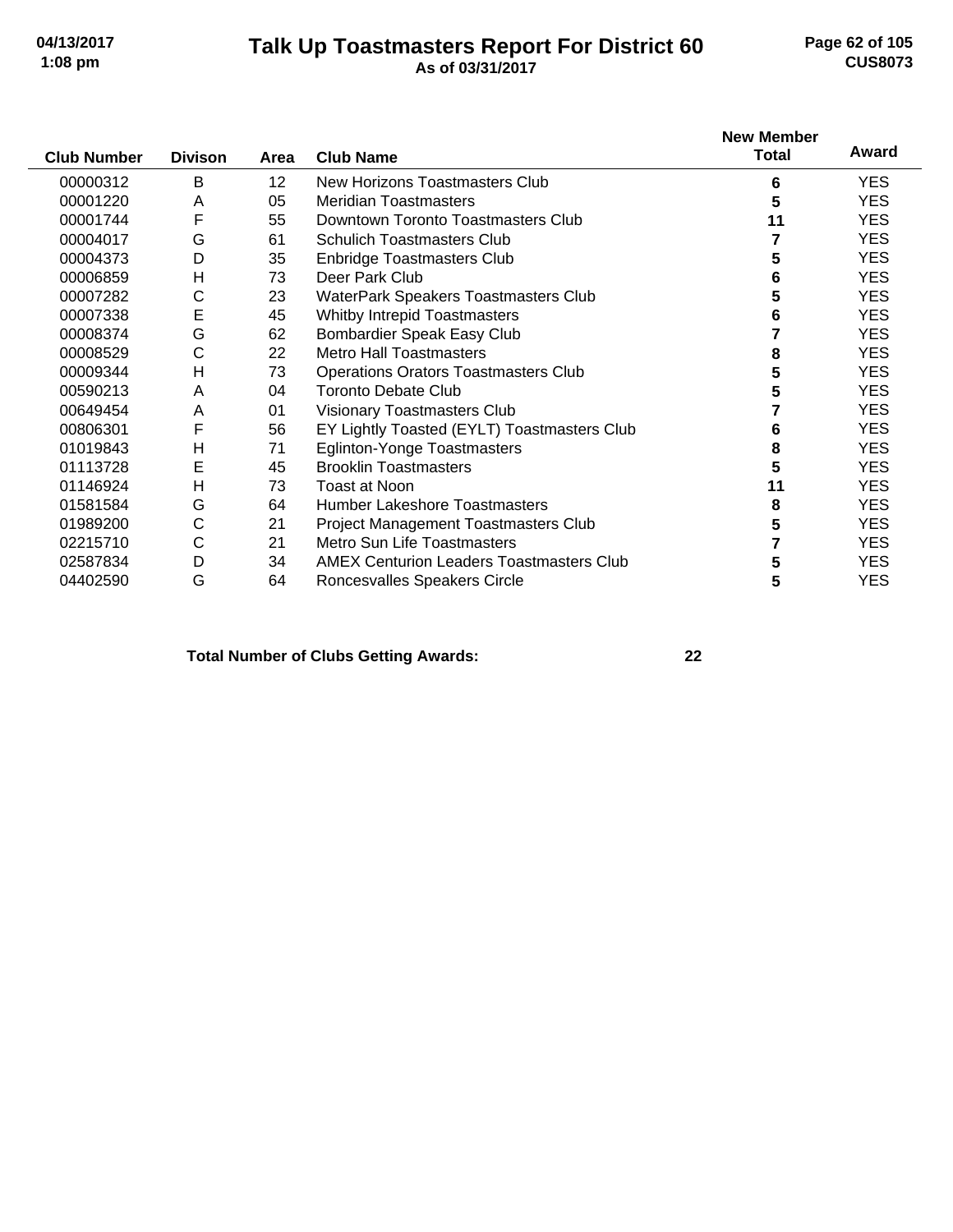#### **Talk Up Toastmasters Report For District 61 04/13/2017 Page 63 of 105 1:08 pm As of 03/31/2017 CUS8073**

| <b>Club Number</b> | <b>Divison</b> | Area | <b>Club Name</b>                      | <b>New Member</b><br>Total | Award      |
|--------------------|----------------|------|---------------------------------------|----------------------------|------------|
| 00000721           | G              | 62   | Club TM Olympia Club                  | 6                          | <b>YES</b> |
| 00003319           | B              | 14   | Carlingwood Club                      | 5                          | <b>YES</b> |
| 00004311           | G              | 63   | McGill Club                           | 6                          | <b>YES</b> |
| 00004468           | F              | 50   | <b>Beaconsfield Toastmasters Club</b> | 5                          | <b>YES</b> |
| 00006207           | G              | 63   | Concordia Toastmasters Club           | 8                          | <b>YES</b> |
| 00009122           | B              | 11   | Kanata Toastmasters Club              | 6                          | <b>YES</b> |
| 00009361           | G              | 61   | <b>Montreal Toastmasters Club</b>     | 5                          | <b>YES</b> |
| 00009547           | G              | 60   | Royal SpeakEasy Toastmasters Club     | 11                         | <b>YES</b> |
| 00632838           | F              | 53   | NDG Leader Toastmasters Club          | 6                          | <b>YES</b> |
| 00813731           | G              | 62   | Leaders En Action                     | 8                          | <b>YES</b> |
| 00999225           | F              | 52   | <b>HEC Toastmasters</b>               | 13                         | <b>YES</b> |
| 01099641           | Н              | 74   | Toastmasters Vallee Du Richelieu      | 6                          | <b>YES</b> |
| 01150258           | G              | 62   | <b>Club Expression Ahuntsic</b>       |                            | <b>YES</b> |
| 01849755           | A              | 01   | Toastmasters At St. Lawrence College  | 9                          | <b>YES</b> |
| 02279948           | D              | 31   | Aim High Toastmasters                 | 6                          | <b>YES</b> |
| 05488489           | F              | 51   | <b>CAE Toastmasters</b>               | 5                          | YES        |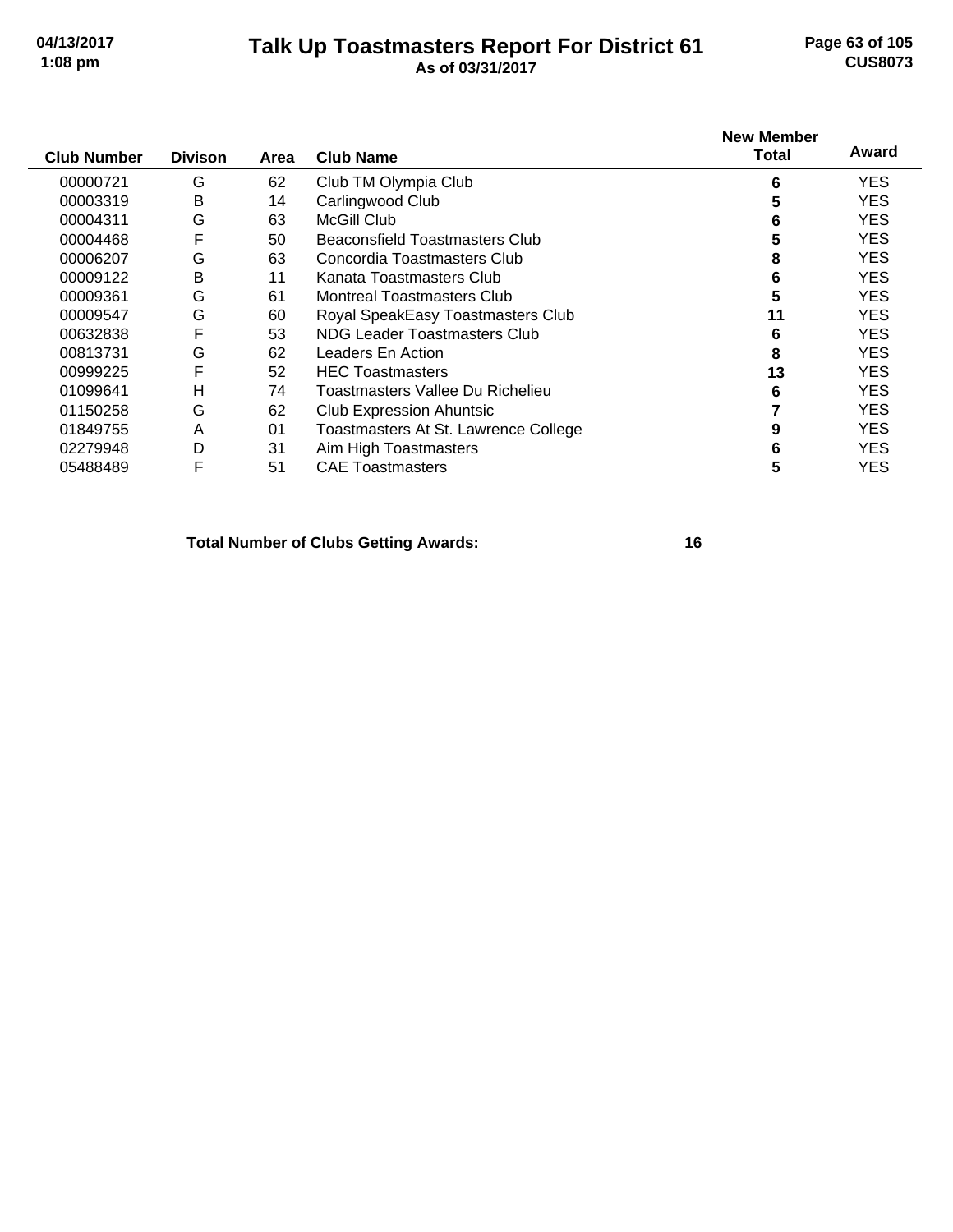# **Talk Up Toastmasters Report For District 62 04/13/2017 Page 64 of 105 1:08 pm As of 03/31/2017 CUS8073**

|                |      |                                        |       |            |  |  | <b>New Member</b> |  |  |
|----------------|------|----------------------------------------|-------|------------|--|--|-------------------|--|--|
| <b>Divison</b> | Area | Club Name                              | Total | Award      |  |  |                   |  |  |
| N              | 12   | <b>Grand Rapids Toastmasters</b>       |       | <b>YES</b> |  |  |                   |  |  |
| E              | 10   | Greater Davison Area Toastmasters Club |       | <b>YES</b> |  |  |                   |  |  |
|                | 05   | <b>Spartan Toastmasters</b>            |       | <b>YES</b> |  |  |                   |  |  |
|                |      |                                        |       |            |  |  |                   |  |  |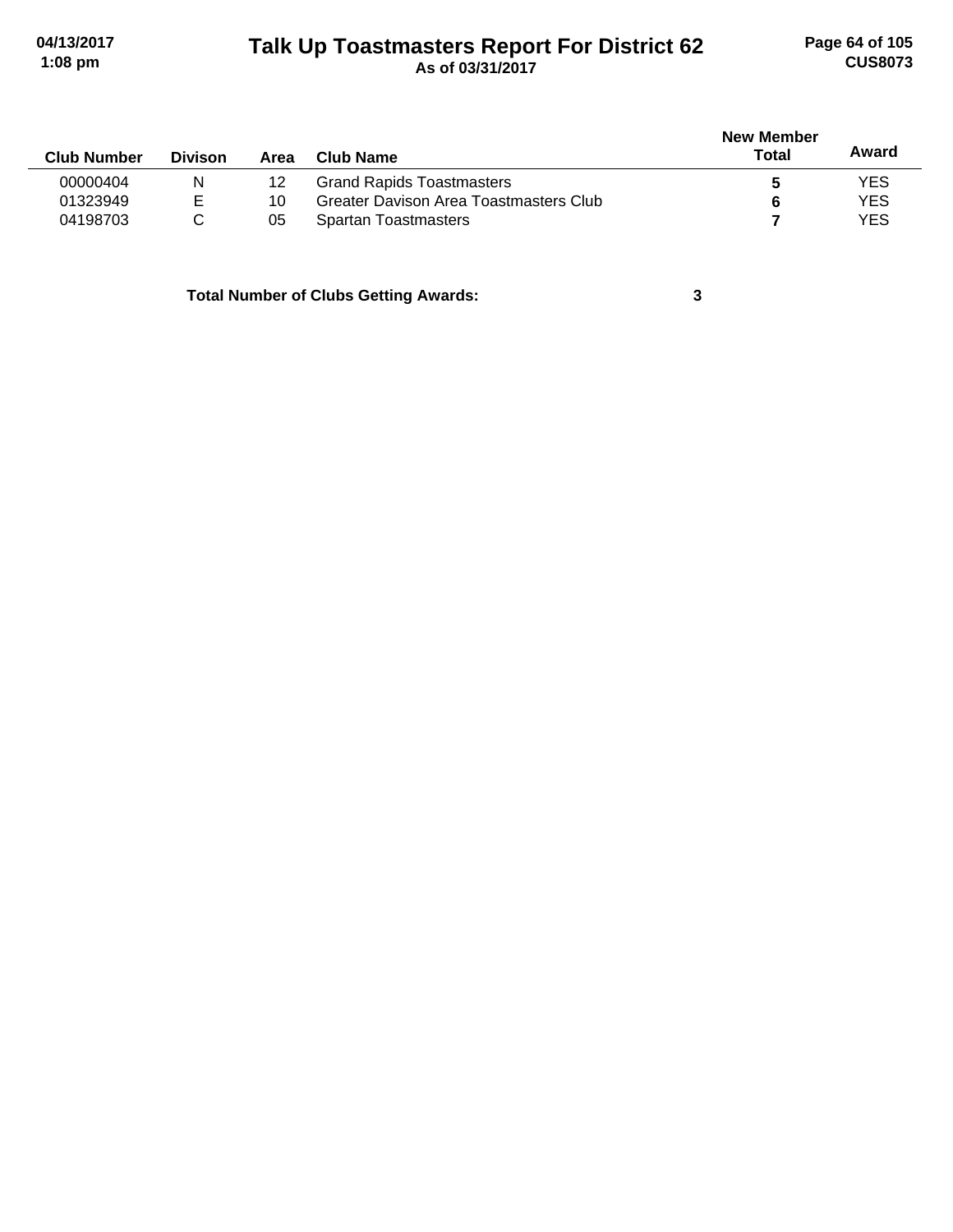# **Talk Up Toastmasters Report For District 63 04/13/2017 Page 65 of 105 1:08 pm As of 03/31/2017 CUS8073**

| <b>Club Number</b> | <b>Divison</b> | Area | Club Name                      | <b>New Member</b><br><b>Total</b> | Award      |
|--------------------|----------------|------|--------------------------------|-----------------------------------|------------|
| 00000697           | в              | 21   | Pellissippi Club               | 5                                 | <b>YES</b> |
| 00001429           | D              | 40   | <b>HCA Artful Articulators</b> | 14                                | <b>YES</b> |
| 00001565           | Е              | 52   | Nashville Toastmasters         |                                   | <b>YES</b> |
| 00006985           | F              | 60   | Tennessee Talkers Club         | 5                                 | <b>YES</b> |
| 00649135           | F              | 63   | Cracker Barrel Club            | 5                                 | <b>YES</b> |
| 00979738           | Е              | 55   | <b>Metroplex Motivators</b>    | 5                                 | <b>YES</b> |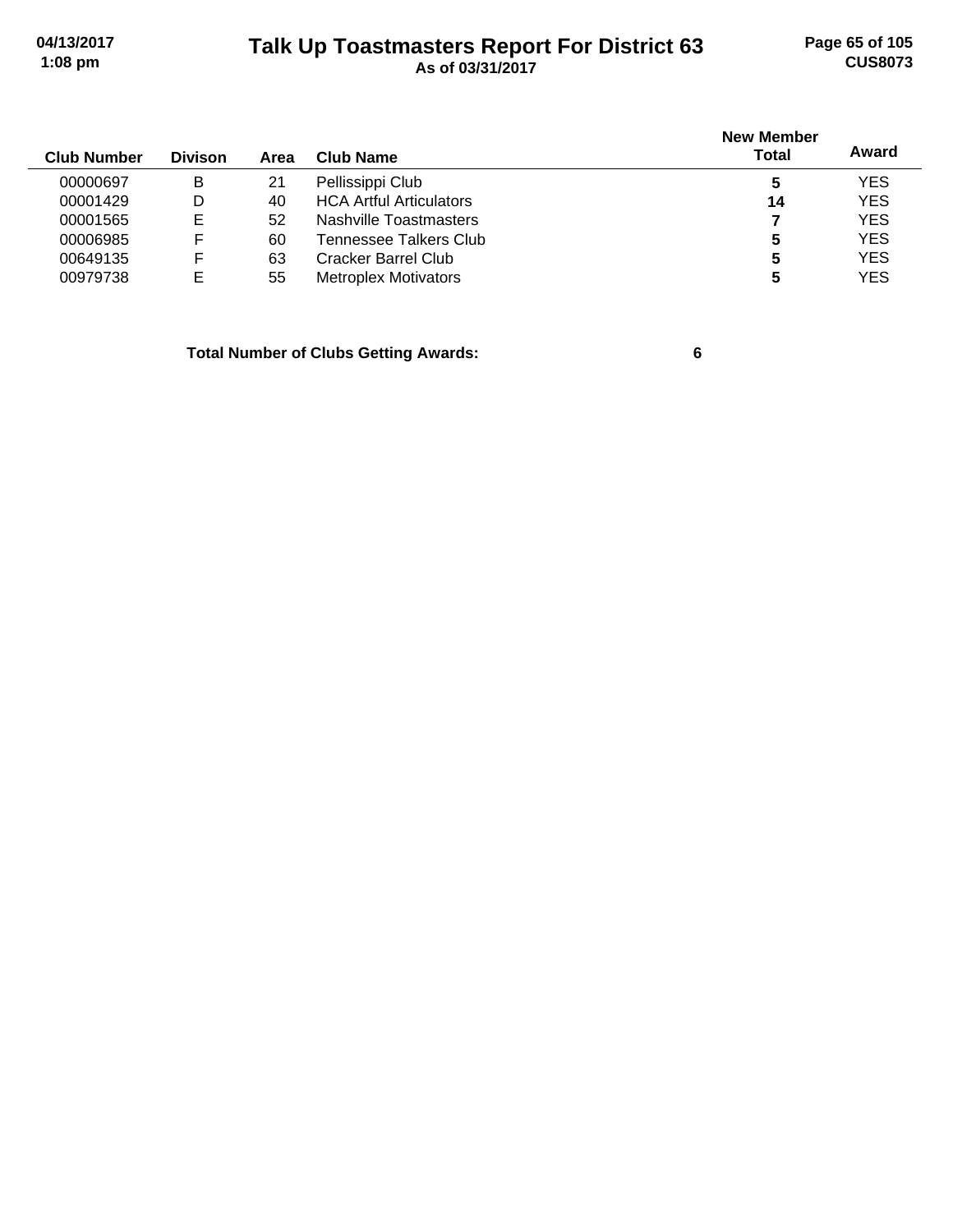# **Talk Up Toastmasters Report For District 64 04/13/2017 Page 66 of 105 1:08 pm As of 03/31/2017 CUS8073**

| <b>Club Number</b> | <b>Divison</b> | Area | <b>Club Name</b>         | New Member<br><b>Total</b> | Award      |
|--------------------|----------------|------|--------------------------|----------------------------|------------|
| 02772242           | D              | 44   | <b>PC Super Speakers</b> |                            | <b>YES</b> |
|                    |                |      |                          |                            |            |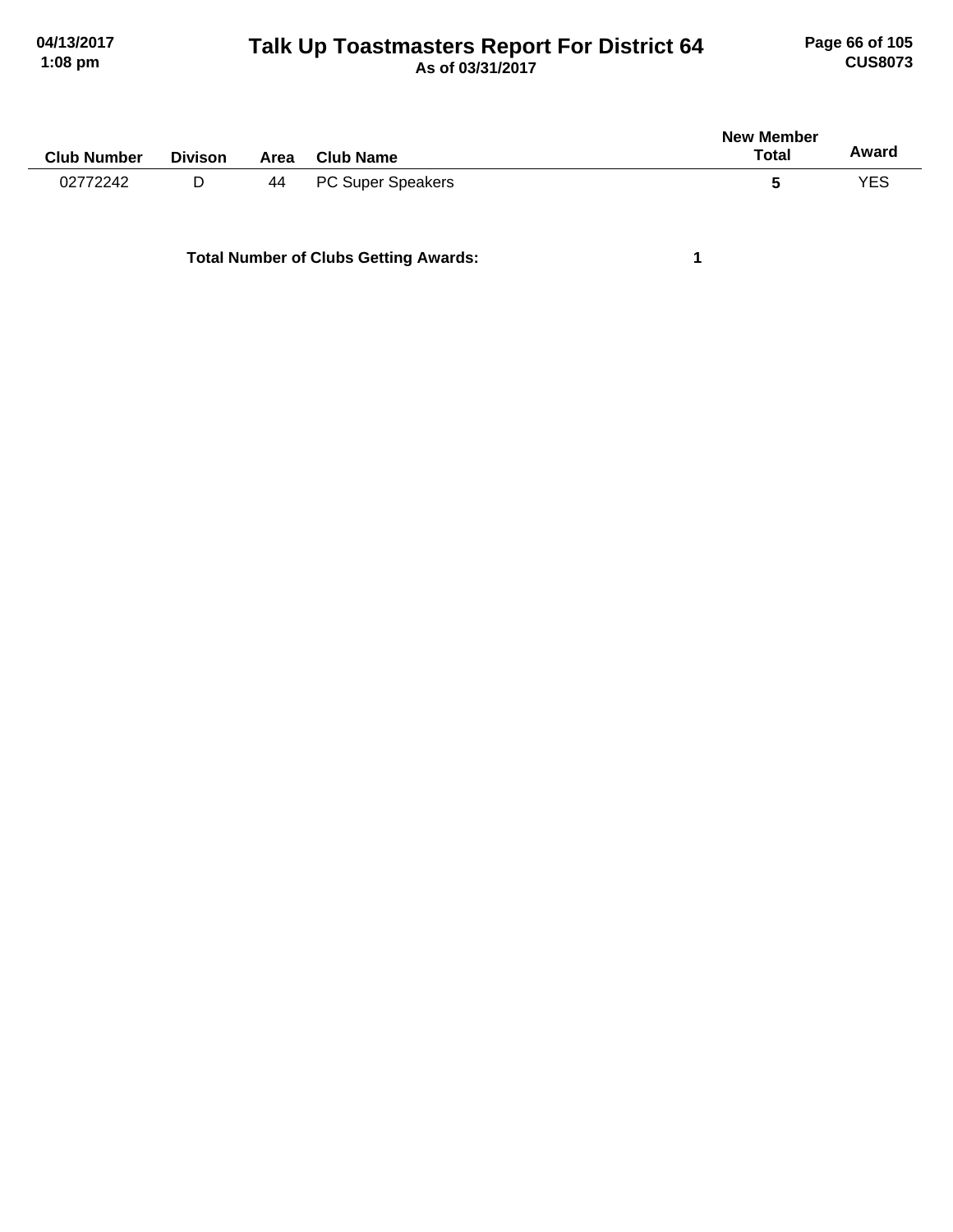# **Talk Up Toastmasters Report For District 65 04/13/2017 Page 67 of 105 1:08 pm As of 03/31/2017 CUS8073**

| <b>Club Number</b> | <b>Divison</b> | Area | Club Name                       | <b>New Member</b><br><b>Total</b> | Award      |
|--------------------|----------------|------|---------------------------------|-----------------------------------|------------|
| 00001271           | E              | 55   | Mohawk Valley Toastmasters Club |                                   | <b>YES</b> |
| 00004191           | Α              | 14   | Olean Toastmasters              | 5                                 | <b>YES</b> |
| 01417631           | D              | 41   | Speakers of the House           | 6                                 | <b>YES</b> |
| 03641921           | в              | 22   | <b>Tiger Tales Toastmasters</b> | 5                                 | <b>YES</b> |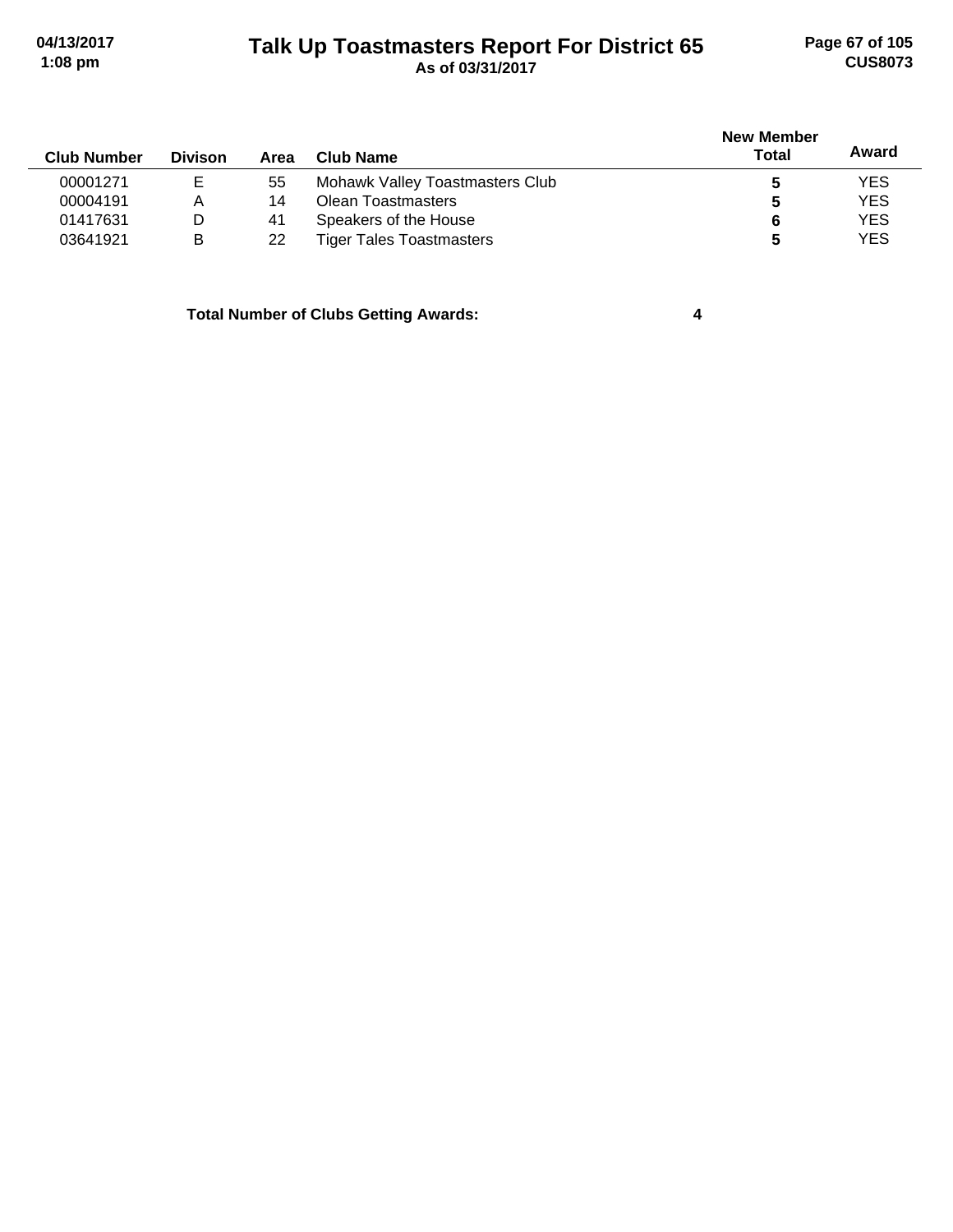# **Talk Up Toastmasters Report For District 66 04/13/2017 Page 68 of 105 1:08 pm As of 03/31/2017 CUS8073**

| <b>Club Number</b> | <b>Divison</b> | Area | <b>Club Name</b>                      | <b>New Member</b><br><b>Total</b> | Award      |
|--------------------|----------------|------|---------------------------------------|-----------------------------------|------------|
| 00000926           | A              |      | <b>Expressions</b>                    | 5                                 | <b>YES</b> |
| 00003282           | C              | 35   | Motivators Toastmasters Club          |                                   | <b>YES</b> |
| 00005790           | С              | 35   | <b>Chesterfield Toastmasters Club</b> | 5                                 | <b>YES</b> |
| 00006822           | Е              | 53   | <b>City of Norfolk Toastmasters</b>   |                                   | <b>YES</b> |
| 00857247           | C              | 35   | <b>Correctionally Speaking Club</b>   |                                   | <b>YES</b> |
| 01847885           | D              | 43   | Voices of Change                      | 8                                 | <b>YES</b> |
| 02257779           | Α              | 16   | <b>Carilion Clinic Toastmasters</b>   | 5                                 | <b>YES</b> |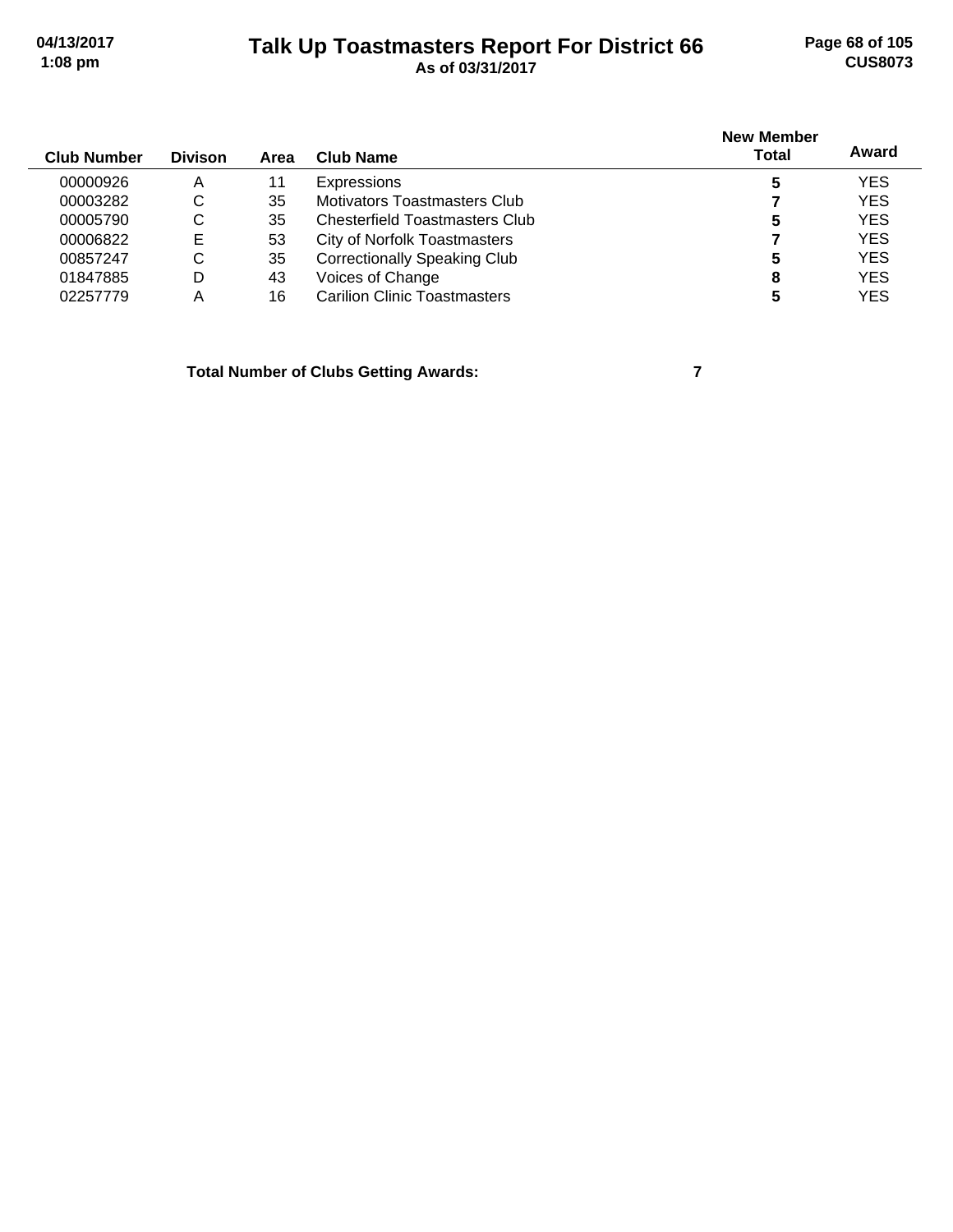# **Talk Up Toastmasters Report For District 67 04/13/2017 Page 69 of 105 1:08 pm As of 03/31/2017 CUS8073**

| <b>Club Number</b> | <b>Divison</b> | Area | Club Name                             | <b>New Member</b><br><b>Total</b> | Award      |
|--------------------|----------------|------|---------------------------------------|-----------------------------------|------------|
| 00000376           |                | 01   | Hsinchu Toastmasters Club             |                                   | <b>YES</b> |
| 01117237           | B              | 02   | Distinguished Bilingual               | 18                                | <b>YES</b> |
| 04069930           | С              | 04   | <b>Entrepreneur Toastmasters Club</b> |                                   | <b>YES</b> |
| 05239474           | в              | 02   | <b>Wildcats Toastmasters Club</b>     | 10                                | <b>YES</b> |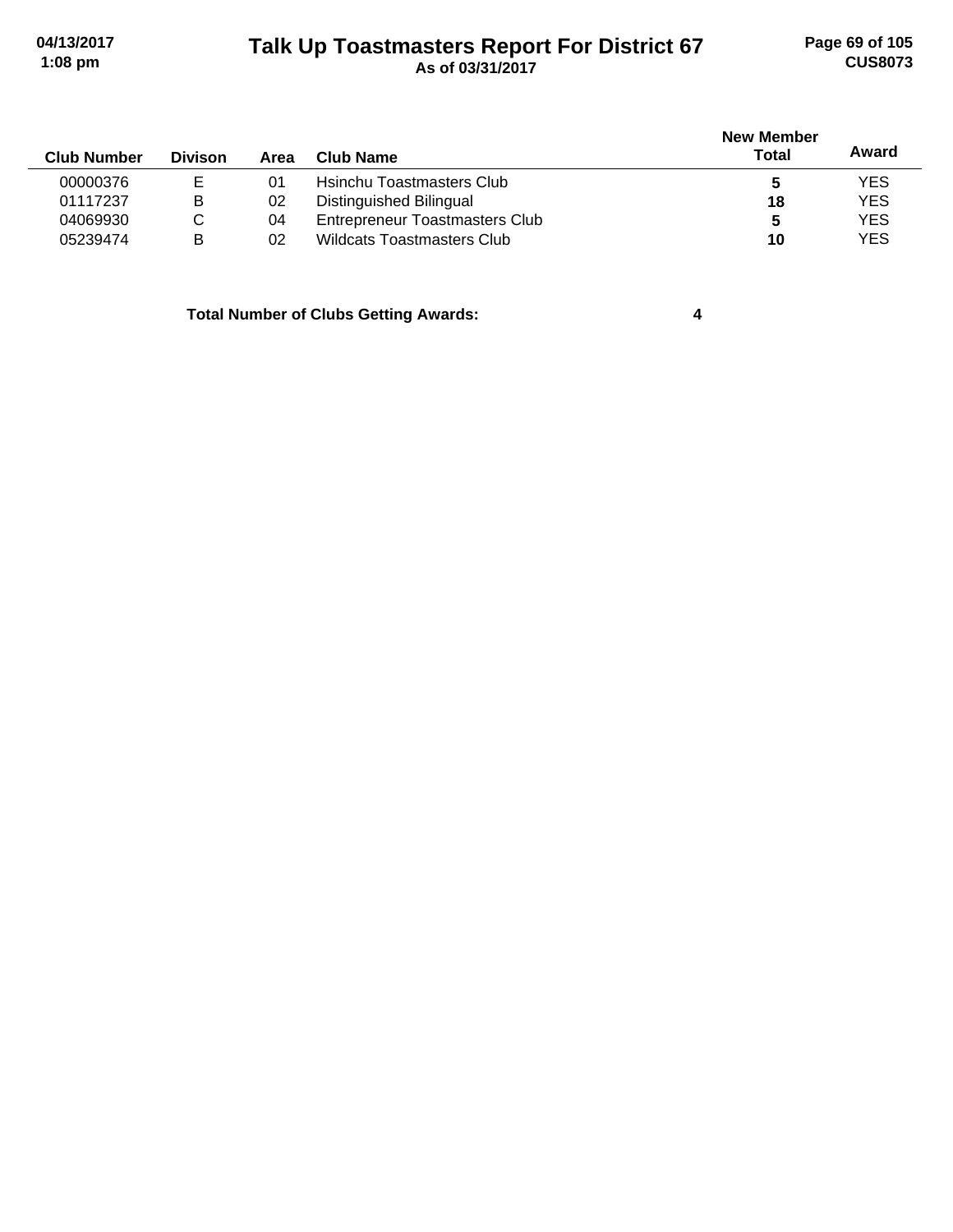# **Talk Up Toastmasters Report For District 68 04/13/2017 Page 70 of 105 1:08 pm As of 03/31/2017 CUS8073**

| <b>Club Number</b> | <b>Divison</b> | Area | Club Name                                      | <b>New Member</b><br>Total | Award      |
|--------------------|----------------|------|------------------------------------------------|----------------------------|------------|
| 00002015           | A              | 01   | Golden Triangle Toastmasters Club - Club #2015 |                            | <b>YES</b> |
| 00002678           | Α              | 02   | Lafayette Club                                 | 5                          | <b>YES</b> |
| 00004897           | в              | 08   | <b>GSU Baton Rouge Toastmasters Club</b>       | 5                          | <b>YES</b> |
| 00008870           | D              | 12   | <b>Kenner Toastmasters</b>                     | 5                          | <b>YES</b> |
| 04343194           | D              | 14   | <b>Celebration Kenner Toastmasters</b>         | 14                         | <b>YES</b> |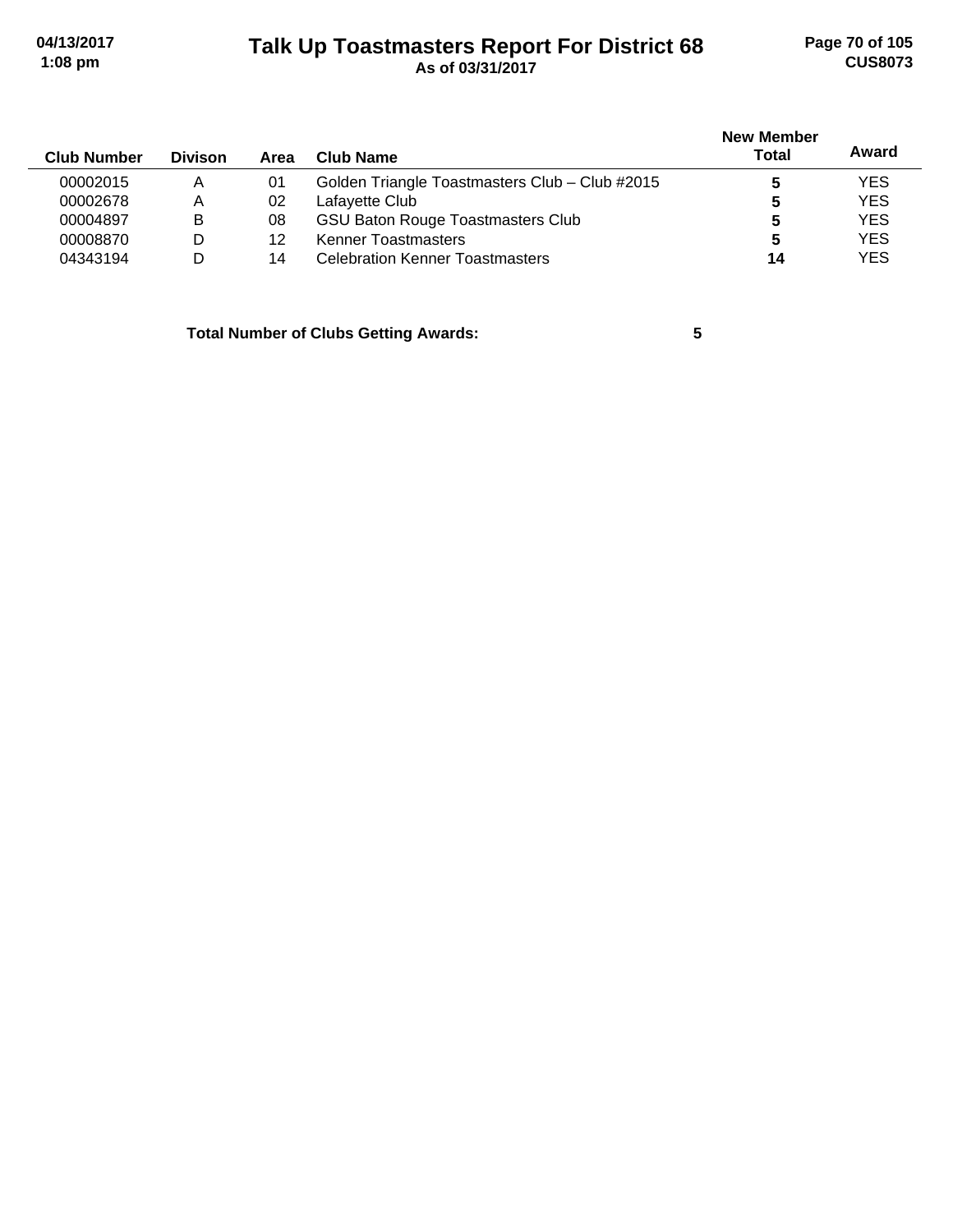# **Talk Up Toastmasters Report For District 69 04/13/2017 Page 71 of 105 1:08 pm As of 03/31/2017 CUS8073**

| <b>Club Number</b> | <b>Divison</b> | Area | Club Name                                        | <b>New Member</b><br>Total | Award      |
|--------------------|----------------|------|--------------------------------------------------|----------------------------|------------|
| 00001791           | С              | 04   | Rockhampton Boomerang Toastmasters Club          |                            | YES        |
| 00003796           | E              | 20   | Waterloo Bay Club                                |                            | <b>YES</b> |
| 00003944           | S              | 34   | Southport Club                                   |                            | <b>YES</b> |
| 00009718           | Е              | 07   | Upper Mount Gravatt Toastmasters Club            | 5                          | <b>YES</b> |
| 00648004           | Е              | 37   | Serendipity Toastmasters Club                    | 5                          | <b>YES</b> |
| 00720912           | N              | 09   | Marlin Coast Club                                | 6                          | <b>YES</b> |
| 01503591           | P              | 40   | Kingstons Corporate Toastmasters Club            | 6                          | <b>YES</b> |
| 04948990           | Þ              | 40   | <b>BSP Toastmasters Club</b>                     |                            | <b>YES</b> |
| 05236130           | С              | 04   | <b>Entrepreneurs Capricorn Toastmasters Club</b> |                            | <b>YES</b> |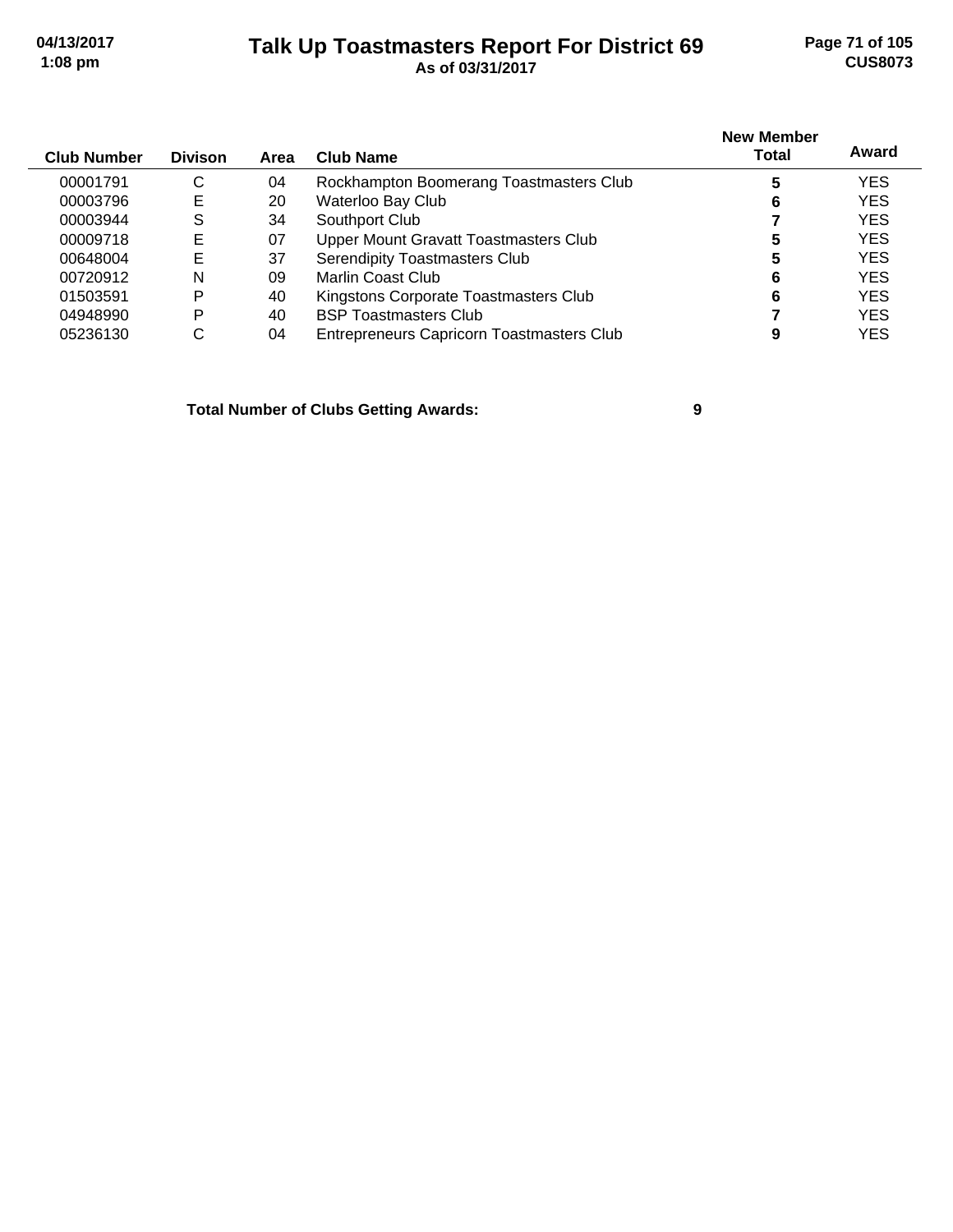#### **Talk Up Toastmasters Report For District 70 04/13/2017 Page 72 of 105 1:08 pm As of 03/31/2017 CUS8073**

|                |      |                                       | <b>New Member</b> |            |
|----------------|------|---------------------------------------|-------------------|------------|
| <b>Divison</b> | Area | <b>Club Name</b>                      | <b>Total</b>      | Award      |
| P              | 06   | <b>Concord West Toastmasters Club</b> | 5                 | <b>YES</b> |
| P              | 06   | Concord Yaralla Toastmasters Club     | 10                | <b>YES</b> |
| S              | 25   | The Saints Club                       | 10                | <b>YES</b> |
| P              | 06   | <b>Burwood Club</b>                   | 5                 | <b>YES</b> |
|                | 11   | <b>Bondi Junction Club</b>            | 6                 | <b>YES</b> |
| М              | 28   | Canberra Ainslie Toastmasters Club    |                   | <b>YES</b> |
| P              | 35   | Double C Toastmasters Club            |                   | <b>YES</b> |
|                | 11   | Paddington                            | 5                 | <b>YES</b> |
| М              | 26   | <b>DHS Toastmasters Club</b>          | 6                 | <b>YES</b> |
| C              | 04   | State Street Australia Toastmasters   | 5                 | <b>YES</b> |
| С              | 05   | <b>City of Sydney Toastmasters</b>    | 5                 | <b>YES</b> |
| B              | 13   | Morningstar Australia                 | 5                 | <b>YES</b> |
| М              | 34   | Griffith Toastmasters Club            | 6                 | <b>YES</b> |
| в              | 14   | Women of Westpac (WOW)                | 6                 | <b>YES</b> |
|                |      |                                       |                   |            |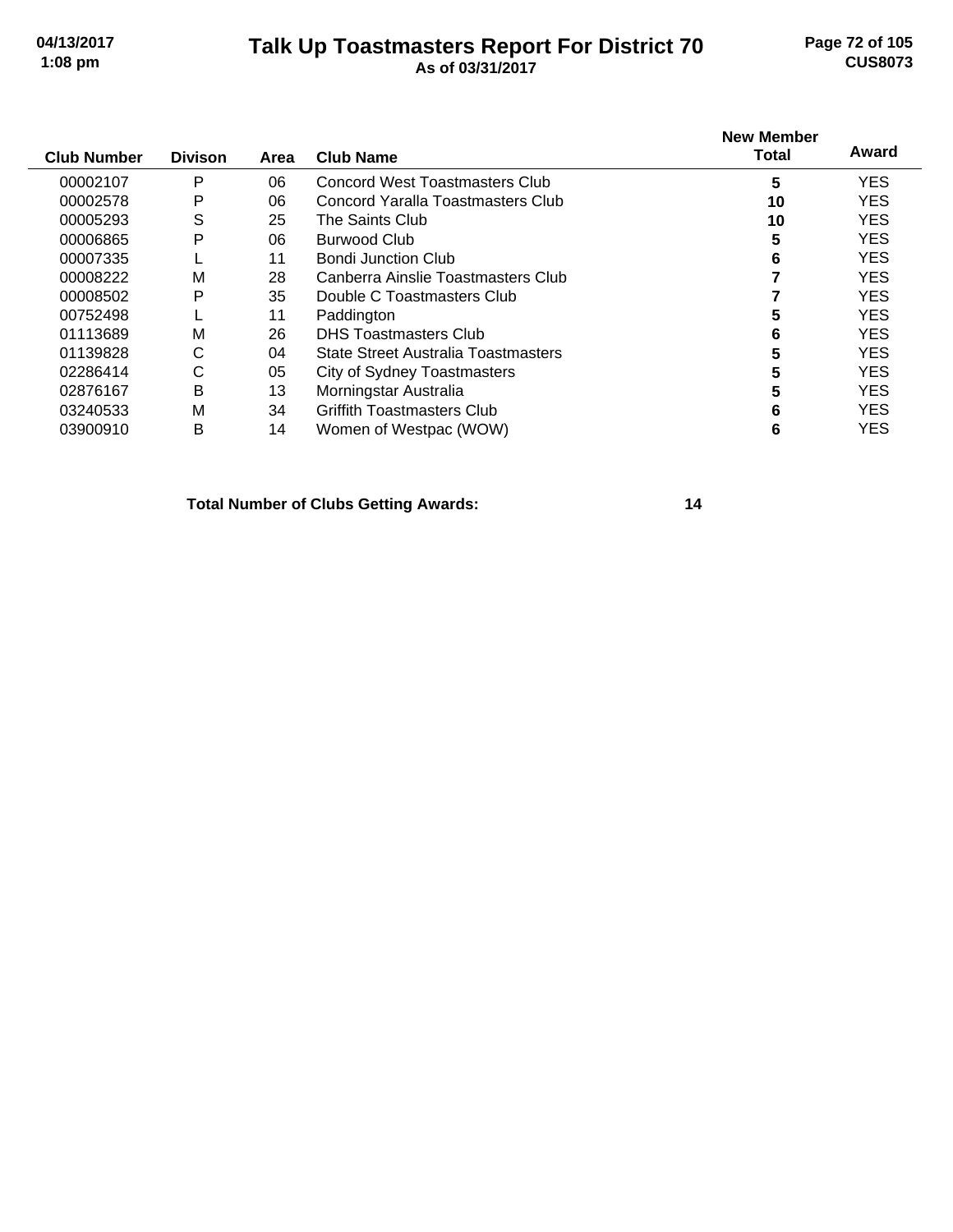#### **Talk Up Toastmasters Report For District 71 04/13/2017 Page 73 of 105 1:08 pm As of 03/31/2017 CUS8073**

|                    |                |      |                                             | <b>New Member</b> |            |
|--------------------|----------------|------|---------------------------------------------|-------------------|------------|
| <b>Club Number</b> | <b>Divison</b> | Area | <b>Club Name</b>                            | <b>Total</b>      | Award      |
| 00001868           | A              | 23   | <b>Cork Toastmasters Club</b>               | 5                 | <b>YES</b> |
| 00003103           | M              | 02   | Eblana Dublin City Centre Club              | 7                 | <b>YES</b> |
| 00003579           | A              | 03   | <b>Blarney Club</b>                         | 5                 | <b>YES</b> |
| 00004482           | Α              | 03   | <b>Midleton Toastmasters Club</b>           |                   | <b>YES</b> |
| 00005658           | C              | 57   | Glasnevin Club                              | 9                 | <b>YES</b> |
| 00006496           | M              | 18   | <b>Power Talk Toastmasters</b>              | 5                 | <b>YES</b> |
| 00006726           | E              | 48   | <b>Manchester Orators Toastmasters Club</b> | 5                 | <b>YES</b> |
| 00007811           | M              | 02   | Society Toastmasters Club                   | 7                 | <b>YES</b> |
| 00008105           | G              | 41   | Cambridge Speakers Club                     | 8                 | <b>YES</b> |
| 00009341           | M              | 05   | Greystones Club                             | 5                 | <b>YES</b> |
| 00744692           | С              | 19   | <b>Dundalk Toastmasters Club</b>            | 6                 | <b>YES</b> |
| 00770338           | S              | 43   | Aberdeen Toastmasters Club                  | 6                 | <b>YES</b> |
| 01139752           | F              | 12   | <b>Tuam Toastmasters Club</b>               | 6                 | <b>YES</b> |
| 01200787           | E              | 06   | <b>East Midlands Speakers</b>               | 9                 | <b>YES</b> |
| 01205233           | Ġ              | 41   | <b>Cambridge City Communicators</b>         | 6                 | <b>YES</b> |
| 01229819           | F              | 04   | Talk Club @ Letterkenny                     | 5                 | <b>YES</b> |
| 01447588           | C              | 19   | <b>Belfast Toastmasters</b>                 | 6                 | <b>YES</b> |
| 01706871           | E              | 48   | <b>Warrington Toastmasters</b>              | 6                 | <b>YES</b> |
| 02459273           | M              | 07   | <b>Uncensored Speakers</b>                  | 5                 | <b>YES</b> |
| 03032977           | E              | 06   | Nottingham Robin Hood Speakers' Club        | 14                | <b>YES</b> |
| 03077341           | S              | 60   | <b>Caledonian Toastmasters</b>              | 5                 | <b>YES</b> |
| 03089222           | G              | 25   | Mildenhall Toastmasters Club                | 5                 | <b>YES</b> |
| 04138056           | G              | 14   | <b>ARM Cambridge Toastmasters</b>           | 5                 | <b>YES</b> |
| 04327845           | D              | 28   | <b>Clane Toastmasters</b>                   | 5                 | <b>YES</b> |
| 04830516           | S              | 30   | <b>Livingston Speakers</b>                  | 5                 | <b>YES</b> |
| 05755016           | M              | 26   | Amazon Toastmasters Dublin                  | 5                 | <b>YES</b> |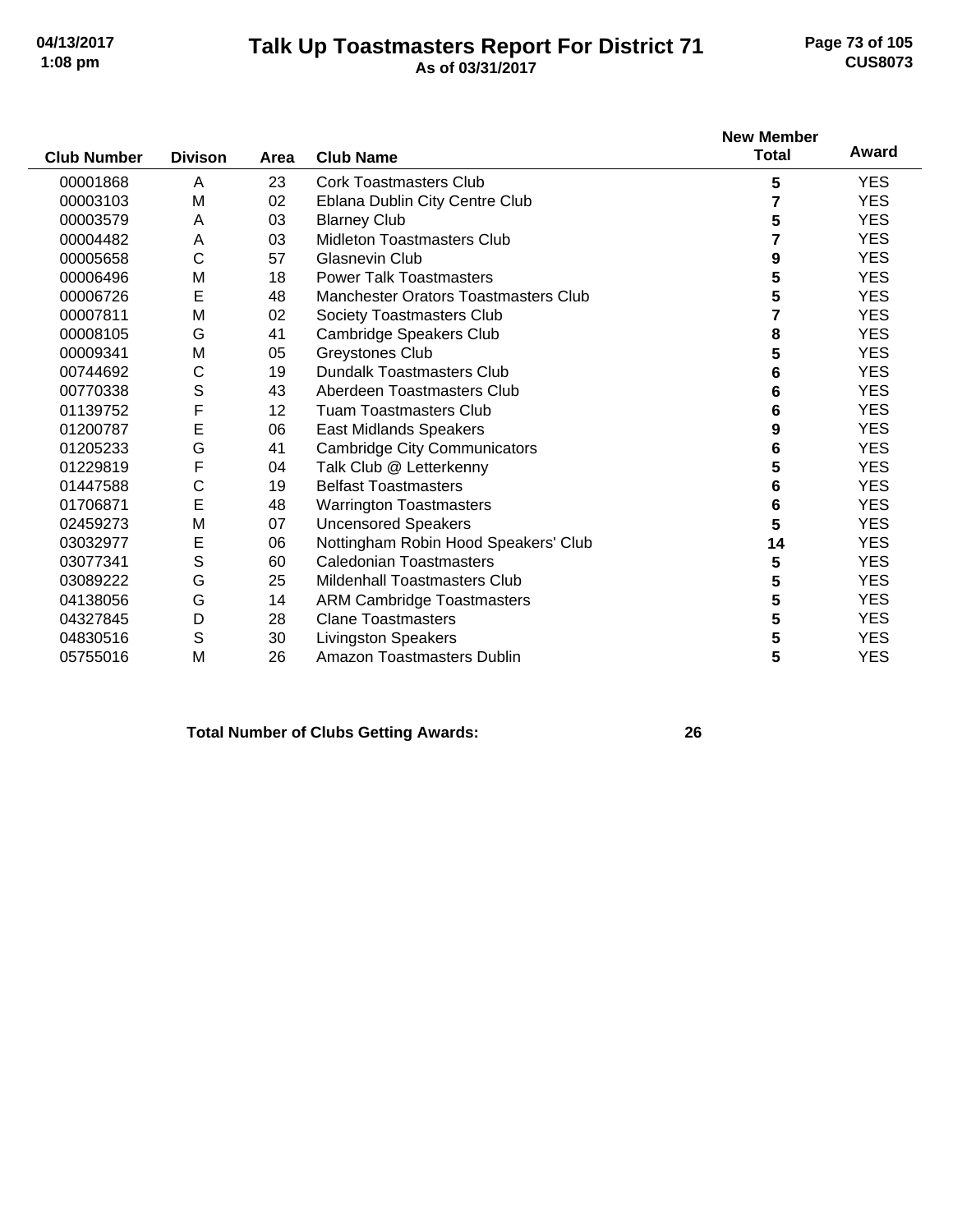#### **Talk Up Toastmasters Report For District 72 04/13/2017 Page 74 of 105 1:08 pm As of 03/31/2017 CUS8073**

| Club Number | <b>Divison</b> | Area | <b>Club Name</b>                     | <b>New Member</b><br>Total | Award      |  |
|-------------|----------------|------|--------------------------------------|----------------------------|------------|--|
| 00001623    | J              | 05   | Karori Toastmasters Club             | 6                          | <b>YES</b> |  |
| 00001893    | В              | 04   | <b>Hamilton Club</b>                 | 6                          | <b>YES</b> |  |
| 00002071    | F              | 03   | East Coast Bays Toastmasters Club    | 5                          | <b>YES</b> |  |
| 00007686    | н              | 04   | Maungakiekie Club                    | 5                          | <b>YES</b> |  |
| 00587921    | Α              | 02   | <b>Spark Speakers</b>                | 5                          | <b>YES</b> |  |
| 00593865    | н              | 03   | Speechcraft Club                     | 10                         | <b>YES</b> |  |
| 00859868    | G              | 02   | <b>Christchurch Speechcraft Club</b> |                            | <b>YES</b> |  |
| 01224319    | F              | 03   | Academic                             | 6                          | <b>YES</b> |  |

01822420 E 04 Toast Health<br>02383390 E 09 NZX Wordstock **10** 7 YES 02383390 E 09 NZX Wordstock **7** YES 02474494 A 03 Fiserv (NZ) **7** YES 04937394 F 03 AJHS Toasties **5** YES 05271470 C 01 Oamaru Toastmasters **6** YES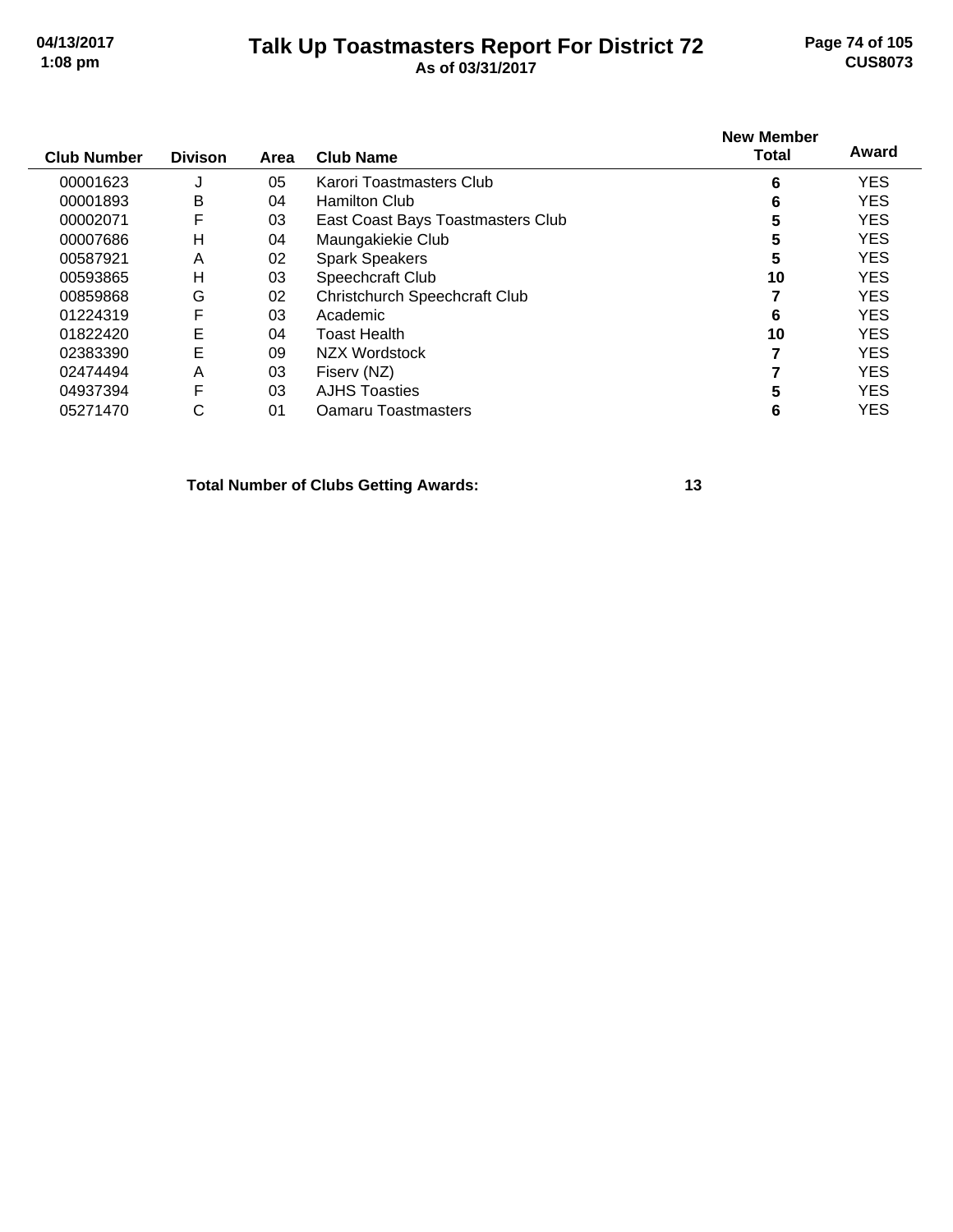## **Talk Up Toastmasters Report For District 73 04/13/2017 Page 75 of 105 1:08 pm As of 03/31/2017 CUS8073**

| <b>Club Number</b> | <b>Divison</b> | Area | Club Name                            | <b>New Member</b><br><b>Total</b> | Award      |
|--------------------|----------------|------|--------------------------------------|-----------------------------------|------------|
| 00002141           | Е              | 16   | Chadstone Oaks                       | 6                                 | <b>YES</b> |
| 00004208           | S.             | 39   | <b>City Centre Toastmasters Club</b> |                                   | <b>YES</b> |
| 00006760           | в              | 04   | Moorabbin Saints Toastmasters Club   | 5                                 | <b>YES</b> |
| 00007626           | N              | 28   | North Melbourne                      | 5                                 | <b>YES</b> |
| 04234336           |                | 49   | Servianites Toastmasters Club        | 6                                 | <b>YES</b> |
| 05181586           | М              | 23   | Port Melbourne Toastmasters          |                                   | <b>YES</b> |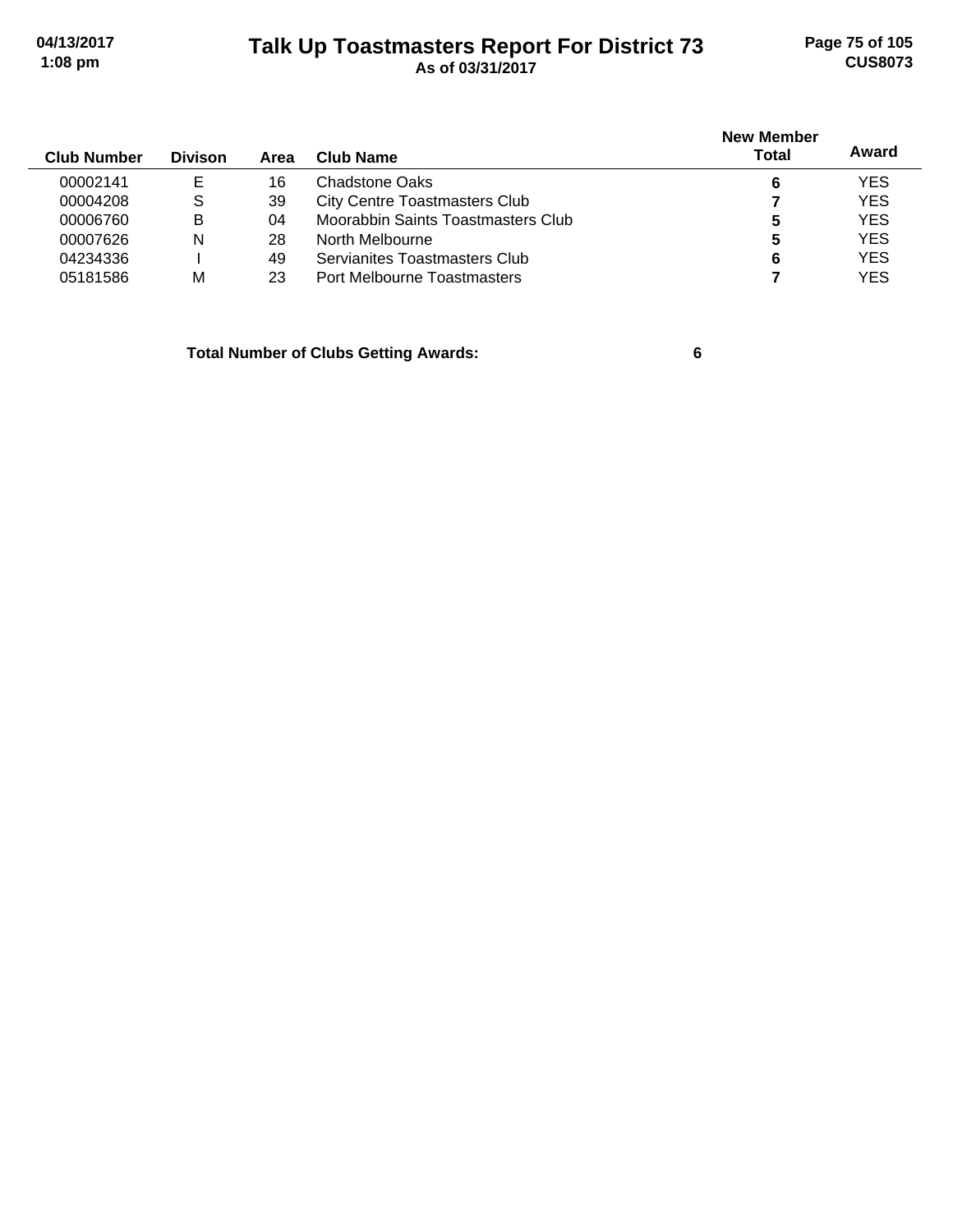#### **Talk Up Toastmasters Report For District 74 04/13/2017 Page 76 of 105 1:08 pm As of 03/31/2017 CUS8073**

|                    |                |      |                                            | <b>New Member</b> |            |
|--------------------|----------------|------|--------------------------------------------|-------------------|------------|
| <b>Club Number</b> | <b>Divison</b> | Area | <b>Club Name</b>                           | <b>Total</b>      | Award      |
| 00000920           | S              | 02   | Florida Club                               | 6                 | YES.       |
| 00002249           | D              | 02   | Cape Town Club                             |                   | <b>YES</b> |
| 00003499           | A              | 03   | Scientia Toastmasters Club                 | 6                 | <b>YES</b> |
| 00004125           | A              | 02   | <b>Centurion Toastmasters Club</b>         | 8                 | <b>YES</b> |
| 00004688           | Z              | 04   | <b>Executive Club</b>                      |                   | <b>YES</b> |
| 00005523           | A              | 01   | <b>Midrand Club</b>                        | 5                 | <b>YES</b> |
| 00005906           | P              | 04   | <b>Highway Club</b>                        | 5                 | <b>YES</b> |
| 00006794           | L              | 04   | <b>KPMG Toastmasters Club</b>              |                   | <b>YES</b> |
| 00007098           | $\mathsf{R}$   | 04   | Ernst & Young Cape Town Club               | 6                 | <b>YES</b> |
| 00007746           | S              | 05   | <b>Standard Bank Operations Club</b>       |                   | <b>YES</b> |
| 00008217           | Н              | 04   | Morningside Club                           | 5                 | <b>YES</b> |
| 00922071           | E              | 02   | Thuthuka Club                              | 8                 | <b>YES</b> |
| 01523926           | A              | 01   | <b>Central Centurion Toastmasters Club</b> | 8                 | <b>YES</b> |
| 01850899           | S              | 05   | <b>ABSA SUNDOWNERS</b>                     | 11                | <b>YES</b> |
| 01850907           | S              | 05   | Absa Toastmasters Breakfast Club           | 25                | YES.       |
| 03901290           | Η              | 02   | Dainfern Tigers                            | 6                 | <b>YES</b> |
| 04647453           | Z              | 02   | Champions                                  | 8                 | <b>YES</b> |
| 04822545           |                | 01   | Botho Botswana                             | 5                 | <b>YES</b> |
| 05059528           | Ρ              | 02   | Kloof Toastmasters Business Breakfast      | 5                 | <b>YES</b> |
| 05735341           | D              | 02   | <b>UCT Toastmasters</b>                    | 8                 | <b>YES</b> |
| 05755055           | D              | 03   | <b>ToastED Toastmaster</b>                 | 5                 | <b>YES</b> |
| 05789929           | Α              | 01   | <b>Centurion Breakfast</b>                 | 9                 | <b>YES</b> |
| 05820462           | D              | 04   | <b>Bank of Namibia</b>                     | 10                | <b>YES</b> |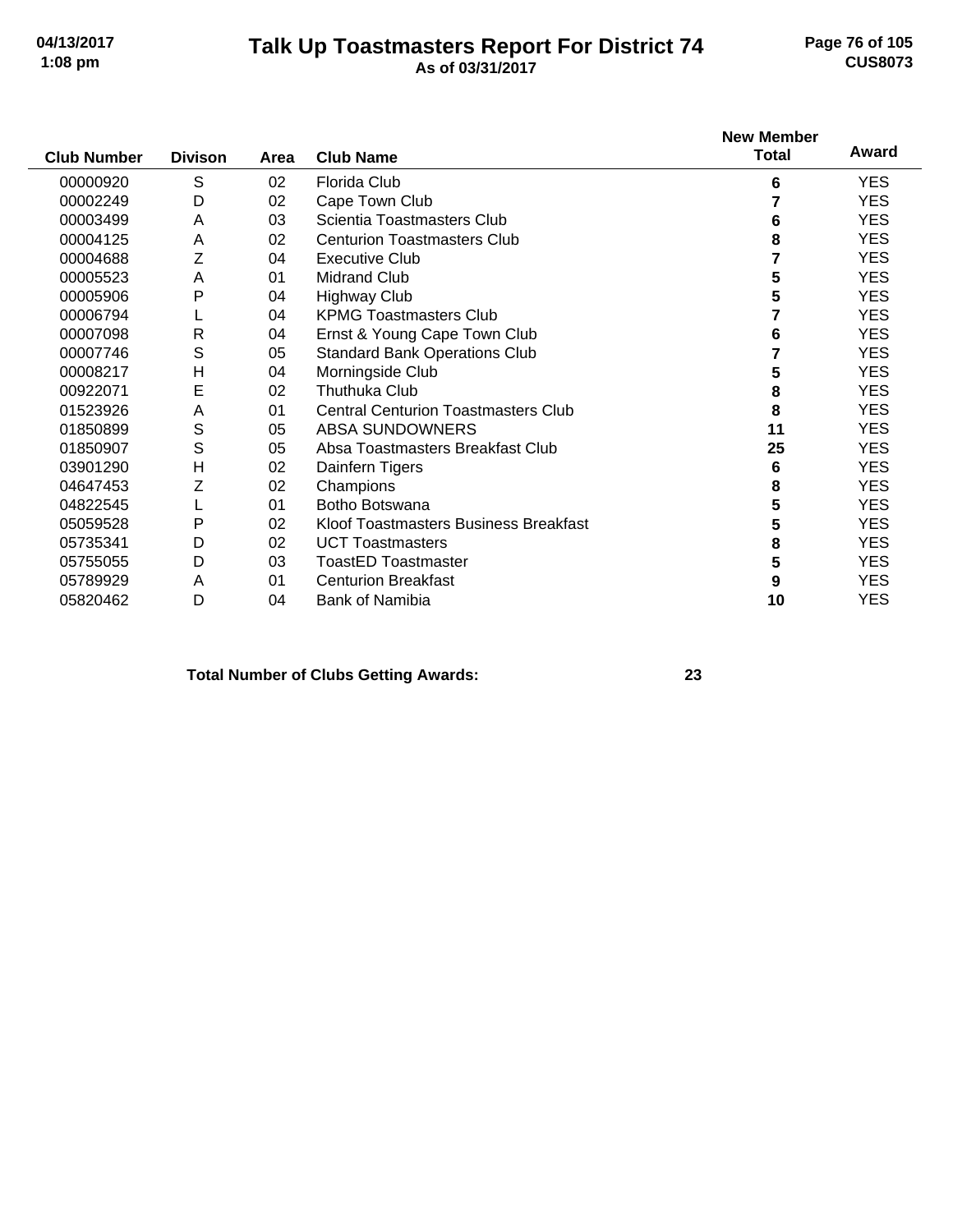### **Talk Up Toastmasters Report For District 75 04/13/2017 Page 77 of 105 1:08 pm As of 03/31/2017 CUS8073**

| <b>Club Number</b> | <b>Divison</b> | Area | <b>Club Name</b>                 | <b>New Member</b><br>Total | Award      |
|--------------------|----------------|------|----------------------------------|----------------------------|------------|
| 00001119           | Α              | 02   | Metro Manila Toastmasters Club   |                            | <b>YES</b> |
| 00001164           | Α              | 05   | Tamaraw Toastmasters Clubl       | 5                          | <b>YES</b> |
| 00002395           | С              | 22   | Sinulog Toastmasters Club        | 5                          | <b>YES</b> |
| 00004971           | B              | 11   | Silver & White Toastmasters Club | 5                          | <b>YES</b> |
| 00977542           | Κ              | 76   | Fort Bonifacio Toastmasters Club | 5                          | <b>YES</b> |
| 01358687           |                | 83   | <b>Pillars Toastmasters Club</b> | 5                          | <b>YES</b> |
| 01360367           | Е              | 42   | <b>Palm City Toastmasters</b>    | 8                          | <b>YES</b> |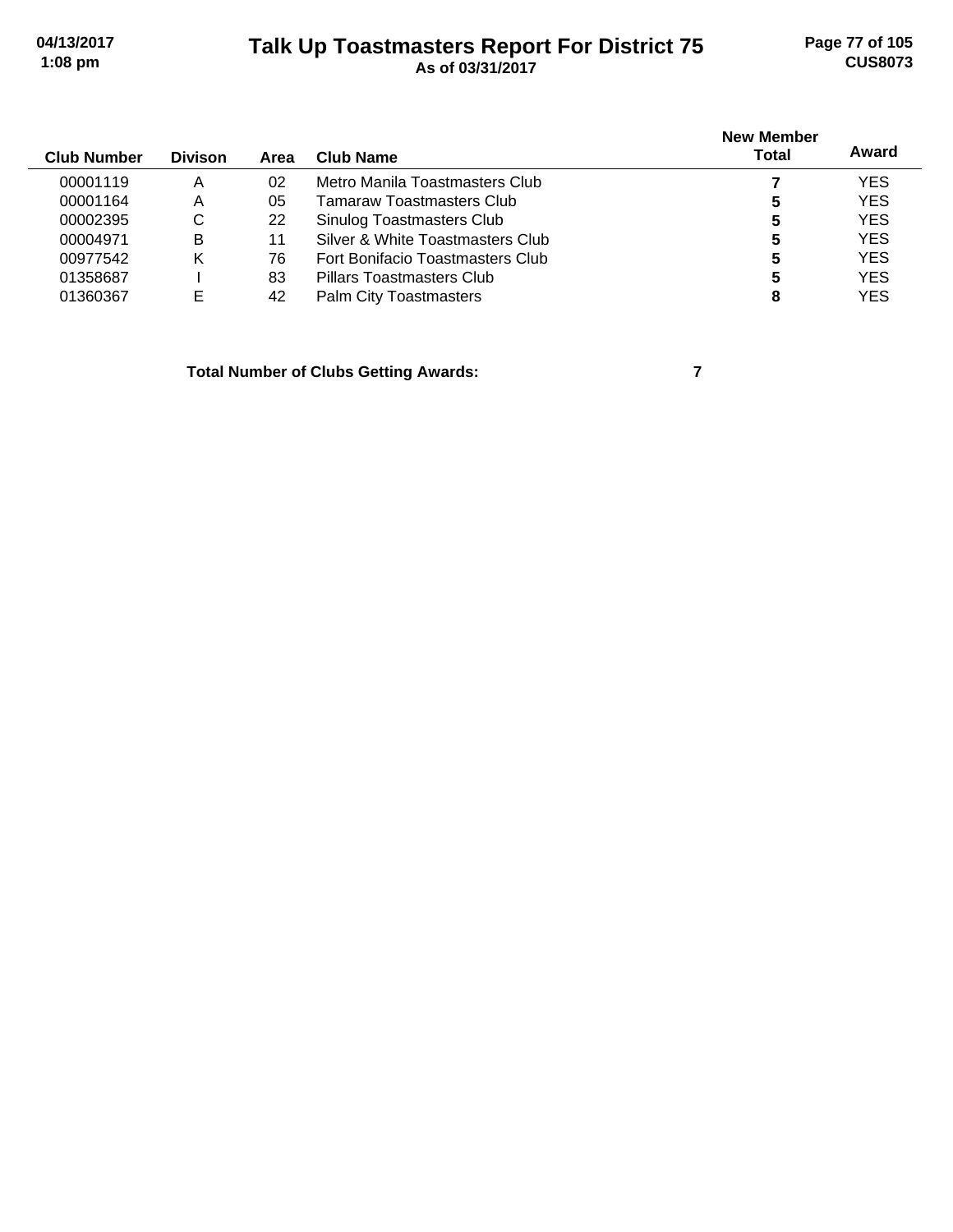### **Talk Up Toastmasters Report For District 76 04/13/2017 Page 78 of 105 1:08 pm As of 03/31/2017 CUS8073**

|                    |                |      |                                        | <b>New Member</b> |            |  |
|--------------------|----------------|------|----------------------------------------|-------------------|------------|--|
| <b>Club Number</b> | <b>Divison</b> | Area | <b>Club Name</b>                       | <b>Total</b>      | Award      |  |
| 00002419           | в              | 26   | Leadership Toastmasters Club           |                   | <b>YES</b> |  |
| 00817349           | в              | 24   | Tokyo Iris Toastmasters Club           |                   | <b>YES</b> |  |
| 01299676           |                | 32   | Omotesando Bilingual Toastmasters Club |                   | <b>YES</b> |  |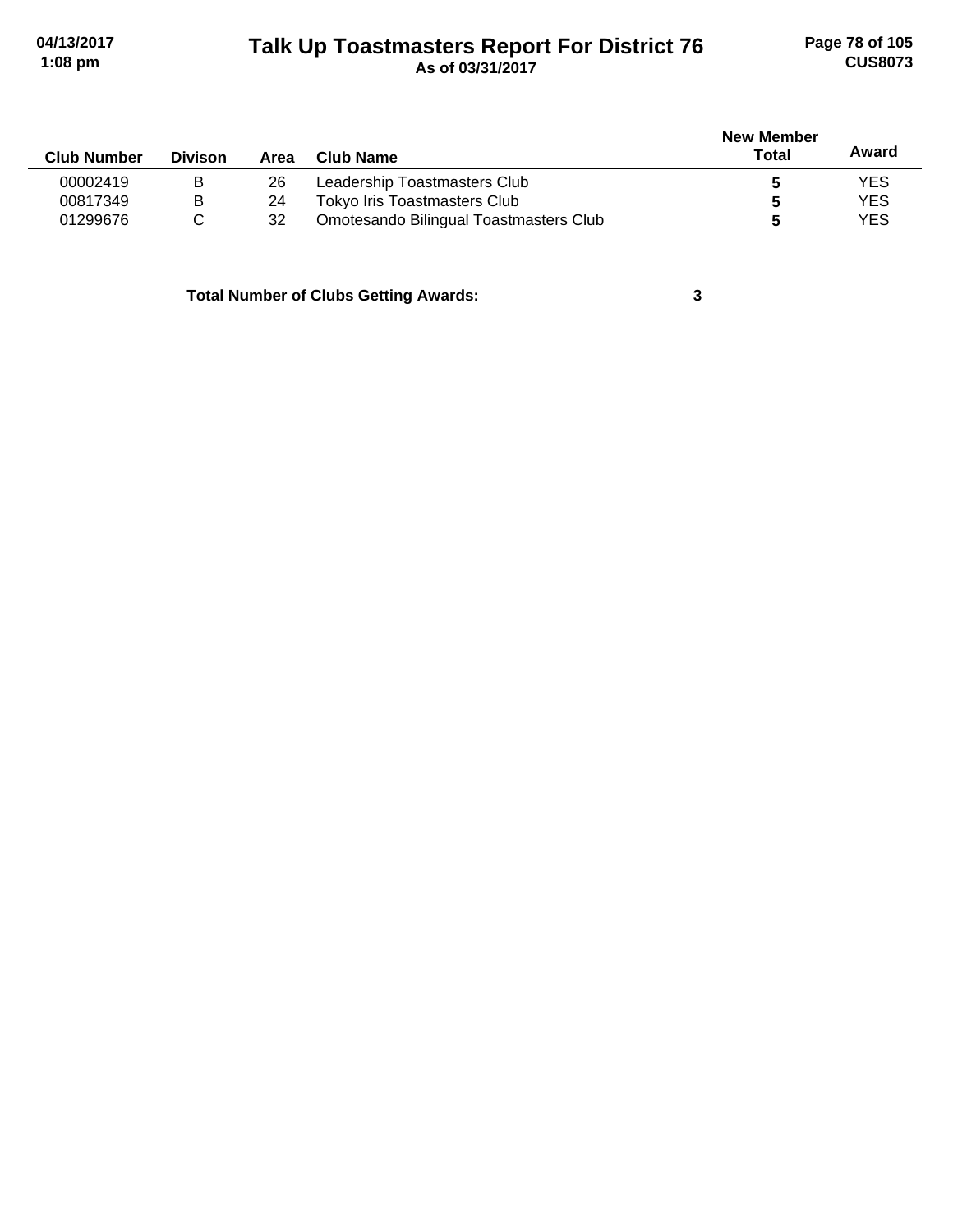### **Talk Up Toastmasters Report For District 77 04/13/2017 Page 79 of 105 1:08 pm As of 03/31/2017 CUS8073**

|                    |                |      |                              |              | <b>New Member</b> |  |  |
|--------------------|----------------|------|------------------------------|--------------|-------------------|--|--|
| <b>Club Number</b> | <b>Divison</b> | Area | Club Name                    | <b>Total</b> | Award             |  |  |
| 00001357           | Е              | -51  | Toastmasters Of Cordova Club |              | YES               |  |  |
| 00001919           | E              | 53   | Emerald Coast Club           | 5            | <b>YES</b>        |  |  |
| 05125264           | С              | 32   | Concordia Proclaims          |              | <b>YES</b>        |  |  |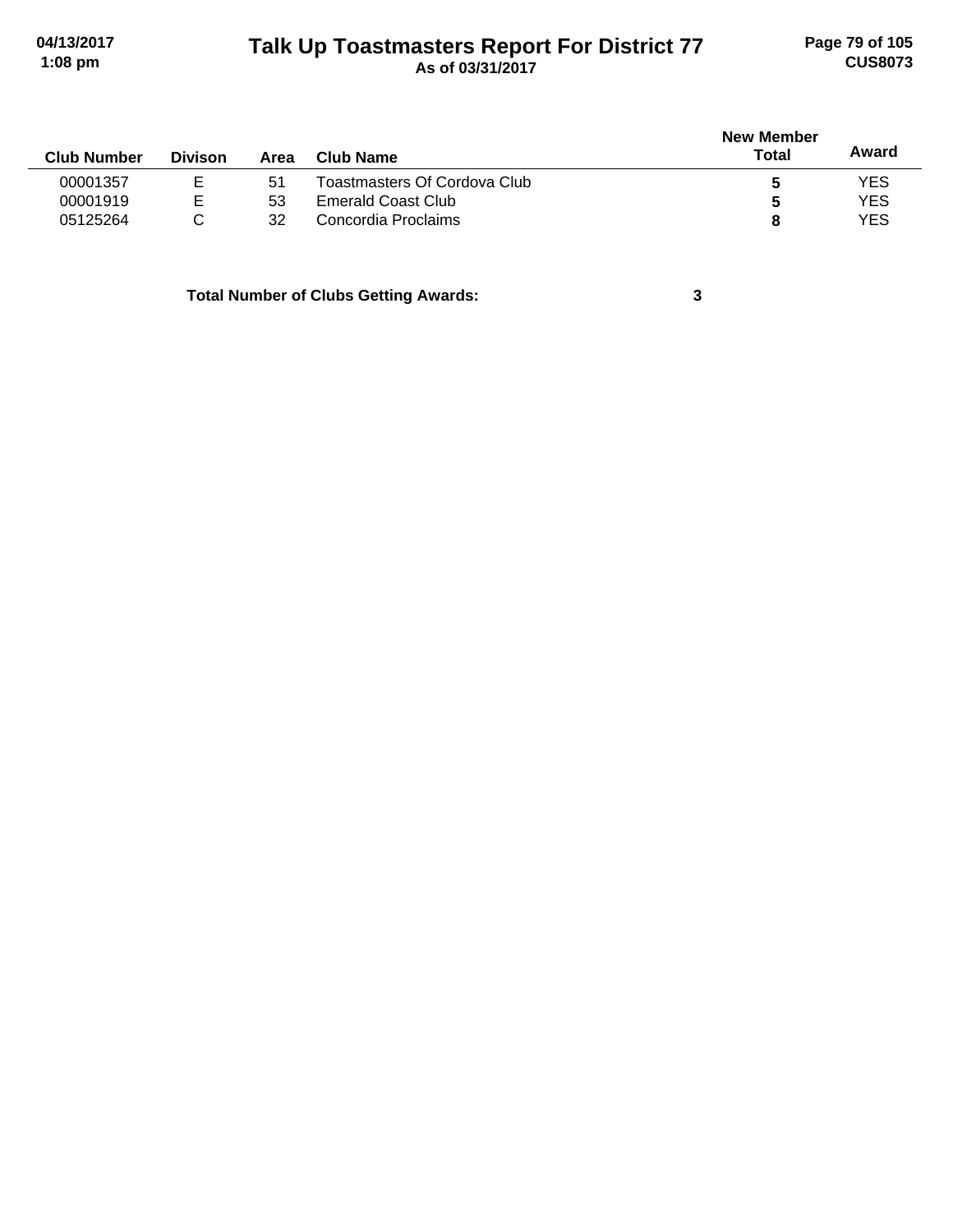#### **Talk Up Toastmasters Report For District 79 04/13/2017 Page 80 of 105 1:08 pm As of 03/31/2017 CUS8073**

|                    |                |          |                                                                    | <b>New Member</b> |            |
|--------------------|----------------|----------|--------------------------------------------------------------------|-------------------|------------|
| <b>Club Number</b> | <b>Divison</b> | Area     | <b>Club Name</b>                                                   | <b>Total</b>      | Award      |
| 00000287           | $\mathsf{C}$   | 11       | Tanglaw Toastmasters Club of Jeddah                                | 6                 | <b>YES</b> |
| 00001059           | M              | 20       | <b>Dhahran Toastmasters</b>                                        | 7                 | <b>YES</b> |
| 00001157           | A              | 02       | <b>Toast of COMSOFIL</b>                                           | 6                 | <b>YES</b> |
| 00002789           | B              | 22       | <b>Sand Dunes Toastmasters Club</b>                                | 5                 | <b>YES</b> |
| 00006897           | Α              | 01       | Riyadh Toastmasters Club                                           | 5                 | <b>YES</b> |
| 00008258           | J              | 32       | <b>Oasis Toastmasters Club</b>                                     | 6                 | <b>YES</b> |
| 00008490           | N              | 05       | PICPA Riyadh Toastmasters Club (PRTC)                              | 5                 | <b>YES</b> |
| 00009209           | N              | 66       | Kohinoor Toastmasters Club                                         | 5                 | <b>YES</b> |
| 00753319           | S              | 58       | Al-Hasa Club                                                       | 5                 | <b>YES</b> |
| 00889524           | С              | 08       | Nesma Holding Toastmasters Club                                    | 6                 | <b>YES</b> |
| 00918581           | F              | 60       | <b>COSMOS</b>                                                      | 5                 | <b>YES</b> |
| 01014428           | F              | 61       | Nesma and Partners Toastmasters Club                               | 5                 | <b>YES</b> |
| 01267758           | Q              | 71       | Asharqia Chamber Toastmasters                                      | 6                 | <b>YES</b> |
| 01275127           | M              | 41       | Northpark Toastmasters                                             | 6                 | <b>YES</b> |
| 01426276           | $\mathsf C$    | 27       | <b>Effat University Toastmasters Club</b>                          | 8                 | <b>YES</b> |
| 01427793           | Q              | 71       | La'aLe'e Toastmasters                                              | 8                 | <b>YES</b> |
| 01434893           | F              | 60       | <b>Binzagr Toastmasters Club</b>                                   | 5                 | <b>YES</b> |
| 01533981           | A              | 01       | FILCOM-IT Toastmasters Club                                        | 5                 | <b>YES</b> |
| 01536532           | $\mathsf R$    | 36       | The Gold Toastmasters Club                                         | $\overline{7}$    | <b>YES</b> |
| 01570363           | G              | 10       | Almanarah Toastmasters Club                                        |                   | <b>YES</b> |
|                    | $\mathsf{C}$   |          |                                                                    | 8<br>5            | <b>YES</b> |
| 01584579           | P              | 27       | Al-Ertiga                                                          |                   | <b>YES</b> |
| 01871183           | F              | 26       | Energy Toastmasters Club SOA-A01<br>PHOENIX MASA TOASTMASTERS CLUB | 6                 | <b>YES</b> |
| 01871524           | $\mathsf{H}$   | 60<br>37 | <b>Wisdom Toastmasters Club</b>                                    | 5                 | <b>YES</b> |
| 01904303           |                |          |                                                                    | 5                 |            |
| 02071927           | G              | 24       | Kamfi Toastmasters Club                                            | 5                 | <b>YES</b> |
| 02346972           | Κ              | 35       | MYX JEDDAH TOASTMASTERS CLUB                                       | 5                 | <b>YES</b> |
| 02414493           | E              | 62       | <b>GAS Toastmasters Club</b>                                       | 5                 | <b>YES</b> |
| 02469823           | L              | 17       | Farabi Toastmasters Club                                           | 13                | <b>YES</b> |
| 02477760           | Τ              | 74       | Al-Alya                                                            | 8                 | <b>YES</b> |
| 02570939           | G              | 07       | Omega My Great Advanced TMC                                        | 8                 | <b>YES</b> |
| 02907782           | D              | 72       | Rise In Glory                                                      | 5                 | <b>YES</b> |
| 02979009           | P              | 39       | Abha Ladies Toastmasters Club                                      | 6                 | <b>YES</b> |
| 03025886           | M              | 41       | <b>Explorers Toastmasters</b>                                      | 8                 | <b>YES</b> |
| 03201345           | N              | 66       | Riyadh Tamil Toastmasters Club                                     | 5                 | <b>YES</b> |
| 03246878           | G              | 24       | Professionals Toastmasters Club                                    | 5                 | <b>YES</b> |
| 03281462           | F              | 31       | Al Khobar Tamil Toastmasters Club                                  | 5                 | <b>YES</b> |
| 03337827           | F              | 61       | Harmony Toastmasters Club                                          | 5                 | <b>YES</b> |
| 03610576           | Α              | 67       | Riyadh Malayalam Toastmasters Club                                 | 5                 | <b>YES</b> |
| 03672404           | R              | 68       | Al Qaseem University                                               | 14                | <b>YES</b> |
| 03998106           | M              | 42       | Tanajib Toastmasters Club                                          | 6                 | <b>YES</b> |
| 04210986           | Α              | 02       | Riyadh Voice Toastmasters Club                                     | 5                 | <b>YES</b> |
| 04363443           | Т              | 30       | <b>Quba Toastmasters Club</b>                                      | 6                 | <b>YES</b> |
| 04411224           | R              | 36       | Energy Toastmasters Club COA-A01                                   | 8                 | <b>YES</b> |
| 04411256           | N              | 04       | Energy Toastmasters Club COA-E01                                   | 8                 | <b>YES</b> |
| 04476277           | N              | 66       | <b>Wisdom Toastmasters Club</b>                                    | 7                 | <b>YES</b> |
| 04667322           | L              | 47       | <b>IQRAA Toastmasters Club</b>                                     | 6                 | <b>YES</b> |
| 04772304           | M              | 50       | Paradigm Toastmasters Club                                         | 8                 | <b>YES</b> |
| 05056012           | E              | 64       | Somow TMC                                                          | 6                 | <b>YES</b> |
| 05172561           | $\mathsf{H}$   | 18       | Ceylon Toastmasters Club                                           | 5                 | <b>YES</b> |
| 05272586           | $\mathsf{R}$   | 36       | Alrowad                                                            | 5                 | <b>YES</b> |
| 05333075           | Q              | 71       | Al Mashael                                                         | 5                 | <b>YES</b> |
| 05359250           | F              | 60       | Siri Kannada Toastmasters Club                                     | 5                 | <b>YES</b> |
| 05401066           | $\mathbb S$    | 56       | Ethraa Toastmasters Club                                           | 6                 | <b>YES</b> |
| 05401105           | S              | 57       | Elite KFUPM Toastmasters Club                                      | 5                 | <b>YES</b> |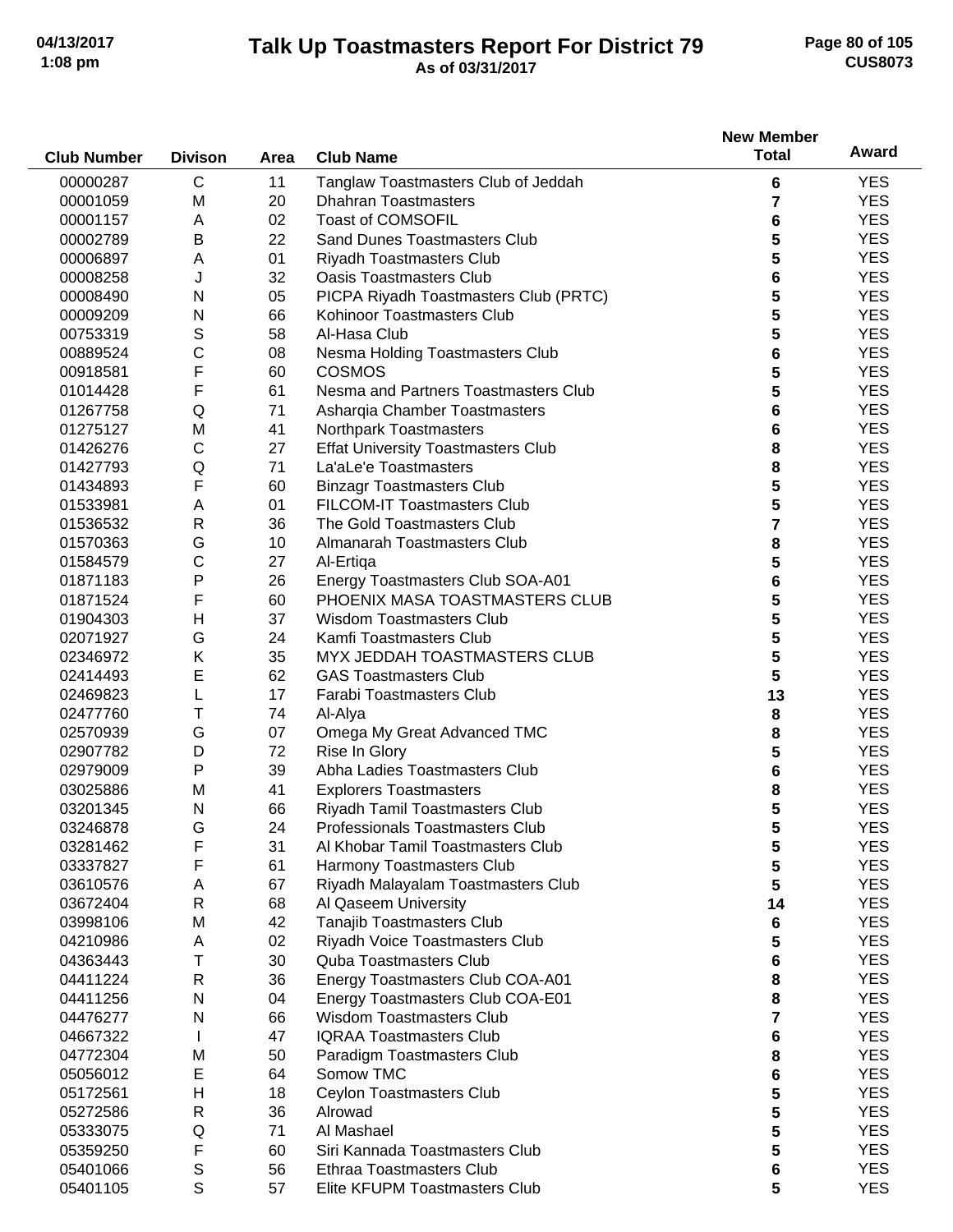#### **Talk Up Toastmasters Report For District 79 04/13/2017 Page 81 of 105 1:08 pm As of 03/31/2017 CUS8073**

| <b>Club Number</b> | <b>Divison</b> | Area | <b>Club Name</b>                     | <b>New Member</b><br><b>Total</b> | Award      |
|--------------------|----------------|------|--------------------------------------|-----------------------------------|------------|
| 05401154           | S              | 57   | Aloha! KFUPM Toastmasters            | 5                                 | <b>YES</b> |
| 05438011           |                | 30   | Tabh TM Club                         | 6                                 | <b>YES</b> |
| 05478009           | Р              | 69   | <b>KKU Toastmasters Club</b>         | 13                                | <b>YES</b> |
| 05607273           | м              | 55   | Ibda'a Women's Toastmasters Club     | 5                                 | <b>YES</b> |
| 05648505           | R              | 68   | Unayzah Toastmasters Arabic Club     | 6                                 | <b>YES</b> |
| 05749140           | Q              | 23   | O Pulse Toastmasters Club            | 9                                 | <b>YES</b> |
| 05920726           |                | 74   | Manarah Toastmasters Club            | 5                                 | <b>YES</b> |
| 05956437           | н              | 37   | The Vision Toastmasters Club         | 6                                 | <b>YES</b> |
| 05985273           | С              | 11   | Eloquent Toastmasters Club of Jeddah | 5                                 | <b>YES</b> |
| 05986205           | P              | 39   | Morals Toastmasters                  |                                   | <b>YES</b> |
| 06020381           |                | 48   | Al Tanmiyah Al Ejtemaiyah TMC        |                                   | YES        |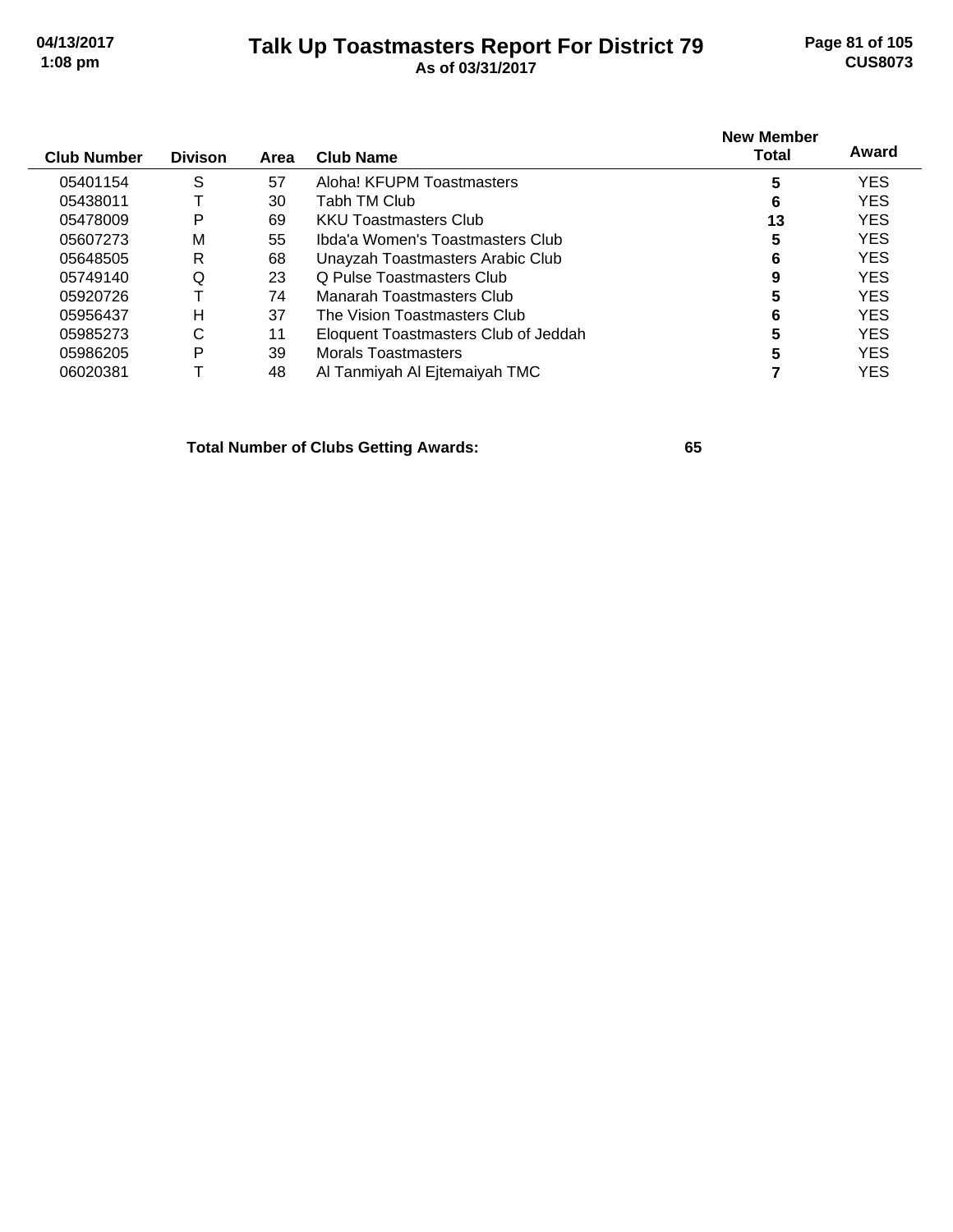#### **Talk Up Toastmasters Report For District 80 04/13/2017 Page 82 of 105 1:08 pm As of 03/31/2017 CUS8073**

| <b>Club Number</b> | <b>Divison</b> | Area | <b>Club Name</b>                          | <b>New Member</b><br><b>Total</b> | Award      |
|--------------------|----------------|------|-------------------------------------------|-----------------------------------|------------|
| 00000357           | U              | 04   | Toastmasters Club Of Singapore            | 31                                | <b>YES</b> |
| 00002548           | G              | 02   | Nee Soon East Toastmasters Club           |                                   | <b>YES</b> |
| 00004011           | S              | 03   | Changi Simei Toastmasters Club            | 9                                 | <b>YES</b> |
| 00008833           | 7              | 01   | NUS Toastmasters Club                     | 17                                | <b>YES</b> |
| 00009689           | S              | 02   | <b>Braddell Heights Advanced Club</b>     | 5                                 | <b>YES</b> |
| 00009931           | B              | 02   | <b>Bukit Merah Toastmasters Club</b>      | 9                                 | <b>YES</b> |
| 00691812           | G              | 05   | AIA Toastmasters Club                     |                                   | <b>YES</b> |
| 00918649           | D              | 05   | NTU Toastmasters Club                     | 6                                 | <b>YES</b> |
| 01994057           | U              | 02   | Alexandra Health System Toastmasters Club | 5                                 | <b>YES</b> |
| 02129250           |                | 02   | <b>Bharathiyar Toastmasters Club</b>      | 5                                 | <b>YES</b> |
| 04067873           |                | 01   | <b>TLCS Bilingual Toastmasters Club</b>   | 6                                 | <b>YES</b> |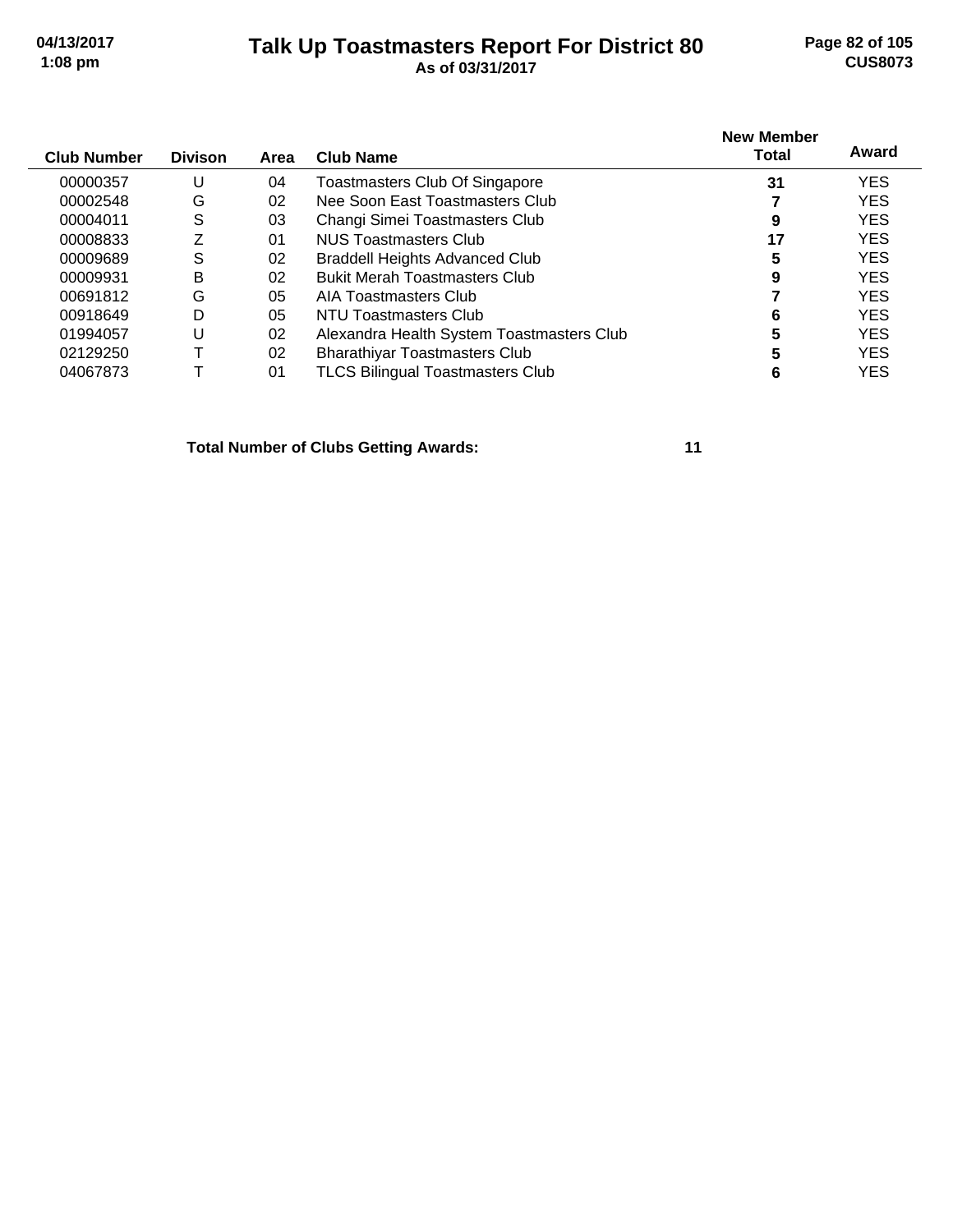### **Talk Up Toastmasters Report For District 81 04/13/2017 Page 83 of 105 1:08 pm As of 03/31/2017 CUS8073**

| <b>Club Number</b> | <b>Divison</b> | Area | Club Name                       | <b>New Member</b><br>Total | Award      |
|--------------------|----------------|------|---------------------------------|----------------------------|------------|
| 00001045           | B              | 08   | Nova Powerspeakers Club         | 6                          | <b>YES</b> |
| 00001806           | С              | 15   | <b>Sunjet Toastmasters Club</b> |                            | <b>YES</b> |
| 00005250           | B              | 07   | Pacesetters Toastmasters Club   | 6                          | <b>YES</b> |
| 00008750           | С              | 17   | NIC Toastmasters Club           | 5                          | <b>YES</b> |
| 00657958           | F              | 38   | Cacique Toastmasters Club       | 6                          | <b>YES</b> |
| 00830360           | D              | 21   | Amaryllis Toastmasters Club     | 5                          | <b>YES</b> |
| 01180376           | D              | 27   | Essor                           | 6                          | <b>YES</b> |
| 03314990           | С              | 18   | Nature Isle Toastmasters Club   |                            | <b>YES</b> |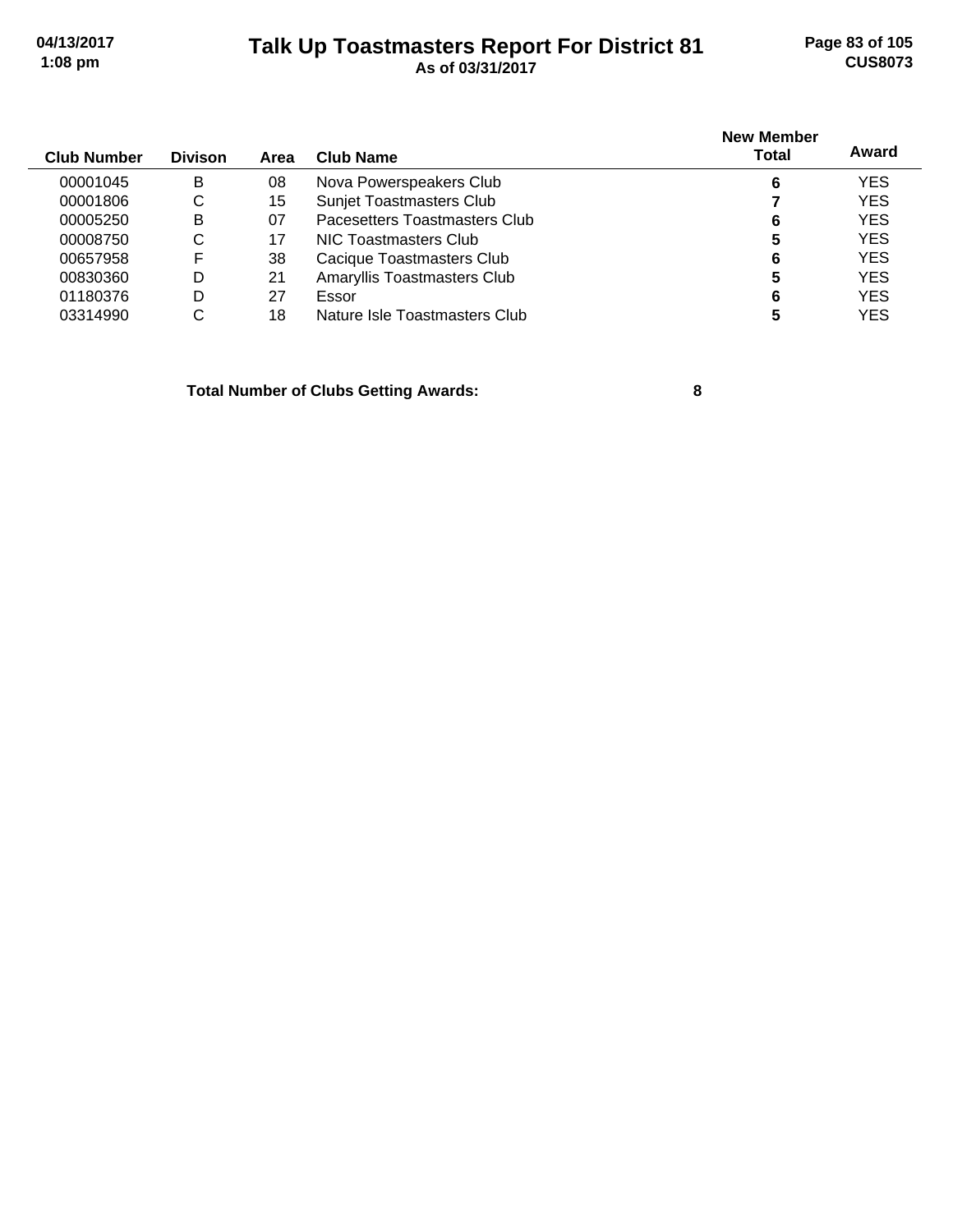#### **Talk Up Toastmasters Report For District 82 04/13/2017 Page 84 of 105 1:08 pm As of 03/31/2017 CUS8073**

|                    |                |      |                                                                            | <b>New Member</b>       |            |
|--------------------|----------------|------|----------------------------------------------------------------------------|-------------------------|------------|
| <b>Club Number</b> | <b>Divison</b> | Area | <b>Club Name</b>                                                           | <b>Total</b>            | Award      |
| 00002773           | C              | 02   | Sampath Bank Toastmasters Club                                             | 5                       | <b>YES</b> |
| 00005324           | Α              | 02   | The Colombo Toastmasters Club                                              | 5                       | <b>YES</b> |
| 00614737           | E              | 02   | <b>IESLToastmasters Club</b>                                               | 5                       | <b>YES</b> |
| 00665905           | G              | 04   | Chennai Toastmasters Club                                                  | 5                       | <b>YES</b> |
| 00918669           | F              | 01   | <b>Bcis Toastmasters Club</b>                                              | 5                       | <b>YES</b> |
| 00968050           | Κ              | 01   | <b>CSC Chennai Chapter</b>                                                 | 5                       | <b>YES</b> |
| 01050359           | B              | 04   | Chennai Wordsmiths Toastmasters Club                                       | 13                      | <b>YES</b> |
| 01055854           | Η              | 03   | Wayamba Toastmasters                                                       | 5                       | <b>YES</b> |
| 01128480           |                | 04   | <b>Medley Toastmasters Club</b>                                            | 5                       | <b>YES</b> |
| 01223622           | A              | 01   | <b>Nations Toastmasters</b>                                                | 5                       | <b>YES</b> |
| 01239639           | D              | 01   | <b>Ford Chennai Toastmasters</b>                                           | 9                       | <b>YES</b> |
| 01244213           | $\mathsf{C}$   | 01   | <b>IFS Toastmasters Club</b>                                               | 5                       | <b>YES</b> |
| 01280859           | J              | 02   | Sri Lanka Institute of Marketing Toastmasters Club                         | 6                       | <b>YES</b> |
| 01290125           | Α              | 03   | <b>CIM Toastmasters Club</b>                                               | 7                       | <b>YES</b> |
| 01334805           | E              | 04   | <b>IPM Toastmasters Club</b>                                               | 5                       | <b>YES</b> |
| 01338612           | G              | 04   | PayPal Chennai Toastmasters Club                                           | 6                       | <b>YES</b> |
| 01355969           | E              | 04   | <b>AATSL Toastmasters Club</b>                                             | $\overline{7}$          | <b>YES</b> |
| 01363550           | B              | 01   | <b>Madras Toastmasters Club</b>                                            | $\overline{\mathbf{r}}$ | <b>YES</b> |
| 01373947           | G              | 03   | <b>TCS Maitree Chennai Toastmasters Club</b>                               | 7                       | <b>YES</b> |
| 01424892           | F              | 04   | <b>Union Assurance Toastmasters</b>                                        | 5                       | <b>YES</b> |
| 01504631           |                | 01   |                                                                            | 5                       | <b>YES</b> |
| 01514977           | J<br>F         | 02   | Hayleys Toastmasters Club<br><b>Wattala Toastmasters Club</b>              |                         | <b>YES</b> |
| 01515466           | E              | 01   | <b>BEPZ Toastmasters</b>                                                   | 6<br>5                  | <b>YES</b> |
| 01553096           | F              | 03   | <b>Siyane Toastmasters</b>                                                 | 8                       | <b>YES</b> |
| 01565817           | С              | 05   | CodeGen                                                                    |                         | <b>YES</b> |
| 01888017           | $\mathsf{C}$   | 02   |                                                                            | 11                      | <b>YES</b> |
|                    |                | 04   | Singer Sri Lanka Toastmasters Club                                         | 5                       |            |
| 01888115           | Α<br>E         | 02   | Bank of Ceylon Toastmasters Club<br><b>Word Blasters Toastmasters Club</b> | 5                       | <b>YES</b> |
| 01982862           |                |      |                                                                            | 5                       | <b>YES</b> |
| 02148163           |                | 03   | <b>Coimbatore Toastmasters Club</b>                                        | 10                      | <b>YES</b> |
| 02188218           |                | 02   | <b>L&amp;T ECC Toastmasters Club</b>                                       | 5                       | <b>YES</b> |
| 02221629           | G              | 03   | <b>TCS Insurance Toastmasters Club</b>                                     | 5                       | <b>YES</b> |
| 02302941           | F              | 04   | Expolanka Toastmasters Club                                                | 5                       | <b>YES</b> |
| 02321352           | С              | 05   | Aitken Spence Toastmasters                                                 | 6                       | <b>YES</b> |
| 02435760           | Κ              | 02   | Infosys Toastmasters, Chennai                                              | 5                       | <b>YES</b> |
| 02441171           | D              | 04   | Chennai Communicators Club                                                 | 7                       | <b>YES</b> |
| 02535524           | D              | 02   | Shell Chennai Toastmasters Club                                            | 5                       | <b>YES</b> |
| 02541805           | J              | 02   | VirtusaPolaris CMB                                                         | 6                       | <b>YES</b> |
| 02549382           | Н              | 03   | Anuradhapura Toastmasters Club                                             | 6                       | <b>YES</b> |
| 02560442           | G              | 03   | TCS Maitree Alpha Toastmasters Club                                        | 5                       | <b>YES</b> |
| 02560653           | D              | 04   | <b>TCS Maitree Champions Toastmasters Club</b>                             | 5                       | <b>YES</b> |
| 02677376           | B              | 03   | <b>Brisa VIT</b>                                                           | 8                       | <b>YES</b> |
| 02784801           | D              | 03   | <b>BACI Chennai Silver Tongue Toastmasters Chapter</b>                     | 5                       | <b>YES</b> |
| 02798716           | G              | 01   | Infosys Shols Toastmasters Club                                            | 5                       | <b>YES</b> |
| 03075300           | Κ              | 01   | <b>Coromandel Toastmasters Club</b>                                        | 8                       | <b>YES</b> |
| 03270615           | L              | 01   | <b>Trichy Toastmasters Club</b>                                            | 5                       | <b>YES</b> |
| 03578140           | Е              | 04   | <b>NDB Toastmasters</b>                                                    | 6                       | <b>YES</b> |
| 03598897           | C              | 01   | <b>Awakening Toastmasters</b>                                              | 8                       | <b>YES</b> |
| 03815299           | L              | 02   | Madurai Toastmasters Club                                                  | 5                       | <b>YES</b> |
| 04032159           | Α              | 03   | <b>Commercial Bank Toastmasters Club</b>                                   | 5                       | <b>YES</b> |
| 04036554           | L              | 01   | <b>TCS Maitree Titans</b>                                                  | 6                       | <b>YES</b> |
| 04091394           | E              | 02   | Ceylinco Life Toastmasters Club                                            | 6                       | <b>YES</b> |
| 04198235           | B              | 02   | Phoenix VIT                                                                | 6                       | <b>YES</b> |
| 04198323           | B              | 03   | Nuvens VIT                                                                 | 8                       | <b>YES</b> |
| 04278308           | Α              | 03   | Pinnacle Advanced Toastmasters Club                                        | 5                       | <b>YES</b> |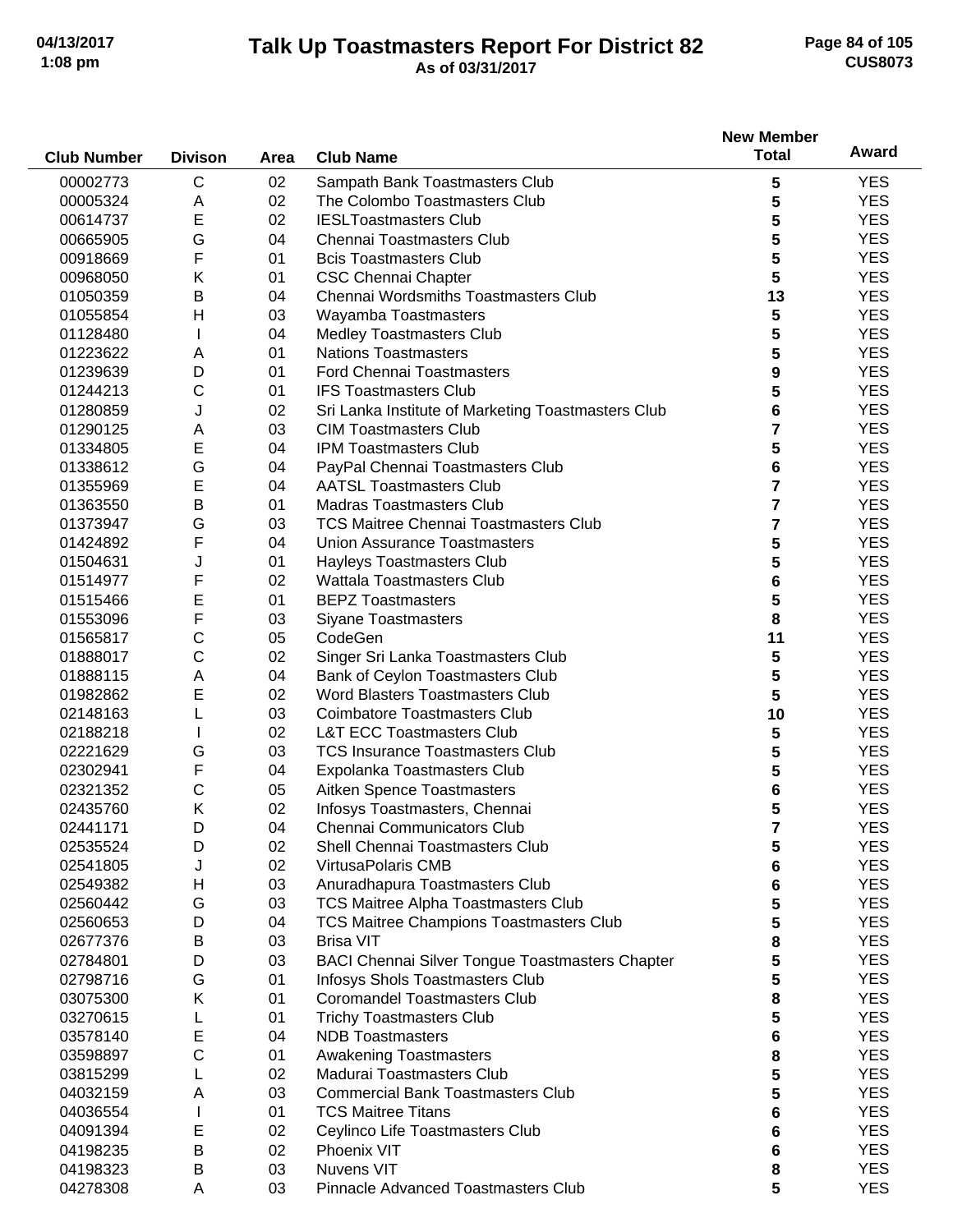#### **Talk Up Toastmasters Report For District 82 04/13/2017 Page 85 of 105 1:08 pm As of 03/31/2017 CUS8073**

| <b>Club Number</b> | <b>Divison</b> | Area | <b>Club Name</b>                           | <b>New Member</b><br>Total | Award      |
|--------------------|----------------|------|--------------------------------------------|----------------------------|------------|
|                    |                |      |                                            |                            |            |
| 04413695           |                | 02   | Virudhunagar Toastmasters Club             | 5                          | <b>YES</b> |
| 04451861           | K              | 02   | Ocean's Toastmasters Club                  | 6                          | <b>YES</b> |
| 04521375           | D              | 02   | Thirdware Chennai Speakers Forum           | 5                          | YES.       |
| 04631334           | E              | 02   | <b>CBA Toastmasters Club</b>               | 5                          | <b>YES</b> |
| 04703328           | F              | 01   | <b>CEB Toastmasters Club</b>               | 5                          | <b>YES</b> |
| 04839397           | A              | 04   | <b>CSE Toastmasters Club</b>               | 6                          | <b>YES</b> |
| 04903005           | Α              | 02   | CMA SRI LANKA TOASTMASTERS CLUB            | 5                          | <b>YES</b> |
| 04926628           |                | 02   | <b>Symantec Toastmasters Club</b>          | 5                          | <b>YES</b> |
| 05073498           | B              | 02   | Ora VIT Toastmasters                       |                            | <b>YES</b> |
| 05231508           | С              | 02   | <b>HSBC Global Service Centre</b>          | 5                          | <b>YES</b> |
| 05270893           | J              | 02   | <b>PLC Toastmasters Club</b>               | 6                          | <b>YES</b> |
| 05477954           | С              | 01   | Pyramid Wilmar Toastmasters Club           | 8                          | <b>YES</b> |
| 05488551           | D              | 01   | <b>Franklin Speaking Toastmasters Club</b> | 5                          | <b>YES</b> |
| 05505274           | E              | 04   | Horana Toastmasters Club                   |                            | <b>YES</b> |
| 05668176           | D              | 03   | iNautix Chennai Toastmasters Club          | 5                          | <b>YES</b> |
| 05726507           | D              | 01   | Ericsson Toastmasters Club                 | 5                          | <b>YES</b> |
| 05747141           | G              | 03   | <b>TCS Maitree SYNDICATE Toastmasters</b>  | 6                          | <b>YES</b> |
| 05756861           | C              | 05   | LNP Toastmasters Club                      | 5                          | <b>YES</b> |
| 05859174           | A              | 02   | Pan Asia Toastmasters                      | 5                          | <b>YES</b> |
| 05956710           | D              | 02   | Nokia Nexus Toastmasters Club              | 5                          | <b>YES</b> |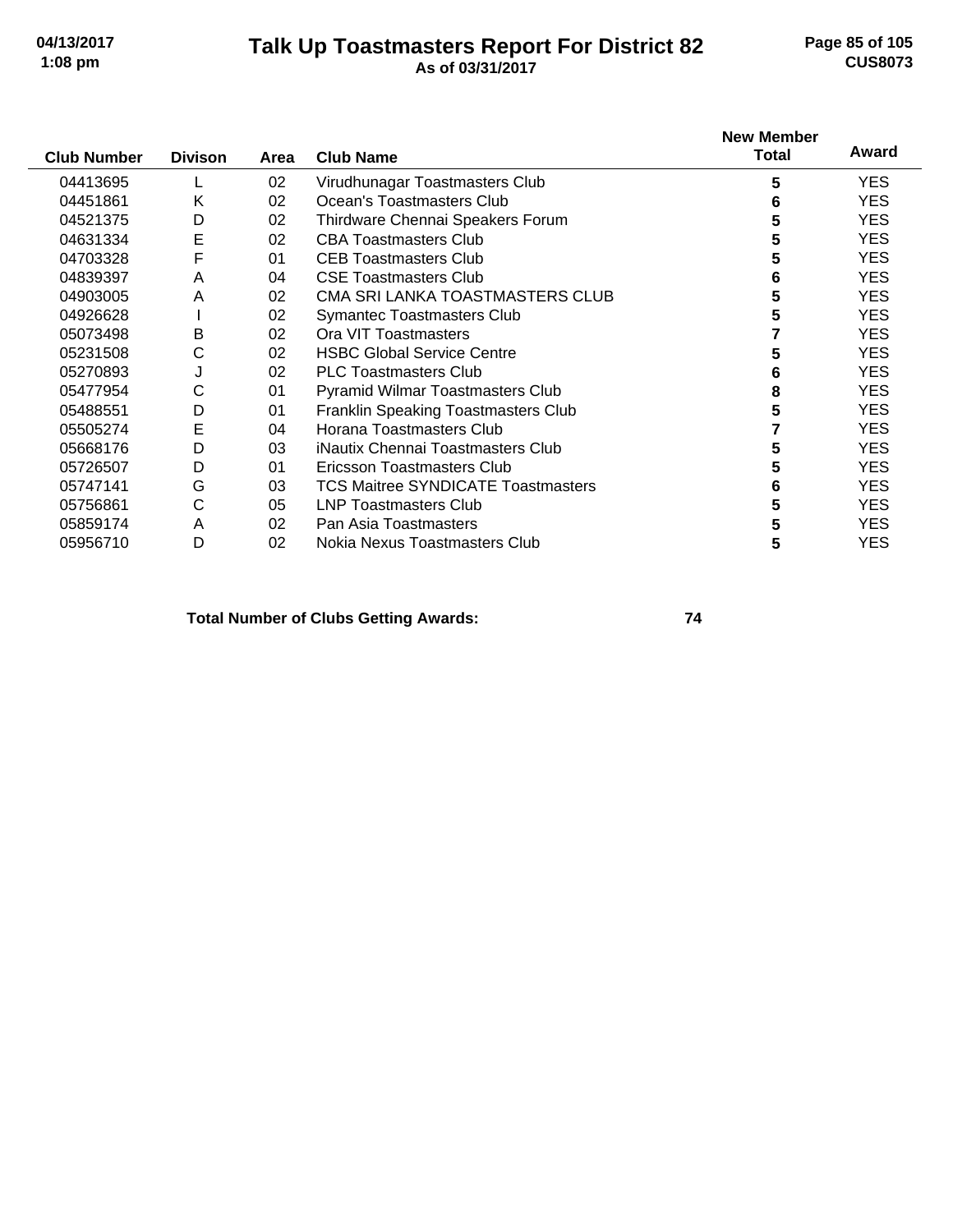#### **Talk Up Toastmasters Report For District 83 04/13/2017 Page 86 of 105 1:08 pm As of 03/31/2017 CUS8073**

| <b>Club Number</b> | <b>Divison</b> | Area | <b>Club Name</b>                       | <b>New Member</b><br><b>Total</b> | Award      |
|--------------------|----------------|------|----------------------------------------|-----------------------------------|------------|
| 00002567           | Ε              | 54   | <b>Essex Toastmasters</b>              | 5                                 | <b>YES</b> |
| 00002634           | F              | 62   | AT&T Middletown Club                   | 8                                 | <b>YES</b> |
| 00003187           | E              | 52   | TM of Westfield Club                   |                                   | <b>YES</b> |
| 00006445           | G              | 74   | Union City Club                        |                                   | <b>YES</b> |
| 00006522           | F              | 61   | <b>Freehold Phrasers Club</b>          | 6                                 | <b>YES</b> |
| 00006603           | E              | 54   | ADP Toastmasters Club                  | 23                                | <b>YES</b> |
| 00006847           | F              | 63   | Art Of Speaking                        | 8                                 | <b>YES</b> |
| 00728513           | В              | 21   | Hunterdon Speak Easy Club              | 5                                 | <b>YES</b> |
| 00927494           |                | 93   | <b>Germinators Toastmasters Club</b>   | 5                                 | <b>YES</b> |
| 01139161           | D              | 43   | <b>Rutgers University Toastmasters</b> | 5                                 | <b>YES</b> |
| 01345063           | н              | 82   | <b>Washington Park Toastmasters</b>    |                                   | <b>YES</b> |
| 02016207           | G              | 72   | TDA Harborside Toastmasters            | 5                                 | <b>YES</b> |
| 05954042           | E              | 53   | Extensis - NIP Toastmasters            | 5                                 | <b>YES</b> |
| 05977325           | G              | 73   | <b>Gold Coast Masters</b>              | 5                                 | <b>YES</b> |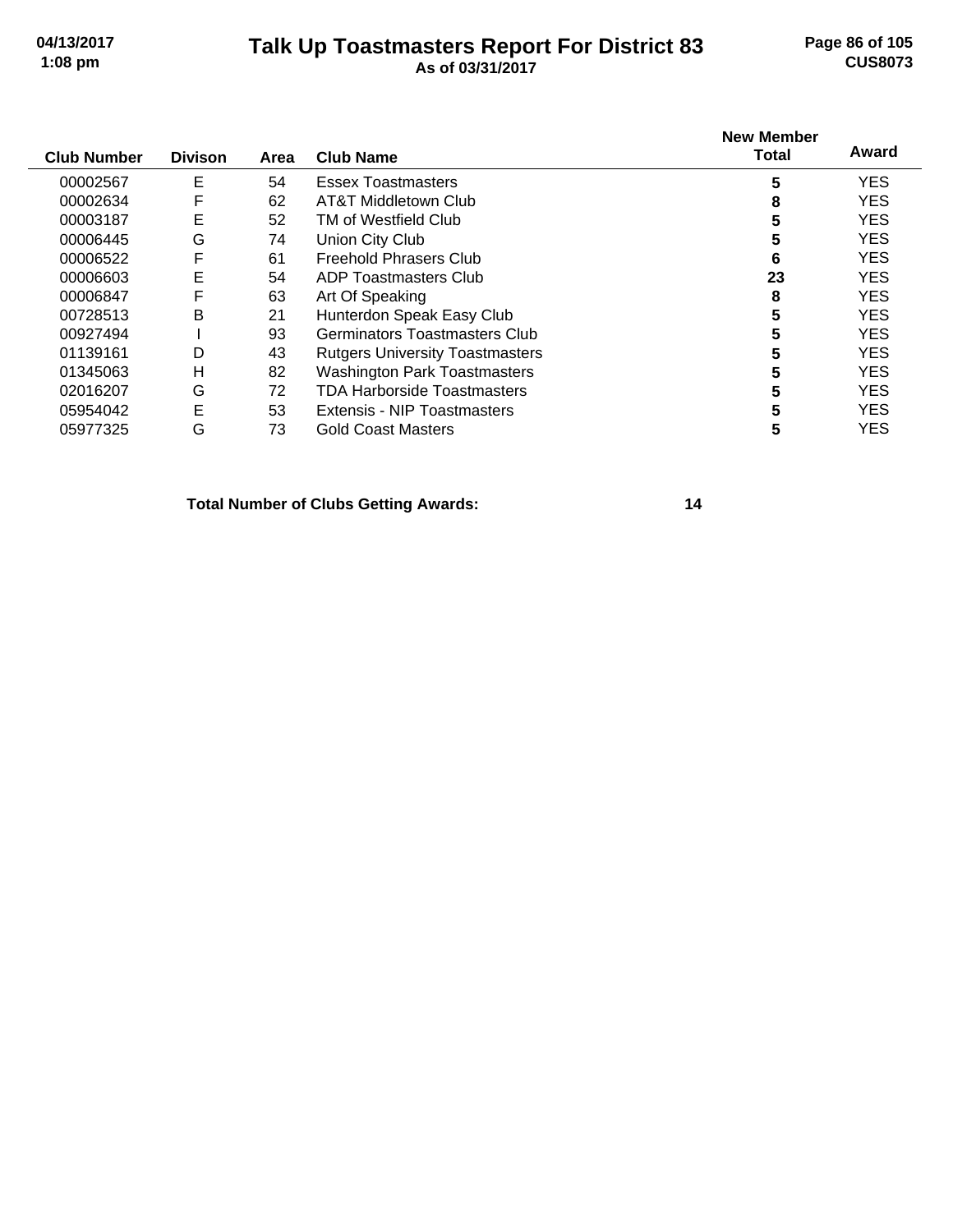#### **Talk Up Toastmasters Report For District 84 04/13/2017 Page 87 of 105 1:08 pm As of 03/31/2017 CUS8073**

|                    |                |      |                                        | <b>New Member</b> | Award      |
|--------------------|----------------|------|----------------------------------------|-------------------|------------|
| <b>Club Number</b> | <b>Divison</b> | Area | <b>Club Name</b>                       | <b>Total</b>      |            |
| 00001134           | G              | 74   | Daytona Beach Toastmasters Club        |                   | <b>YES</b> |
| 00001841           | E              | 50   | Osceola Club                           | 5                 | <b>YES</b> |
| 00002155           | Α              | 11   | Top O' The Rock Toastmasters Club      | 5                 | <b>YES</b> |
| 00002862           | A              | 14   | Beaches Area Toastmasters Club         | 5                 | <b>YES</b> |
| 00003179           | D              | 43   | <b>Oviedo Toastmasters</b>             | 8                 | <b>YES</b> |
| 00003397           | F              | 62   | Toast of Jax Club                      | 5                 | <b>YES</b> |
| 00003674           | D              | 44   | Winter Park Toastmasters Club          | 6                 | <b>YES</b> |
| 00006084           | С              | 31   | Downtown Toastmasters Club             | 6                 | <b>YES</b> |
| 00006861           | D              | 45   | Omni Toastmasters Club 6861            | 5                 | <b>YES</b> |
| 00008503           | E              | 52   | Orlando International Club             | 8                 | <b>YES</b> |
| 00695848           | С              | 33   | Lake Nona Toastmasters Club            | 6                 | <b>YES</b> |
| 00838510           | F              | 62   | <b>Mandarin Toastmasters</b>           | 6                 | <b>YES</b> |
| 01003419           | С              | 33   | Club Orange                            | 5                 | <b>YES</b> |
| 01475643           | E              | 51   | Wyndham Easy Speakers                  | 5                 | <b>YES</b> |
| 01948459           | E              | 52   | <b>Clermont Toastmasters</b>           | 5                 | <b>YES</b> |
| 03117640           | D              | 43   | <b>Weekend Toastmasters</b>            | 5                 | <b>YES</b> |
| 04507428           | F              | 61   | <b>CIT Toastmasters</b>                | 6                 | <b>YES</b> |
| 04662754           | Е              | 52   | <b>Windermere Toastmasters</b>         | 10                | <b>YES</b> |
| 04744736           | Α              | 15   | <b>Medtronic Communication Leaders</b> | 5                 | <b>YES</b> |
| 04926540           | D              | 41   | <b>CEO Toastmasters</b>                | 6                 | <b>YES</b> |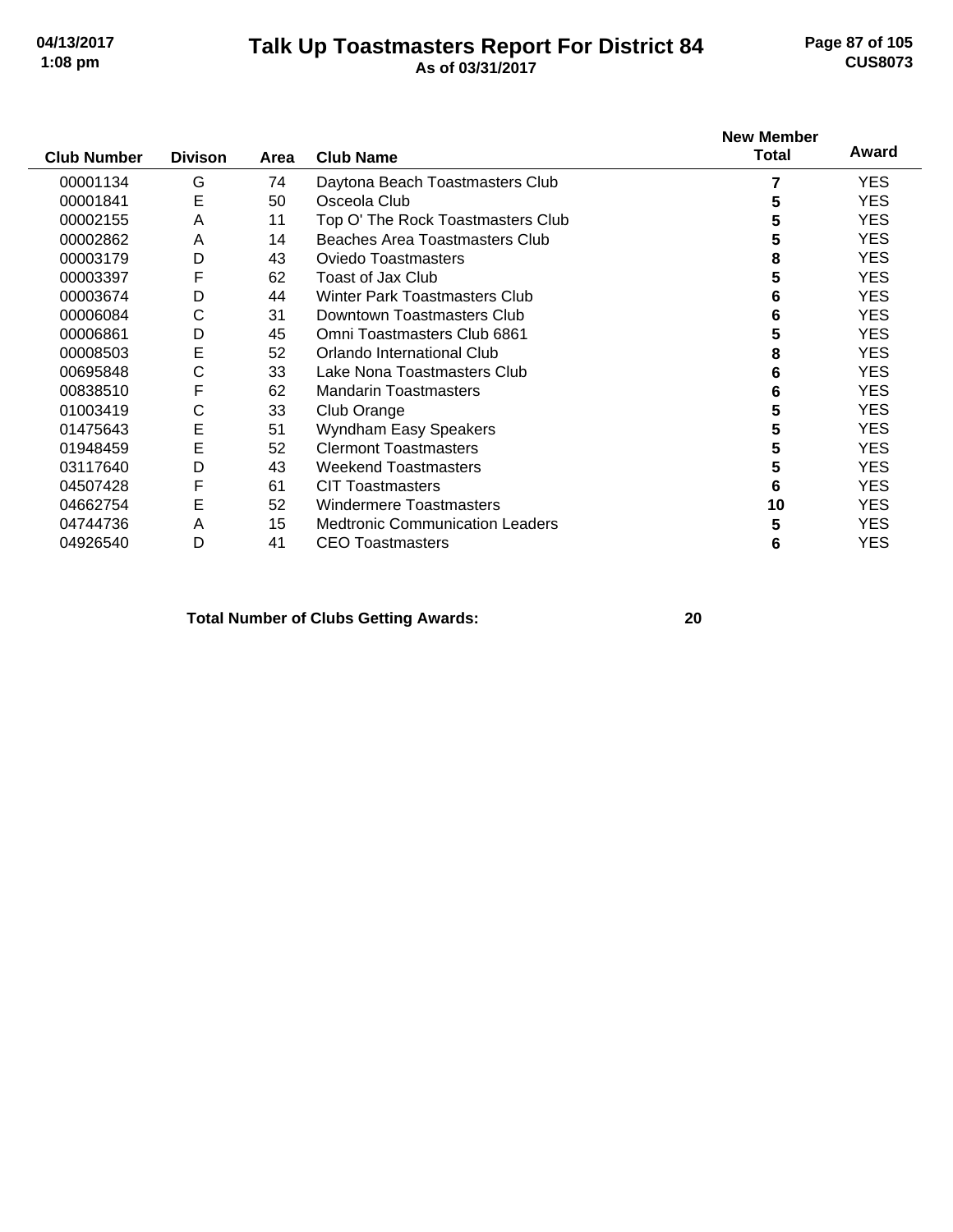#### **Talk Up Toastmasters Report For District 85 04/13/2017 Page 88 of 105 1:08 pm As of 03/31/2017 CUS8073**

|                    |                |      |                                             | <b>New Member</b> |            |
|--------------------|----------------|------|---------------------------------------------|-------------------|------------|
| <b>Club Number</b> | <b>Divison</b> | Area | <b>Club Name</b>                            | <b>Total</b>      | Award      |
| 00009796           | O              | 01   | Shanghai No 1 Toastmasters Club             | 5                 | <b>YES</b> |
| 00696722           | U              | 01   | Shanghai Xujiahui Toastmasters Club         |                   | <b>YES</b> |
| 01002047           | N              | 01   | <b>MSSH Toastmasters No 1</b>               | 5                 | <b>YES</b> |
| 01012036           | O              | 03   | Shanghai Talent Discovery Bilingual TMC     | 6                 | <b>YES</b> |
| 01216674           | Q              | 02   | <b>SAP Labs China Toastmasters Club</b>     | 10                | <b>YES</b> |
| 01273965           | Т              | 01   | Wuhan No.1 Toastmasters Club                | 5                 | <b>YES</b> |
| 01298293           | U              | 03   | 5A+ Shanghai Toastmasters Club              | 37                | <b>YES</b> |
| 01336086           | Z              | 03   | <b>ZJU Toastmasters Club</b>                | 6                 | <b>YES</b> |
| 01803802           | Ζ              | 01   | Qiantang Bilingual Toastmasters Club        | 5                 | <b>YES</b> |
| 03646256           |                | 03   | Nanjing First Mandarin Toastmasters Club    | 6                 | <b>YES</b> |
| 03669615           | S              | 04   | Zhangjiagang No. 01 TMC                     | 8                 | <b>YES</b> |
| 03835423           | $\mathsf{N}$   | 04   | iRead Bilingual Toastmasters Club           | 5                 | <b>YES</b> |
| 03924700           | Z              | 04   | <b>WKU Toastmasters Club</b>                | 10                | <b>YES</b> |
| 04067934           | Т              | 02   | Nanjing Student Elite Toastmasters Club     | 8                 | <b>YES</b> |
| 04649219           | O              | 04   | iRead + Bilingual Toastmasters Club         | 12                | <b>YES</b> |
| 05000401           | Z              | 01   | Hangzhou M.A.D. Toastmasters Club           | 6                 | <b>YES</b> |
| 05071737           | O              | 04   | Shanghai Wealth Management Bilingual        | 5                 | <b>YES</b> |
| 05209267           | Т              | 03   | Yangzhou No.1 Toastmasters Club             | 13                | <b>YES</b> |
| 05612262           |                | 01   | <b>Pfizer Wuhan Toastmasters Club</b>       | 5                 | <b>YES</b> |
| 06000846           | O              | 03   | Shanghai L.E.P. Bilingual Toastmasters Club | 5                 | <b>YES</b> |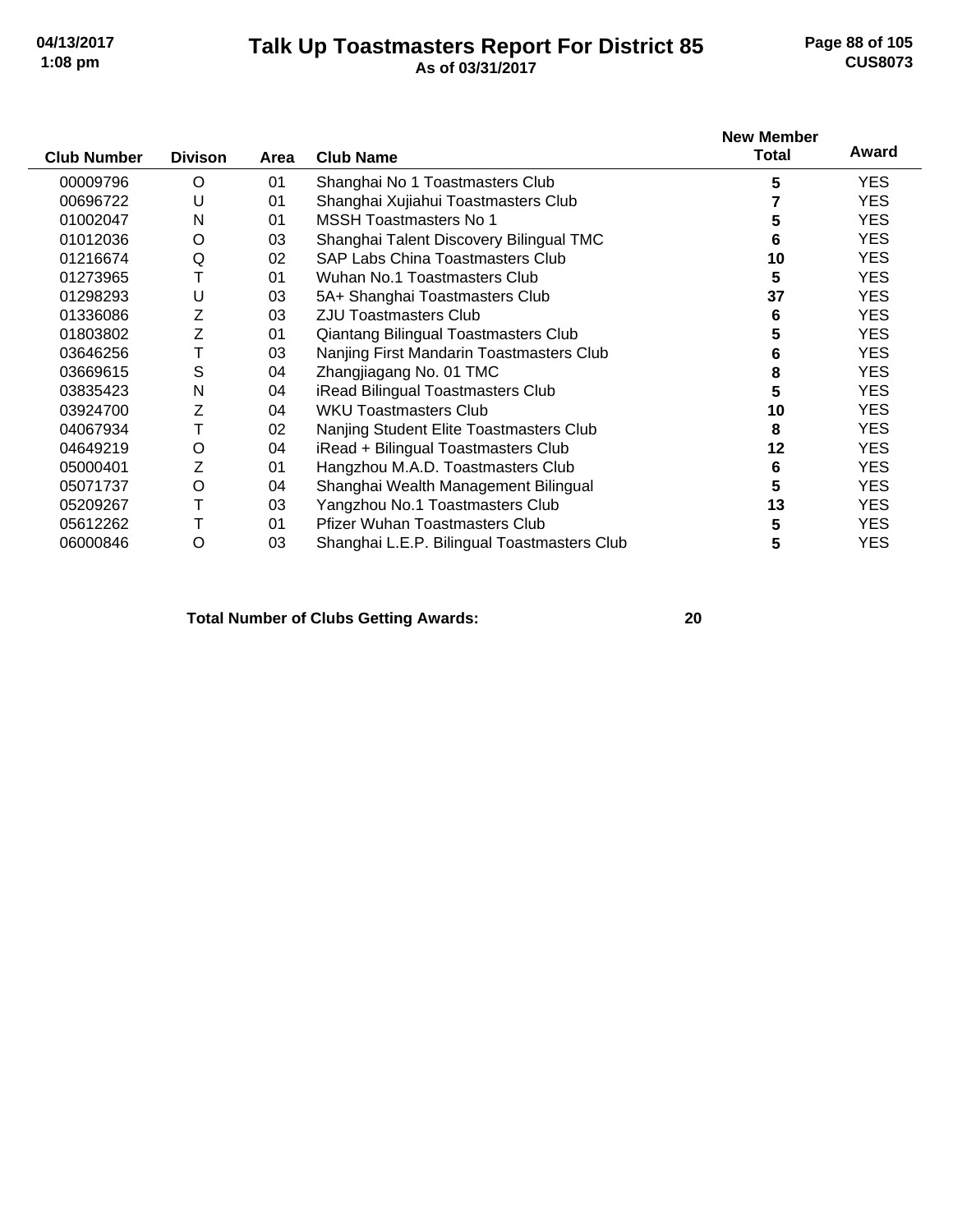#### **Talk Up Toastmasters Report For District 86 04/13/2017 Page 89 of 105 1:08 pm As of 03/31/2017 CUS8073**

|                    |                |      |                                      | <b>New Member</b> |            |
|--------------------|----------------|------|--------------------------------------|-------------------|------------|
| <b>Club Number</b> | <b>Divison</b> | Area | <b>Club Name</b>                     | <b>Total</b>      | Award      |
| 00001373           | N              | 02   | Porcupine Toastmasters Club          | 6                 | <b>YES</b> |
| 00001603           | M              | 11   | <b>Barrie Toastmasters Club</b>      | 8                 | <b>YES</b> |
| 00002347           | Β              | 31   | <b>Brampton Club</b>                 | 5                 | <b>YES</b> |
| 00002728           | Т              | 92   | Cambridge Toastmasters Club          | 6                 | <b>YES</b> |
| 00004782           | A              | 23   | <b>Markham Toastmasters Club</b>     | 5                 | <b>YES</b> |
| 00004826           | W              | 62   | <b>Energetics Toastmasters Club</b>  | 6                 | <b>YES</b> |
| 00006333           | С              | 44   | Roche MVPs Club - Corporate          | 6                 | <b>YES</b> |
| 00007976           |                | 53   | <b>Stoney Creek Toastmasters</b>     | 6                 | <b>YES</b> |
| 00008517           | Α              | 21   | <b>Thornhill Club</b>                | 6                 | <b>YES</b> |
| 00976150           | M              | 14   | <b>Troy Toastmasters Club</b>        | 5                 | <b>YES</b> |
| 01183006           | A              | 22   | Power Speaking Toastmasters Club     | 5                 | <b>YES</b> |
| 01405235           | D              | 81   | Hatch Mississauga                    | 6                 | <b>YES</b> |
| 01422719           | S              | 75   | <b>Talbot Trail Toastmasters</b>     | 5                 | <b>YES</b> |
| 01453413           | B              | 32   | <b>Chosen Voices Toastmasters</b>    | 6                 | <b>YES</b> |
| 01558421           | B              | 31   | <b>City of Brampton Toastmasters</b> | 5                 | <b>YES</b> |
| 01591768           | S              | 74   | Riverspeak Toastmasters              | 6                 | <b>YES</b> |
| 01642114           | N              | 01   | Sault College Communicators          | 5                 | <b>YES</b> |
| 01697108           | Α              | 24   | <b>Hilltop Toastmasters</b>          | 6                 | <b>YES</b> |
| 02179994           | A              | 26   | <b>WSPIEAKERS</b>                    | $\overline{7}$    | <b>YES</b> |
| 03799670           | M              | 14   | Edge of the Wedge                    | 14                | <b>YES</b> |
| 03830242           | N              | 01   | Dr. Roberta Bondar Toastmasters Club | 5                 | <b>YES</b> |
| 04486929           | D              | 85   | Axis Communications Toastmasters     | 6                 | <b>YES</b> |
| 05783996           | С              | 42   | <b>Citi Orators</b>                  | 5                 | <b>YES</b> |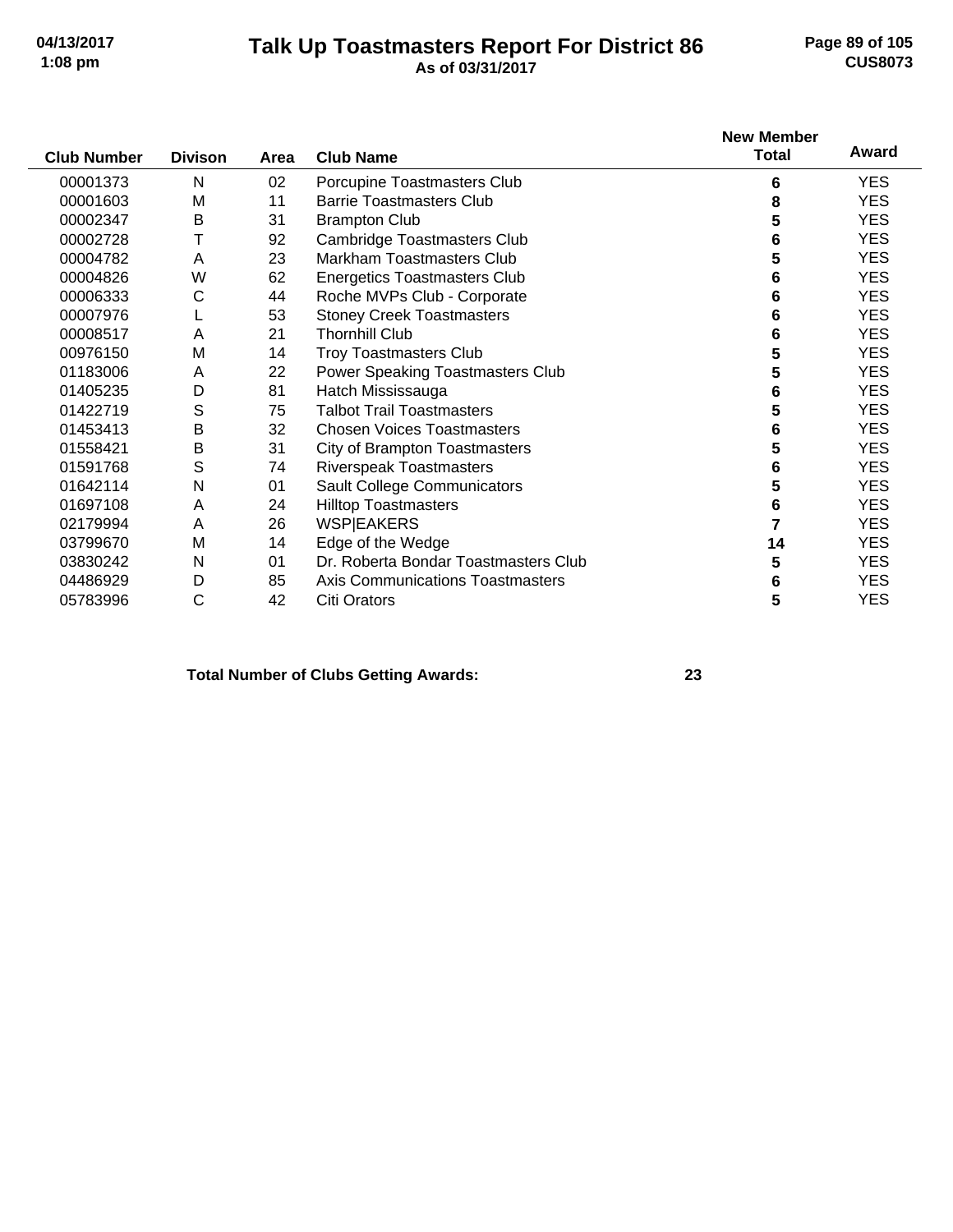### **Talk Up Toastmasters Report For District 87 04/13/2017 Page 90 of 105 1:08 pm As of 03/31/2017 CUS8073**

| <b>Club Number</b> | <b>Divison</b> | Area | <b>Club Name</b>          | <b>New Member</b><br><b>Total</b> | Award      |
|--------------------|----------------|------|---------------------------|-----------------------------------|------------|
| 00000754           | J              | 03   | <b>Essential Club</b>     | 5                                 | <b>YES</b> |
| 00003357           | κ              | 02   | Tawau Club.               | 5                                 | <b>YES</b> |
| 00004067           |                | 01   | Jakarta Toastmasters Club | 11                                | <b>YES</b> |
| 01060760           | н              | 04   | Medan Miracle Pidato Club | 6                                 | <b>YES</b> |
| 01060801           |                | 03   | Jakarta Bahasa            |                                   | <b>YES</b> |
| 01840115           | н              | 05   | Binjai Platinum           | 8                                 | <b>YES</b> |
| 04184352           | Κ              | 06   | UBD Toastmasters Club     | 5                                 | <b>YES</b> |
| 04267871           | G              | 01   | Malang Toastmasters Club  | 5                                 | <b>YES</b> |
| 04822383           | н              | 04   | Brandan Diamond Tmc       |                                   | <b>YES</b> |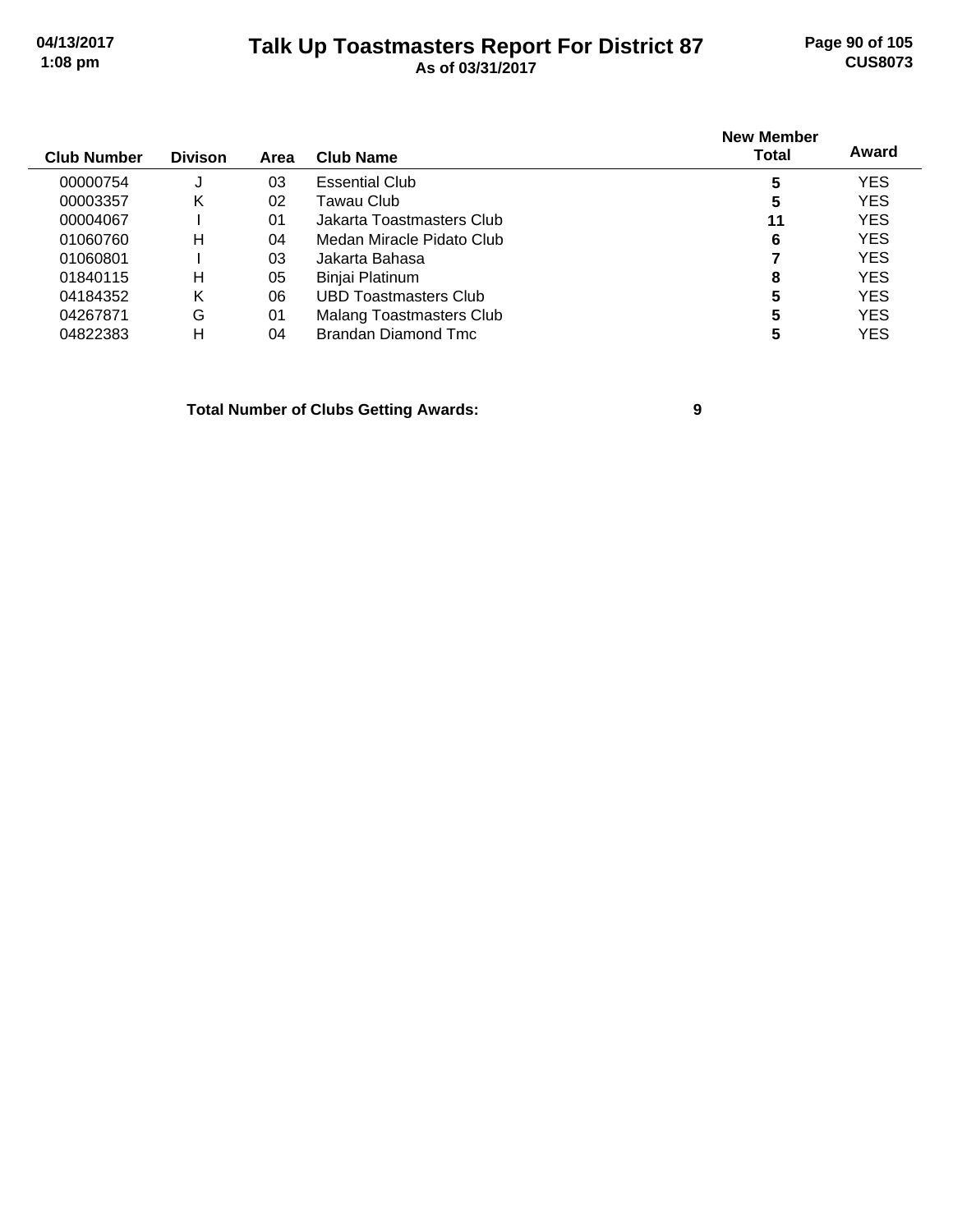#### **Talk Up Toastmasters Report For District 88 04/13/2017 Page 91 of 105 1:08 pm As of 03/31/2017 CUS8073**

| <b>Club Number</b> | <b>Divison</b> | Area | <b>Club Name</b>                          | <b>New Member</b><br>Total | Award      |
|--------------------|----------------|------|-------------------------------------------|----------------------------|------------|
| 00979676           | н              | 03   | Middle Kingdom Toastmasters Club          | 5                          | <b>YES</b> |
| 01392626           | С              | 02   | Ericsson Toastmasters Club                | 8                          | <b>YES</b> |
| 01853359           | С              | 01   | NSN Beijing Toastmasters Club             | 5                          | <b>YES</b> |
| 03870876           | Е              | 03   | <b>Saturday Toastmasters Club</b>         | 6                          | <b>YES</b> |
| 03970782           | B              | 03   | Trainer Toastmasters Club                 |                            | <b>YES</b> |
| 04198735           | F              | 03   | Tianjin Binhai E-Bridge Toastmasters Club | 6                          | <b>YES</b> |
| 04757386           | E              | 01   | <b>DLSP Toastmasters Club</b>             | 6                          | <b>YES</b> |
| 04762251           | С              | 04   | AEC Toastmasters Club                     |                            | <b>YES</b> |
| 05601856           | н              | 03   | Taiyuan English Salon Toastmasters Club   | 9                          | <b>YES</b> |
| 05642985           | G              | 03   | Jinan XDF Toastmasters Club               |                            | <b>YES</b> |
| 05678789           | D              | 01   | <b>Startups Toastmasters Club</b>         | 5                          | YES        |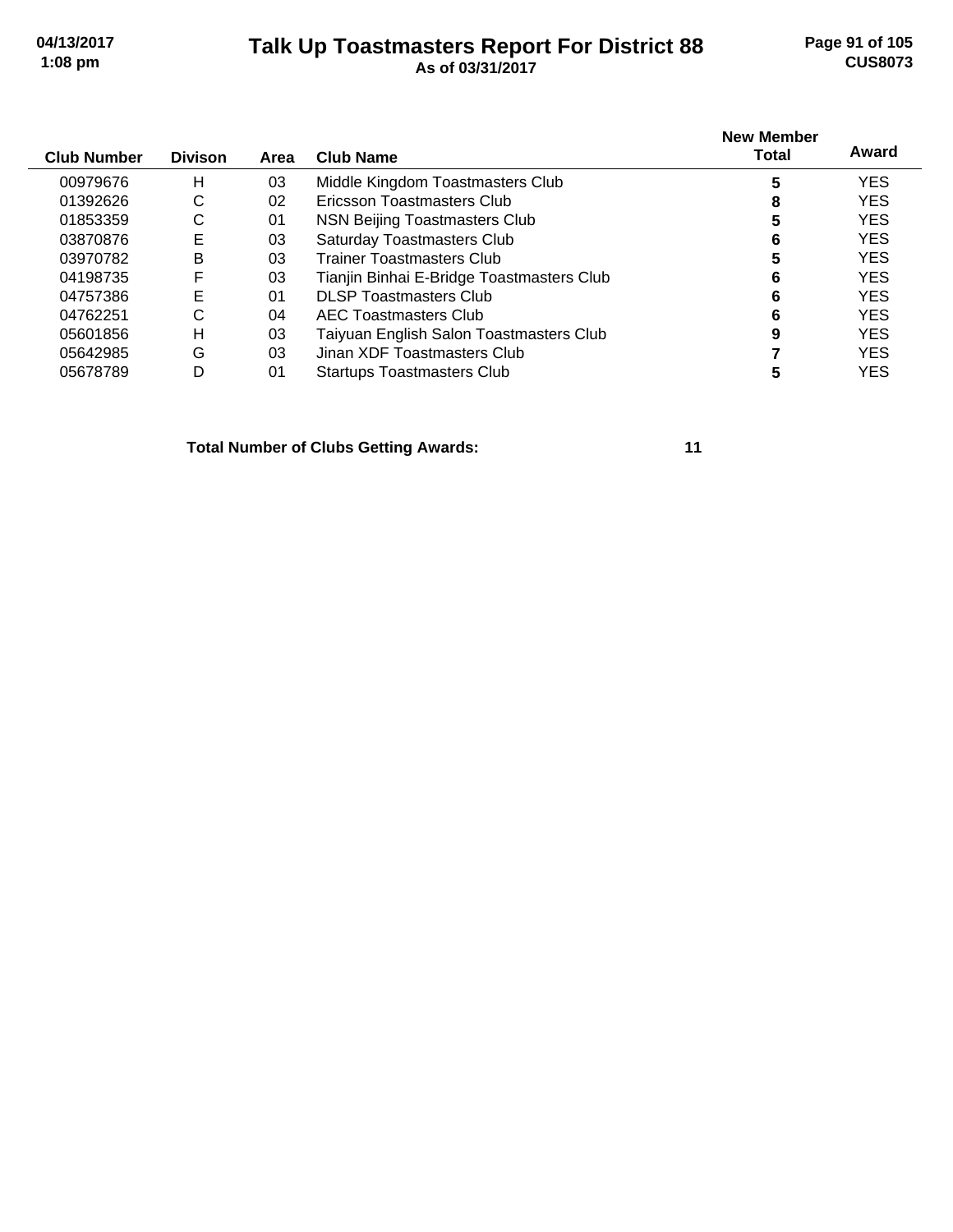#### **Talk Up Toastmasters Report For District 89 04/13/2017 Page 92 of 105 1:08 pm As of 03/31/2017 CUS8073**

|                    |                |      |                                             | <b>New Member</b> |            |
|--------------------|----------------|------|---------------------------------------------|-------------------|------------|
| <b>Club Number</b> | <b>Divison</b> | Area | <b>Club Name</b>                            | <b>Total</b>      | Award      |
| 00001228           | O              | 02   | <b>HKUST Toastmasters Club</b>              | 5                 | <b>YES</b> |
| 00004278           | H              | 03   | <b>Lingnan University Toastmasters Club</b> | 6                 | <b>YES</b> |
| 00008547           | Κ              | 04   | Manulife Kowloon Toastmasters Club          | 5                 | <b>YES</b> |
| 00009151           | O              | 05   | <b>Centraler Toastmasters Club</b>          | 5                 | <b>YES</b> |
| 00009194           | O              | 02   | <b>MDC Toastmasters Club</b>                | 5                 | <b>YES</b> |
| 00594537           |                | 03   | Shenzhen Toastmasters Club                  | 5                 | <b>YES</b> |
| 00831323           | N              | 01   | Zhuhai Toastmasters Club                    | 5                 | <b>YES</b> |
| 00997786           | M              | 01   | <b>CCB Xiamen Toastmasters Club</b>         | 5                 | <b>YES</b> |
| 01403756           | K              | 03   | <b>HKUST MBA Alumni Toastmasters Club</b>   | 9                 | <b>YES</b> |
| 01540850           | Е              | 04   | Guangzhou Bilingual Toastmasters Club       | 5                 | <b>YES</b> |
| 01645167           | P              | 04   | Chengdu WExpress Toastmasters Club          | 6                 | <b>YES</b> |
| 01976054           | Y              | 01   | <b>Spring City Toastmasters</b>             | 5                 | <b>YES</b> |
| 02541596           | S              | 03   | Dongguan Toastmasters Club                  | 5                 | <b>YES</b> |
| 03230209           | K              | 01   | Ocean Toastmasters Club                     | 6                 | <b>YES</b> |
| 04360842           | P              | 04   | The First Mover Chinese Toastmasters Club   | 6                 | <b>YES</b> |
| 04461099           |                | 04   | <b>Shekou IMAGINE Toastmasters Club</b>     | 5                 | <b>YES</b> |
| 04549820           | P              | 05   | <b>Hallo Toastmasters Club</b>              | 5                 | <b>YES</b> |
| 04552435           |                | 03   | Longgang Toastmaster Club                   | 5                 | <b>YES</b> |
| 04729100           | S              | 01   | Century Excellence Toastmasters Club        | 5                 | <b>YES</b> |
| 04852797           | Y              | 03   | Unique Toastmasters Club                    | 5                 | <b>YES</b> |
| 04998898           | M              | 03   | <b>SGS Xiamen Toastmasters Club</b>         | 6                 | <b>YES</b> |
| 05616626           | Y              | 02   | Luminaries Toastmasters Club                | 6                 | <b>YES</b> |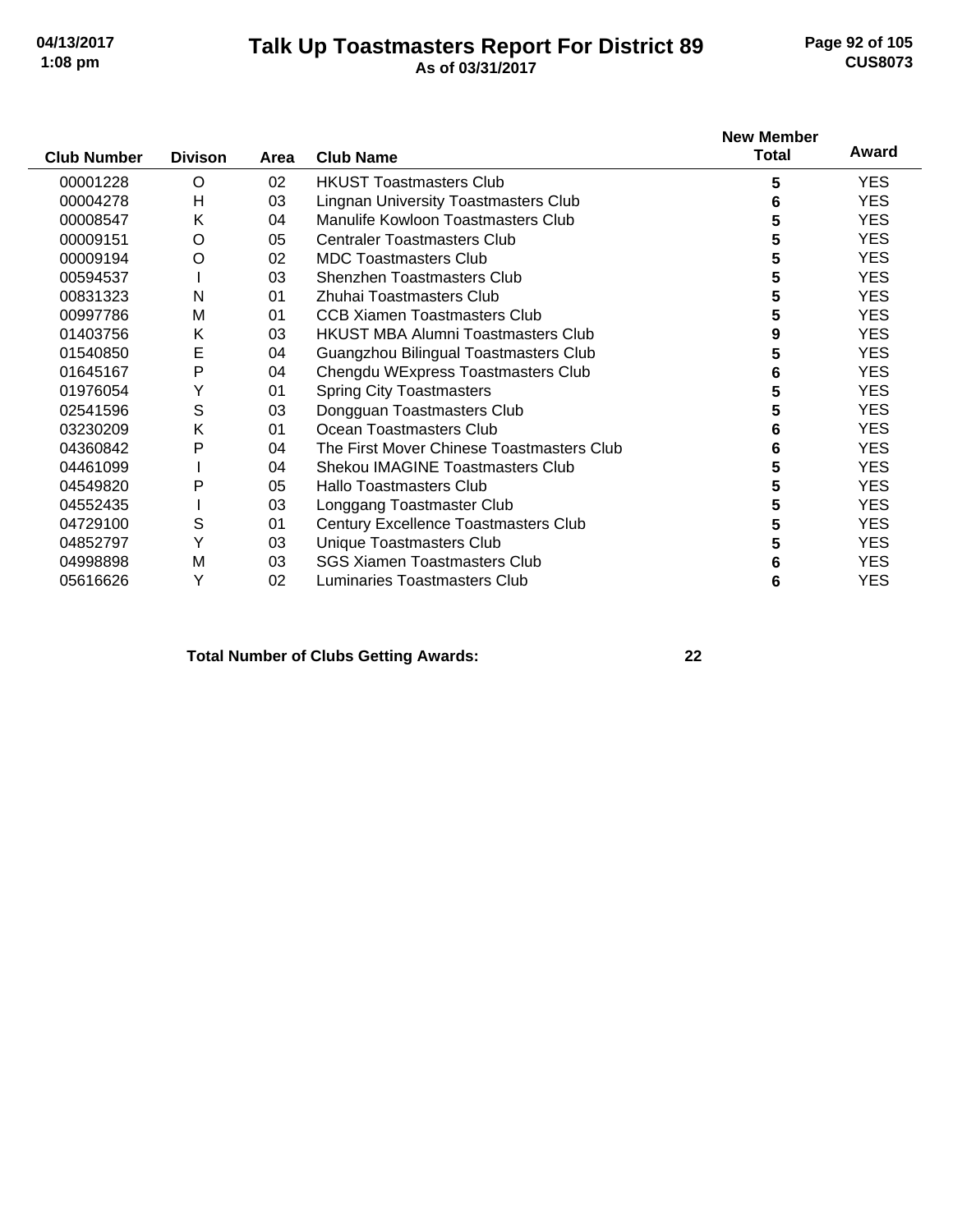# **Talk Up Toastmasters Report For District 90 04/13/2017 Page 93 of 105 1:08 pm As of 03/31/2017 CUS8073**

|                    |                |      |                                 | <b>New Member</b> |            |  |
|--------------------|----------------|------|---------------------------------|-------------------|------------|--|
| <b>Club Number</b> | <b>Divison</b> | Area | <b>Club Name</b>                | Total             | Award      |  |
| 00005810           | н              | 19   | <b>Chandos Challengers Club</b> |                   | <b>YES</b> |  |
| 00007577           | н              | 22   | Forestville Club                | b                 | <b>YES</b> |  |
| 00009385           | M              | 07   | Elouera Toastmasters            | 5                 | YES        |  |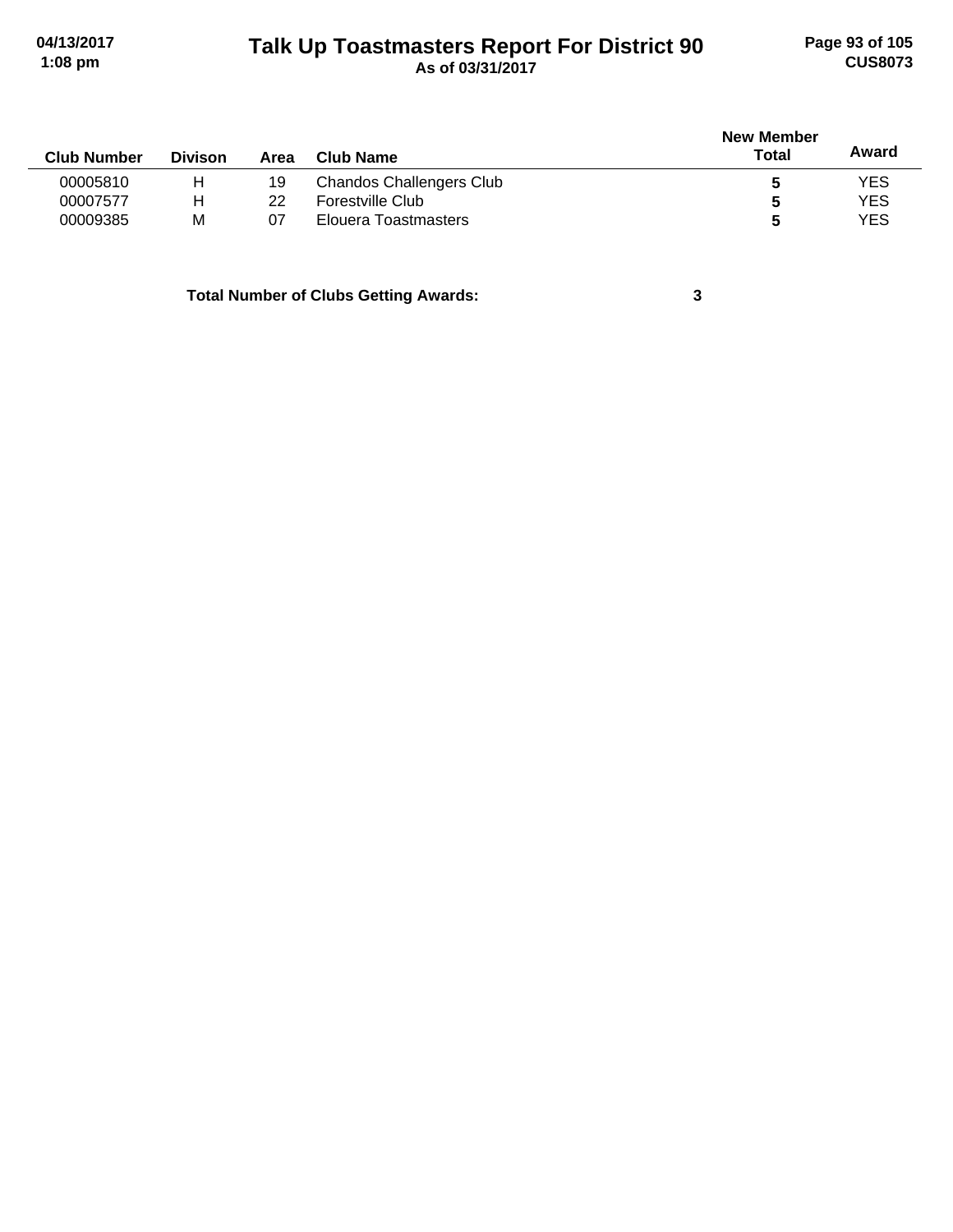#### **Talk Up Toastmasters Report For District 91 04/13/2017 Page 94 of 105 1:08 pm As of 03/31/2017 CUS8073**

| <b>Club Number</b> | <b>Divison</b> | Area | <b>Club Name</b>                            | <b>New Member</b><br>Total | Award      |
|--------------------|----------------|------|---------------------------------------------|----------------------------|------------|
| 00002027           | Κ              | 58   | City of London Toastmasters Club            | 6                          | <b>YES</b> |
| 00004824           |                | 47   | London Business School Public Speaking Club |                            | <b>YES</b> |
| 00005774           | A              | 01   | Solent Speakers Club                        | 6                          | <b>YES</b> |
| 00007365           | B              | 06   | London Athenian Speakers Toastmasters Club  | 8                          | <b>YES</b> |
| 00589261           | B              | 29   | <b>Trojan Speakers Club</b>                 | 5                          | <b>YES</b> |
| 00758236           | J              | 21   | Windsor Speakers Club                       | 5                          | <b>YES</b> |
| 00778270           | Κ              | 31   | Canary Wharf Communicators Club             | 10                         | <b>YES</b> |
| 00886002           | A              | 14   | <b>Woking Speakers Toastmasters Club</b>    | 5                          | <b>YES</b> |
| 00961893           | A              | 14   | <b>Camberley Speakers</b>                   | 5                          | <b>YES</b> |
| 01053038           | J              | 04   | <b>Berkhamsted Speakers Club</b>            | 5                          | <b>YES</b> |
| 01279299           | A              | 01   | Hamwic Speakers                             |                            | <b>YES</b> |
| 01417626           | С              | 02   | <b>Bloomsbury Speakers</b>                  | 8                          | <b>YES</b> |
| 02205990           | J              | 10   | <b>Cardiff Toastmasters</b>                 | 6                          | <b>YES</b> |
| 03105854           | J              | 22   | <b>Malvern Speakers</b>                     |                            | YES.       |
| 03124015           | J              | 21   | <b>Wokingham Speakers</b>                   | 5                          | <b>YES</b> |
| 03808273           | Κ              | 58   | PMI UK Toastmasters Club                    |                            | <b>YES</b> |
| 04138266           | B              | 08   | London Victorians                           |                            | <b>YES</b> |
| 04146282           | С              | 05   | J.P. Morgan First Class Speakers            | 17                         | <b>YES</b> |
| 05101315           | K              | 03   | <b>RLC Toastmasters</b>                     | 5                          | YES        |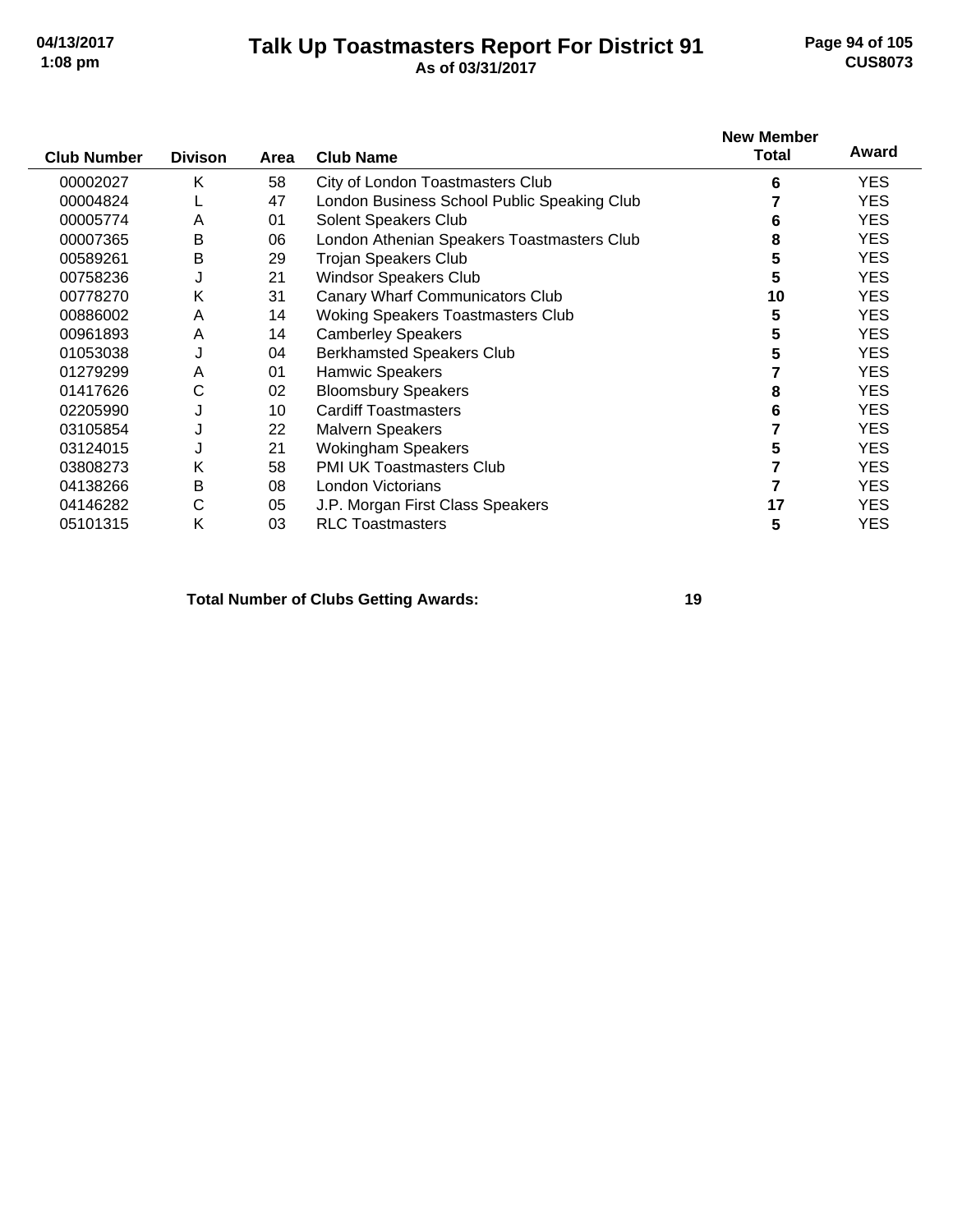# **Talk Up Toastmasters Report For District 92 04/13/2017 Page 95 of 105**

# **1:08 pm As of 03/31/2017 CUS8073**

|                    |                |      |                                               | <b>New Member</b> |            |
|--------------------|----------------|------|-----------------------------------------------|-------------------|------------|
| <b>Club Number</b> | <b>Divison</b> | Area | <b>Club Name</b>                              | <b>Total</b>      | Award      |
| 00000547           | C              | 03   | Deejays Club                                  | 12                | <b>YES</b> |
| 00001766           | B              | 02   | Daffodils Toastmasters Club                   | 8                 | <b>YES</b> |
| 00003698           | F              | 02   | <b>Winners Club</b>                           | 5                 | <b>YES</b> |
| 00009206           | A              | 05   | <b>BANGALORE TOASTMASTERS CLUB</b>            | 6                 | <b>YES</b> |
| 00009639           | E              | 03   | <b>Mecon Communication Club</b>               | 6                 | <b>YES</b> |
| 00009713           | B              | 03   | <b>Sunshine Toastmasters Club</b>             | 5                 | <b>YES</b> |
| 00585650           | F              | 01   | Mangalore Club                                | 5                 | <b>YES</b> |
| 00848580           | D              | 02   | <b>Smedley Speakers Society</b>               | 5                 | <b>YES</b> |
| 00863230           | Α              | 03   | IBM Synergy Toastmasters Club                 | 5                 | <b>YES</b> |
| 01077961           | E              | 02   | <b>ORA*TORS CLUB</b>                          | 5                 | <b>YES</b> |
| 01254322           | Α              | 03   | Microsoft Speech Weavers                      | 5                 | <b>YES</b> |
| 01378869           | B              | 01   | <b>Blue Expression Toastmasters Club</b>      | 5                 | <b>YES</b> |
| 01389390           | $\mathsf{C}$   | 04   | <b>IIMB Orators Club</b>                      | 6                 | <b>YES</b> |
| 01401641           | F              | 03   | Infosys Toastmasters, Mangalore SEZ           | 5                 | <b>YES</b> |
| 01418339           | G              | 03   | Assisi Toastmasters                           | 5                 | <b>YES</b> |
| 01434790           | D              | 05   | TCS Maitree - Bangalore Toastmasters Club     | 10                | <b>YES</b> |
| 01449300           | F              | 04   | <b>Mysore Toastmasters</b>                    | 5                 | <b>YES</b> |
| 01522721           | G              | 03   | <b>Kerala Toastmasters</b>                    | 5                 | <b>YES</b> |
| 01540185           | A              | 01   | <b>Novell Bangalore Toastmasters</b>          | 8                 | <b>YES</b> |
| 01548643           | D              | 03   | Express2Lead Toastmasters Club                | 8                 | <b>YES</b> |
| 01669119           | G              | 02   | <b>Refinian Toastmasters Club</b>             | 5                 | <b>YES</b> |
| 01769687           | C              | 02   | <b>EMC VOICEIT</b>                            | 7                 | <b>YES</b> |
| 01872178           | $\mathsf{H}$   | 01   | Toastmasters Club Of Thrissur                 | 5                 | <b>YES</b> |
| 02177847           | Α              | 05   | Thomson Reuters Toastmasters Club Bangalore   | 5                 | <b>YES</b> |
| 02389985           | G              | 01   | <b>Trivandrum Toastmasters</b>                | 11                | <b>YES</b> |
| 02490841           | D              | 01   | Unilever ETS Toastmasters Club                | 5                 | <b>YES</b> |
| 02518988           | B              | 01   | Wordly-Wise Toastmasters                      | 5                 | <b>YES</b> |
| 02870184           | B              | 01   | <b>Talkmagic Toastmasters Club</b>            | 6                 | <b>YES</b> |
| 02995796           | A              | 03   | <b>Netapp Toastmasters Club</b>               | 5                 | <b>YES</b> |
| 03078424           | Α              | 01   | Toastmasters Indiranagar Pride                | 9                 | <b>YES</b> |
| 03572259           | $\mathsf C$    | 05   | <b>First Aureate</b>                          | 6                 | <b>YES</b> |
| 03793772           | E              | 03   | <b>Utthishta Toastmasters</b>                 | 5                 | <b>YES</b> |
| 03859695           | E              | 02   | <b>IBC Titans Toastmasters Club</b>           | 5                 | <b>YES</b> |
| 03900632           | F              | 02   | Manipal-Udupi Toastmasters Club               | 5                 | <b>YES</b> |
| 03903550           | H              | 03   | <b>Smartcity Toastmasters</b>                 | 16                | <b>YES</b> |
| 03926170           | E              | 03   | <b>Textron India Toastmasters Club</b>        | 5                 | <b>YES</b> |
| 03958529           | D              | 05   | SAP SpeakToLead Toastmasters Club             | 7                 | <b>YES</b> |
| 03977461           | D              | 04   | Novozymes Toastmasters Club                   | 5                 | <b>YES</b> |
| 03993875           | Е              | 04   | <b>Allstate Connect</b>                       | 10                | <b>YES</b> |
| 04184180           | B              | 04   | Deshpande Educational Trust Toastmasters Club | 6                 | <b>YES</b> |
| 04194984           | E              | 03   | Mindtree Bangalore Toastmasters Club          | 8                 | <b>YES</b> |
| 04270664           | G              | 02   | Hubbell India Cochin                          | 6                 | <b>YES</b> |
| 04273736           |                | 03   | <b>Alliance Toastmasters Club</b>             | 7                 | <b>YES</b> |
| 04304110           |                | 03   | Siemens Bangalore Toastmasters Club           | 5                 | <b>YES</b> |
| 04393223           |                | 05   | Sarjapura Road Toastmasters Club              | 5                 | <b>YES</b> |
| 04410336           | E              | 05   | <b>Dhwani Toastmasters</b>                    | 6                 | <b>YES</b> |
| 04701278           |                | 05   | <b>TCS Thinkcampus Toastmasters Club</b>      | 7                 | <b>YES</b> |
| 04703229           | D              | 01   | <b>PSN Toastmasters Club</b>                  | 6                 | <b>YES</b> |
| 04716011           |                | 05   | TechMahindra Bangalore Toastmasters Club      | 12                | <b>YES</b> |
| 04754691           | Е              | 04   | Morgan Stanley Bengaluru Orators              | 5                 | <b>YES</b> |
| 04833954           | Α              | 04   | Tavant Bangalore Toastmasters Club            | 6                 | <b>YES</b> |
| 04885652           | D              | 03   | Qonverse                                      | 5                 | <b>YES</b> |
| 05016997           |                | 01   | <b>IFIM Toastmasters Club</b>                 | 22                | <b>YES</b> |
| 05044336           | G              | 01   | The Quilon Toastmasters                       | 5                 | <b>YES</b> |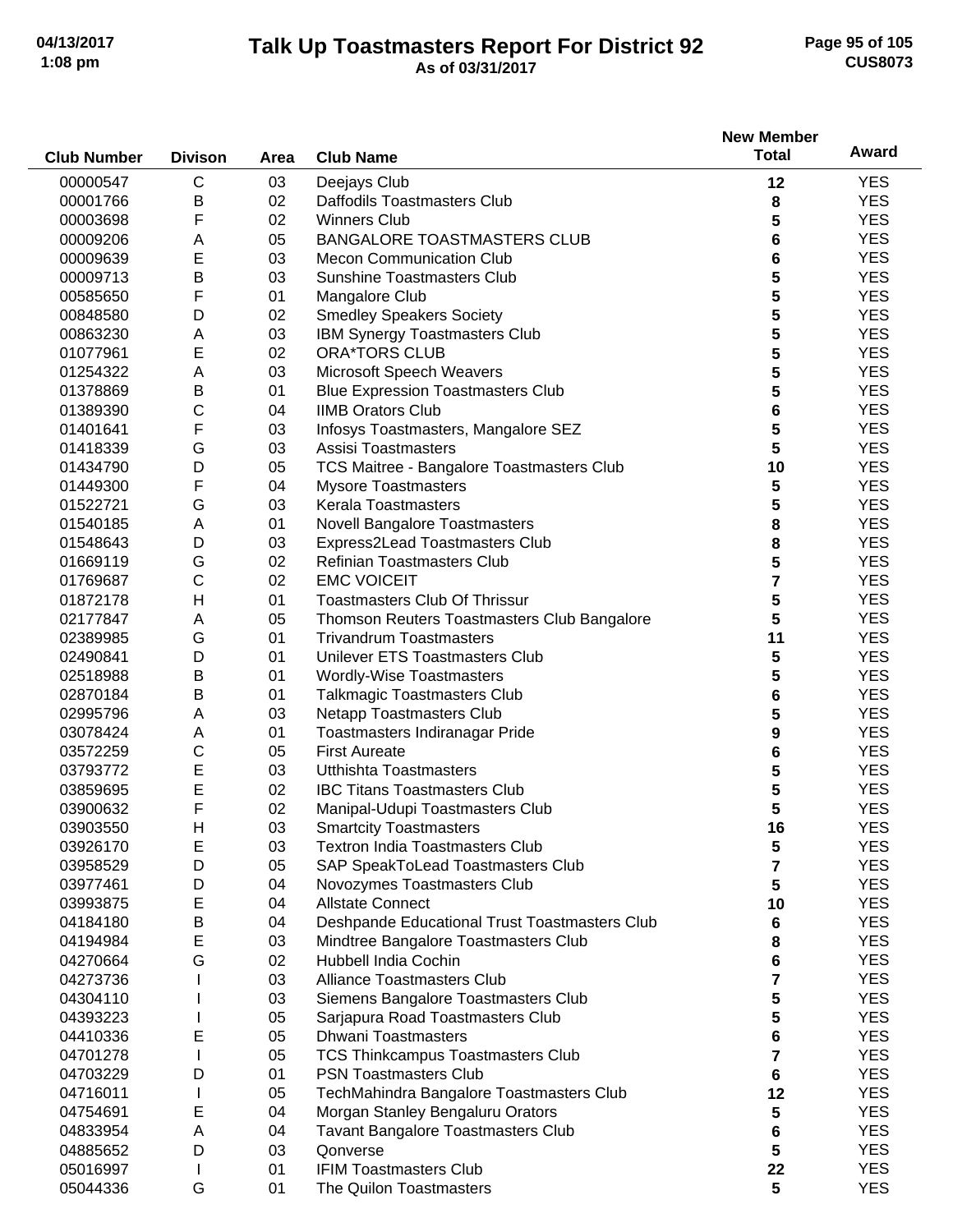#### **Talk Up Toastmasters Report For District 92 04/13/2017 Page 96 of 105 1:08 pm As of 03/31/2017 CUS8073**

|                    |                |      |                                           | <b>New Member</b> |            |
|--------------------|----------------|------|-------------------------------------------|-------------------|------------|
| <b>Club Number</b> | <b>Divison</b> | Area | <b>Club Name</b>                          | <b>Total</b>      | Award      |
| 05089624           | С              | 02   | <b>Stagecoach Bangalore Toastmasters</b>  | 10                | <b>YES</b> |
| 05185978           |                | 04   | <b>Electronics City Toastmasters Club</b> | 6                 | <b>YES</b> |
| 05186089           | С              | 04   | [24] 7 Inspired Orators                   | 5                 | <b>YES</b> |
| 05342790           | G              | 02   | <b>Tripunithura Toastmasters</b>          |                   | <b>YES</b> |
| 05729476           | Е              | 04   | Shell We Talk                             | 26                | <b>YES</b> |
| 05840831           | С              | 04   | Juniper India                             | 5                 | <b>YES</b> |
| 05843852           |                | 02   | <b>HSR Toastmasters Club</b>              |                   | <b>YES</b> |
| 05893220           | G              | 02   | UST Global Kochi Toastmasters             | 5                 | <b>YES</b> |
| 05913238           | E              | 02   | <b>NMIMS Bangalore Toastmasters Club</b>  | 6                 | <b>YES</b> |
| 05947684           | D              | 03   | <b>Chevy Orators</b>                      | 5                 | <b>YES</b> |
| 05953659           | Α              | 02   | <b>Ritoras</b>                            | 5                 | <b>YES</b> |
| 05953681           | С              | 02   | V Speakers                                | 14                | <b>YES</b> |
| 05970560           | G              | 03   | <b>YMCA Toastmasters Club</b>             | 5                 | <b>YES</b> |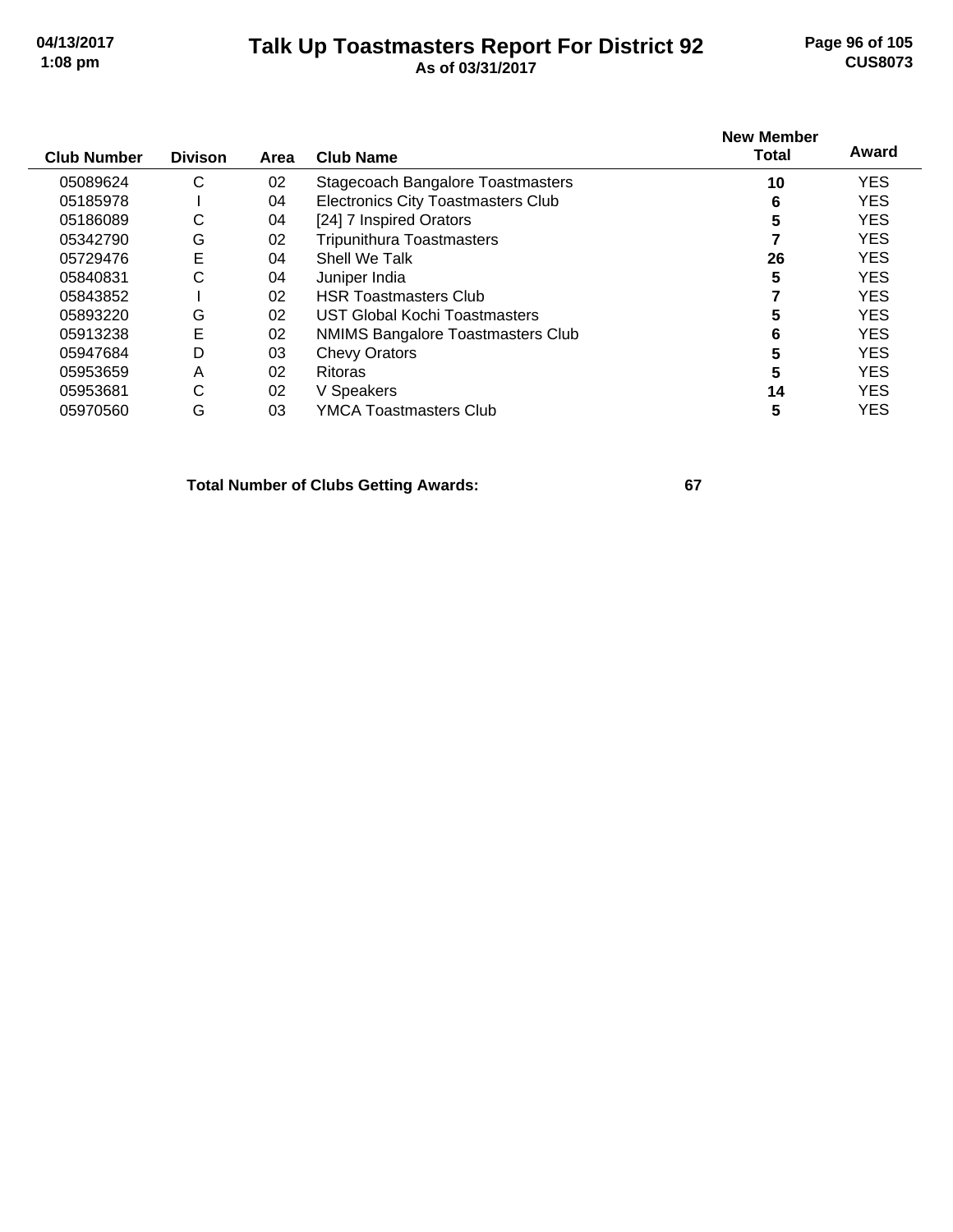### **Talk Up Toastmasters Report For District 93 04/13/2017 Page 97 of 105 1:08 pm As of 03/31/2017 CUS8073**

| <b>Club Number</b> | <b>Divison</b> | Area | Club Name                        | <b>New Member</b><br>Total | Award      |
|--------------------|----------------|------|----------------------------------|----------------------------|------------|
| 00679824           | A              | 20   | Sinchon Toastmasters Club        | 6                          | <b>YES</b> |
| 00913772           | Α              | 20   | Yeouido Toastmasters Club        | 5                          | <b>YES</b> |
| 01433688           | С              | 60   | Burning Brunch Toastmasters Club | 6                          | <b>YES</b> |
| 01789566           | B              | 34   | <b>Gyodae Toastmasters</b>       | 6                          | <b>YES</b> |
| 01895139           | С              | 60   | <b>Go-Getters Toastmasters</b>   |                            | <b>YES</b> |
| 02239775           | D              | 40   | <b>Bundang Toastmasters</b>      | 6                          | <b>YES</b> |
| 04027433           | Α              | 20   | Visual Masters                   | 8                          | <b>YES</b> |
| 04358011           | B              | 31   | Seoul Professional Toastmasters  | 5                          | <b>YES</b> |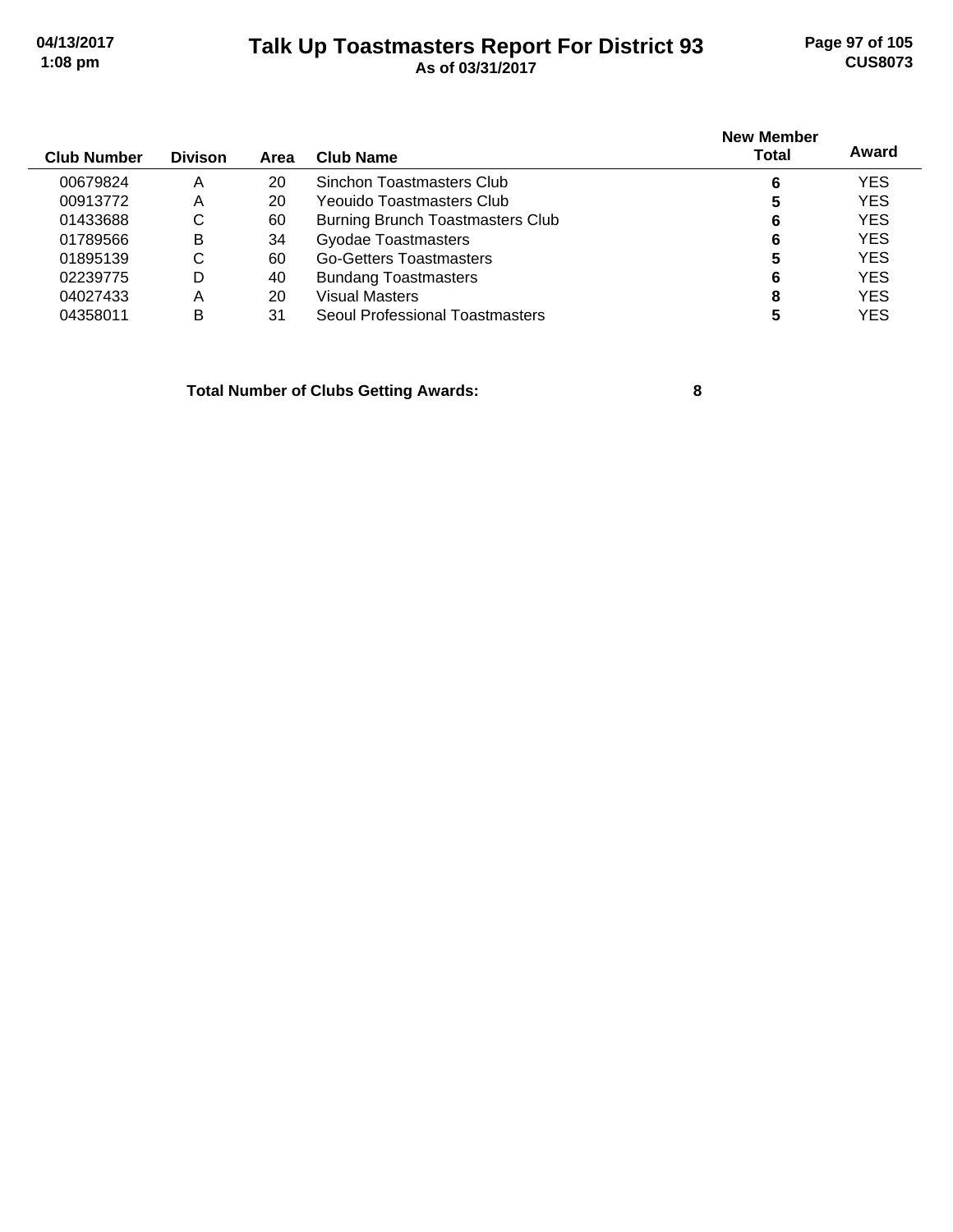### **Talk Up Toastmasters Report For District 94 04/13/2017 Page 98 of 105 1:08 pm As of 03/31/2017 CUS8073**

| <b>Club Number</b> | <b>Divison</b> | Area | <b>Club Name</b>                      | <b>New Member</b><br><b>Total</b> | Award      |
|--------------------|----------------|------|---------------------------------------|-----------------------------------|------------|
| 00855814           | Е              | 17   | Eagle Club                            | 5                                 | <b>YES</b> |
| 01102010           | С              | 09   | Aura Toastmasters Club                |                                   | YES.       |
| 01168454           | D              | 10   | <b>Bamako ELITE</b>                   | 6                                 | <b>YES</b> |
| 01332574           | H              | 22   | Excellence                            | 6                                 | YES.       |
| 01373532           | B              | 06   | Emeraude Toastmasters Club De Cotonou | 5                                 | <b>YES</b> |
| 01530742           | D              | 11   | <b>Bamako Soleil</b>                  | 5                                 | <b>YES</b> |
| 01577924           | Н              | 04   | Sika                                  | 5                                 | YES.       |
| 01807690           | C              | 09   | Gwani                                 | 8                                 | <b>YES</b> |
| 02137392           | A              | 02   | Attoungblan Toastmasters Club         | 6                                 | <b>YES</b> |
| 02860859           | F              | 18   | Seaside                               | 5                                 | <b>YES</b> |
| 03584204           | С              | 07   | <b>IAM LIGHT</b>                      | 8                                 | <b>YES</b> |
| 03643551           | A              | 02   | <b>Star Toastmasters Club</b>         | 9                                 | <b>YES</b> |
| 03687091           | $\mathsf{C}$   | 08   | Cristal                               | 10                                | <b>YES</b> |
| 04454813           | F              | 18   | <b>GE AAF Toastmasters Club</b>       | 5                                 | <b>YES</b> |
| 04460439           | С              | 07   | <b>DGI Ouaga Lumiere</b>              | 5                                 | <b>YES</b> |
| 04687239           | H              | 27   | <b>EVEREST</b>                        | 5                                 | <b>YES</b> |
| 05607361           | F              | 23   | <b>Sterling Toastmasters Club</b>     | 5                                 | <b>YES</b> |
| 05648491           | A              | 03   | <b>GE Stanbic Heights</b>             | 12                                | <b>YES</b> |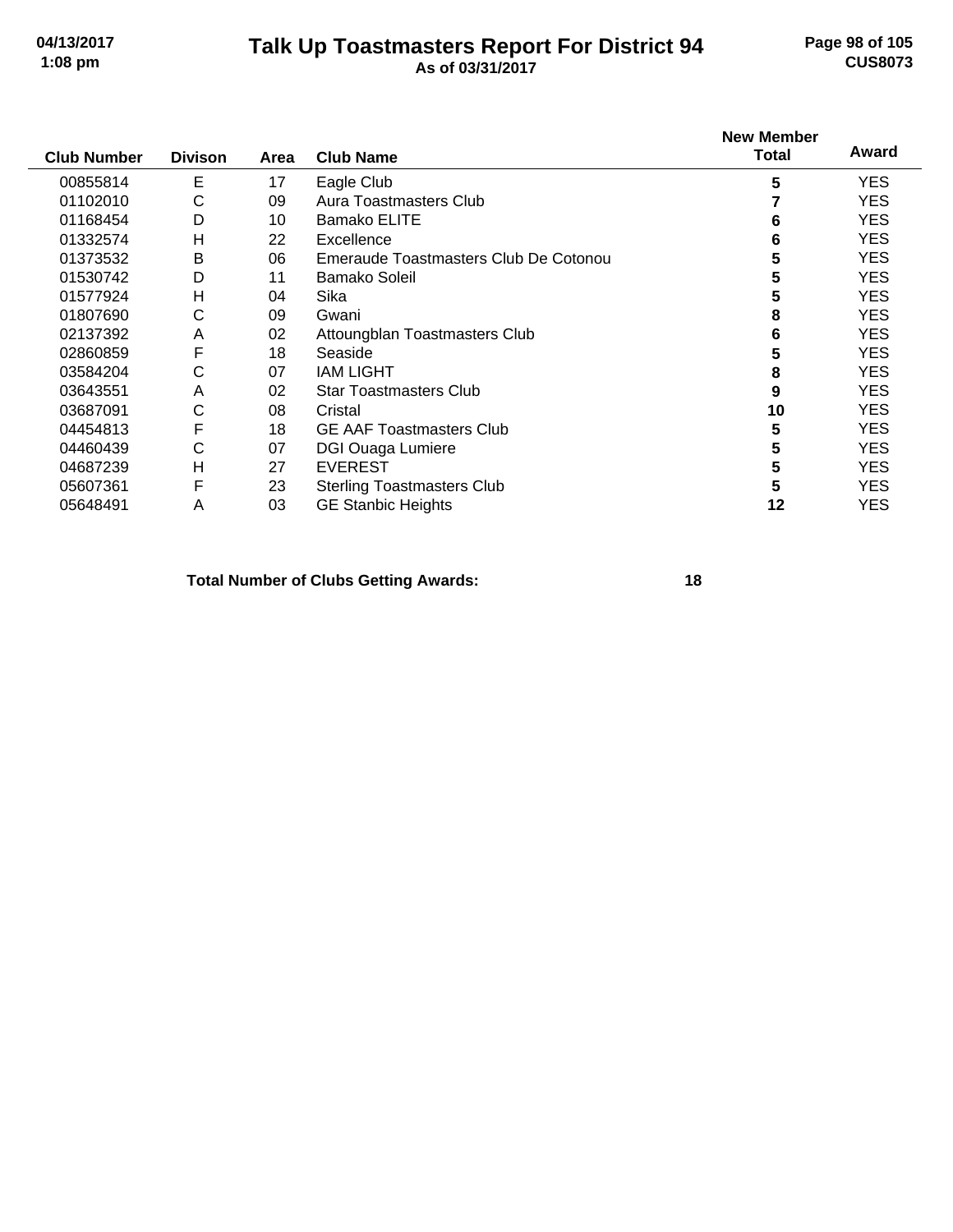#### **Talk Up Toastmasters Report For District 95 04/13/2017 Page 99 of 105 1:08 pm As of 03/31/2017 CUS8073**

|                    |                |      |                                          | <b>New Member</b>       |            |
|--------------------|----------------|------|------------------------------------------|-------------------------|------------|
| <b>Club Number</b> | <b>Divison</b> | Area | <b>Club Name</b>                         | <b>Total</b>            | Award      |
| 00000551           | D              | 05   | Vienna Toastmasters Club                 | 9                       | <b>YES</b> |
| 00001632           | F              | 02   | Heidelberg International Toastmasters    | 6                       | <b>YES</b> |
| 00002442           | F              | 02   | Ramstein Speakers Association            | 6                       | <b>YES</b> |
| 00003871           | G              | 05   | Copenhagen Toastmasters Club             | 7                       | <b>YES</b> |
| 00004133           | D              | 02   | <b>Budapest Toastmasters</b>             | 7                       | <b>YES</b> |
| 00004700           | G              | 01   | Stockholm Toastmaster Club               | 5                       | <b>YES</b> |
| 00005320           | G              | 01   | Stockholm International                  | 6                       | <b>YES</b> |
| 00005571           | Α              | 03   | Hannover Speakers Club                   | 6                       | <b>YES</b> |
| 00005715           | B              | 04   | <b>KOMA</b>                              | 5                       | <b>YES</b> |
| 00005993           |                | 03   | Speaker's Corner Muenchen Toastmasters C | 6                       | <b>YES</b> |
| 00006409           | F              | 04   | <b>Rhetorik Club Frankfurt</b>           | 6                       | <b>YES</b> |
| 00007226           | B              | 04   | <b>Chamber Toastmasters Club</b>         | 5                       | <b>YES</b> |
| 00007748           | G              | 04   | Gothenburg Toastmasters Club             | 5                       | <b>YES</b> |
| 00008278           | B              | 05   | <b>Kiev Toastcrackers Club</b>           | 5                       | <b>YES</b> |
| 00009754           | Α              | 04   | <b>Cologne Toastmasters</b>              | 10                      | <b>YES</b> |
| 00680945           | Α              | 04   | <b>Duesseldorfer Toastmasters</b>        | 18                      | <b>YES</b> |
| 00686833           | B              | 05   | Best Odessa Speakers Club                | 8                       | <b>YES</b> |
| 00710988           | F              | 01   | Verdi Rhetorik Toastmasters Club         | 5                       | <b>YES</b> |
| 00839688           | G              | 04   | Goteborgs Talarklubb                     | 5                       | <b>YES</b> |
| 01078343           | Κ              | 02   | <b>Tampere Toastmasters</b>              | 5                       | <b>YES</b> |
| 01112264           | B              | 01   | Silesia Toastmasters                     | 8                       | <b>YES</b> |
| 01138065           | E              | 05   | <b>Toastmasters Poznan</b>               | 8                       | <b>YES</b> |
| 01174825           | J              | 05   | <b>Speaking Elephants</b>                | 5                       | <b>YES</b> |
| 01269633           | Н              | 02   | <b>Timisoara Toastmasters Club</b>       | 9                       | <b>YES</b> |
| 01383882           |                | 02   | Munich Media Speakers                    | 5                       | <b>YES</b> |
| 01467750           | H              | 03   | <b>Toastmasters Cluj</b>                 | 6                       | <b>YES</b> |
| 01519351           | G              | 02   | Malmö Toastmasters                       | 5                       | <b>YES</b> |
| 01600517           | F              | 01   | Rednermanufaktur Stuttgart               | 5                       | <b>YES</b> |
| 01610052           | Β              | 02   | Toastmasters Kraków                      | 11                      | <b>YES</b> |
| 01799404           | L              | 07   | Slovenskí Toastmasters                   | $\overline{\mathbf{r}}$ | <b>YES</b> |
| 01833481           | J              | 03   | <b>Toastmasters Leaders</b>              | 9                       | <b>YES</b> |
| 01971420           | Η              | 05   | <b>Braila Toastmasters</b>               | 6                       | <b>YES</b> |
| 02456486           |                | 03   | <b>Prague Business Toastmasters</b>      | 8                       | <b>YES</b> |
| 02490276           |                | 01   | <b>Lodz Toastmasters</b>                 | 5                       | <b>YES</b> |
| 02560410           | G              | 05   | Aarhus Toastmasters                      | 6                       | <b>YES</b> |
| 02820492           | Е              | 01   | <b>Toastmasters Sopot Leaders</b>        | 6                       | <b>YES</b> |
| 03074262           |                | 02   | <b>VSE Toastmasters</b>                  | 7                       | <b>YES</b> |
| 04476363           | H              | 05   | <b>Toastmasters IDEST</b>                | 6                       | <b>YES</b> |
| 04577315           | J              | 05   | <b>Royal Best Speakers</b>               | 5                       | <b>YES</b> |
| 04949050           | Α              | 06   | Hamburg International Speakers           | 15                      | <b>YES</b> |
| 05428134           | J              | 05   | <b>Toastmasters Business Leaders</b>     | 6                       | <b>YES</b> |
| 05891621           | J              | 01   | Speakers of Lodz                         | 5                       | <b>YES</b> |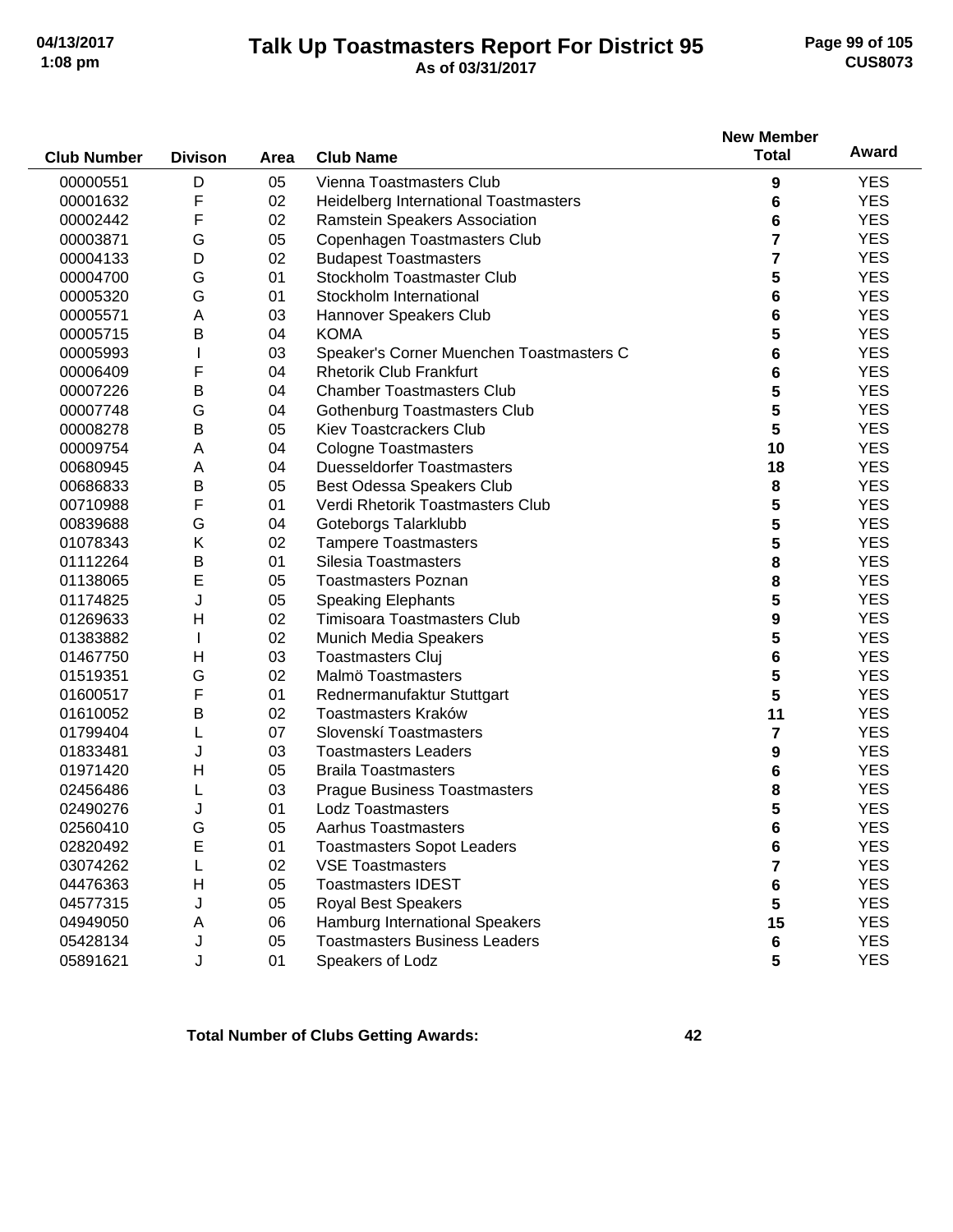#### **Talk Up Toastmasters Report For District 96 04/13/2017 Page 100 of 105 1:08 pm As of 03/31/2017 CUS8073**

| <b>Club Number</b> | <b>Divison</b> | Area | <b>Club Name</b>                               | <b>New Member</b><br><b>Total</b> | Award      |
|--------------------|----------------|------|------------------------------------------------|-----------------------------------|------------|
| 00000059           | B              | 23   | Vancouver Toastmasters Club                    | 9                                 | <b>YES</b> |
| 00001892           | S              | 27   | <b>Burrard Toastmasters Club</b>               | 10                                | <b>YES</b> |
| 00002938           | N              | 74   | Pacific Spirit Toastmasters Club               | 8                                 | <b>YES</b> |
| 00003922           |                | 79   | Positive Thinkers Toastmasters Club            |                                   | <b>YES</b> |
| 00007239           | N              | 77   | Seymour Speakers Club                          | 8                                 | <b>YES</b> |
| 00008988           | N              | 71   | Roval-T                                        | 5                                 | <b>YES</b> |
| 00982012           | S              | 26   | Vancouver Entrepreneurs Toastmasters Club      | 9                                 | <b>YES</b> |
| 01134527           | N              | 70   | <b>Absolutely Toasted</b>                      | 6                                 | <b>YES</b> |
| 02790254           |                | 75   | Global Leaders                                 |                                   | <b>YES</b> |
| 03337150           | М              | 92   | Downtown Coquitlam TM Club                     | 9                                 | <b>YES</b> |
| 05265003           | J              | 86   | <b>Burnaby Entrepreneurs Toastmasters Club</b> |                                   | <b>YES</b> |
| 05700655           | J              | 86   | Be Amazing                                     |                                   | <b>YES</b> |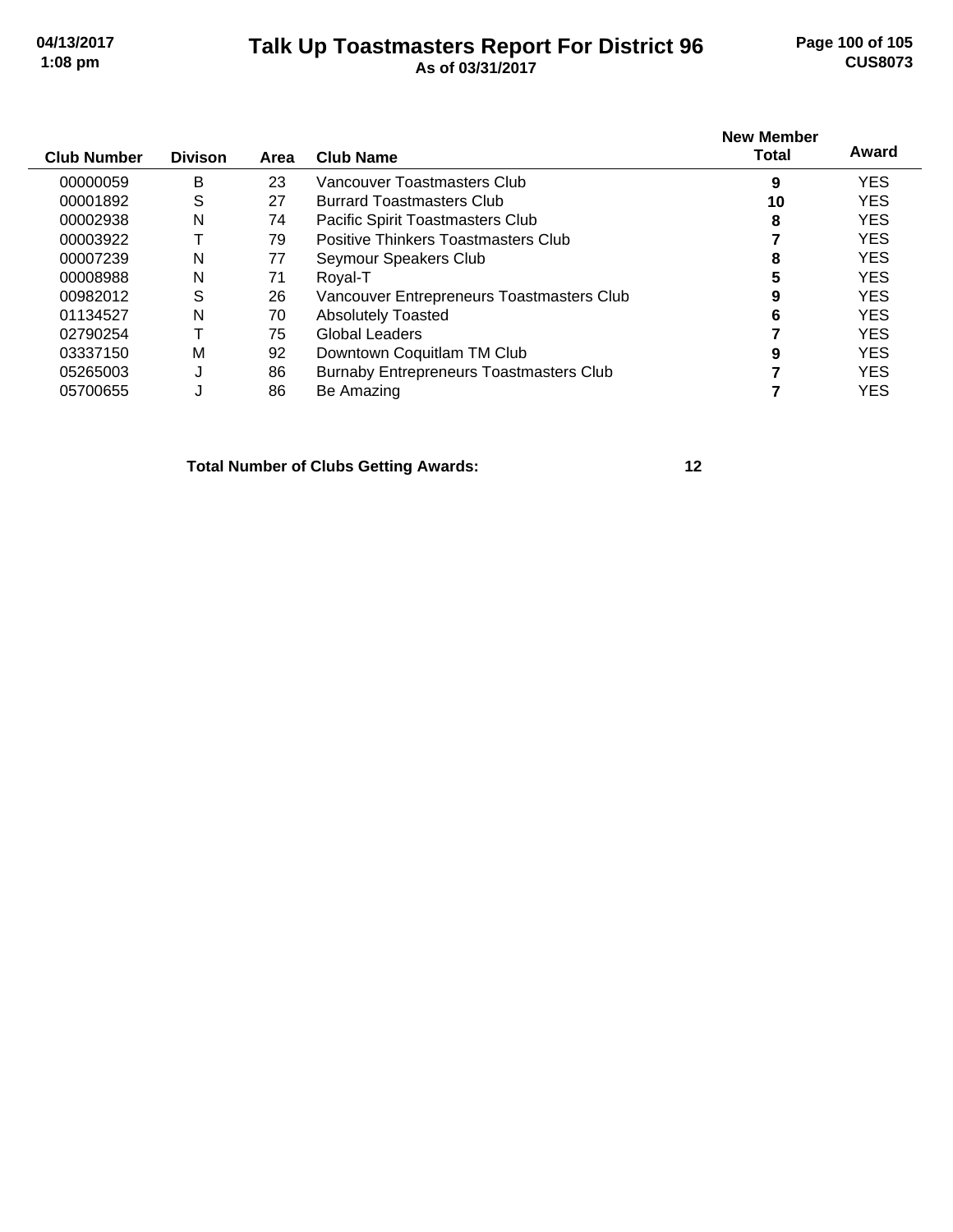## **Talk Up Toastmasters Report For District 97 04/13/2017 Page 101 of 105 1:08 pm As of 03/31/2017 CUS8073**

| <b>Club Number</b> | <b>Divison</b> | Area | Club Name                   | <b>New Member</b><br><b>Total</b> | Award      |
|--------------------|----------------|------|-----------------------------|-----------------------------------|------------|
| 00002092           | A              | 01   | Capitol Toastmasters Club   | 5                                 | <b>YES</b> |
| 01513681           | V              | 01   | Saigon Toastmasters Club    | 8                                 | <b>YES</b> |
| 02786174           | V              | 01   | <b>UEH-ISB Toastmasters</b> | 6                                 | <b>YES</b> |
| 02905771           |                | 03   | LAC Toastmasters            | 12                                | <b>YES</b> |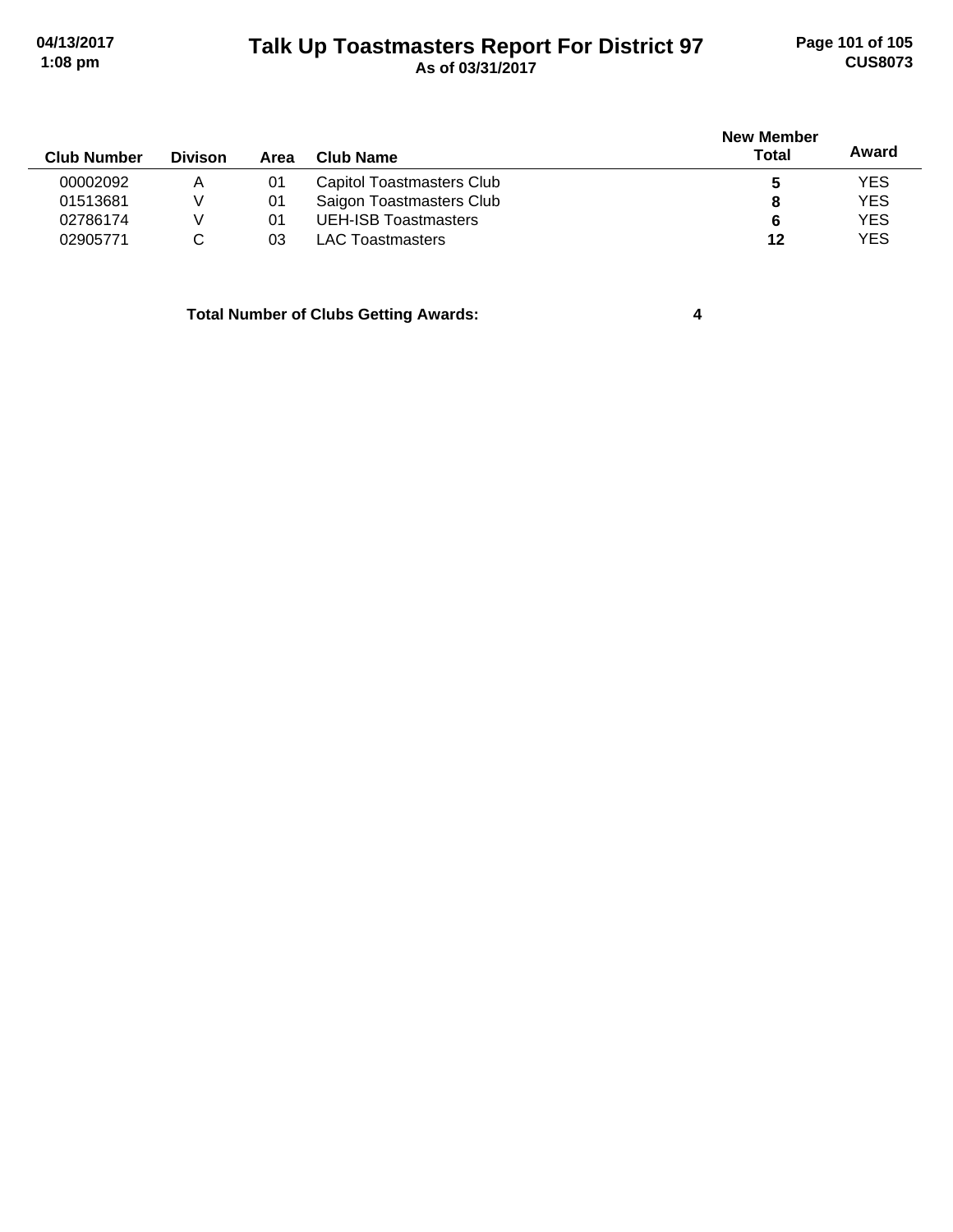#### **Talk Up Toastmasters Report For District 98 04/13/2017 Page 102 of 105 1:08 pm As of 03/31/2017 CUS8073**

| <b>Club Number</b> | <b>Divison</b> | Area | <b>Club Name</b>                                  | <b>New Member</b><br><b>Total</b> | Award      |
|--------------------|----------------|------|---------------------------------------------------|-----------------------------------|------------|
| 00616631           | B              | 02   | <b>TCS Maitree Toastmasters Club</b>              | 10                                | <b>YES</b> |
| 00776544           | С              | 01   | <b>Genesis Toastmasters Club</b>                  | 5                                 | <b>YES</b> |
| 00946002           | E              | 01   | <b>Hyderabad Toastmasters</b>                     | 6                                 | <b>YES</b> |
| 00993448           | B              | 03   | <b>Mumbai Toastmasters</b>                        | 37                                | <b>YES</b> |
| 01135184           | A              | 03   | <b>Bombay Toastmasters</b>                        | 5                                 | <b>YES</b> |
| 01141787           | P              | 01   | <b>Toastmasters Club of Pune</b>                  | 6                                 | <b>YES</b> |
| 01246728           | M              | 01   | <b>Mulund Toastmasters Club</b>                   | 7                                 | <b>YES</b> |
| 01534609           | P              | 02   | <b>Toastmasters Club of Pune-West</b>             | 8                                 | <b>YES</b> |
| 01534632           | F              | 04   | <b>TCS Maitree Synergy Park Toastmasters Club</b> | 5                                 | <b>YES</b> |
| 02017422           | M              | 02   | <b>Thane Toastmasters Club</b>                    | 12                                | <b>YES</b> |
| 02177940           | B              | 01   | <b>IIM-Indore Toastmasters</b>                    | $\overline{7}$                    | <b>YES</b> |
| 02187981           | D              | 03   | <b>JDTCI Toastmasters</b>                         | 28                                | <b>YES</b> |
| 02472534           | Α              | 01   | <b>Amdavad Toastmasters Club</b>                  | 5                                 | <b>YES</b> |
| 02571105           | D              | 04   | Opulent Toastmasters Club Of Pune Camp            | 6                                 | <b>YES</b> |
| 02575847           | G              | 01   | Toastmasters International Margao                 | 5                                 | <b>YES</b> |
| 02587096           | B              | 01   | Transcendence                                     | 8                                 | <b>YES</b> |
| 02660168           | E              | 04   | <b>TCS Waverock Hyderabad Toastmasters</b>        | 10                                | <b>YES</b> |
| 02854357           | B              | 02   | <b>BACI</b>                                       | 12                                | <b>YES</b> |
| 03123809           | F              | 01   | Secunderabad Toastmasters                         | 5                                 | <b>YES</b> |
| 03220784           | Α              | 01   | TCS BE@T Gandhinagar                              | 17                                | <b>YES</b> |
| 04040445           | E              | 05   | <b>CMC Hyderabad</b>                              | 6                                 | <b>YES</b> |
| 04167410           | C              | 03   | <b>TCS Maitree Toastmasters Club Pune</b>         | 18                                | <b>YES</b> |
| 04421153           | С              | 02   | <b>Toastmasters Club of Pune North West</b>       | 9                                 | <b>YES</b> |
| 05116082           | M              | 01   | Capgemini Mumbai Toastmasters Club                | 5                                 | <b>YES</b> |
| 05306488           | A              | 01   | Vadodara Toastmasters Club                        | 6                                 | <b>YES</b> |
| 05506714           | С              | 03   | <b>Baner Toastmasters Club</b>                    | 9                                 | <b>YES</b> |
| 05742252           | D              | 02   | Toastmasters Club of Zensar, Pune                 | 5                                 | <b>YES</b> |
| 05742286           | H              | 02   | Provakta Toastmasters Club of IIM Raipur          | 6                                 | <b>YES</b> |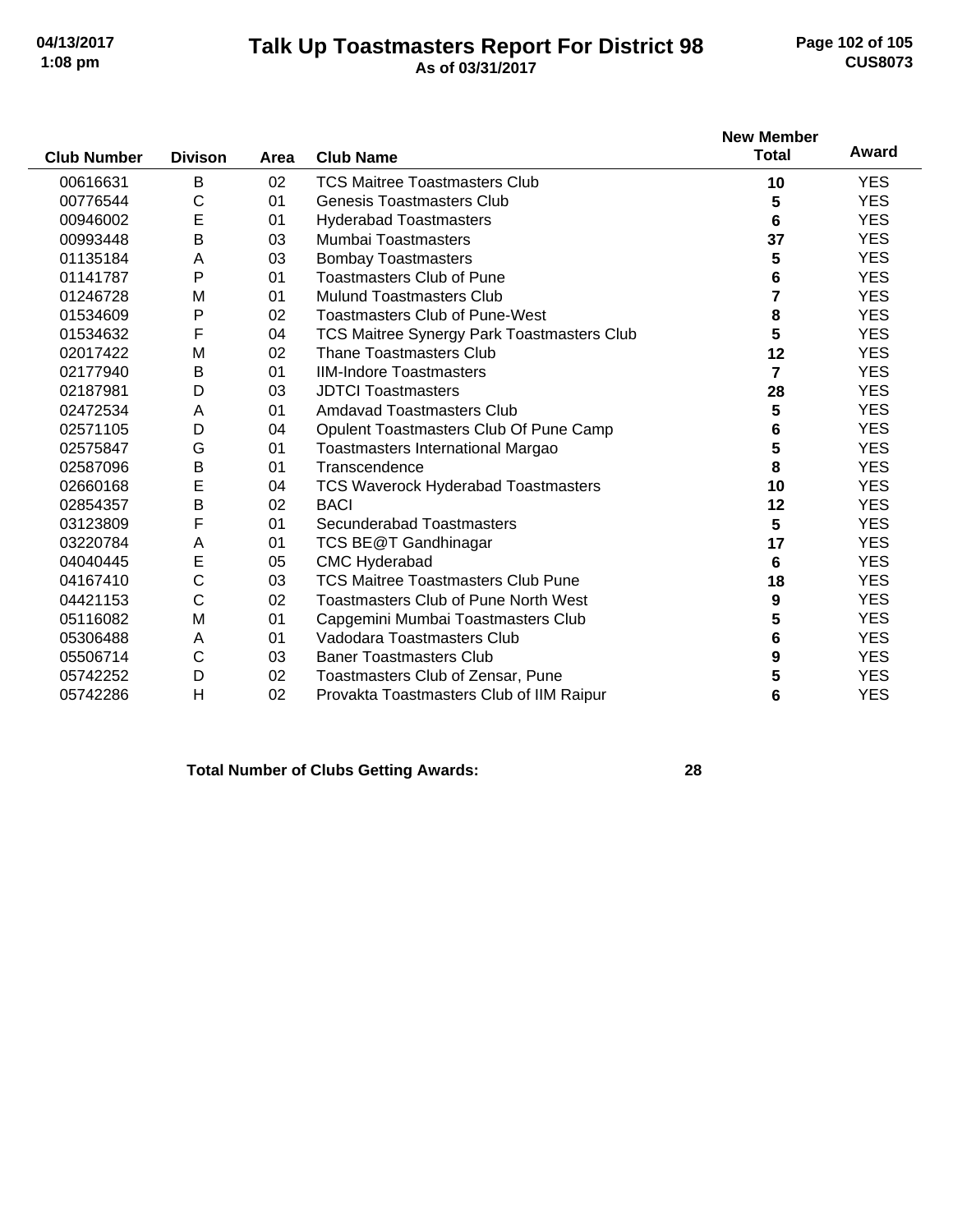#### **Talk Up Toastmasters Report For District 99 04/13/2017 Page 103 of 105 1:08 pm As of 03/31/2017 CUS8073**

| <b>Club Number</b> | <b>Divison</b> | Area | Club Name                             | <b>New Member</b><br>Total | Award      |
|--------------------|----------------|------|---------------------------------------|----------------------------|------------|
| 00002158           | D              | 61   | Telecommunicators Toastmasters Club   | 5                          | <b>YES</b> |
| 00002161           | F              | 12   | Bowmen Club                           |                            | <b>YES</b> |
| 00002882           | Е              | 19   | <b>CBA Toastmasters</b>               | 8                          | <b>YES</b> |
| 00004966           | A              | 57   | Aimcrier Toastmasters Club            | 6                          | <b>YES</b> |
| 00005024           | F              | 17   | University Toastmasters Club          | 6                          | <b>YES</b> |
| 00007999           | B              | 06   | <b>Beaumont Toastmasters Club</b>     | 5                          | <b>YES</b> |
| 00712844           | С              | 25   | <b>Money Talkers</b>                  | 8                          | <b>YES</b> |
| 00958725           | A              | 44   | Innovative Communicators              | 5                          | <b>YES</b> |
| 04327857           | F              | 17   | <b>Health Aware Toastmasters Club</b> | 5                          | <b>YES</b> |
| 04472443           | С              | 28   | Latino Canadian Entrepreneurs         | 8                          | YES        |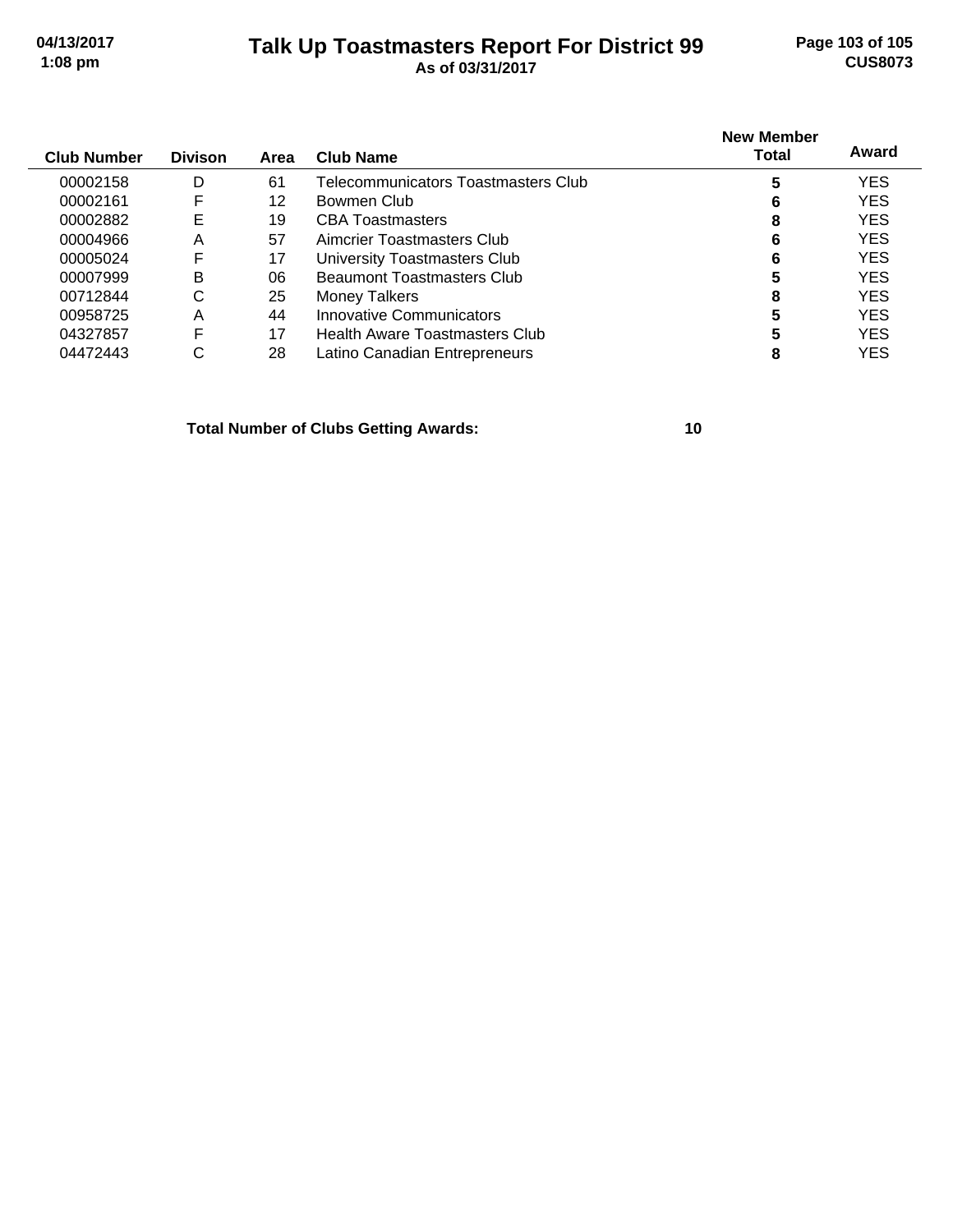## **Talk Up Toastmasters Report For District F 04/13/2017 Page 104 of 105 1:08 pm As of 03/31/2017 CUS8073**

| <b>Club Number</b> | <b>Divison</b> | Area | Club Name                            | <b>New Member</b><br>Total | Award      |
|--------------------|----------------|------|--------------------------------------|----------------------------|------------|
| 00000356           | в              | 05   | <b>Communicators Toastmasters</b>    | 6                          | <b>YES</b> |
| 00001055           | E              | 01   | Edison Power Lines Club              | 9                          | <b>YES</b> |
| 00007097           | F              | 05   | Irvine Toastmasters Club             | 11                         | <b>YES</b> |
| 00009452           | B              | 02   | Pasadena Community Toastmasters      | 6                          | <b>YES</b> |
| 00009873           | С              | 05   | Speak, Lead, Succeed Toastmasters    | 5                          | <b>YES</b> |
| 00743962           | E              | 04   | <b>Smart Toast Toastmasters Club</b> | 5                          | YES        |
| 01010248           | B              | 03   | Caltech Toastmasters                 |                            | <b>YES</b> |
| 01049068           | B              | 03   | <b>HDR Pasadena</b>                  | 6                          | <b>YES</b> |
| 02459634           | D              | 05   | All Nations Toastmasters Club        |                            | <b>YES</b> |
| 02505960           | F              | 02   | <b>KBB</b> Toastmasters              |                            | YES        |